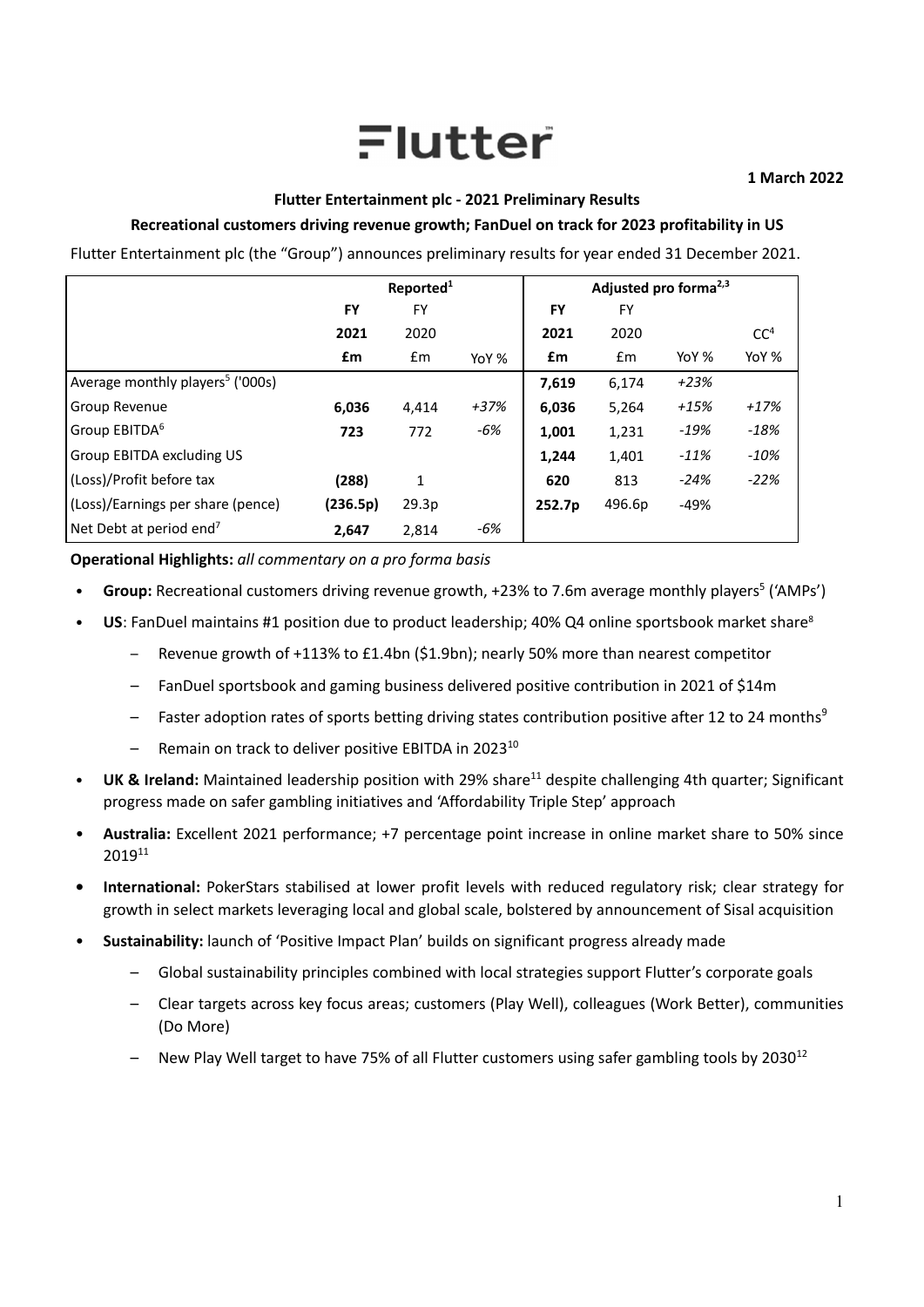# **Financial Highlights:**

- Reported revenue grew 37% benefiting from May 2020 combination with The Stars Group ("TSG") with EBITDA 6% lower reflecting increased US investment and regulatory impacts in International
- Reported loss before tax of £288m after £543m charge for non-cash amortisation from acquired intangibles
- On a pro forma basis, revenue growth of 17% with Adjusted EBITDA of £1,001m, 18% lower than 2020
- Group ex‐US Adjusted EBITDA 10% lower with strong top line growth and operating leverage in Australia more than offset by (i) challenging Covid comparatives, (ii) International regulatory changes (iii) UK & Ireland safer gambling changes and (iv) customer friendly sports results in UK and Ireland
- Net debt of £2,647m at 31 December 2021 (2020: £2,814m) at a leverage ratio of 2.6 times<sup>7</sup> (2020: 2.3 times), or 2.1 times excluding US losses

# **Outlook:**

- Trading in the first 7 weeks of 2022 has been in line with expectations with Group revenue up 2% year on year, reflecting strong comparatives which benefited from very favourable sports results
- Assuming a normal run of sports results, we expect revenue growth to accelerate as 2022 progresses, reflecting phasing of sports margin comparables and safer gambling measures taken in 2021
- In Russia and Ukraine, we are continuing to monitor the situation closely. Since completion of our merger with TSG, Flutter has materially reduced its exposure to the Russian online market. In 2021, Russia accounted for £41m in contribution. In addition, Ukraine represented contribution of £19m

# **Peter Jackson, Chief Executive, commented:**

"2021 was another strong year for the Group as we made good progress against our strategic objectives and *grew our recreational customer base to over 7.6m customers. Yesterday we launched our new sustainability* strategy, our 'Positive Impact Plan', which will see Flutter set a positive agenda for future change. Through this strategy we will build on the significant progress already made in areas such as safer gambling and measure our *performance against defined goals to demonstrate how we are responsible leaders in our industry.*

In the US, we delivered over \$1.9bn in revenue, leveraging our differentiated product proposition to remain the number one sportsbook in the market with a 40% share. Despite our scale we retain a challenger mindset; this year we launched a number of new features to our market-leading same game parlay product, maintaining our competitive advantage in sports. I'm also pleased to see the progress on our path towards profitability; FanDuel sportsbook and gaming business delivered positive contribution in 2021 for the first time, a significant milestone *for the brand.*

In the UK and Ireland, we stepped up our safer gambling efforts and increased protections for our customers *ahead of anticipated regulatory change. We also welcomed Tombola, the UK's leading recreational bingo brand, to the Group in early January. In Australia, Sportsbet delivered another strong performance demonstrating once again the benefits of securing a gold medal position in our key markets.*

*In International, investments made since acquiring PokerStars have put it on a more sustainable footing and* while this has resulted in reduced profitability, the necessary foundations for future growth are now in place. *Notwithstanding regulatory changes in Germany, Netherlands and elsewhere, we saw good momentum across* key markets such as Brazil, Canada and Georgia. In addition, the announcement of our acquisition of Sisal will *further enhance both the quality and shape of our International division.* 

Overall, I am pleased with the progress we have made during 2021 and believe Flutter is exceptionally well *positioned for future growth."*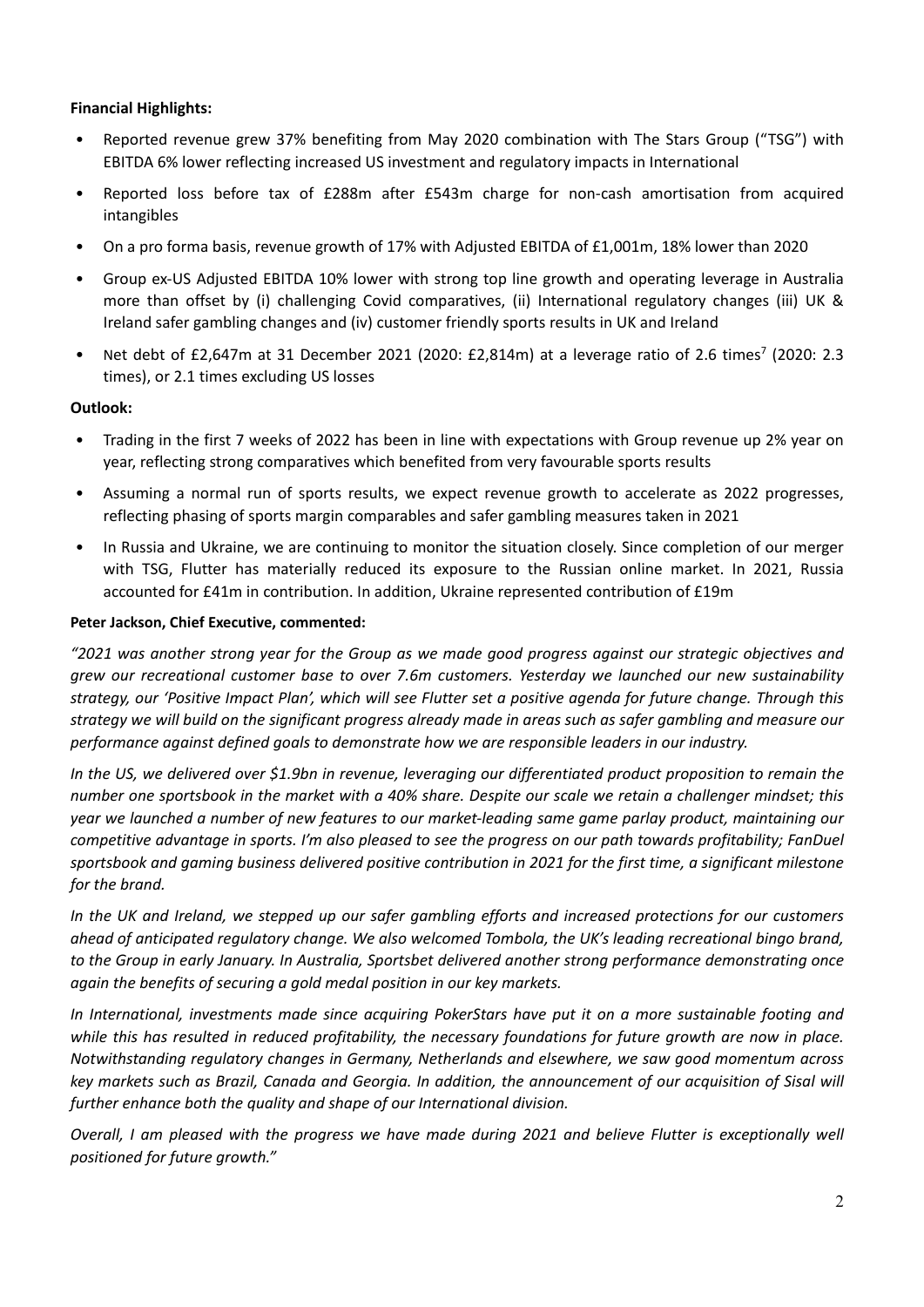*Notes:*

<sup>1</sup> Reported represents the IFRS reported statutory numbers. Where amounts have been normalised for separately disclosed items they are *noted as Adjusted.*

<sup>2</sup> "Adjusted" measures exclude items that are separately disclosed as they are: (i) not part of the usual business activity of the Group (ii) items that are volatile in nature and (iii) purchase price accounting amortisation of acquired intangibles (non-cash). Therefore, they have *been reported as "separately disclosed items (SDIs)" (see note 6 to the financial statements).*

<sup>3</sup> Flutter's combination with TSG completed on 5 May 2020. Pro forma numbers show the Group's financials with TSG included for a full 12-month period in 2020. Junglee, acquired in January 2021 and Singular acquired in September 2021, have not been included on a pro *forma basis. See Appendix 2 for a reconciliation of pro forma results to statutory results.*

4 Constant currency ("cc") growth is calculated by retranslating the non-sterling denominated component of 2020 at 2021 exchange rates *(see Appendix 4). Growth rates in the commentary are in local or constant currency.*

<sup>5</sup> Average Monthly Players represent the average number of players who have placed and/or wagered a stake and/or contributed to rake or tournament fees during the month in the reporting period. AMP numbers do not include Junglee in 2020 or 2021 to allow for better *comparability of underlying player growth for International and Group.*

 $6$  EBITDA is defined as profit for the period before depreciation, amortisation, impairment, gain on disposal, financial income, financial *expense and taxation and is a non‐GAAP measure.*

 $^7$  Net debt is the principal amount of borrowings plus associated accrued interest, minus cash & cash equivalents plus/minus carrying value of debt related derivatives. Leverage is calculated using pro forma Adjusted EBITDA for the appropriate 12-month period.

<sup>8</sup> Online sportsbook market share is the GGR market share of FanDuel and FOX Bet for Q4 2021 in the states in which FanDuel was live based on published gaming regulator reports in those states. During Q4 2021 FanDuel was live in 12 states; Arizona (AZ), Colorado (CO), Connecticut (CT), Illinois (IL), Indiana (IN), Iowa (IA), Michigan (MI), New Jersey (NJ), Pennsylvania (PA), Tennessee (TN), Virginia (VA) and West Virginia (WV). During 2021 FOX Bet was live in 4 states; CO, NJ, MI and PA. Market share does not include Arizona for December as *the data has yet to be released.*

 $9$  Contribution is gross profit less sales and marketing expense. This quidance excludes high tax states, such as New York.

 $10$  2023 profit projection is based on current timing expectations of regulatory developments and new state launches in 2022 and 2023.

<sup>11</sup> Total NGR online market share in the UK and Ireland based on internal estimates. Total NGR online market share of Sportsbet based on *competitor reporting and internal estimates.*

<sup>12</sup> Global Play Well goal measured as the % of active online customers who use a safer gambling (Play Well) tool in the specified reporting period. Active players are defined as any players who have placed and/or wagered a stake and/or contributed to rake or tournament fees during the month in the reporting period. A safer gambling tool is any tool that a customer has used (or Flutter has applied to a customer) in the reporting period that helps to promote safer gambling. For the purposes of the 2021 measure Adjarabet and Junglee have been excluded. We will look to align with AMP reporting and work on expanding to include further brands as appropriate as we *evolve our Play Well strategy.*

# **The person responsible for arranging release of this Announcement on behalf of Flutter is Edward Traynor, Company Secretary of Flutter.**

#### **Analyst briefing:**

The Group will host a presentation for institutional investors and analysts this morning at 9:00am (GMT). The presentation will be webcast live on the Group's corporate website (www.flutter.com/investors) and a conference call facility will also be available. To dial into the conference call, participants need to register here where they will be provided with the dial in details to access the call.

#### **Contacts:**

| <i>Investor Relations:</i>                       |                   |
|--------------------------------------------------|-------------------|
| Ciara O'Mullane, Investor Relations              | + 353 87 947 7862 |
| Liam Kealy, Investor Relations                   | + 353 87 665 2014 |
| Press:                                           |                   |
| Lindsay Dunford, Group Head of Corporate Affairs | +44 79 3197 2959  |
| Rob Allen, Group Head of Corporate Campaigns     | + 44 75 5444 1363 |
| Billy Murphy, Drury Communications               | + 353 1 260 5000  |
| James Murgatroyd, Finsbury                       | +44 20 7251 3801  |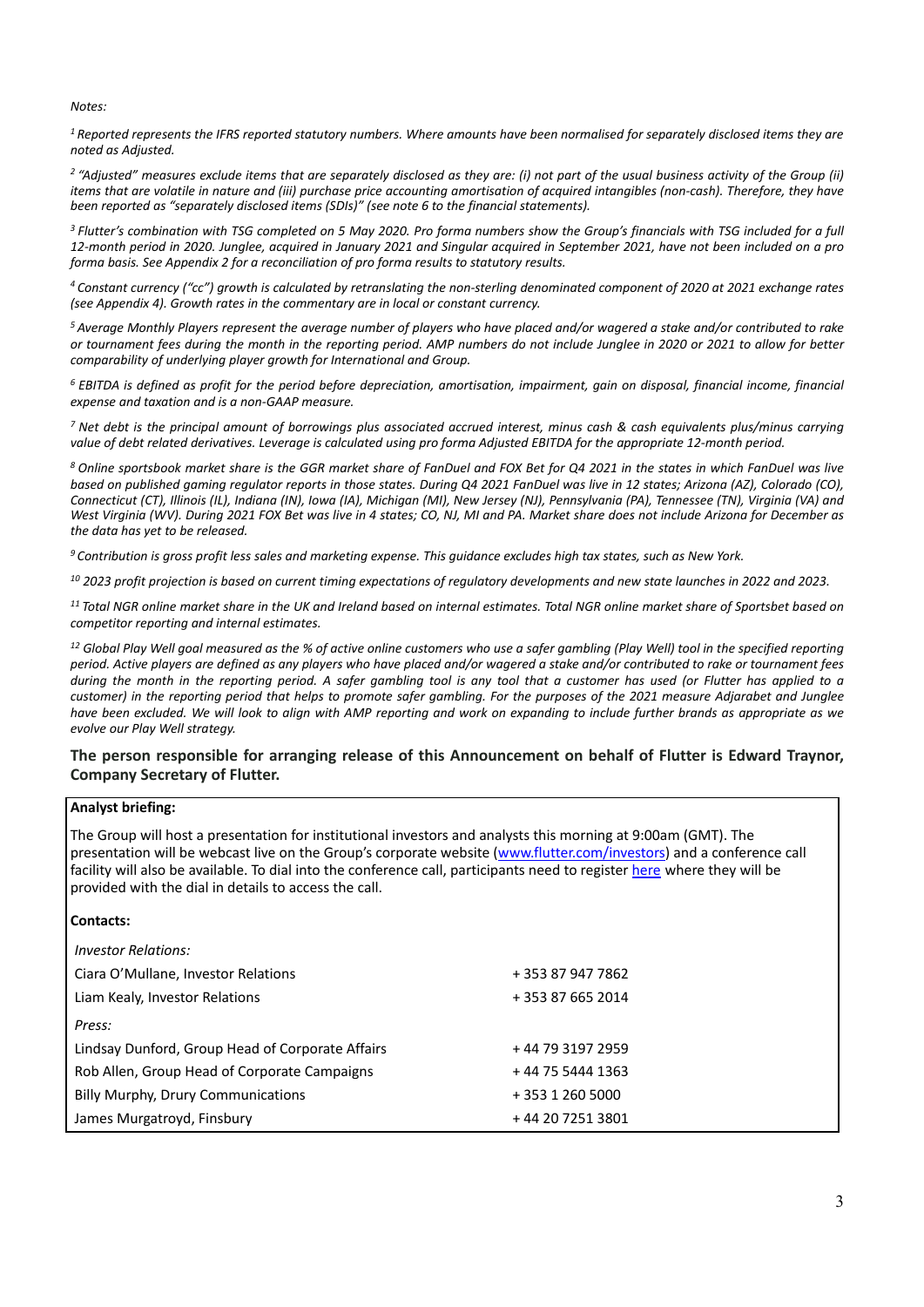# Business review 1,2,3,4,5

2021 was a year of strong progress for Flutter. The Group delivered pro forma revenue growth of 17% driven by an increase in our recreational player base of 23%, with reported revenue increasing 37%. Flutter delivered Adjusted EBITDA of just over £1bn. This represents a reduction of 18% year on year (reported EBITDA reduced 6%). Excellent growth and operating leverage in Australia was more than offset by a combination of factors including (i) increased investment in US customer acquisition as we expanded our footprint to 4 new states, (ii) challenging Covid comparatives, (iii) the impact of regulatory changes in our International markets and safer gambling changes within our UK & Ireland business and (iv) a material swing in sports results, particularly in the UK & Ireland.

We delivered on our key strategic objectives: In the US we continued to lead, with FanDuel remaining the clear market leader in online sportsbook, delivering a 40% share of the market in  $Q4<sup>6</sup>$ . The benefits of our superior product offering and scale are driving our US business towards profitability, with FanDuel's sportsbook and gaming business delivering positive contribution in 2021 for the first time. In our core markets of UK and Ireland and Australia, we retained our gold medal positions and in Q4, we bolstered our offering with the announcement of the acquisition of Tombola, the market leading bingo operator. In International, we have stabilised our poker market share, made good progress in key markets of focus and strengthened our international footprint with the acquisition of both Junglee in India and the announced acquisition of Sisal in Italy.

We made meaningful progress in improving the sustainability of our earnings. During 2021 we introduced enhanced safer gambling measures across the Group, continuing to re‐shape our UK customer base in particular, with the proportion of revenue from higher value cohorts reduced by more than 50% since 2019. The significant investment we have made in PokerStars over the last two years to better position it for future growth is showing encouraging signs of progress. Our continued focus on investment in regulated markets meant that over 91% of Group revenue was generated in regulated markets during Q4 2021.

# **Refreshed four pillar strategy**

The scale and geographic footprint of Flutter has been transformed since we set out our original strategy in 2018. We have increased profitability in our core markets (UK, Ireland and Australia), significantly expanded our international footprint with the addition of Adjarabet, PokerStars and Junglee, added podium positions in additional international markets and grown the FanDuel business to become the market leader in the US today.

We are now refreshing our strategy, including establishing more clearly defined sustainability goals. This refreshed strategy is designed to help us defend our number one positions in existing markets and to ensure that we continue to capitalise on future potential opportunities. Our revised four pillars are to:

- **1. Grow gold medal positions in core markets** by maintaining focus on growing our recreational customer base, continuing to extend our product and brand leadership positions and leveraging our local scale to drive efficiency
- **2. Invest to win in the US** by solidifying FanDuel's leadership position as the #1 sportsbook in the US, improving our iGaming proposition to establish a clear podium position and continuing to exploit the flywheel to maintain leadership
- **3. Build on our network and invest for leadership across international markets** by continuing to revitalise the PokerStars business, scaling our casino offering through cross‐sell and direct acquisition, building a lead in sports betting through our multi‐brand portfolio and buying businesses with podium positions in attractive markets which Flutter can further develop
- **4. Take early positions to realise future potential in future spaces** by continuing to nurture an innovative mindset, identifying adjacent opportunities to reinforce and future‐proof our business and taking early positions to broaden our customer base. We are already doing this with our PokerStars Virtual Reality immersive digital poker and casino experience, the best iGaming experience available in virtual reality

The key enablers of our strategy are (i) sustainability (ii) speed (iii) customer insight and data (iv) product and technology and (v) scale. While each is crucial to delivering our goals and objectives, we particularly recognise the importance of being a responsible global leader in the sector, placing sustainability at the heart of what we do through the launch of our new sustainability strategy, our Positive Impact Plan.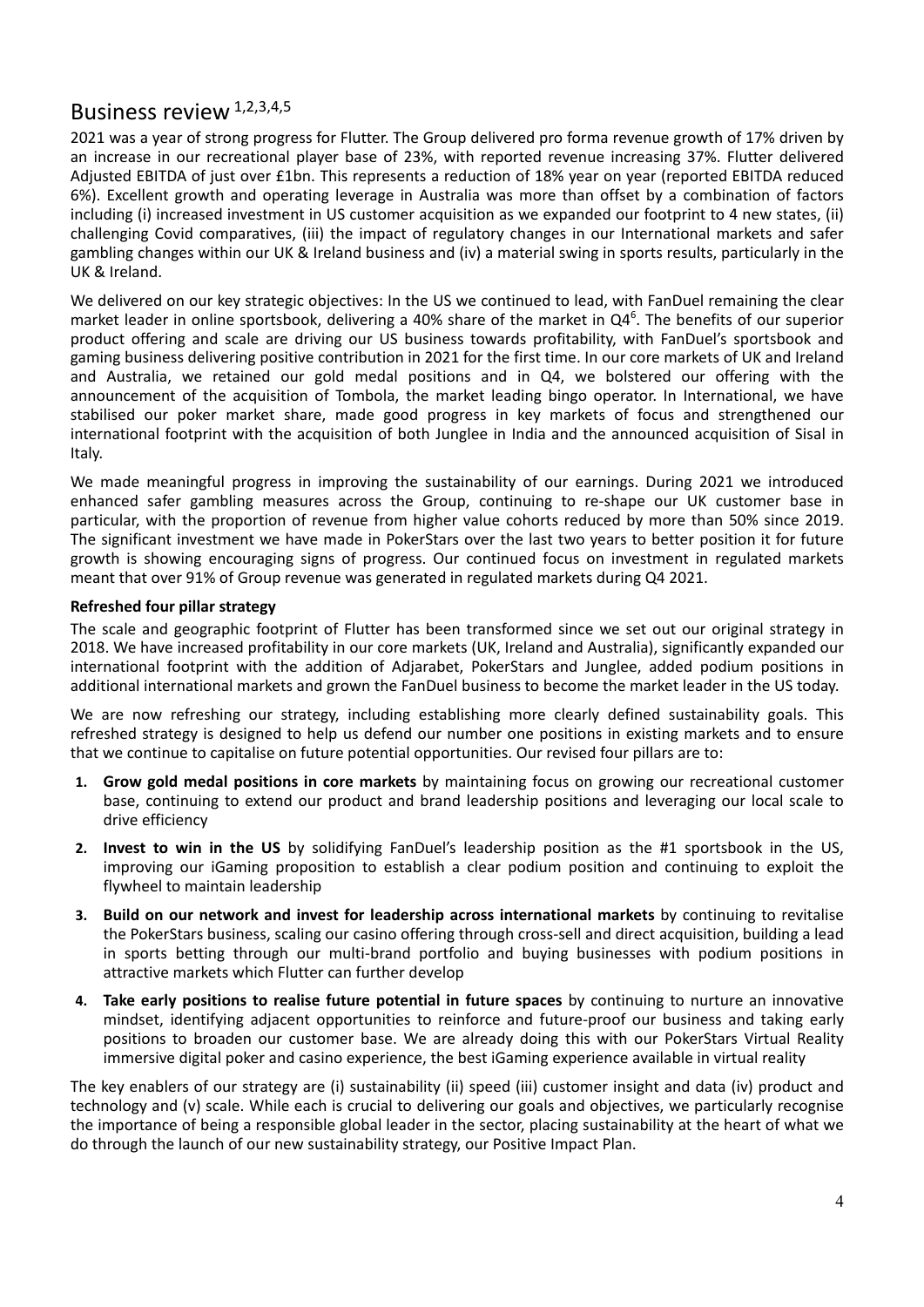# **Flutter's new sustainability strategy, our Positive Impact Plan**

Yesterday we launched Flutter's new sustainability strategy, our Positive Impact Plan. Built on Flutter's responsible business foundations, the Positive Impact Plan brings together the significant progress made globally across our three key focus areas; our customers, colleagues and communities, creating a consistent global approach that supports our overall corporate strategy. This ensures that our divisions get greater access to the insight, skills and capabilities of the wider Group while also being empowered to innovate and respond effectively to their local contexts and deliver local initiatives that have the maximum impact.

The Positive Impact Plan focuses on three areas of sustainability for the future, with clear targets set to:

- Help customers **play well**: by 2030 75% of our online customers will use a safer gambling tool (reaching 50% by  $2026$ <sup>7</sup>
- Empower colleagues to **work better**: by 2030 our teams will be representative of the places in which we live and work
- Work with communities to **do more**: by 2030 we will improve the lives of 10 million people

Further information in relation to our Positive Impact Plan is available here.

# **Safer gambling progress in 2021 and launch of the Flutter "Play Well" strategy**

During 2021 we further enhanced our safer gambling measures across the Group, investing over £45m in advertising, research, people and training. In the UK and Ireland we introduced several new measures such as a £10 staking limit trial across all our online slots games and brands and a ban on credit card deposits in Ireland. We also continued to iterate our "Triple Step" approach to affordability:

- **New customers:** are now subject to tailored monitoring in the initial period post registration, with thresholds dependent on age. SBG introduced mandatory deposit limits in January 2021 for younger customers with this set to be rolled out for all under 25s across our other brands this year.
- **Ongoing monitoring:** we made various enhancements to our proprietary technology, in use for a number of years, to track and monitor customer behaviour. We issued approximately 5.3m automated communications to customers encouraging safer gambling awareness and positive play during 2021. Enhanced financial vulnerability checks were rolled out on a trial basis to a proportion of our customers since Q4 2021. A range of spend checks and limits are also applied across all brands with thresholds based on age.
- **• Backstops:** annual thresholds are being put in place across all brands to ensure that customers are protected where our new customer and/or ongoing monitoring controls do not trigger an engagement. These ensure that at a particular level of spend, customer activity is reviewed with support provided where required.

In Australia we launched our "Take a sec before you bet" campaign in July, encouraging customers to put deposit limits in place and we continue to utilise our proprietary technology to monitor customer behaviour and engage with our customers where we believe interaction is warranted. In the US, FanDuel partnered with the American Gaming Association and announced its partnership with Craig Carton in promoting positive play in the growing US market.

# *Play Well strategy*

Extending our leadership in safer gambling, our new Play Well strategy builds on the progress we have made in recent years within each of our divisions, bringing it together in an overarching set of universal principles and guidelines. With a presence across a multitude of regulatory environments and cultures, we know there is no "one‐size‐fits‐all" solution to promoting safer gambling. Instead there are universal principles we can employ across our divisions, leveraging global scale, capability and expertise to provide players with the tools, information and support they need to Play Well.

In 2022, we are introducing locally tailored Play Well metrics, directly linked to colleague bonuses for each of our divisions. These metrics have been developed on a divisional basis to ensure that each business is focused on the initiatives that will support and promote their local safer gambling strategies, taking into account individual markets and contexts, whilst being consistent with our global Play Well principles.

In addition to division specific targets, we have also set ourselves an ambitious Group goal to have 75% of our online customers using safer gambling tools by 2030, with over 50% doing so within five years. (2021: 34.7%)<sup>7</sup>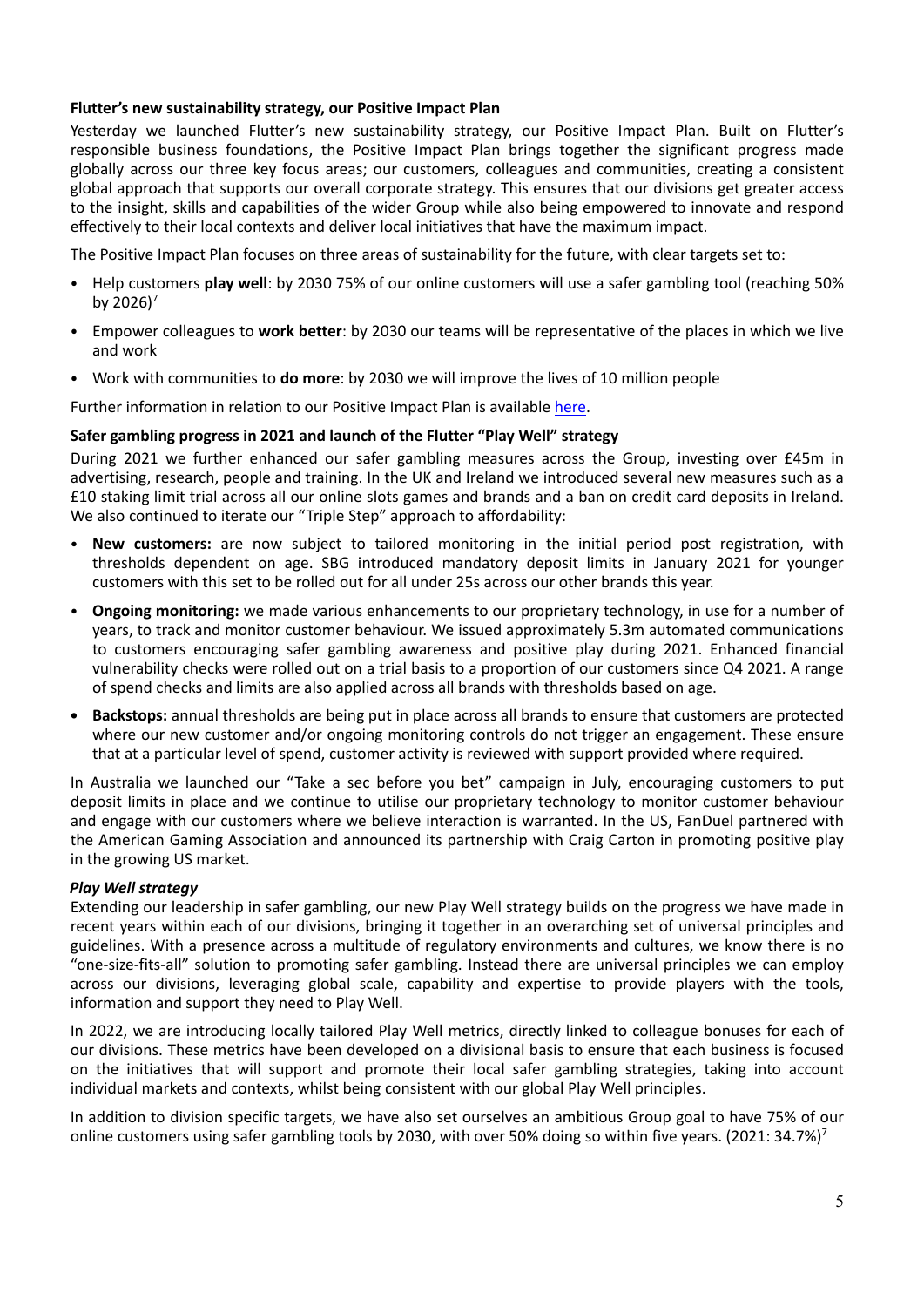# **2021 review**

# *US*

In the US, our business has significantly expanded in scale during 2021, as we leveraged the 'flywheel effect' to accelerate growth. With revenue of \$1.9bn, 47% more than our next nearest online competitor, our advantage is compounding, providing us with the additional firepower required to continue to invest heavily in both product and customer acquisition. Since launching our first online sportsbook in the summer of 2018, we have now acquired over 3.9 million sports betting and gaming customers. At our 2021 interim earnings announcement we outlined the key drivers of our success in the US and during the second half we made further enhancements across a number of these areas.

# *Product*

We continued to innovate on product by expanding the breadth of our proprietary and market leading Same Game Parlay™ ("SGP") product. We now provide players with the ability to (i) combine SGPs on multiple different games into a single bet, (ii) place a SGP in‐play on certain sports, and (iii) place a SGP on college football. We have now completed development of in‐house pricing for college basketball, increasing the proportion of our handle that is priced in‐house to 80%. The combination of better pricing accuracy and a greater proportion of handle coming from higher margin parlay products means that we generated 340 basis points more in gross margin than our competitors during Q4 (Q2: 300 basis points higher).

In gaming we are increasingly focused on improving our overall customer proposition to establish a clear podium position. Following a period of significant focus on sports we have scaled up our gaming team by adding nearly 100 colleagues, including the addition of gaming experts from around the Group. We continued to make incremental product improvements by enhancing how we communicate with and reward casino players, while also making gaming more accessible for sportsbook players.

# *The FanDuel brand*

The FanDuel brand continues to resonate strongly with sports bettors. We have the leading share of voice in the market, with a focus on ensuring high levels of brand visibility throughout the year, not just during seasonal peaks. We have recently added and/or extended several key partnerships, including the NFL, NBA and with Pat MacAfee, locking in important assets for multiple years. We invested over \$1bn in promotions, sales and marketing across our US business in 2021.

These competitive advantages have enabled us to consolidate our combined overall leadership position in the US online market, a market which has grown by over 120% since Q4 2020:

- Our sports-betting share in Q4 was 40%<sup>6</sup>
- Our online gaming share in Q4 was  $20\%^6$
- Our overall online market share in O4 was 31%<sup>6</sup>

This leading revenue share is moving FanDuel closer to a position of profitability. In 2021 FanDuel became the first large scale online brand to generate a positive in-year contribution from sports betting and gaming in the US. FanDuel generated contribution of £9m (\$14m) in 2021, with the positive contribution from more mature states (such as New Jersey, Pennsylvania, Indiana and Illinois) more than offsetting the material investment in large states newly launched in 2021 (Michigan, Virginia, Arizona and Connecticut).

Encouragingly as we expand into further new states, we are seeing faster adoption rates for online sports betting. This results in bigger initial losses in the early months post a state launch as we acquire more customers. However, when combined with better retention rates and our product mix advantages, we now expect new states to generate positive contribution after 12 to 24 months post launch, in contrast to the 18 to 30 month guidance we provided in 2019. Such guidance excludes a higher tax state such as New York.

Based on our current expectations relating to the timing of new state regulation in 2022 and 2023, we remain confident that our US business will be EBITDA profitable in 2023. The timing of regulatory developments and new state launches can be difficult to predict and any variance to our expectations across these two years could affect the timing of profitability being reached, particularly if an unexpected large state such as California launches in 2023.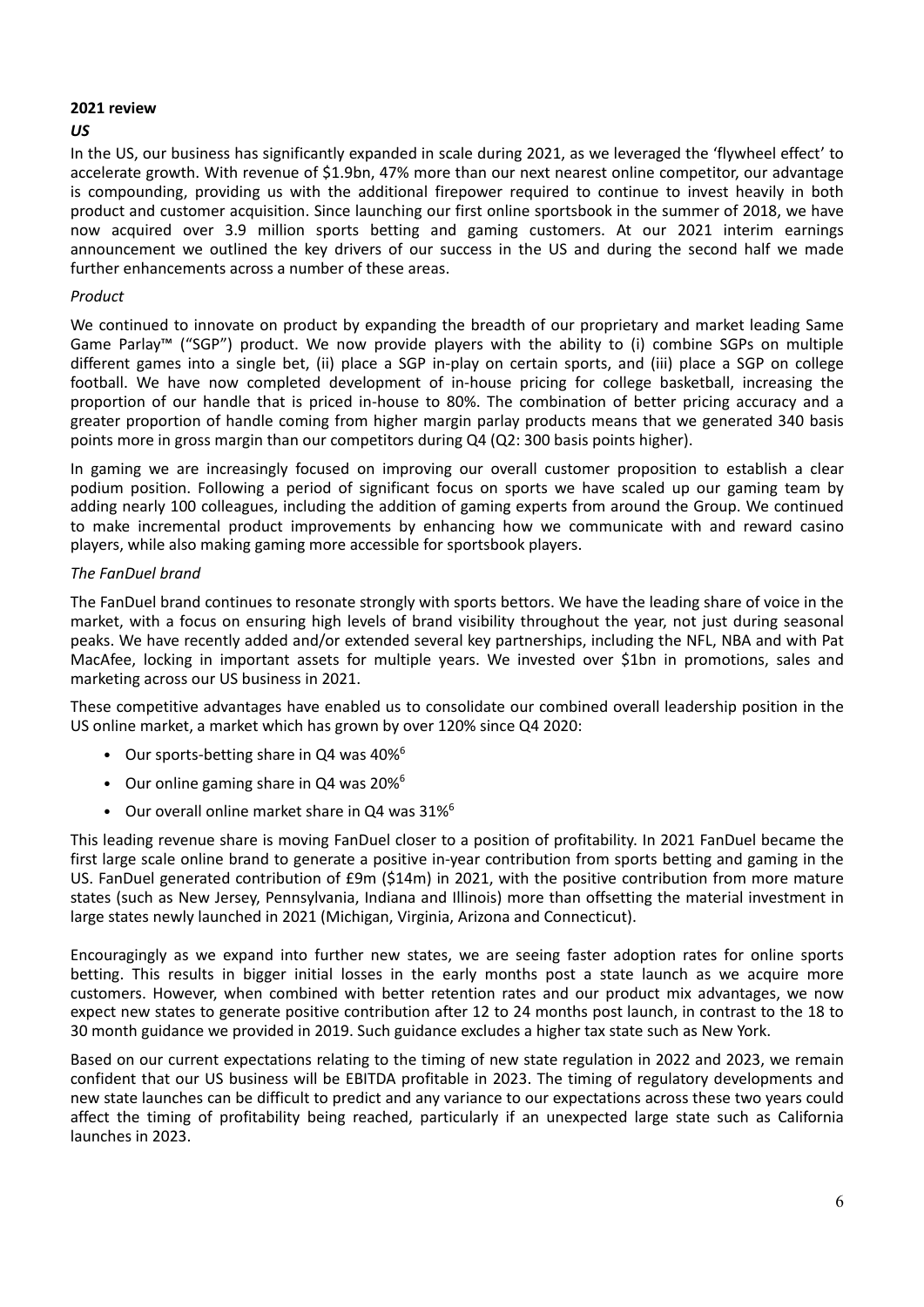Our online sportsbook is currently available in 14 states following successful launches in New York and Louisiana in early 2022. In New York, we have already acquired over 400,000 new sports betting customers since launch.

# *UK & Ireland*

In 2021 we maintained our leadership position of the UK and Ireland online markets with a 29%<sup>8</sup> market share (2020: 29%), driven by a focus on recreational customer growth. Our total AMPs increased by 25%, resulting in online revenue growth of 3%. The relative lower rate of revenue growth reflected several key factors including challenging Covid comparatives, adverse sports results and a general slowdown in the UK online market, particularly in Q4.

Despite a more challenging environment we continued to innovate on product. During the year we leveraged Group technology, pricing and risk management capabilities to launch *"Popular Betbuilder"* on our Paddy Power sportsbook. On the gaming side we saw good retention driven by the launch of Sky Vegas live, the roll out of PokerStars gaming content across both Paddy Power and Sky Vegas brands (via the Group Gaming Network) and the continued benefit from our daily prize mechanics across all three brands.

An unprecedented run of customer-friendly sports results in 2021 cost the division £232m in revenue year-onyear (before adjusting for recycling), £149m of which was in Q4 alone. In addition, relaxation of Covid‐related restrictions led to customers spending a greater proportion of leisure time on other activities. A combination of the factors above resulted in us observing materially lower levels of customer recycling (than we have seen historically) during the fourth quarter.

Safer gambling improvements in 2021, together with the other changes implemented in recent years, have resulted in our player base becoming more recreational. For example, since H2 2019, we have reduced revenue coming from higher value bands by more than 55%. While it is challenging to quantify exactly what the cost of new safer gambling measures have been (because we cannot be definitive on how all player behaviour has changed in response), our best estimate is that the total revenue impact in 2021 alone was in excess of £90m. While we recognise that the improvements we have made, and continue to make, will impact near term growth, they will better position the business longer‐term. As we assess the outlook for longer term customer economics, we are also reviewing the cost base of the business to ensure that it is appropriate going forward.

The UK Government's review of the Gambling Act is ongoing and we are hopeful that we will get improved visibility on the future shape of the industry in Q2 in the form of the government's White Paper publication. While this document should provide some clarity on the shape of future changes, we believe that the impacts will ultimately be phased over the coming years. In Ireland, the legislative process to establish a gambling regulatory authority has commenced which we welcome.

# *Australia*

Sportsbet delivered another excellent performance, clearly displaying the benefits that can be derived from attaining significant local scale. In 2021, Sportsbet had over one million AMPs, an increase of 60% on 2019. This has resulted in a 7 percentage point increase in online market share in this period, to 50% in 2021<sup>8</sup>.

We continue to win in our key battlegrounds of product, value and marketing. In Q4, we launched 'Bet returns for SGM' which combines the great customer experience of our personalised generosity offering with our market leading Same Game Multi product. This followed our highly successful "Bet with Mates" product which launched in H1.

In H2, over 60% of the Australian population experienced the reintroduction of Covid related restrictions (which had been removed for most of H1). As trading conditions normalise in 2022, we will continue to invest in offering outstanding value for money to retain leisure spend from migrated players. As outlined at our September investor day (here), the medium-term outlook for Sportsbet remains compelling; with growth likely to be driven by the growing financial maturity of our existing player base as well as the continued conversion of non‐betting sports fans and retail gamers. Sportsbet continues to provide a template for what can be achieved in other International markets as we look to leverage the Group's scale.

# *International*

As expected, the easing of Covid restrictions during 2021 resulted in a reduction in revenues in our International division, with the normalisation of customer engagement following elevated levels in 2020. In addition, the pro-active compliance measures we introduced following the TSG merger and the adverse changes to regulation in both Germany and the Netherlands created headwinds for the business. Positively,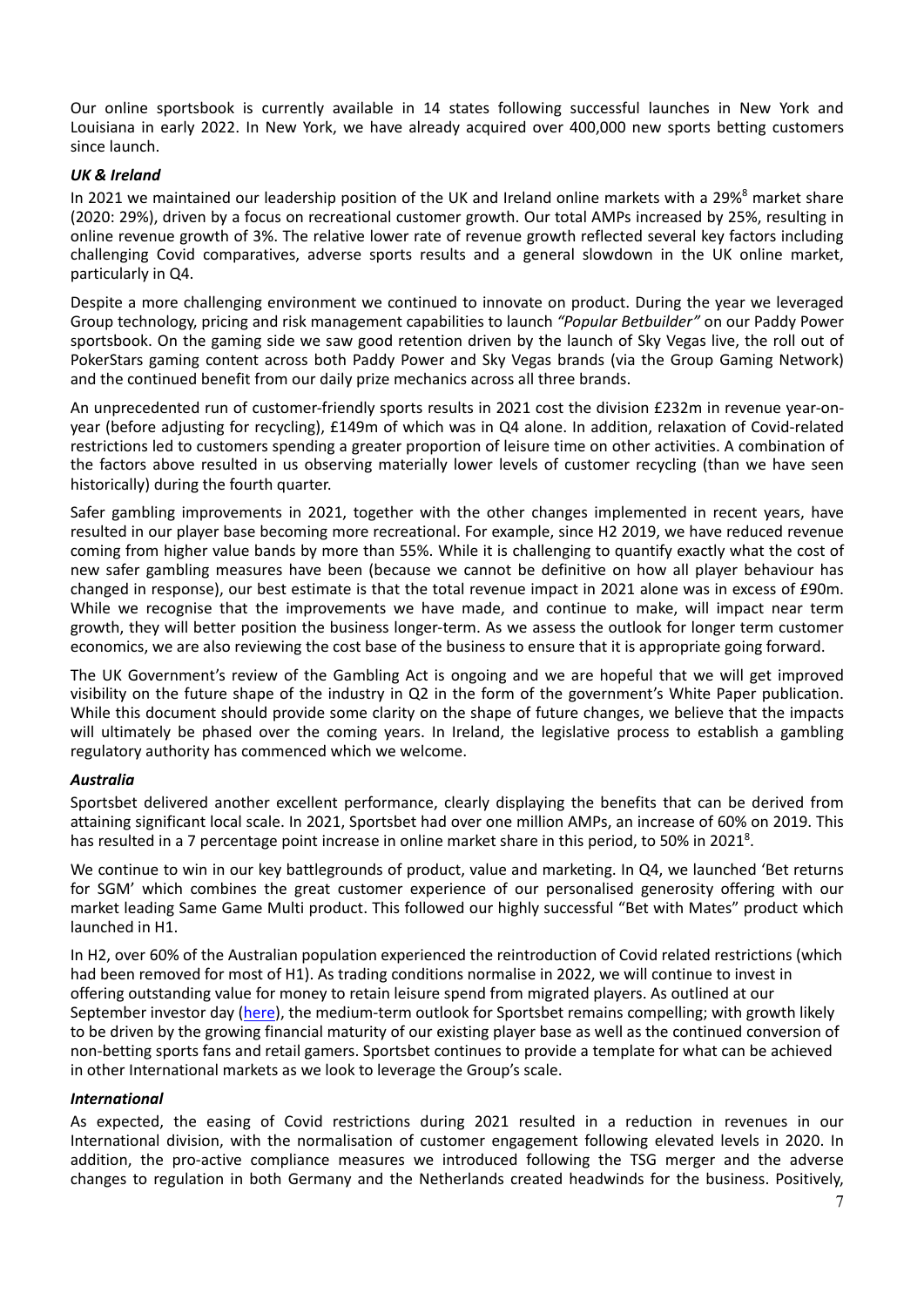underlying growth in key markets of focus such as Brazil, Canada and Georgia during 2021 has been encouraging.

At the time of the TSG merger we identified various improvements required to position the business for future success and to correct for historic underinvestment in certain key areas. While much of this investment was foreseen, a number of unexpected headwinds have materially impacted revenues (e.g. adverse FX movements, Dutch regulation, and alignment of PokerStars' standards of compliance with those of Flutter). As such, the last two years has seen a significant reshaping of the International division. We have materially reduced the division's risk profile, albeit at a lower level of profitability. We have developed a clear growth strategy with an emphasis on key geographical markets, supplemented by the acquisition of Junglee and the recently announced acquisition of Sisal.

We significantly increased investment in order to revitalise PokerStars and have rebased the business, delivering:

- A stabilised poker market share via an improved customer proposition and the launch of our new PokerStars reward scheme in October, which resonated well with customers. Stabilising our poker customer base is crucial for cross‐sell into casino.
- An improved product mix through investment in direct casino acquisition with the launch of our "Epic Downtime" PokerStars Casino campaign. We continued to broaden our gaming content, leveraging our three Flutter in‐house gaming studios. Over 45% of Q4 PokerStars' gaming revenues came from casino products (Q4 2019: 35%).
- An improved regulatory profile with 63% of International revenues generated in regulated markets in Q4 2021 compared with 48% in H1 2019. We believe that reducing exposure to higher risk jurisdictions, even if that means delivering lower levels of profitability in the short-term, is the right approach to put the business on a more stable footing for future growth.

While the investment required to rebuild capabilities and brand strength has been extensive, our strategy is showing progress. On an organic basis, stripping out the adverse impacts of regulatory changes, the International division has delivered compound annual double digit revenue growth since 2019. Progress in our key markets has been as follows:

- **Italy:** recently announced acquisition of the Italian omni-channel operator Sisal, owner of Italy's number one online brand, which will propel Flutter into a leadership position in Italy
- **Georgia and Armenia:** market leadership positions in both countries due to Adjarabet's exceptional performance, with EBITDA almost doubling year‐on‐year
- **• Canada:** PokerStars brand strength evident with high brand awareness as the market moves toward regulation
- **Brazil:** Betfair drove triple digit AMP growth following our step up in marketing investment in H1
- **India:** added podium position via Junglee which has performed well, with AMPs in Q4 doubling year‐on‐ year amid a more positive regulatory outlook

As we look to the future, we will focus on building leading positions in focussed markets organically or through acquisition where we find businesses with strategic moats around them. These markets of focus vary in terms of maturity but over the next five years we expect them to have an addressable market size of approximately £26bn. Given Flutter's scale and superior capabilities, we believe the International division is in an excellent position to capitalise on the opportunities across these markets.

# **Capital structure and balance sheet update9**

At 31 December 2021, the Group had gross debt of  $£3.599m^{10}$  and a net debt position of £2,647m, representing a leverage ratio of 2.6 times. The Group's capital structure has evolved during the period due to:

- A refinancing of Group debt in mid-July, which significantly reduced the effective cost of debt and increased available liquidity
- The sale of Oddschecker Global Media on 31 August for an enterprise value of £135m
- Acquisition of Junglee and Singular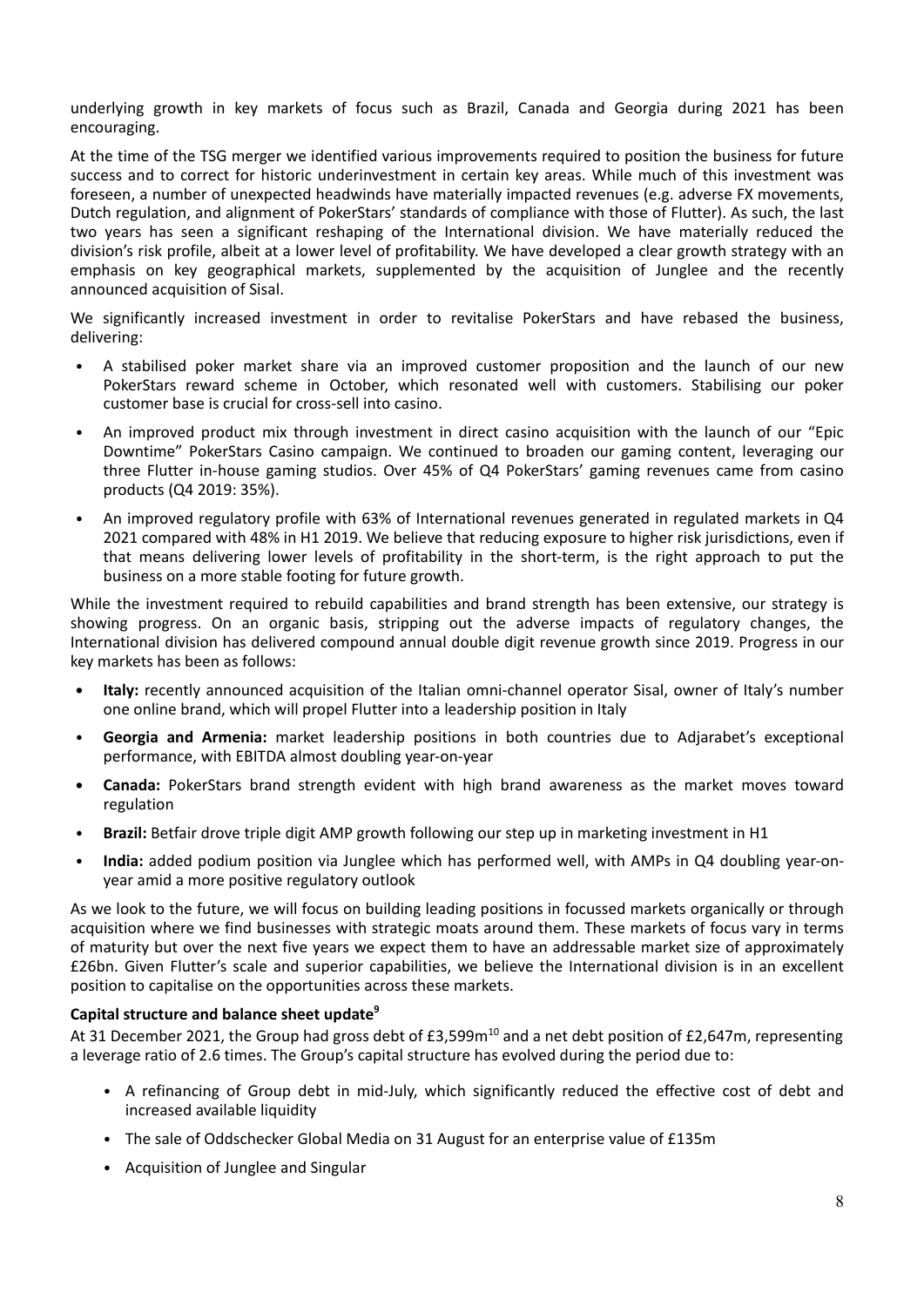Post period end, the Group completed the acquisition of Tombola based on an enterprise value of £402m (10 January 2022). In December, the Group announced the acquisition of Sisal, Italy's leading online gaming operator for a consideration of £1.6bn. The transaction is expected to complete in Q2 2022 once all necessary regulatory approvals have been received.

These acquisitions will result in an increased leverage ratio in the near term. However, the Group continues to generate significant free cash flow which will help it to de‐lever quickly. The Group remains committed to its medium‐term leverage target of 1‐2 times and the Board will review the Group's dividend policy once leverage returns to these levels.

# **Other updates**

As previously disclosed, the Group is in a legal arbitration process with FOX Corporation with respect to its option to acquire an 18.6% stake in FanDuel and related issues. Despite this, both sides have continued active discussions to determine whether an agreement can be reached. While those discussions have been productive and have advanced materially, it remains unclear at this time as to whether agreement can be concluded. As a result, the arbitration is proceeding in parallel with a hearing date now set for 20 June 2022. Should the parties not reach agreement in the interim, this hearing will proceed and we expect will result in a binding decision by the arbitrator in Q3 2022. The Group continues to vigorously defend its position.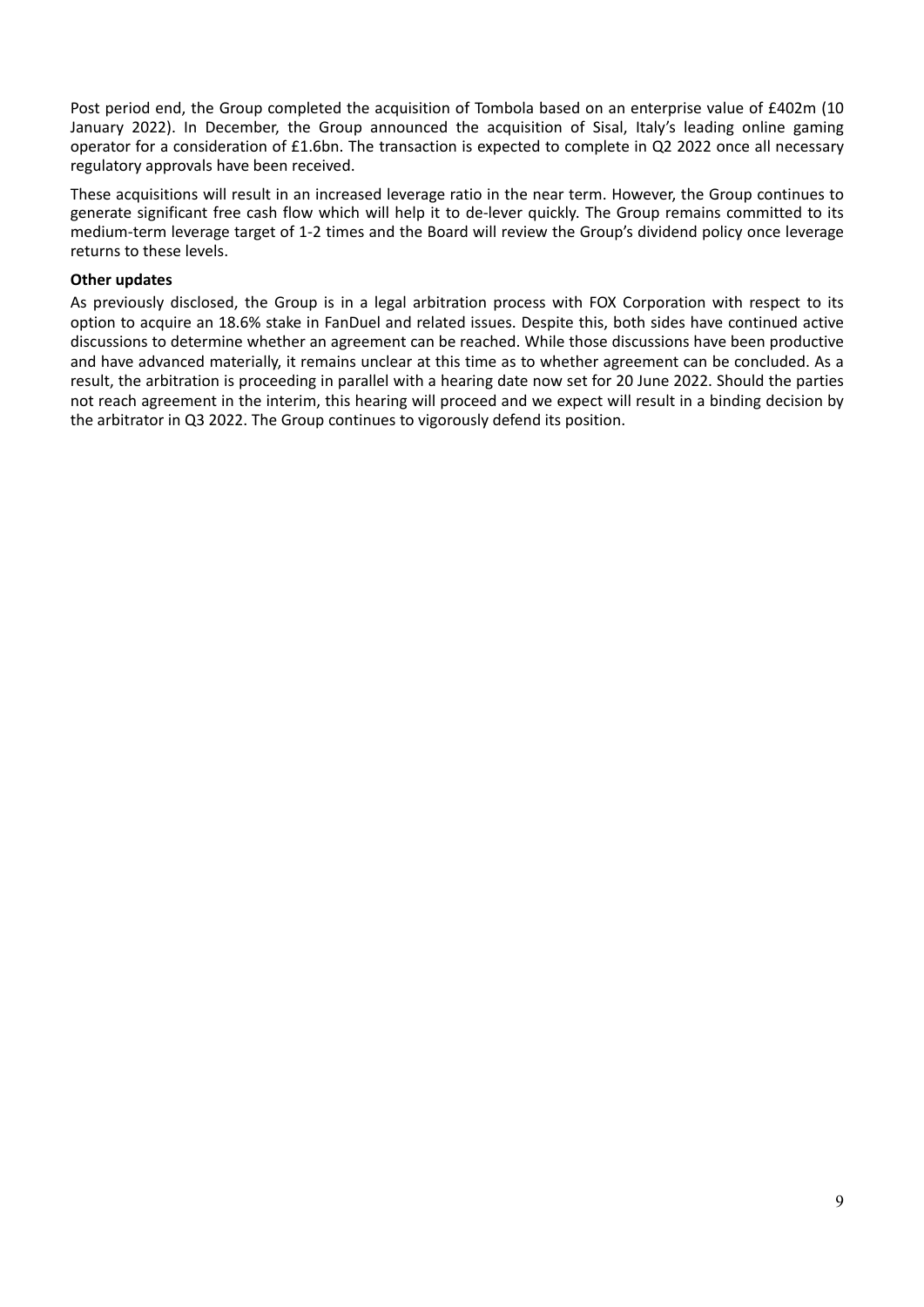# Operating and financial review<sup>1-5,9-12</sup> **Pro forma review**

*Group*

|                                                | <b>FY</b> | <b>FY</b> |           | <sub>CC</sub> |
|------------------------------------------------|-----------|-----------|-----------|---------------|
|                                                | 2021      | 2020      | Change    | Change        |
| Unaudited Adjusted Pro forma                   | £m        | Em        | %         | %             |
| Average monthly players ('000s)                | 7,619     | 6,174     | $+23%$    |               |
| Sports revenue                                 | 3,774     | 3,000     | $+26%$    | $+27%$        |
| <b>Gaming revenue</b>                          | 2,262     | 2,264     | $-\%$     | +4%           |
| Total revenue                                  | 6,036     | 5,264     | $+15%$    | $+17%$        |
| Cost of sales                                  | (2, 262)  | (1,782)   | $+27%$    | $+29%$        |
| Cost of sales as a % of net revenue            | 37.5%     | 33.8%     | $+360bps$ | $+350bps$     |
| <b>Gross profit</b>                            | 3,774     | 3,483     | +8%       | $+11%$        |
| Sales and marketing                            | (1,508)   | (1, 130)  | +33%      | +38%          |
| <b>Contribution</b>                            | 2,266     | 2,353     | $-4%$     | $-2%$         |
| Other operating costs                          | (1, 164)  | (1,000)   | $+16%$    | +19%          |
| Corporate costs                                | (101)     | (121)     | $-17%$    | $-13%$        |
| Adjusted EBITDA <sup>1,2</sup>                 | 1,001     | 1,231     | $-19%$    | $-18%$        |
| Adjusted EBITDA margin %                       | 16.6%     | 23.4%     | $-680bps$ | $-700bps$     |
| Depreciation and amortisation                  | (255)     | (241)     | $+6%$     | $+7%$         |
| Adjusted <sup>1</sup> operating profit         | 746       | 990       | $-25%$    | $-24%$        |
| Adjusted <sup>1</sup> basic earnings per share | 252.7p    | 496.6p    | -49%      |               |
| Net debt at period end                         | 2,647     | 2,814     | $-6%$     |               |

Note: Flutter's combination with TSG completed on 5 May 2020. The pro forma financials include TSG for a full 12‐month period in both 2020 and 2021. Junglee, acquired in January 2021 and Singular acquired in September, have been included on a reported basis due to materiality. A full analysis of the Group's reported performance can be found at pages 18‐19. A reconciliation of the Group's pro forma performance to the Group's consolidated income statement is included at Appendix 2.

In 2021 pro forma revenue grew 17% to £6.0bn driven by AMP growth of 23% to 7.6m. This player growth was driven by the expansion of our recreational base in the UK and Ireland, and Australia, along with the regulation of sports betting and gaming in further US states.

Sports revenue increased 27% to £3.8bn, with expansion into four additional US states and continued strong momentum in Australia. Sports net revenue margin declined 100 basis points year‐on‐year due to less favourable sports results in the UK and Ireland. Gaming revenue increased 4%, with growth in the US partly offset by tougher comparatives in our International division as a result of the elevated levels of player engagement during the lockdown period of Q2 2020.

Cost of sales as a percentage of net revenue increased by 350 basis points to 37.5% with a greater proportion of revenue coming from the US where direct costs are higher. Additionally, the increase in regulated revenue also led to higher gaming taxes.

Sales and marketing costs grew by 38%, mainly reflecting a doubling of US investment to support significant new customer acquisition. US expansion is also the key driver of the year-on-year increase in other operating costs. For Group ex‐US, other operating costs increased by just 2%. Corporate costs remain tightly controlled, benefiting from the realisation of £19m in merger related synergies.

In total, merger related cost synergies of £113m were delivered in 2021, ahead of the £90m expected in‐year due a faster realisation in most divisions. We remain on track to deliver synergies of £170m by 2023.

Adjusted EBITDA was £1.0bn with the US investment-led loss increasing by £81m to £243m. For Group ex-US, adjusted EBITDA was 10% lower as strong top line growth and operating leverage in Australia was more than offset by the various factors referenced above that impacted our International and UK & Ireland divisions.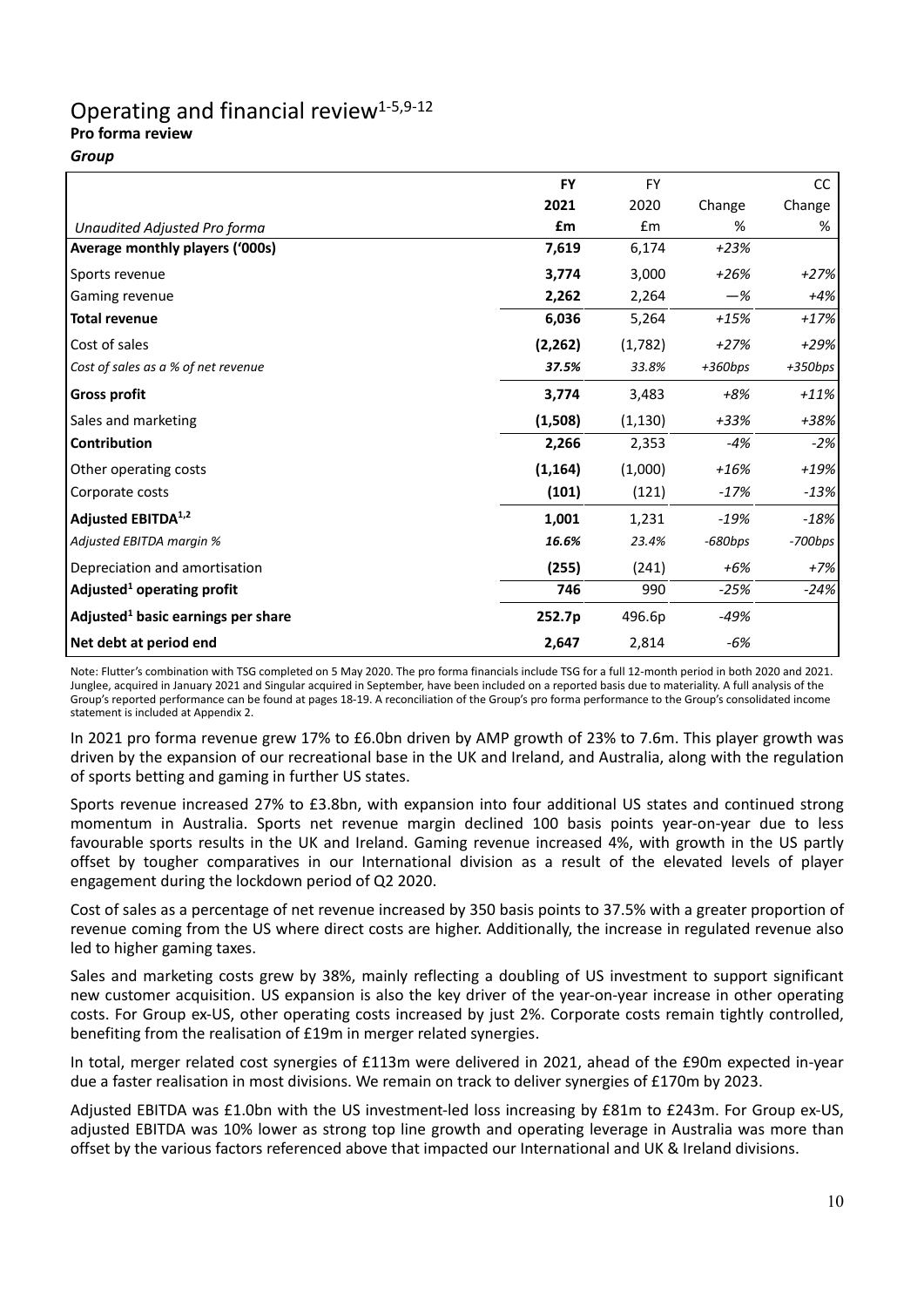The Adjusted effective tax rate for the Group was 26.8% (2020: 13.2%) driven by the geographic mix of profits during the year as US losses increased where no deferred tax benefit was recognised, and the proportion of profits in higher tax jurisdictions such as Australia also increased. Excluding the US, the Adjusted effective tax rate was 18.5% (2020: 10.4%)

Adjusted basic EPS reduced from 497p to 253p reflecting the increased tax charge in the current period and a higher share count in 2021. Our acquisition of the additional stake in FanDuel in December 2020 was mainly settled via the issuance of shares directly to Fastball and through an equity raise.

Net debt as at 31 December 2021 of £2,647m was 6% lower than the prior year despite the free cash flow generated by the operating activities of the Group being used to pay expenses such as the settlement of a historic legal case with the Commonwealth of Kentucky and the purchase of shares for FanDuel incentive schemes.

A full analysis of the Group's reported performance can be found at pages 18‐19.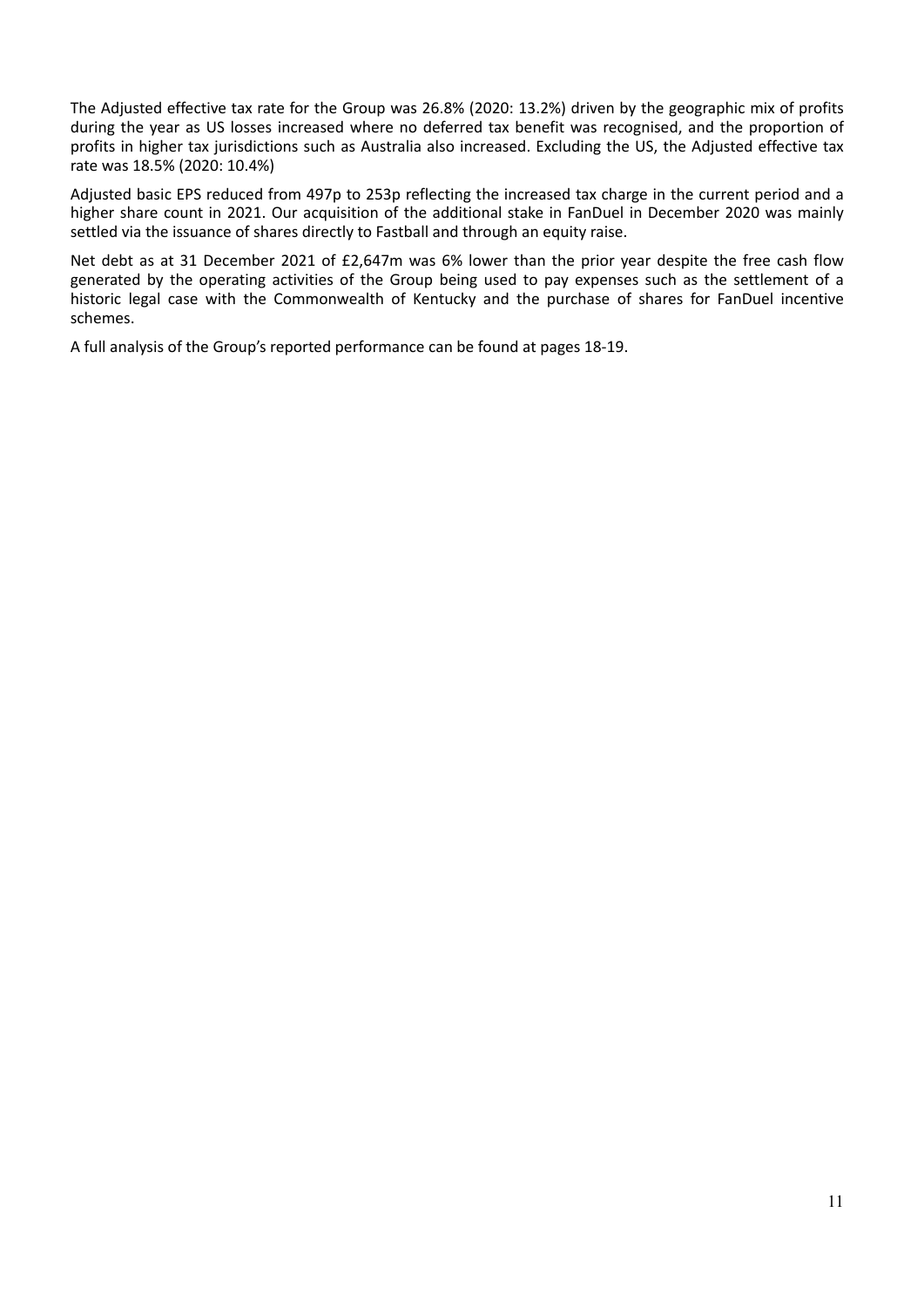# *UK & Ireland*

|                                           | <b>UK &amp; Ireland Total</b> |           |           |           | <b>UK &amp; Ireland Online</b> |           | <b>UK &amp; Ireland Retail</b> |                |           |  |  |
|-------------------------------------------|-------------------------------|-----------|-----------|-----------|--------------------------------|-----------|--------------------------------|----------------|-----------|--|--|
|                                           | <b>FY</b>                     | <b>FY</b> |           | <b>FY</b> | FY                             |           | <b>FY</b>                      | <b>FY</b>      |           |  |  |
| <b>Unaudited Adjusted Pro</b>             | 2021                          | 2020      | Change    | 2021      | 2020                           | Change    | 2021                           | 2020           | Change    |  |  |
| forma                                     | £m                            | £m        | %         | £m        | $\pounds m$                    | %         | £m                             | £m             | %         |  |  |
| <b>Average monthly players</b><br>('000s) |                               |           |           | 3,153     | 2,532                          | $+25%$    |                                |                |           |  |  |
| Sportsbook stakes                         | 11,376                        | 9,400     | $+21%$    | 10,473    | 8,401                          | $+25%$    | 904                            | 998            | -9%       |  |  |
| Sportsbook net revenue margin             | 9.9%                          | 12.0%     | $-210bps$ | 9.7%      | 11.7%                          | $-200bps$ | 12.6%                          | 14.3%          | $-170bps$ |  |  |
| Sports revenue                            | 1,282                         | 1,286     | $-\%$     | 1,168     | 1,143                          | $+2%$     | 114                            | 143            | $-20%$    |  |  |
| Gaming revenue                            | 781                           | 743       | $+5%$     | 721       | 686                            | $+5%$     | 60                             | 57             | $+5%$     |  |  |
| <b>Total revenue</b>                      | 2,063                         | 2,029     | $+2%$     | 1,889     | 1,829                          | $+3%$     | 174                            | 200            | $-13%$    |  |  |
| Cost of sales                             | (621)                         | (577)     | $+8%$     | (581)     | (534)                          | $+9%$     | (40)                           | (44)           | $-9%$     |  |  |
| Cost of sales as a % of net<br>revenue    | 30.1%                         | 28.5%     | $+170bps$ | 30.8%     | 29.2%                          | $+160bps$ | 22.9%                          | 21.8%          | $+100bps$ |  |  |
| <b>Gross profit</b>                       | 1,442                         | 1,451     | $-1%$     | 1,308     | 1,295                          | $+1%$     | 134                            | 156            | $-14%$    |  |  |
| Sales and marketing                       | (391)                         | (375)     | $+4%$     | (384)     | (369)                          | $+4%$     | (6)                            | (6)            | $-2%$     |  |  |
| <b>Contribution</b>                       | 1,051                         | 1,077     | $-2%$     | 923       | 927                            | $-\%$     | 128                            | 150            | $-15%$    |  |  |
| Other operating costs                     | (435)                         | (446)     | $-2%$     | (298)     | (298)                          | $-\%$     | (138)                          | (148)          | -7%       |  |  |
| Adjusted EBITDA <sup>1,2</sup>            | 616                           | 630       | $-2%$     | 626       | 629                            | $-\%$     | (10)                           | $\overline{2}$ | $-647%$   |  |  |
| Adjusted EBITDA margin                    | 29.9%                         | 31.1%     | $-120bps$ | 33.1%     | 34.4%                          | $-130bps$ | (5.6%)                         | 0.9%           | $-650bps$ |  |  |
| Depreciation and<br>amortisation          | (126)                         | (119)     | $+6%$     | (85)      | (77)                           | $+11%$    | (41)                           | (43)           | -4%       |  |  |
| Adjusted <sup>1</sup> operating profit    | 490                           | 511       | $-4%$     | 541       | 552                            | $-2%$     | (50)                           | (41)           | $+23%$    |  |  |

The UK & Ireland division operates Paddy Power, Betfair and Sky Betting & Gaming brands online, as well as retail operations in the UK and Ireland.

# *UK & Ireland Online*

Performance during 2021 was driven by several factors:

- Good AMP volumes, especially in gaming, albeit with a reduction in customer engagement levels (during Q4 in particular) versus the elevated levels seen in prior Covid affected periods
- A higher volume of sporting events compared with the prior year which contributed to 25% growth in staking
- Net revenue margin 10 basis points below expected margin (2020: 270 basis points favourable) resulted in an adverse 280 basis point sports results impact. This equates to a £232m year-on-year impact in revenue before adjusting for customer recycling (Q4: £149m)
- A lower level of recycling compared with historic trends
- New safer gambling measures which impacted revenue by £93m, £37m of which related to Q4<sup>13</sup>

AMP growth of 25% translated into a revenue increase of just 3% due to the significant swing in sports results year-on-year. Given the complexity of Covid comparatives, a year-on-two-year comparison provides a cleaner view of growth, with compound annual revenue and AMP growth of +12% and +13% respectively since 2019. Adjusting for safer gambling impacts in 2021 and the impact of adverse sports results, the equivalent revenue CAGR would be 15%.

Sports revenue increased by 2%, with staking growth of 25% offset by net revenue margins which were 200 basis points lower year‐on‐year at 9.7% due to adverse sports results. Increased penetration of higher margin *"Betbuilder"* products and enhancements to our pricing and risk management capabilities both helped to structurally increase our expected margin, helping to partly mitigate the adverse sports results.

Online gaming revenue grew by 5% during the year reflecting good customer engagement across our brands, with AMPs up 22% despite the market slowing in Q4. AMP growth exceeded revenue growth, demonstrating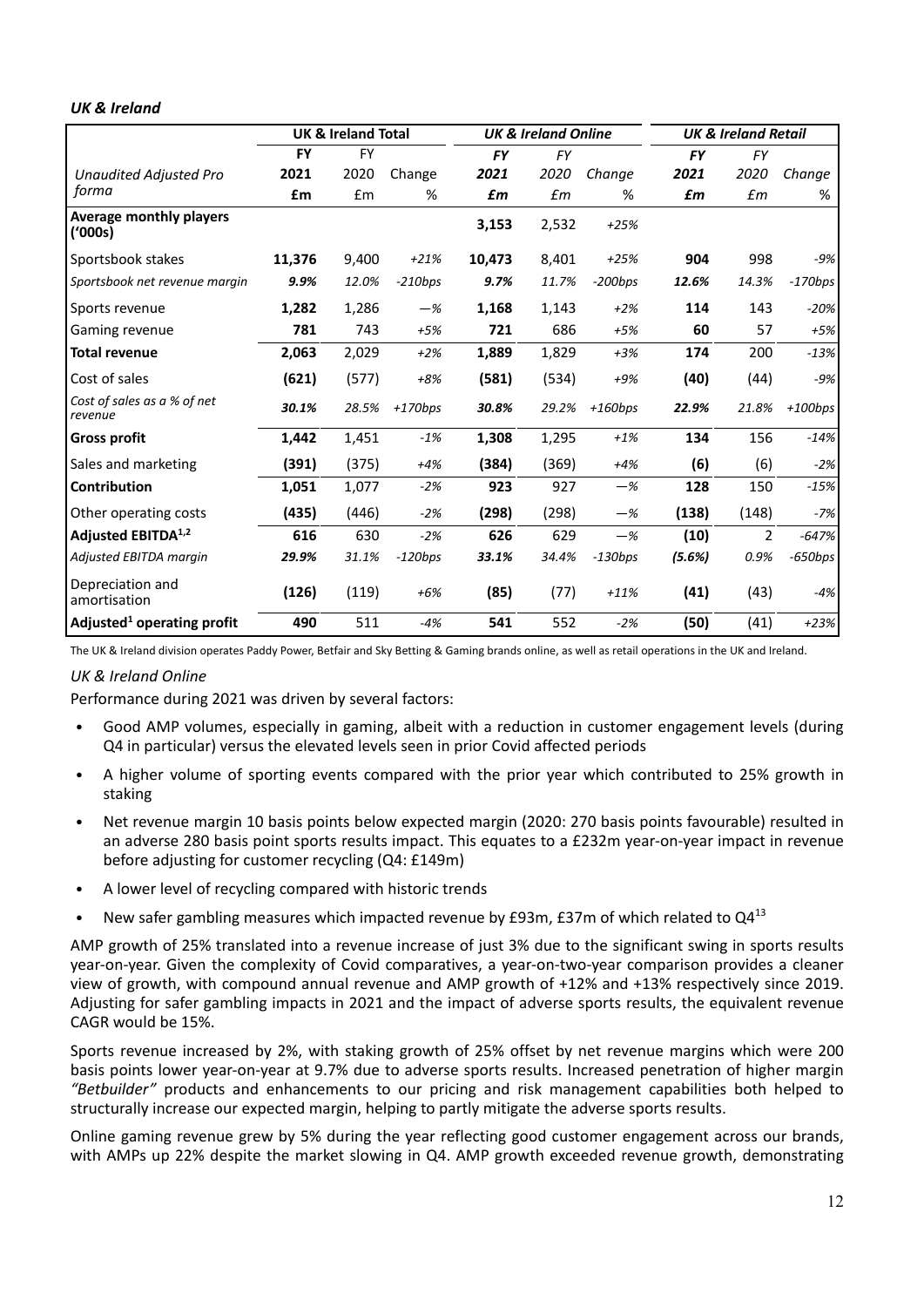how the changes to safer gambling measures are reducing average revenue per user ("ARPU"), as well as the increased recreational nature of the customer base.

Cost of sales as a percentage of revenue increased by 160 basis points to 30.8% reflecting increased streaming costs and a higher effective tax rate due to increased promotional spend during the year.

Sales and marketing increased by 4% reflecting increased investment ahead of the European football championships and increased spend on safer gambling campaigns which was partly offset by synergy benefits realised during the year. Sales and marketing as a percentage of revenue increased in H2 although absolute spend was down due to the sports results impact on top line.

Other operating costs were flat year‐on‐year. We experienced some inflationary pressures in employee pay and made incremental investment in safer gambling capabilities and research, education and training (RET) funding. These were offset by the sale of Oddschecker at the end of August, resulting in a reduction in associated operating costs.

Online EBITDA was flat year‐on‐year at £626m.

#### *UK & Ireland Retail*

Retail revenue declined by 13% in 2021, reflecting the impact of Covid related shop closures and social distancing restrictions that were in place during the year. Both estates remained shut throughout Q1, with our UK shops re‐opening in April and our Irish shops re‐opening in May.

Revenue in the second half of the year was approximately 85% of 2019 levels, with a stronger performance in the UK than in Ireland. In the UK we have been pleased with footfall. Revenue performance in H2 was in line with that of 2019, benefiting in particular from a strong gaming performance, with gaming revenues 13% higher than 2019. In Ireland by contrast, revenue in H2 remained at just 67% of 2019 levels, with performance reflecting a higher level of societal caution in relation to Covid.

Other operating costs declined by 7% to £138m, despite the Group continuing to fund all staff costs without accessing offered government supports.

The business incurred a £10m Adjusted EBITDA loss for the year, with EBITDA of £29m in H2.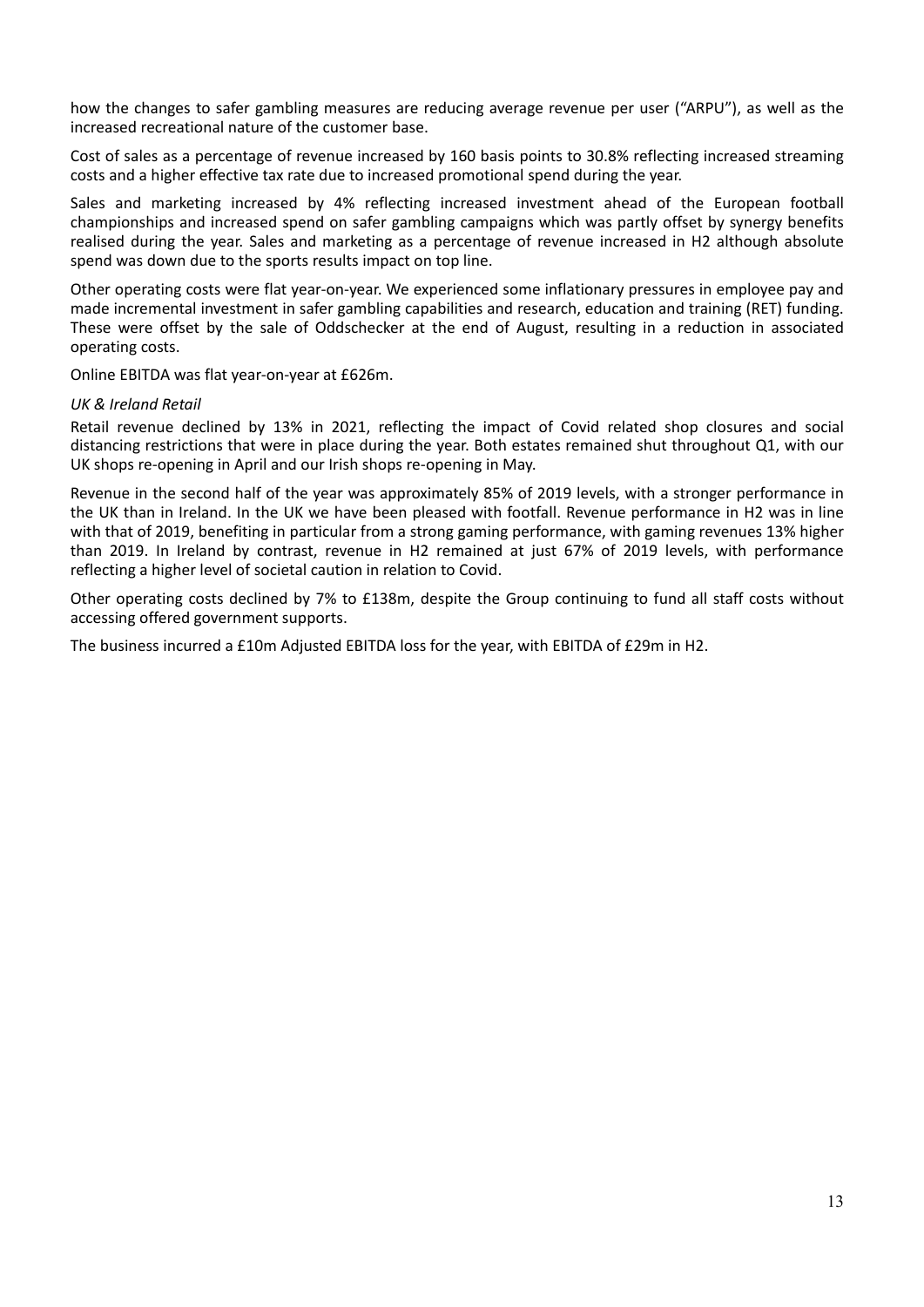# *Australia4*

|                                        | <b>FY</b> | <b>FY</b> |           | <b>CC</b> |
|----------------------------------------|-----------|-----------|-----------|-----------|
|                                        | 2021      | 2020      | Change    | Change    |
| Unaudited Adjusted Pro forma           | £m        | £m        | %         | A\$       |
| Average monthly players ('000s)        | 1,008     | 794       | +27%      |           |
| <b>Sportsbook stakes</b>               | 11,702    | 9,713     | $+20%$    | $+20%$    |
| Sportsbook net revenue margin          | 11.1%     | 11.1%     | $-bps$    | —bps      |
| Total revenue                          | 1,294     | 1,075     | $+20%$    | $+20%$    |
| Cost of sales                          | (636)     | (520)     | $+22%$    | $+22%$    |
| Cost of sales as a % of net revenue    | 49.2%     | 48.4%     | +80bps    | $+80bps$  |
| <b>Gross profit</b>                    | 658       | 555       | $+18%$    | $+18%$    |
| Sales and marketing                    | (119)     | (129)     | -8%       | -9%       |
| <b>Contribution</b>                    | 539       | 426       | $+26%$    | $+26%$    |
| <b>Other operating costs</b>           | (102)     | (108)     | -5%       | -6%       |
| Adjusted EBITDA <sup>1,2</sup>         | 437       | 318       | $+37%$    | $+37%$    |
| Adjusted EBITDA margin                 | 33.7%     | 29.6%     | $+420bps$ | $+420bps$ |
| Depreciation and amortisation          | (26)      | (30)      | -16%      | $-17%$    |
| Adjusted <sup>1</sup> operating profit | 411       | 288       | $+43%$    | $+42%$    |

Australia encompassed Sportsbet, which offers online sports betting, in 2021 following the migration to a single brand in September 2020.

Sportsbet grew Adjusted EBITDA by 37% in 2021 to £437m delivering another excellent performance. Our Australian division's scale has been transformed over the last two years with compound annual Adjusted EBITDA growth of 64% since 2019. This has been driven by:

- Compound growth of 38% in revenue and 27% in customers to over one million AMPs. Our market leading product and value propositions have resonated strongly with both existing players and those that migrated from retail during Covid
- Realisation of over £50m in synergy benefits from the merger with TSG which, when combined with our efficient operating model, reduced operating costs as a % of revenue by 15 percentage points to 17.1% in 2021

In 2021, Sportsbet delivered player growth of 27% which drove a 20% increase in both sportsbook stakes and revenue. Strong retention of the players that migrated online during 2020 and further benefit from Covid related restrictions re-introduced in the second half of 2021 were key contributors to this growth.

Sportsbook net revenue margin was in line with the prior year at 11.1%, with both periods benefitting from circa 60 basis points of favourable sports results above expectations. In 2021, improvements to our structural margin from changes in bet mix were offset by an increase in personalised generosity to attract and retain players.

Sales and marketing declined by 9%, or 280 basis points as a percentage of revenue, benefitting from synergies associated with operating a single brand in Australia from September 2020. In absolute terms, spend has remained near pre‐merger levels for the combined brands, reflecting continued significant investment in the Sportsbet brand to maintain its market leading position. Other operating costs declined by 6% due to merger related synergies.

These cost efficiencies continue to deliver excellent operating leverage, with Adjusted EBITDA as a % of revenue increasing 420 basis points to 33.7%.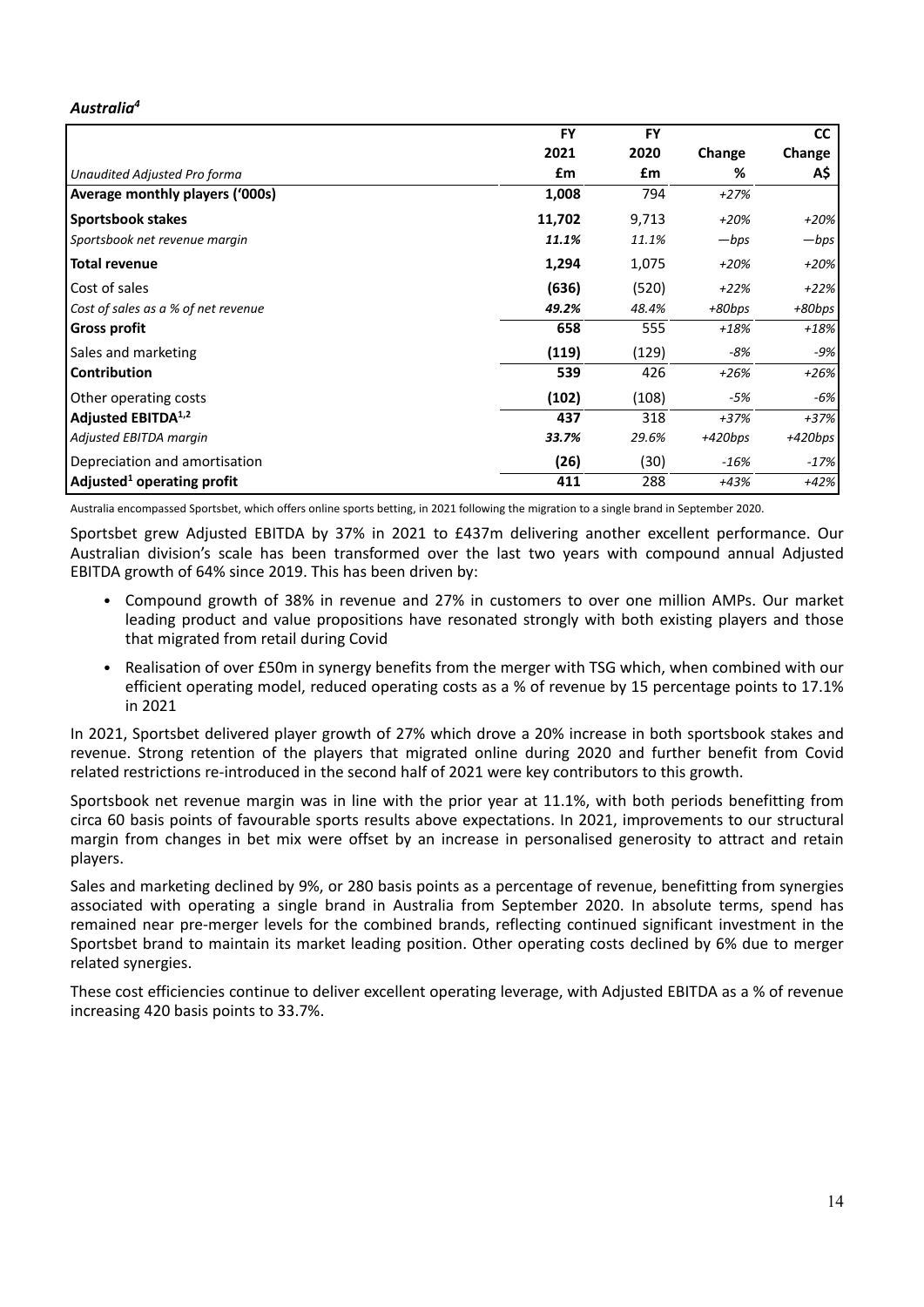# *International4*

|                                        | <b>FY</b> | <b>FY</b> |             | <b>CC</b>   |
|----------------------------------------|-----------|-----------|-------------|-------------|
|                                        | 2021      | 2020      | Change      | Change      |
| Unaudited Adjusted Pro forma           | £m        | £m        | %           | %           |
| Average monthly players ('000s)        | 1,901     | 1,938     | $-2%$       |             |
| <b>Sportsbook stakes</b>               | 1,592     | 1,368     | $+16%$      | $+21%$      |
| Sportsbook net revenue margin          | 8.7%      | 8.5%      | $+20bps$    | $+20bps$    |
| Sports revenue                         | 220       | 180       | $+22%$      | $+26%$      |
| Gaming revenue                         | 1,068     | 1,285     | $-17%$      | $-13%$      |
| <b>Total revenue</b>                   | 1,288     | 1,465     | $-12%$      | -8%         |
| Cost of sales                          | (392)     | (365)     | $+7%$       | $+12%$      |
| Cost of sales as a % of net revenue    | 30.4%     | 24.9%     | $+550bps$   | $+530bps$   |
| <b>Gross profit</b>                    | 897       | 1,100     | -19%        | $-14%$      |
| Sales and marketing                    | (335)     | (279)     | $+20%$      | $+27%$      |
| Contribution                           | 562       | 822       | $-32%$      | -28%        |
| Other operating costs                  | (270)     | (248)     | $+9%$       | $+9%$       |
| Adjusted EBITDA <sup>1,2</sup>         | 292       | 574       | $-49%$      | $-46%$      |
| Adjusted EBITDA margin                 | 22.7%     | 39.2%     | $-1,650bps$ | $-1,580bps$ |
| Depreciation and amortisation          | (52)      | (50)      | $+4%$       | +6%         |
| Adjusted <sup>1</sup> operating profit | 240       | 524       | -54%        | $-51%$      |

International includes PokerStars, Adjarabet, Betfair and Junglee brands which offer online poker, casino, sports betting, rummy and daily fantasy products. Excludes PokerStars US business and Betfair UK and Ireland operations.

Our International division delivered revenues of £1.3bn, 8% lower than the prior year (H1 ‐11%, H2 ‐4%). AMPs were down 2% year-on-year (Q3: -2%, Q4: flat) with Adjusted EBITDA of £292m. Several key factors contributed to these results:

- Challenging prior year comparatives as a result of the extended Covid related lockdowns; we previously disclosed that the revenue uplift in H1 2020 was estimated to be £205m with a benefit in H1 2021 of approximately £50m
- Compliance changes introduced following the merger with TSG continued to impact year‐on‐year growth in the first half of the year (guided annualised contribution impact of £65m)
- German and Dutch regulatory changes which we previously indicated would reduce contribution by £85m in 2021 (guided annualised contribution impact of £140m)
- An improved revenue mix with a greater proportion coming from regulated markets and casino products ‐ both have higher associated direct costs
- Increased investment across both Betfair and PokerStars to improve the customer proposition and increase brand awareness
- The addition of Junglee to the division, currently in investment phase, which generated an EBITDA loss of £3m and added 4 percentage points to revenue growth.

Excluding the impact of Covid and the regulatory headwinds referenced above, revenue would have increased by 14%

Gaming revenue was 13% lower for the year. In H2 it declined by 5% (casino: +15%, poker: ‐25%) with casino and poker growth being impacted by 10 and 8 percentage points respectively from regulatory changes. Q4 was the first quarter to reflect all previously guided regulatory headwinds, with the division delivering £258m in Q4 gaming revenue.

Underlying casino growth of 25% in H2 was driven by (i) an increased emphasis on direct casino acquisition (e.g. the PokerStars *"I'm in"* campaign launched in the UK) (ii) further improvements to our proprietary casino content (iii) a strong performance in our key markets and (iv) the addition of Junglee to the portfolio which added approximately 9 percentage points to casino growth.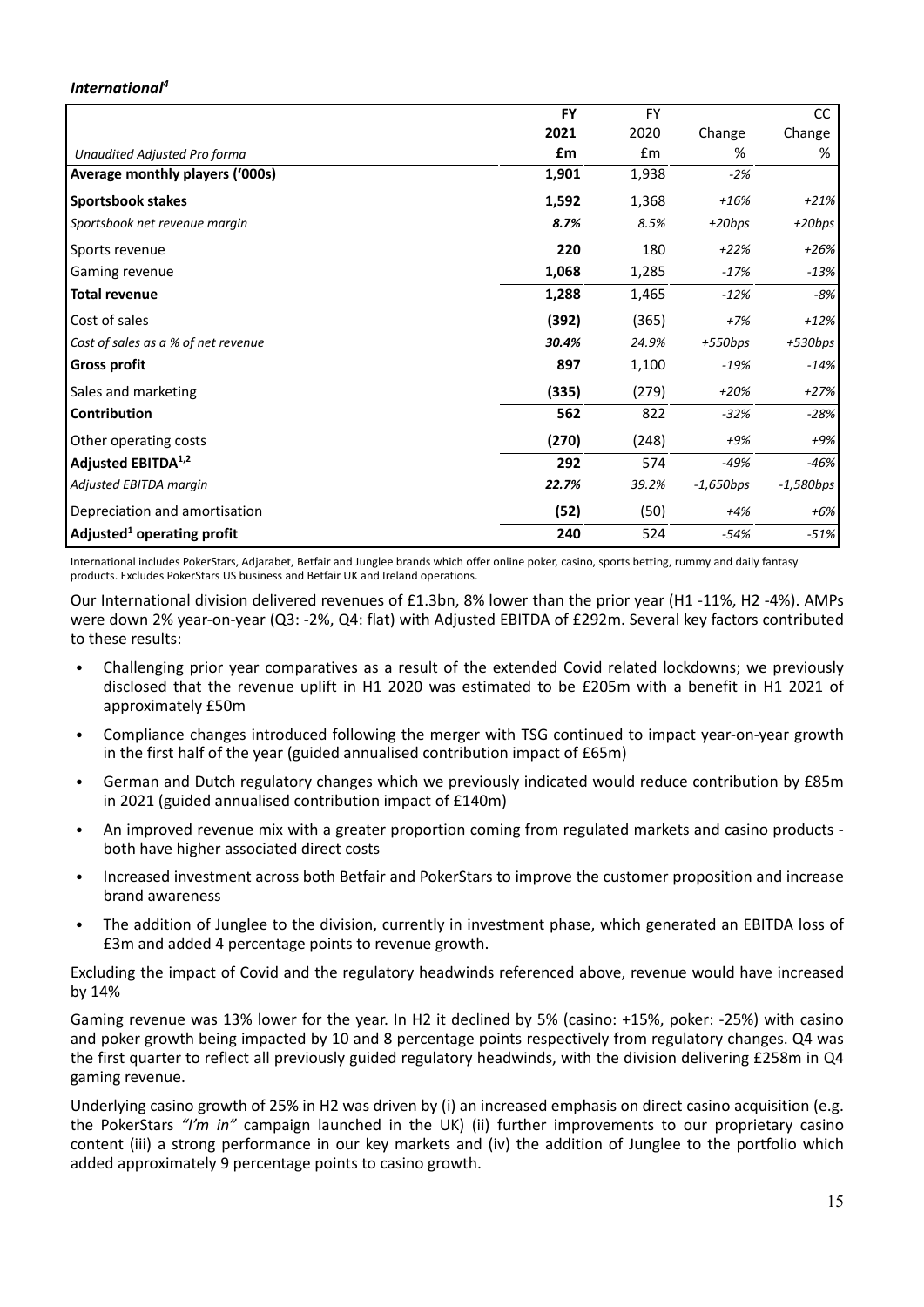The underlying decline of 17% in poker during H2 reflected a reduction in engagement from customers acquired during the lockdown spike of Q2 2020 as well as investment in the PokerStars reward scheme which had an approximate 2 percentage point impact on growth and regulatory impacts outlined above.

Sports revenue of £220m increased by 26% (H1: +62%, H2: flat) benefiting from an increase in sports fixtures year-on-year, particularly in H1 2021. Improvements made to our pricing and risk management capabilities continued to benefit our expected sportsbook margins in H2 which was partially offset by an adverse year‐on‐ year swing in sports results leading to an increase of 20 basis points in net revenue margin.

Cost of sales in H2 increased by 390bps to 31.6% due to (i) the introduction of gaming taxes in Germany from 1 July, (ii) an increased proportion of revenues coming from regulated markets and (iii) a change in product mix, with casino products incurring a higher associated revenue share cost and tax rate.

Sales and marketing increased by 27% during 2021, reflecting the period of underinvestment in H1 2020. The year-on-year increase is attributable to: (i) Betfair spend in LATAM, primarily Brazil (ii) the addition of Junglee, (iii) marketing spend to revitalise the PokerStars brand and (iv) investment in direct casino acquisition. Spend in H2 was flat year‐on‐year.

Other operating costs increased by 9% in 2021. Similar to sales and marketing, this increase reflected a period of underinvestment in H1 2020. The year-on-year increase primarily related to growth in headcount as we invested to stabilise and improve our capabilities across product, technology and customer operations. In H2 other operating costs (excluding Junglee) were broadly flat versus the first half.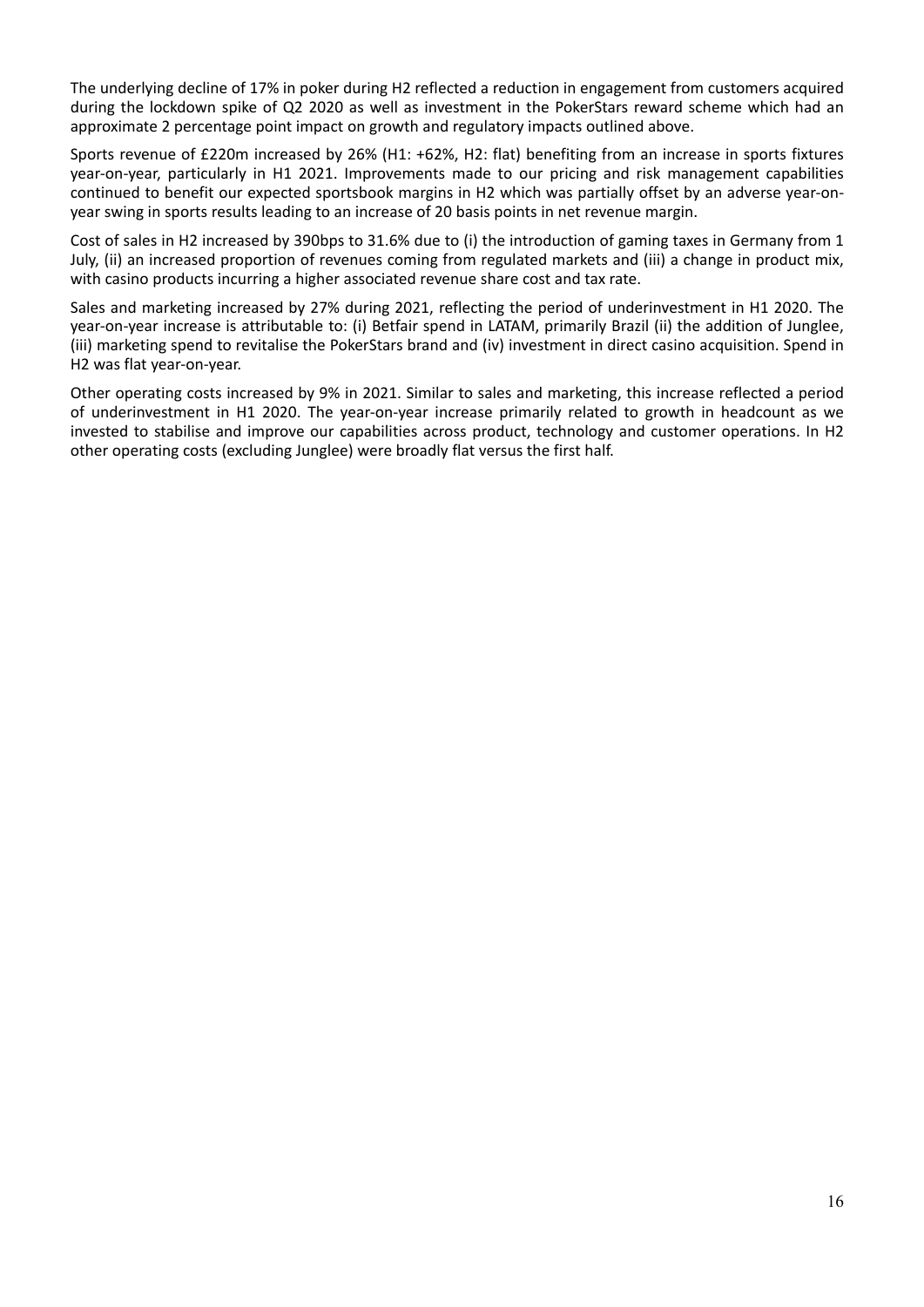|                                        | <b>FY</b> | <b>FY</b> |           | cc        |
|----------------------------------------|-----------|-----------|-----------|-----------|
|                                        | 2021      | 2020      | Change    | Change    |
| Unaudited Adjusted Pro forma           | £m        | £m        | %         | US\$      |
| Average monthly players ('000s)        | 1,557     | 910       | $+71%$    |           |
| <b>Sportsbook stakes</b>               | 11,284    | 4,411     | +156%     | $+167%$   |
| Sportsbook net revenue margin          | 6.3%      | 4.6%      | $+170bps$ | $+170bps$ |
| Sports revenue                         | 978       | 458       | $+113%$   | $+126%$   |
| Gaming revenue                         | 413       | 237       | $+74%$    | +87%      |
| <b>Total revenue</b>                   | 1,391     | 695       | $+100%$   | $+113%$   |
| Cost of sales                          | (614)     | (319)     | $+92%$    | $+104%$   |
| Cost of sales as a % of net revenue    | 44.1%     | 46.0%     | $-190bps$ | $-190bps$ |
| <b>Gross profit</b>                    | 778       | 376       | $+107%$   | $+121%$   |
| Sales and marketing                    | (663)     | (348)     | +91%      | $+102%$   |
| <b>Contribution</b>                    | 115       | 28        | +310%     | +383%     |
| Other operating costs                  | (357)     | (198)     | $+81%$    | $+92%$    |
| Adjusted EBITDA <sup>1,2</sup>         | (243)     | (170)     | $+43%$    | +50%      |
| Adjusted EBITDA margin                 | (17.5%)   | (24.4%)   | $+700bps$ | +730bps   |
| Depreciation and amortisation          | (47)      | (37)      | $+26%$    | $+35%$    |
| Adjusted <sup>1</sup> operating profit | (289)     | (207)     | $+40%$    | $+47%$    |

The US division includes FanDuel, FOX Bet, TVG, PokerStars and Stardust brands, offering regulated real money and free-to-play sports betting, casino, poker, daily fantasy sports and online racing wagering products to customers across various states in the US

Revenue grew by 113% to £1.4bn (\$1.9bn) in 2021, with 94% attributable to FanDuel Group. Strong player acquisition and retention saw player volumes increase by 71% to 1.6m, with just under two million AMPs in Q4.

Sports revenue grew by 126%, with a 266% increase in sportsbook and 11% growth in TVG/daily fantasy sports combined. The substantial year-on-year growth in sportsbook was due to:

- **Player growth:** Sportsbook AMPs were 180% higher in 2021
- **Ongoing growth from more mature states:** Continued strong growth from the four pre‐2020 states where revenue more than doubled
- **New states:** A full year benefit from the four states that opened during 2020 and the addition of four new states in 2021 (Michigan, Virginia, Arizona and Connecticut)
- **Structural growth in expected margin:** Sportsbook net revenue margin increased by 170 basis points to 6.3% with 130 basis points from expansion of our expected margin. This structural margin improvement is due to a higher share of stakes coming from our market-leading parlay products. Favourable sports results added 50 basis points to margin year-on-year (or 130 basis points to our expected margin of 5.0% in 2021)

Gaming revenue grew by 87% to £413m (\$568m) driven by a 136% increase in AMPs. We launched in three new casino states in 2021 (Michigan, West Virginia and Connecticut), bringing our casino footprint to 5 US states.

Cost of sales as a percentage of net revenue declined 190 basis points due to (i) a reduction in the percentage of gross revenue (which is the tax base in most states) spent on customer promotions (ii) migration of our sports betting business to the Group's proprietary betting platform during 2021 and (iii) a higher proportion of revenue coming from lower tax states.

Sales and marketing doubled year-on-year to £663m as we continued to invest materially to acquire and retain customers although sales and marketing as a percentage of revenue declined by 270 basis points. This is due to continued investment discipline to maximise returns, and the greater maturity of the business. While marketing investment in pre‐2021 states continued to increase, it declined as a proportion of revenue. Other operating costs also declined by 270 basis points as a percentage of revenue. This was despite significant expansion of our product and technology headcount as well as ongoing expenses associated with efforts to pass sports betting legislation in additional states.

The US division made an Adjusted EBITDA loss of £243m (\$333m).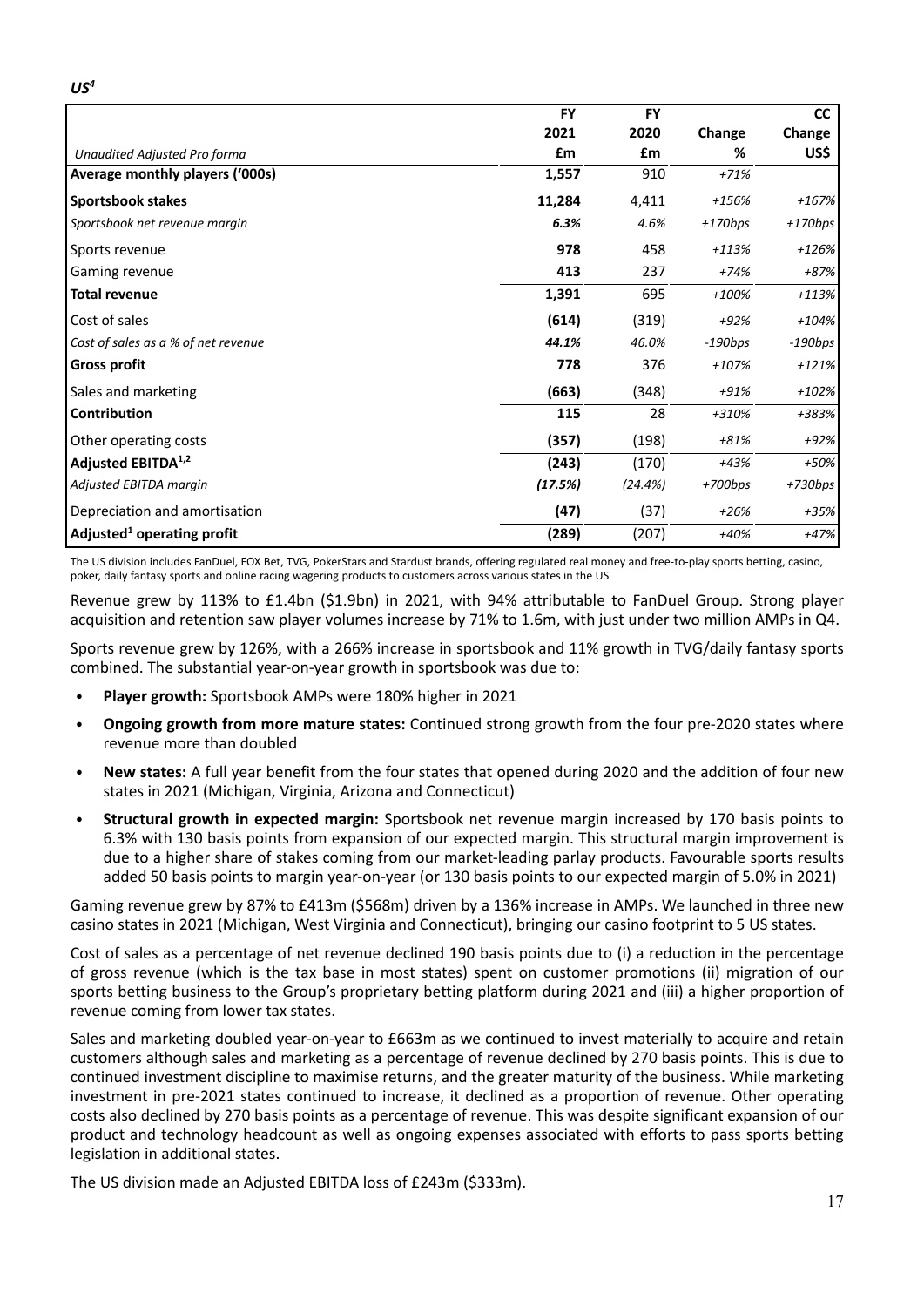# **Statutory review11**

*Group*

|                                                 | <b>FY</b> | <b>FY</b> |           |
|-------------------------------------------------|-----------|-----------|-----------|
|                                                 | 2021      | 2020      | Change    |
| £m                                              | £m        | £m        | %         |
| Sports revenue                                  | 3,774     | 2,725     | +38%      |
| Gaming revenue                                  | 2,262     | 1,688     | $+34%$    |
| <b>Total revenue</b>                            | 6,036     | 4,414     | $+37%$    |
| Cost of sales                                   | (2, 310)  | (1, 542)  | +50%      |
| Cost of sales as a % of net revenue             | 38.3%     | 34.9%     | $+340bps$ |
| <b>Gross profit</b>                             | 3,727     | 2,872     | +30%      |
| Operating costs                                 | (3,003)   | (2, 101)  | $+43%$    |
| <b>EBITDA</b>                                   | 723       | 772       | $-6%$     |
| EBITDA margin %                                 | 12.0%     | 17.5%     | $-550bps$ |
| Amortisation of acquisition related intangibles | (543)     | (432)     | $+26%$    |
| Depreciation and amortisation                   | (254)     | (213)     | +19%      |
| Impairment                                      |           | (23)      | $-\%$     |
| Gain on disposal                                | 12        |           | $-\%$     |
| <b>Operating (loss)/profit</b>                  | (63)      | 104       | $-160%$   |
| Net finance expense                             | (226)     | (102)     | $+121%$   |
| (Loss)/profit before tax                        | (288)     | 1         |           |
| Taxation                                        | (124)     | (36)      | $+245%$   |
| Loss after tax                                  | (412)     | (35)      |           |
| Basic earnings/ (loss) per share                | (236.5p)  | 29.3p     |           |
| Diluted earnings per share                      | (236.5p)  | 28.5p     |           |
| <b>Net current liabilities</b>                  | (112)     | (521)     |           |
| Net assets/ (liabilities)                       | 10,288    | 10,996    |           |
| Net cash from operating activities              | 686       | 998       | $-31%$    |

Note: Flutter's combination with TSG completed on 5 May 2020. Reported financials include TSG included for 241 days post completion in 2020 and for the full year 2021. Junglee, acquired in January 2021 and Singular acquired in September, have been included in 2021 from the date of completion. A full analysis of the Group's pro forma performance can be found at pages 10‐17. A reconciliation of the Group's pro forma performance to the Group's consolidated income statement is included at Appendix 2.

In 2021 reported revenue grew 37% year‐on‐year when compared to 2020. The primary driver of the strong year‐on‐year growth in 2021 was the completion of Flutter's acquisition of TSG on 5 May 2020. The prior year comparatives above include the results of TSG from the date of completion with the results for 2021 consolidated for the full year. Further expansion of our market leading US online business to 12 states in 2021 from 8 in 2020, strong growth in Australia and a normalised sporting calendar following widespread cancellations in 2020 also contributed to the year-on-year performance.

Sports revenue increased by 38% to £3.8bn, benefitting from (i) the impact of the acquisition of TSG during the prior year, (ii) Covid related sports fixture cancellations in the prior year, (iii) our US expansion into four additional states and (iv) continued strong momentum in Australia in 2021. Gaming revenue increased 34%, reflecting (i) the addition of the PokerStars and Sky Vegas businesses in May 2020 and (ii) good organic gaming growth in our FanDuel, Adjarabet, Paddy Power and Betfair businesses partly offset by challenging Covid related comparatives.

Cost of sales as a percentage of net revenue increased by 340 basis points to 38.3% with a higher proportion of revenue now coming from the US where direct costs are higher. A changing product/geographical revenue mix in International also contributed to this increase.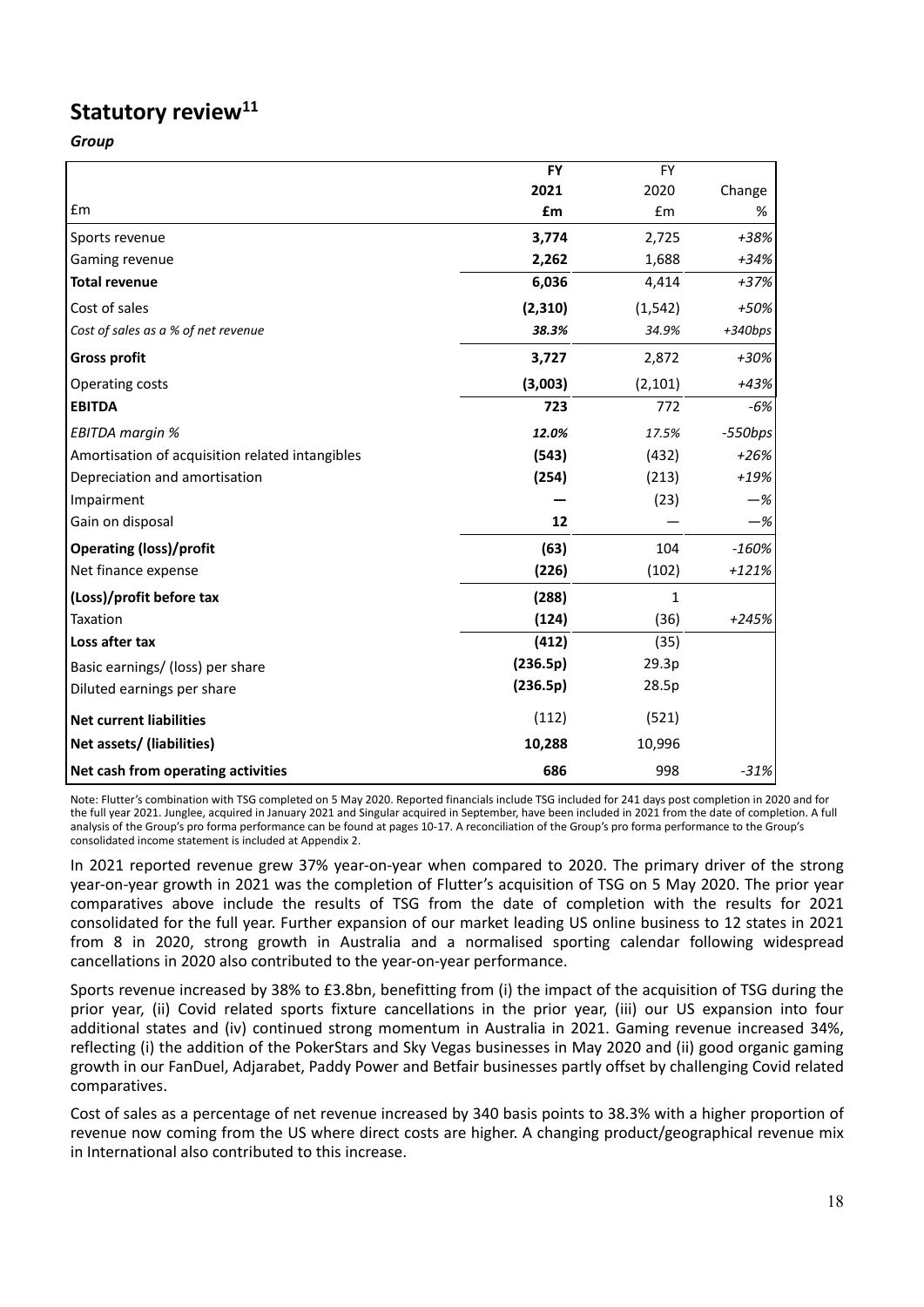Operating costs increased 43% driven by growth in sales and marketing costs and investment in operations, mainly reflecting the impact of the TSG acquisition, the settlement of the historic legal case regarding Kentucky and a doubling of US investment to support significant new customer acquisition.

Reported EBITDA reduced by 6% to £723m driven by the increase in costs outlined above, regulatory changes impacting the UK & Ireland and International divisions as well as further expansion in the US where increased investment losses were incurred when compared with the prior year.

The Group incurred a loss after tax of £412m reflecting (i) an increase in depreciation and amortisation due to the acquisition of TSG in the prior year (ii) increased financing costs of £226m which also reflect the cost of refinancing part of the Group's debt during 2021 and (iii) an increased tax charge of £124m incorporating a deferred tax charge in respect of the UK's main corporate tax rate change from 19% to 25% applicable from 1 April 2023. See Note 6 of the financial statements for more details.

When combined with the increased US losses, the Group had a basic loss per share of 236.5p in 2021 compared to basic earnings per share of 29.3p in 2020.

Net current liabilities reduced from £521m at 31 December 2020 to £112m at 31 December 2021 mainly due to increased cash balances following the refinancing of borrowings in July 2021 which increased general liquidity overall. As in previous years, the Group operates regularly in a net current liability position due to the Group's operating model whereby it receives payments for nearly all revenues in advance with material cost items paid in arrears.

Net assets reduced in the year from £11.0bn to £10.3bn due to a reported loss after tax of £412m as outlined above, the foreign currency translation impact of goodwill and intangible assets and the purchase of shares by the Employee Benefit Trust to settle US employee incentive schemes.

Net cash from operating activities reduced from £998m to £686m driven by the settlement of the Kentucky proceedings of £234m including associated legal costs. Other factors included a lower working capital increase compared to the prior year partially offset by the growth in the business due to the TSG acquisition.

A full analysis of the Group's pro forma performance (as though TSG was part of the Group for both periods in full) can be found at pages 10‐17.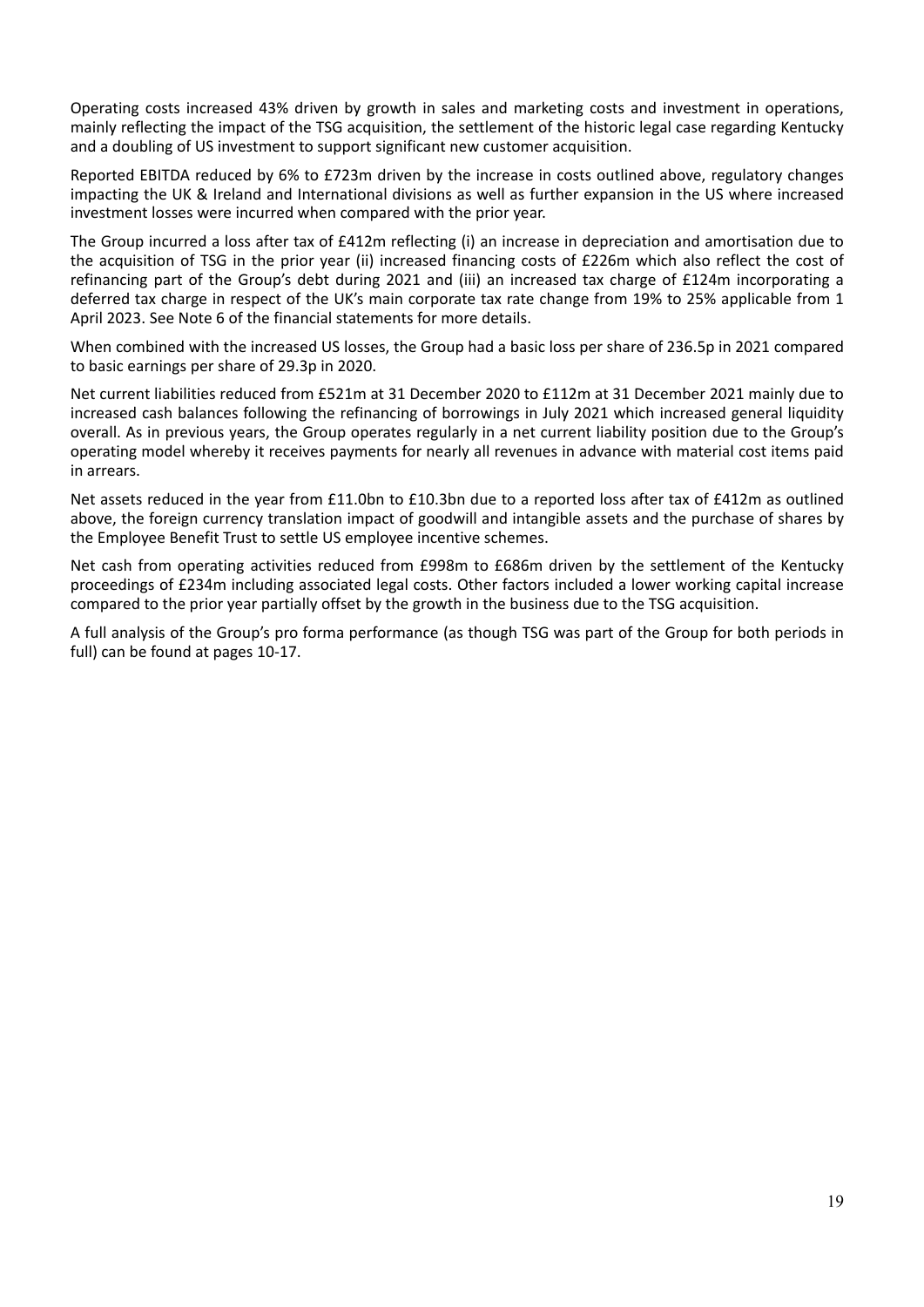# **Separately disclosed items**

|                                                        | <b>FY</b> | <b>FY</b> |
|--------------------------------------------------------|-----------|-----------|
|                                                        | 2021      | 2020      |
|                                                        | £m        | £m        |
| Amortisation of acquisition related intangible assets  | (543)     | (432)     |
| Kentucky settlement and associated legal costs         | (163)     |           |
| Transaction fees and associated costs                  | (22)      | (33)      |
| Restructuring and integration initiatives              | (45)      | (96)      |
| Germany and Greece tax expense                         | (47)      |           |
| Disposal of Oddschecker Global Media                   | 12        |           |
| Impairment                                             |           | (23)      |
| VAT refund                                             |           | 11        |
| Operating profit impact of separately disclosed items  | (809)     | (573)     |
| <b>Financial income</b>                                |           | 79        |
| Financial expense                                      | (100)     | (71)      |
| Profit before tax impact of separately disclosed items | (909)     | (565)     |
| Tax credit on separately disclosed items               | 43        | 58        |
| Total separately disclosed items                       | (866)     | (507)     |

Separately disclosed items do not relate to business as usual activity of the Group, items that are volatile in nature or non‐cash purchase price accounting amortisation and therefore are excluded from Adjusted profits.

Amortisation of acquisition related intangible assets increased to £543m mainly due to the May 2020 combination with TSG, resulting in a full twelve month charge in 2021.

The Kentucky costs relate to the full and final settlement of a historic case taken by the Commonwealth of Kentucky against certain subsidiaries of TSG for \$300m, with \$100m already provided for, along with associated legal fees (£163m).

Restructuring and integration costs primarily relate to the integration with TSG.

The Greece and German tax expense relates to historic cases in both countries. The German tax assessment related to the Betfair Exchange which operated in Germany until November 2012. The assessment is a multiple of the German revenue generated by the Exchange but the German Federal Tax Court dismissed the Group's appeal in September 2021. The Greek tax authorities case against Paddy Power relates to a period when it was operating under an interim licence between 2012‐14. Whilst the Group will continue to appeal these verdicts in both Germany and Greece, once-off expenses of £34m and £13m respectively (including interest and penalties) has been recognised.

Financial expense relates to repayment of the Group's Senior Notes in 2021 and additional fees from other repayment and refinancing activities associated with the Group's debt. The Senior Notes related expense includes settlement of the embedded derivative asset arising from the redemption option on the Senior Notes and the premium payable on repayment.

The tax credit of £43m has arisen primarily on recognition of a deferred tax asset on an internal transfer of intangibles of £68m, acquisition related intangible amortisation of £59m and the tax effect of other separately identifiable items of £20m, offset by a tax rate change on acquisition related intangible assets as result of the increase in the UK's main corporation tax rate from 19% to 25% from 1 April 2023 of £104m as outlined in Note 6 to the financial statements.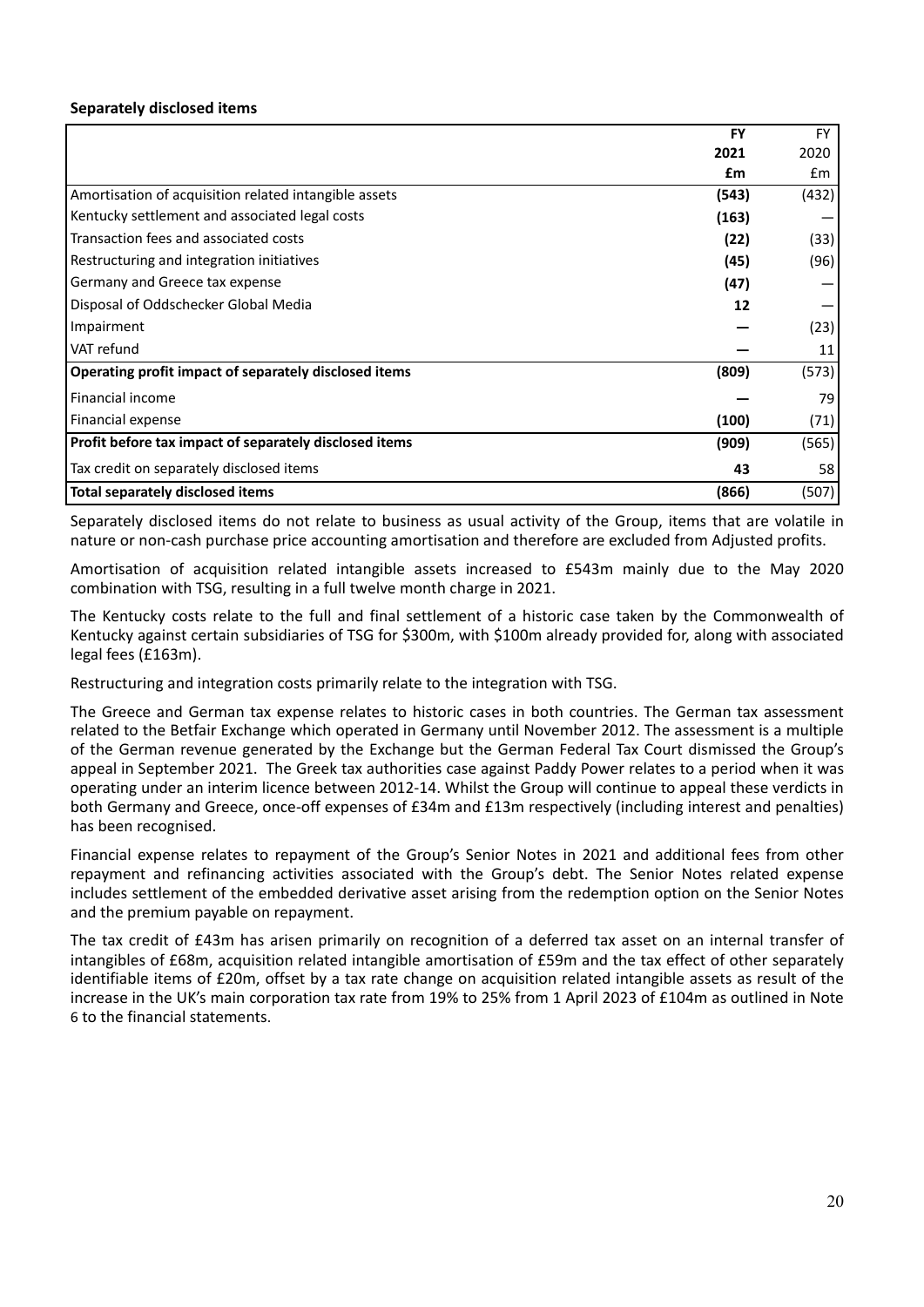# **Cash flow and financial position**

|                                                          | <b>FY</b> | <b>FY</b> |
|----------------------------------------------------------|-----------|-----------|
|                                                          | 2021      | 2020      |
| Pro forma                                                | £m        | £m        |
| <b>Adjusted EBITDA</b>                                   | 1,001     | 1,231     |
| Capex                                                    | (308)     | (252)     |
| Working capital                                          | 119       | 310       |
| Corporation tax                                          | (138)     | (93)      |
| Lease liabilities paid                                   | (48)      | (46)      |
| Adjusted free cash flow                                  | 625       | 1,151     |
| Cash flow from separately disclosed items                | (61)      | (120)     |
| Free cash flow                                           | 563       | 1,031     |
| Interest cost                                            | (140)     | (177)     |
| Other borrowing costs                                    | (57)      | (24)      |
| Settlement of swaps                                      | (68)      | (36)      |
| Amounts paid in respect of Kentucky settlement           | (234)     |           |
| Purchase of shares by the Employee Benefit Trust ("EBT") | (181)     |           |
| Acquisitions and disposals                               | 73        |           |
| Other                                                    | (13)      | 22        |
| Proceeds from equity raise                               |           | 1,921     |
| Acquisition of further interest in FanDuel               |           | (1, 546)  |
| Cash transferred in acquisitions/ disposals              | 4         |           |
| Net (decrease)/increase in cash                          | (53)      | 1,192     |
| Net debt <sup>9</sup> at start of year                   | (2,814)   | (3,827)   |
| Foreign currency exchange translation                    | (5)       | (20)      |
| Change in fair value of hedging derivatives              | 225       | (159)     |
| Net debt <sup>9</sup> as at 31 December                  | (2,647)   | (2,814)   |

The Group had Adjusted free cash flow of £625m in 2021, down from £1,151m in the prior year. The movement reflects (i) lower Adjusted EBITDA in 2021, (ii) a more favourable working capital movement in the prior year due to significant growth in the business which partially unwound in 2021, and (iii) increased Capex primarily to fund expansion into more US states.

Capital expenditure of £308m, reflects continued US investment as we expand into more US states. 2021 includes the upfront fee of (£22m) \$25m for New York market access. We continue to materially invest in our online products across all regions.

Corporate tax payments were higher than the prior period due to the change in the geographic mix of profits during the year.

Working capital in the current year benefitted from the continued growth of our US business. The large working capital increase in 2020 was due to the enhanced scale of the Group and the timing of some gaming tax and product fee payments. This increase partially unwound in 2021.

Cash flow from SDIs of £61m principally relates to restructuring and integration costs in relation to the combination with TSG.

Interest costs were £37m lower than in 2020 on a pro forma basis due to the (i) repayment of debt following the Group's equity raise in May 2020 and (ii) reduction in the weighted average cost of debt following the May 2020 debt repayment and further refinancing of debt in July 2021.

During the period the Group incurred cash costs of £234m in relation to the settlement with the Commonwealth of Kentucky for a historic legal case with subsidiaries of TSG and includes associated legal fees.

The Employee Benefit Trust purchased £181m in Flutter shares to settle US employee incentive schemes that were put in place at the time of the original FanDuel acquisition to incentivise value creation in FanDuel.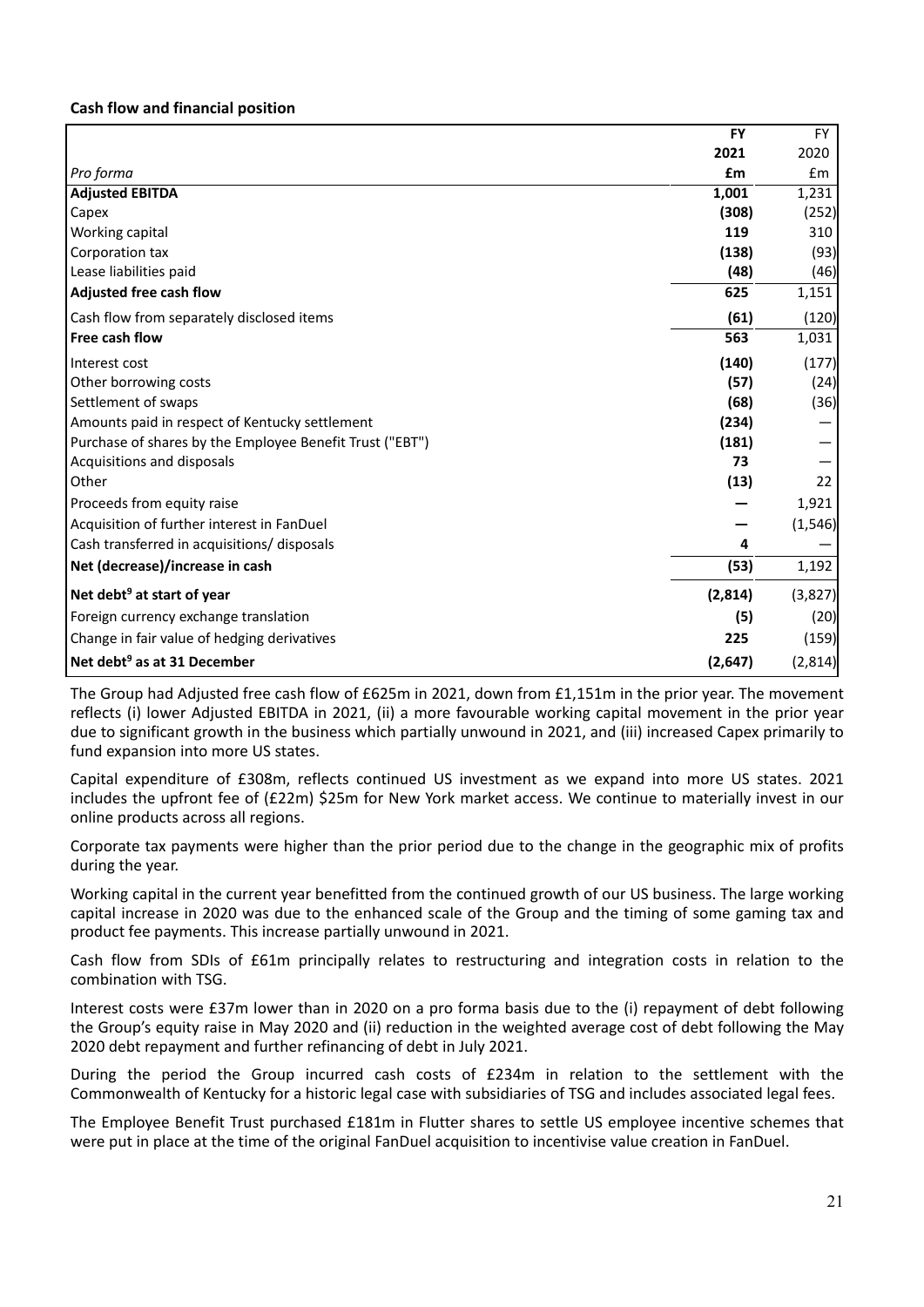The acquisitions and disposal relate to the acquisition of Junglee Games and Singular along with the disposal of Oddschecker during the period.

As at 31 December 2021, the Group had net debt of £2,647m, excluding customer balances, representing a leverage ratio of 2.6x times<sup>9</sup>. The Group continues to hedge the impact of currency fluctuations on its leverage ratio through cross currency swap agreements. Changes in the fair value of these hedging derivatives are reflected in net debt.

# **Current trading/outlook**

In the first 7 weeks to 20 February, Group revenue was in line with our expectations. Total Group revenue increased 2% year on year, reflecting strong comparatives in the first 7 weeks of 2021, which benefited from very favourable sports results.

Across H1 2021 the Group also benefited from favourable sports results, with group gross win margin 120 basis points above expected levels. In contrast, H2 margins were in line with expectations. As a result, we expect that Flutter's revenue growth in 2022 will accelerate as the year progresses, assuming expected sports results. This trend will also reflect the phasing of safer gambling measures introduced in 2021.

In Russia and Ukraine, we are continuing to monitor the situation closely. Since completion of our merger with TSG, Flutter has materially reduced its exposure to the Russian online market. In 2021, Russia accounted for £41m in contribution. In addition, Ukraine represented contribution of £19m.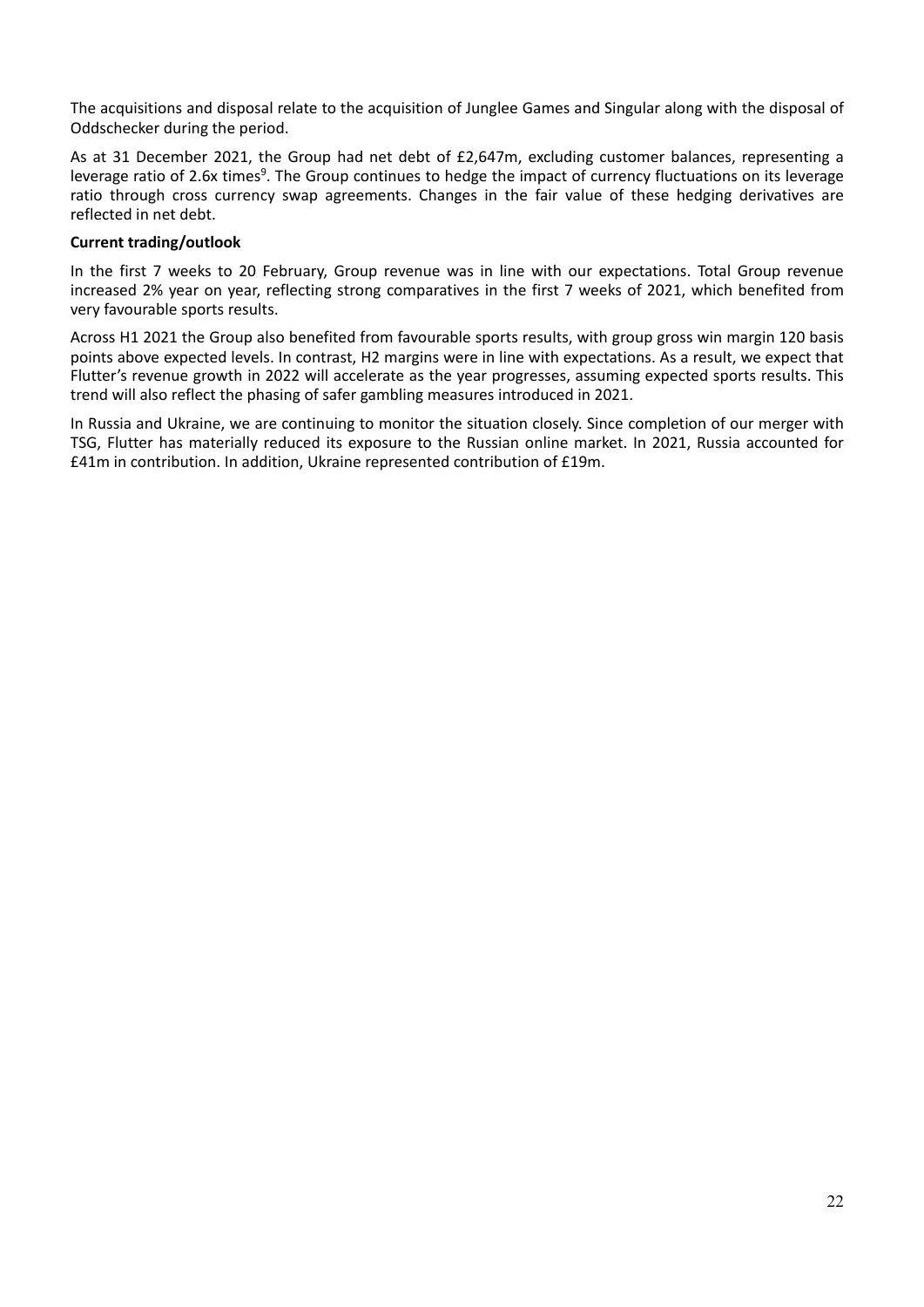1 "Adjusted" measures exclude items that are separately disclosed as they are: (i) not part of the usual business activity of the Group (ii) items that are volatile in nature and (iii) purchase price accounting amortisation of acquired intangibles (non-cash). Therefore, they have been reported as "separately *disclosed items (SDIs)" (see note 6 to the financial statements).*

2 EBITDA is defined as profit for the period before depreciation, amortisation, impairment, gain on disposal, financial income, financial expense and taxation and is a non-GAAP measure. This measure is used internally to evaluate performance, to establish strategic goals and to allocate resources. The directors also consider the measure to be commonly reported and widely used by investors as an indicator of operating performance and ability to incur and service debt, and as a valuation metric. It is a non-GAAP financial measure and is not prepared in accordance with IFRS and, as not uniformly defined terms, it may not be comparable with measures used by other companies to the extent they do not follow the same methodology used by the Group. Non-GAAP measures should not be viewed in isolation, nor considered as a substitute for measures reported in accordance with IFRS. All of the adjustments *shown have been taken from the financial statements.*

3 Flutter's combination with TSG completed on 5 May 2020. Pro forma numbers show the Group's financials with TSG included for a full 12-month period in 2020. Junglee, acquired in January 2021 and Singular acquired in September 2021, have not been included on a pro forma basis. See Appendix 2 for a *reconciliation of pro forma results to statutory results.*

4 Growth rates in the commentary are in local or constant currency<sup>12</sup> except reported numbers which are in nominal currency.

5 Average Monthly Players represent the average number of players who have placed and/or wagered a stake and/or contributed to rake or tournament fees during the month in the reporting period. AMP numbers do not include Junglee in 2020 or 2021 to allow for better comparability of underlying player *growth for International and Group.*

6 Online sportsbook market share is the GGR market share of FanDuel and FOX Bet for Q4 2021 in the states in which FanDuel was live based on published gaming regulator reports in those states. During Q4 2021 FanDuel was live in 12 states; Arizona (AZ), Colorado (CO), Connecticut (CT), Illinois (IL), Indiana (IN), Iowa (IA), Michigan (MI), New Jersey (NJ), Pennsylvania (PA), Tennessee (TN), Virginia (VA) and West Virginia (WV). During 2021 FOX Bet was live in 4 states; CO, NJ, MI and PA. Market share does not include Arizona for December as the data has yet to be released. Online gaming market share reflects *the combined CT, MI, NJ, PA and WV market share of our gaming brands.*

7 Global Play Well goal measured as the % of active online customers who use a safer gambling (Play Well) tool in the specified reporting period. Active players are defined as any players who have placed and/or wagered a stake and/or contributed to rake or tournament fees during the month in the reporting period. A safer gambling tool is any tool that a customer has used (or Flutter has applied to a customer) in the reporting period that helps to promote safer gambling. For the purposes of the 2021 measure Adiarabet and Junglee have been excluded. We will look to alian with AMP reporting and *work on expanding to include further brands as appropriate as we evolve our Play Well strategy.*

8 Total NGR online market share in the UK and Ireland based on internal estimates. Total NGR online market share of Sportsbet based on competitor *reporting and internal estimates.*

9 Net debt is the principal amount of borrowings plus associated accrued interest, minus cash & cash equivalents plus/minus carrying value of debt related derivatives. Leverage is calculated using pro forma Adjusted EBITDA for the appropriate 12-month period. The leverage ratio is calculated using *pro forma Adjusted EBITDA for the 12‐month period to 31 December 2021.*

*10 Includes the gross value of derivatives.*

11 Reported figures represent the IFRS reported statutory numbers. Where amounts have been normalised for SDIs they are labelled as Adjusted.

12 Constant currency ("cc") growth is calculated by retranslating the non-sterling denominated component of 2020 at 2021 exchange rates (see Appendix *4). Growth rates in the commentary are in local or constant currency.*

13 Quantified safer gambling impacts are an approximate measure of the revenue estimated to have been lost due to changes in safer gambling measures during 2021.Due to the complexity of disgoaregating from volatility in net win margins. Covid related behaviour and the wider market *environment this amount does not yet include the effect of the changes on customer behaviour.*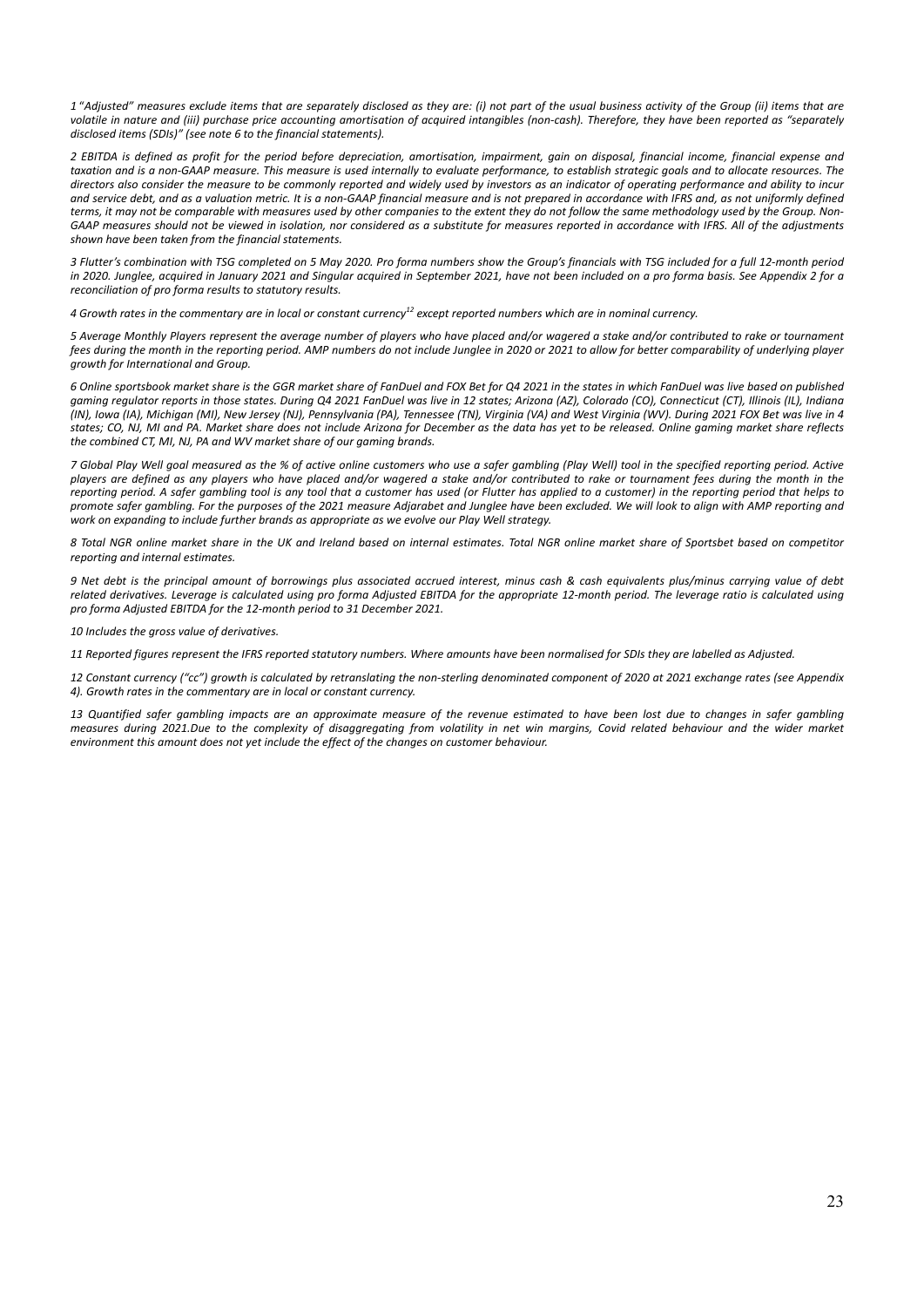# **Appendix 1: Divisional Key Performance Indicators FY 2021**

*Unaudited pro forma1*

|                                              |        | <b>UK &amp; Ireland</b> |           | <b>Australia</b> |              | <b>International</b> |           |           | <b>US</b>    |           |           | Group     |           |           |           |
|----------------------------------------------|--------|-------------------------|-----------|------------------|--------------|----------------------|-----------|-----------|--------------|-----------|-----------|-----------|-----------|-----------|-----------|
|                                              | FY     | <b>FY</b>               | $CC2$ %   | <b>FY</b>        | <b>FY</b>    | $CC2$ %              | <b>FY</b> | <b>FY</b> | $CC2$ %      | <b>FY</b> | <b>FY</b> | $CC2$ %   | <b>FY</b> | <b>FY</b> | $CC2$ %   |
| $\pounds$ m                                  | 2021   | 2020                    | Change    | 2021             | 2020         | Change               | 2021      | 2020      | Change       | 2021      | 2020      | Change    | 2021      | 2020      | Change    |
| Average monthly players <sup>3</sup> (000's) | 3,153  | 2,532                   | +25%      | 1,008            | 794          | $+27%$               | 1,901     | 1,938     | $-2%$        | 1,557     | 910       | $+71%$    | 7,619     | 6,174     | $+23%$    |
| Sportsbook stakes                            | 11,376 | 9,400                   | $+22%$    | 11.702           | 9,713        | $+20%$               | 1,592     | 1,368     | $+21%$       | 11,284    | 4,411     | +167%     | 35.954    | 24.892    | $+46%$    |
| Sportsbook net revenue margin                | 9.9%   | 12.0%                   | $-210bps$ | 11.1%            | 11.1%        | $-bps$               | 8.7%      | 8.5%      | $+20bps$     | 6.3%      | 4.6%      | $+170bps$ | 9.1%      | 10.1%     | $-100bps$ |
| Sports revenue                               | 1,282  | 1,286                   | 0%        | 1,294            | 1,075        | $+20%$               | 220       | 180       | $+26%$       | 978       | 458       | $+126%$   | 3,774     | 3,000     | $+27%$    |
| Gaming revenue                               | 781    | 743                     | $+5%$     | 0                | $\mathbf{0}$ | 0%                   | 1,068     | 1,285     | $-13%$       | 413       | 237       | +87%      | 2,262     | 2,264     | $+4%$     |
| <b>Total revenue</b>                         | 2,063  | 2,029                   | $+2%$     | 1,294            | 1,075        | $+20%$               | 1,288     | 1,465     | $-8%$        | 1,391     | 695       | $+113%$   | 6,036     | 5,264     | $+17%$    |
| Cost of Sales                                | (621)  | (577)                   | $+8%$     | (636)            | (520)        | $+22%$               | (392)     | (365)     | $+12%$       | (614)     | (319)     | $+104%$   | (2, 262)  | (1,782)   | $+29%$    |
| Cost of sales as % of net revenue            | 30.1%  | 28.5%                   | $+170bps$ | 49.2%            | 48.4%        | +80bps               | 30.4%     | 24.9%     | $+530bps$    | 44.1%     | 46.0%     | $-190bps$ | 37.5%     | 33.8%     | +350bps   |
| <b>Gross Profit</b>                          | 1,442  | 1,451                   | 0%        | 658              | 555          | $+18%$               | 897       | 1,100     | $-14%$       | 778       | 376       | $+121%$   | 3,774     | 3,483     | $+11%$    |
| Sales & marketing                            | (391)  | (375)                   | $+5%$     | (119)            | (129)        | $-9%$                | (335)     | (279)     | $+27%$       | (663)     | (348)     | $+102%$   | (1,508)   | (1, 130)  | +38%      |
| <b>Contribution</b>                          | 1,051  | 1,077                   | $-2%$     | 539              | 426          | $+26%$               | 562       | 822       | $-28%$       | 115       | 28        | +383%     | 2,266     | 2,353     | $-2%$     |
| Other operating costs                        | (435)  | (446)                   | $-1%$     | (102)            | (108)        | $-6%$                | (270)     | (248)     | $+9%$        | (357)     | (198)     | +92%      | (1, 164)  | (1,000)   | $+19%$    |
| Corporate costs                              |        |                         |           |                  |              |                      |           |           |              |           |           |           | (101)     | (121)     | $-13%$    |
| <b>Adjusted EBITDA</b>                       | 616    | 630                     | $-3%$     | 437              | 318          | $+37%$               | 292       | 574       | $-46%$       | (243)     | (170)     | +50%      | 1,001     | 1,231     | $-18%$    |
| Adjusted EBITDA margin                       | 29.9%  | 31.1%                   | $-160bps$ | 33.7%            | 29.6%        | $+420bps$            | 22.7%     | 39.2%     | $-1,580$ bps | (17.5%)   | (24.4%)   | $+730bps$ | 16.6%     | 23.4%     | -700bps   |
| Depreciation & amortisation                  | (126)  | (119)                   | $+6%$     | (26)             | (30)         | $-17%$               | (52)      | (50)      | $+6%$        | (47)      | (37)      | +35%      | (255)     | (241)     | $+7%$     |
| <b>Adjusted operating profit/(loss)</b>      | 490    | 511                     | -5%       | 411              | 288          | $+42%$               | 240       | 524       | $-51%$       | (289)     | (207)     | +47%      | 746       | 990       | $-24%$    |

1 Flutter's combination with TSG completed on 5 May 2020. Pro forma numbers show the Group's financials with TSG included for a full 12-month period in 2020. Junglee, acquired in January 2021 and Singular acquired in Septe 2021, have not been included on <sup>a</sup> pro forma basis. See Appendix 2 for <sup>a</sup> reconciliation of pro forma results to statutory results.

2 Constant currency ("cc") growth is calculated by retranslating the non-sterling denominated component of 2020 at 2021 exchange rates (see Appendix 4). Growth rates in the commentary are in local or constant currency.

3 Average Monthly Players represent the average number of players who have placed and/or wagered a stake and/or contributed to rake or tournament fees during the month in the reporting period. AMP numbers do not include Ju in 2020 or 2021 to allow for better comparability of underlying player growth for International and Group.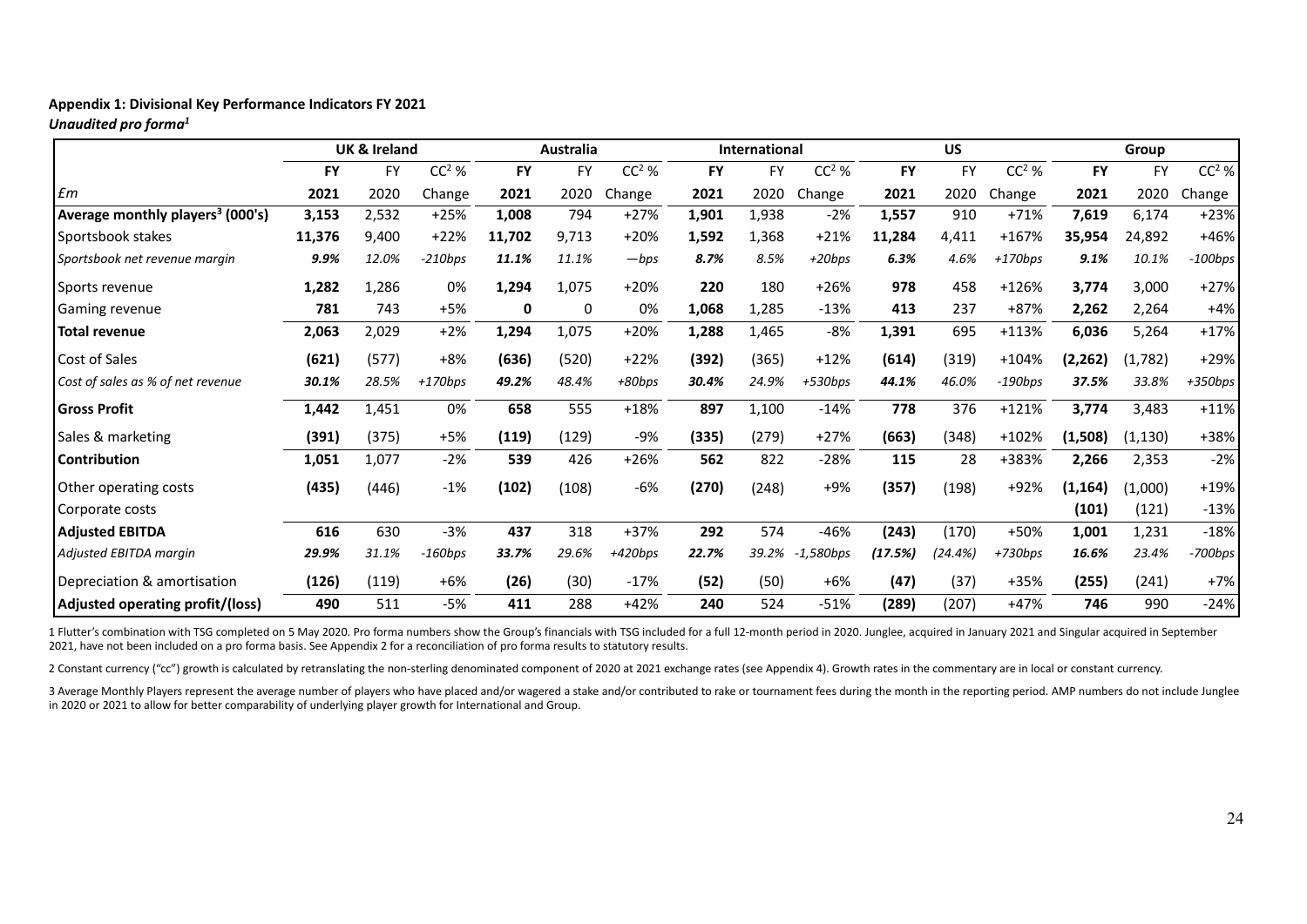#### **Appendix 2: Reconciliation of pro forma results to statutory results**

The merger of Flutter and TSG completed on 5 May 2020, with the merger accounted for as an acquisition of TSG by Flutter on that date. The statutory results reflect this accounting treatment. Pro forma results for the Group are prepared as if Flutter and TSG had always been merged and are included in these preliminary results, as they best represent the Group's underlying performance. The difference between the statutory and pro forma results is inclusion of the results of TSG in the period prior to completion as per the table below. Junglee, which was acquired in January 2021 and Singular acquired in September, have been included in reported figures but not on a pro forma basis due to materiality.

|                                        | Pro forma adjusted<br>results |           | TSG results pre-<br>merger completion* |           |           | <b>Separately disclosed</b><br>items | <b>Statutory results</b> |           |  |
|----------------------------------------|-------------------------------|-----------|----------------------------------------|-----------|-----------|--------------------------------------|--------------------------|-----------|--|
|                                        | <b>FY</b>                     | <b>FY</b> | <b>FY</b>                              | <b>FY</b> | <b>FY</b> | <b>FY</b>                            | <b>FY</b>                | <b>FY</b> |  |
| £m                                     | 2021                          | 2020      | 2021                                   | 2020      | 2021      | 2020                                 | 2021                     | 2020      |  |
| Sports revenue                         | 3,774                         | 3,000     |                                        | 275       |           |                                      | 3,774                    | 2,725     |  |
| Gaming revenue                         | 2,262                         | 2,264     |                                        | 592       |           | 16                                   | 2,262                    | 1,688     |  |
| <b>Total revenue</b>                   | 6,036                         | 5,264     |                                        | 866       |           | 16                                   | 6,036                    | 4,414     |  |
| Cost of sales                          | (2, 262)                      | (1,782)   |                                        | (243)     | (47)      | (3)                                  | (2,310)                  | (1, 542)  |  |
| Cost of sales as a % of<br>net revenue | 37.5%                         | 33.8%     |                                        |           |           |                                      | 38.3%                    | 34.9%     |  |
| <b>Gross profit</b>                    | 3,774                         | 3,483     |                                        | 624       | (47)      | 13                                   | 3,727                    | 2,872     |  |
| Sales and marketing                    | (1,508)                       | (1, 130)  |                                        | (139)     |           |                                      | (1,508)                  | (991)     |  |
| Contribution                           | 2,266                         | 2,353     |                                        | 484       | (47)      | 13                                   | 2,219                    | 1,881     |  |
| Other operating costs                  | (1, 164)                      | (1,000)   |                                        | (113)     | (163)     |                                      | (1, 328)                 | (887)     |  |
| Corporate costs                        | (101)                         | (121)     |                                        | (29)      | (67)      | (131)                                | (168)                    | (222)     |  |
| <b>EBITDA</b>                          | 1,001                         | 1,231     |                                        | 342       | (278)     | (118)                                | 723                      | 772       |  |
| <b>EBITDA</b> margin                   | 16.6%                         | 23.4%     |                                        |           |           |                                      | 12.0%                    | 17.5%     |  |
| Depreciation and<br>amortisation       | (255)                         | (241)     |                                        | (28)      | (531)     | (455)                                | (786)                    | (668)     |  |
| <b>Operating profit</b>                | 746                           | 990       |                                        | 314       | (809)     | (573)                                | (63)                     | 104       |  |
| Net finance expense                    | (126)                         | (177)     |                                        | (67)      | (100)     | 7                                    | (226)                    | (102)     |  |
| Profit/ (loss) Before<br>Tax           | 620                           | 813       |                                        | 247       | (909)     | (565)                                | (288)                    | 1         |  |

The following table reconciles pro forma Adjusted revenue and EBITDA by division to revenue from external customers (before VAT refund for FY 2020) and Adjusted EBITDA as disclosed in the Financial Statements (Note 5).

|                                       | Pro forma adjusted<br>results |           | TSG results pre-<br>merger completion* |           | <b>Statutory results</b> |           |  |
|---------------------------------------|-------------------------------|-----------|----------------------------------------|-----------|--------------------------|-----------|--|
|                                       | <b>FY</b>                     | <b>FY</b> | FY                                     | <b>FY</b> | FY                       | <b>FY</b> |  |
| £m                                    | 2021                          | 2020      | 2021                                   | 2020      | 2021                     | 2020      |  |
| <b>Revenue by division</b>            |                               |           |                                        |           |                          |           |  |
| UK & Ireland                          | 2,063                         | 2,029     |                                        | 290       | 2,063                    | 1,739     |  |
| Australia                             | 1,294                         | 1,075     |                                        | 87        | 1,294                    | 989       |  |
| International                         | 1,288                         | 1,465     |                                        | 468       | 1,288                    | 997       |  |
| US                                    | 1,391                         | 695       |                                        | 22        | 1,391                    | 673       |  |
| <b>Adjusted EBITDA by</b><br>division |                               |           |                                        |           |                          |           |  |
| UK & Ireland                          | 616                           | 630       |                                        | 118       | 616                      | 513       |  |
| Australia                             | 437                           | 318       |                                        | 11        | 437                      | 307       |  |
| International                         | 292                           | 574       |                                        | 264       | 292                      | 310       |  |
| US                                    | (243)                         | (170)     |                                        | (22)      | (243)                    | (148)     |  |
| Corporate costs                       | (101)                         | (121)     |                                        | (30)      | (101)                    | (92)      |  |

\* Note the adjustments to reflect the exclusion of TSG results prior to the merger also include any transactions that are now deemed to be intercompany as a result of the merger.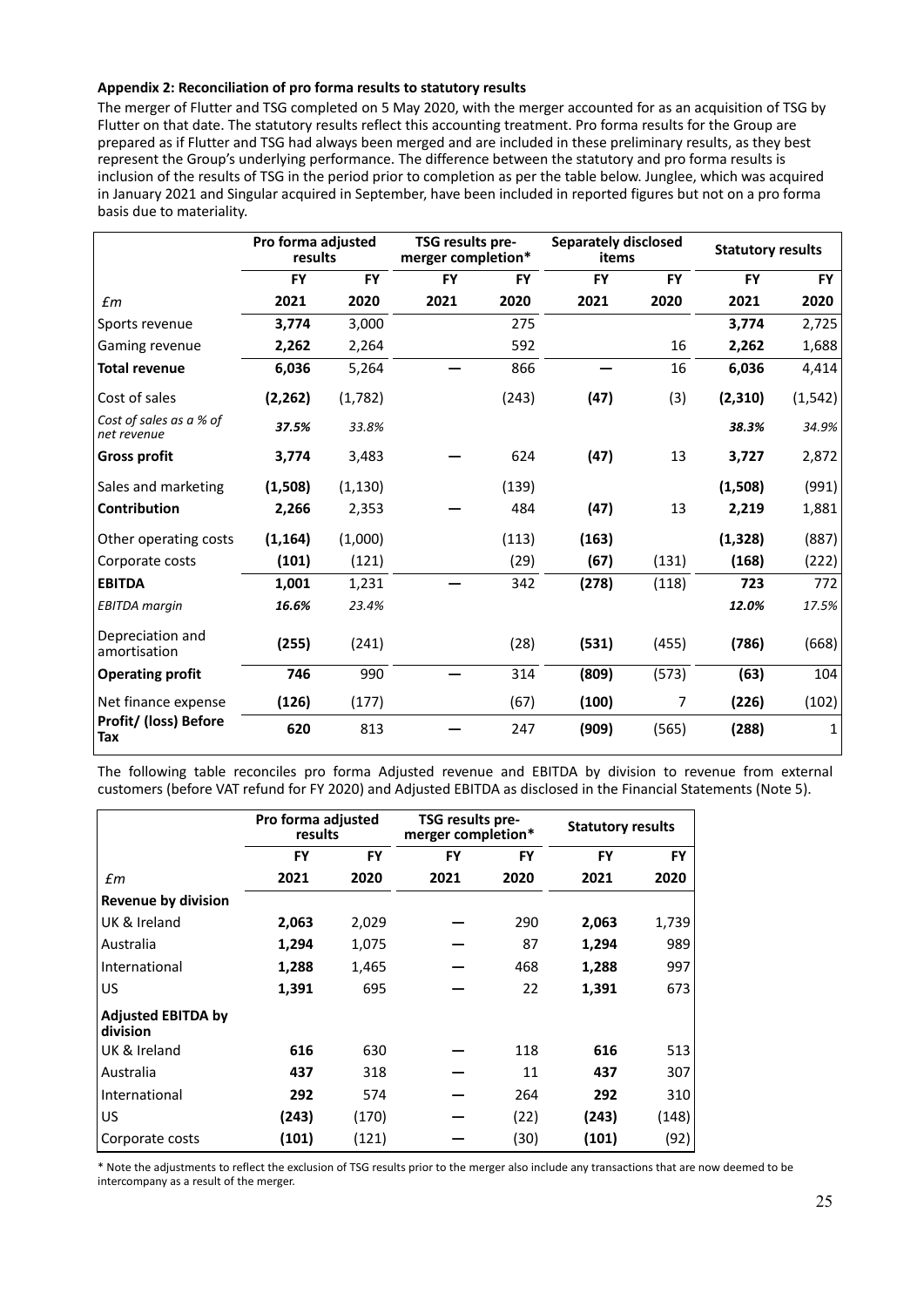#### **Appendix 3: Reconciliation of pro forma to statutory earnings per share**

The merger of Flutter and TSG completed on 5 May 2020, with the merger accounted for as an acquisition of TSG by Flutter on that date. The statutory results reflect this accounting treatment. Pro forma results for the Group are prepared as if Flutter and TSG had always been merged. The difference between the statutory and pro forma results is the inclusion of the results of TSG in the period prior to completion as per the table below. The calculation of earnings per share also requires an adjustment to the assumed number of shares outstanding in the period as set out in the table below.

| Pro forma adjusted<br>results |         |           |           |                                                      |           | <b>Statutory results</b>                   |           |
|-------------------------------|---------|-----------|-----------|------------------------------------------------------|-----------|--------------------------------------------|-----------|
| <b>FY</b>                     | FY      | <b>FY</b> | <b>FY</b> | FY                                                   | FY        | FY                                         | <b>FY</b> |
| 2021                          | 2020    | 2021      | 2020      | 2021                                                 | 2020      | 2021                                       | 2020      |
| 444                           | 756     |           | (234)     | (860)                                                | (484)     | (416)                                      | 38        |
| 175,780                       | 152,163 |           |           |                                                      |           | 175,780                                    | 129,558   |
| 253                           | 497     |           |           |                                                      |           | (237)                                      | 29        |
|                               |         |           |           | TSG results pre-<br>merger completion <sup>1,2</sup> | (22, 605) | Separately disclosed<br>items <sup>3</sup> |           |

1 TSG pre‐acquisition profit of £234m is comprised of £314m operating profit, £67m interest expense and £13m taxation charge.

2 Assumes the issuance of 65,316,588 Flutter ordinary shares as consideration of the acquisition of The Stars Group on 5 May 2020 occurred on 1 January 2020, and the issuance of 819,230 Flutter ordinary shares as consideration for the acquisition of the remaining 20% of the outstanding share capital of TSG Australia on 13 May 2020 occurred on 1 January 2020.

3 See note 6 of the financial statements.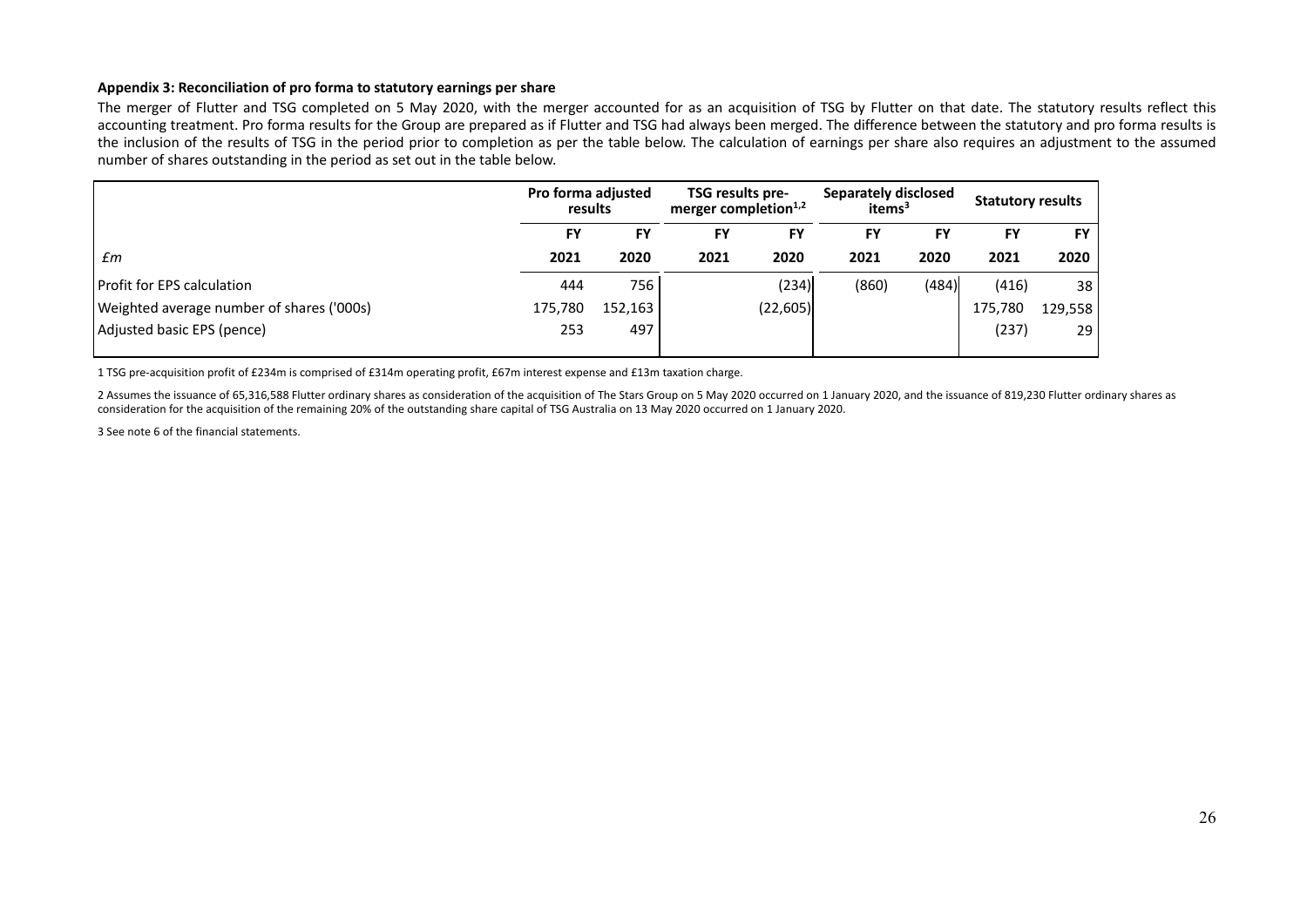# **Appendix 4: Reconciliation of pro forma growth rates to pro forma constant currency growth rates**

Constant currency ("cc") growth is calculated by retranslating non‐sterling denominated component of FY 2020 at FY 2021 exchange rates as per the table below.

|                                     |           |           |           | <b>FY</b>        | <b>FY</b> |           |
|-------------------------------------|-----------|-----------|-----------|------------------|-----------|-----------|
|                                     | <b>FY</b> | <b>FY</b> | %         | 2020             | 2020      | CC %      |
| $\epsilon$ m                        | 2021      | 2020      | Change    | <b>FX impact</b> | <b>CC</b> | Change    |
| Sports revenue                      | 3,774     | 3,000     | $+26%$    | (31)             | 2,969     | $+27%$    |
| Gaming revenue                      | 2,262     | 2,264     | 0%        | (78)             | 2,186     | $+4%$     |
| <b>Total revenue</b>                | 6,036     | 5,264     | $+15%$    | (109)            | 5,155     | $+17%$    |
| Cost of sales                       | (2, 262)  | (1,782)   | $+27%$    | 32               | (1,749)   | $+29%$    |
| Cost of sales as a % of net revenue | 37.5%     | 33.8%     | $+360bps$ |                  | 33.9%     | $+350bps$ |
| <b>Gross profit</b>                 | 3,774     | 3,483     | $+8%$     | (77)             | 3,406     | $+11%$    |
| Sales and marketing                 | (1,508)   | (1, 130)  | +33%      | 35               | (1,095)   | +38%      |
| <b>Contribution</b>                 | 2,266     | 2,353     | $-4%$     | (42)             | 2,311     | $-2%$     |
| Other operating costs               | (1, 164)  | (1,000)   | $+16%$    | 21               | (979)     | $+19%$    |
| Corporate costs                     | (101)     | (121)     | $-17%$    | 5                | (116)     | $-13%$    |
| <b>Adjusted EBITDA</b>              | 1,001     | 1,231     | $-19%$    | (16)             | 1,215     | $-18%$    |
| Adjusted EBITDA margin              | 16.6%     | 23.4%     | $-680bps$ |                  | 23.6%     | $-700bps$ |
| Depreciation and amortisation       | (255)     | (241)     | $+6%$     | 4                | (238)     | $+7%$     |
| <b>Adjusted operating profit</b>    | 746       | 990       | $-25%$    | (12)             | 978       | $-24%$    |
| <b>Revenue by division</b>          |           |           |           |                  |           |           |
| UK & Ireland                        | 2,063     | 2,029     | $+2%$     | (6)              | 2,022     | $+2%$     |
| Australia                           | 1,294     | 1,075     | $+20%$    | 5                | 1,081     | $+20%$    |
| International                       | 1,288     | 1,465     | $-12%$    | (67)             | 1,398     | $-8%$     |
| US                                  | 1,391     | 695       | $+100%$   | (41)             | 654       | $+113%$   |
| <b>Adjusted EBITDA by division</b>  |           |           |           |                  |           |           |
| UK & Ireland                        | 616       | 630       | $-2%$     | 6                | 636       | $-3%$     |
| Australia                           | 437       | 318       | $+37%$    | 1                | 320       | $+37%$    |
| International                       | 292       | 574       | $-49%$    | (36)             | 537       | -46%      |
| US                                  | (243)     | (170)     | $+43%$    | 8                | (162)     | +50%      |
| Corporate costs                     | (101)     | (121)     | $-17%$    | 5                | (116)     | $-13%$    |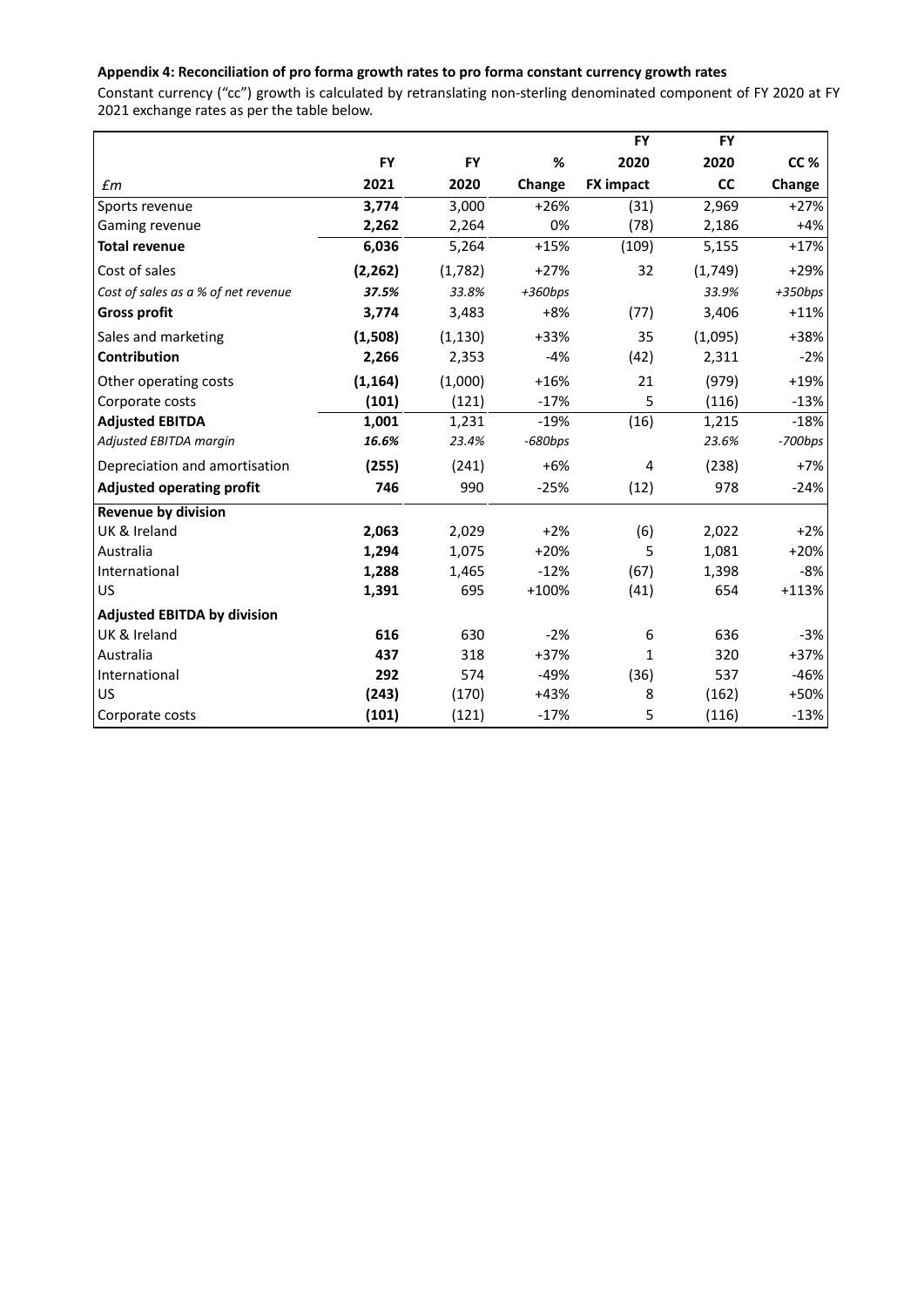#### **Appendix 5: Reconciliation of pro forma cash flow to reported statutory cash flow**

In the operating and financial review the cash flow has been presented on a pro forma net cash basis. The merger of Flutter and TSG completed on 5 May 2020, with the merger accounted for as an acquisition of TSG by Flutter on that date. The statutory cash flow reflects this treatment while the pro forma cash flow is prepared as if Flutter and TSG had always been merged. The difference between the net cash basis and the reported cash flow is the inclusion of borrowings to determine a net cash position.

|                                                     | Pro forma cash<br>flow |          | TSG results pre-<br>merger completion |          | <b>Adjustment to</b><br>include borrowings |       | <b>Statutory cash</b><br>flow |          |  |
|-----------------------------------------------------|------------------------|----------|---------------------------------------|----------|--------------------------------------------|-------|-------------------------------|----------|--|
| $\pmb{f}$ m                                         | 2021                   | 2020     | 2021                                  | 2020     | 2021                                       | 2020  | 2021                          | 2020     |  |
| <b>Adjusted EBITDA1</b>                             | 1,001                  | 1,231    |                                       | 342      |                                            |       | 1,001                         | 889      |  |
| $Capex^2$                                           | (308)                  | (252)    |                                       | (33)     |                                            |       | (308)                         | (219)    |  |
| Working capital <sup>3</sup>                        | 119                    | 310      |                                       | (8)      |                                            |       | 119                           | 318      |  |
| Corporation tax                                     | (138)                  | (93)     |                                       | (3)      |                                            |       | (138)                         | (89)     |  |
| Lease liabilities paid                              | (48)                   | (46)     |                                       | (5)      |                                            |       | (48)                          | (41)     |  |
| Adjusted free cash flow                             | 625                    | 1,151    |                                       | 293      |                                            |       | 625                           | 858      |  |
| Cash flow from separately disclosed<br>items $4$    | (61)                   | (120)    |                                       |          |                                            |       | (61)                          | (120)    |  |
| Free cash flow                                      | 563                    | 1,031    |                                       | 293      |                                            |       | 563                           | 738      |  |
| Interest cost <sup>5</sup>                          | (140)                  | (177)    |                                       | (64)     |                                            |       | (140)                         | (113)    |  |
| Other borrowing costs <sup>5</sup>                  | (57)                   | (24)     |                                       |          |                                            |       | (57)                          | (24)     |  |
| Settlement of swaps                                 | (68)                   | (36)     |                                       |          |                                            |       | (68)                          | (36)     |  |
| Amounts paid in respect of Kentucky<br>settlement   | (234)                  |          |                                       |          |                                            |       | (234)                         |          |  |
| Purchase of shares by the EBT                       | (181)                  |          |                                       |          |                                            |       | (181)                         |          |  |
| Acquisitions and disposals <sup>6</sup>             | 73                     |          |                                       |          |                                            |       | 73                            |          |  |
| Other $7$                                           | (13)                   | 22       |                                       | 6        |                                            |       | (13)                          | 16       |  |
| Proceeds from equity raises                         |                        | 1,921    |                                       |          |                                            |       |                               | 1,921    |  |
| Acquisition of further interest in FanDuel          |                        | (1, 546) |                                       |          |                                            |       |                               | (1, 546) |  |
| Net amounts repaid on borrowings <sup>8</sup>       |                        |          |                                       |          | 416                                        | (923) | 416                           | (923)    |  |
| Cash acquired in business combinations <sup>6</sup> | 4                      |          |                                       |          |                                            | 445   | 4                             | 445      |  |
| Net increase / (decrease) in cash                   | (53)                   | 1,192    |                                       | 235      | 416                                        | (478) | 363                           | 479      |  |
| Net (debt)/cash at start of year <sup>9</sup>       | (2,814)                | (3,827)  | (3, 328)                              | (3, 563) | 89                                         | 372   | 603                           | 108      |  |
| Foreign currency exchange translation               | (5)                    | (20)     |                                       |          | (10)                                       | 37    | (15)                          | 17       |  |
| Change in fair value of hedging<br>derivatives      | 225                    | (159)    |                                       |          | (225)                                      | 159   |                               |          |  |
| Net debt as at 31 December <sup>9</sup>             | (2,647)                | (2,814)  | (3, 328)                              | (3, 328) | 271                                        | 89    | 952                           | 603      |  |

1 Adjusted EBITDA includes the following line items in the statutory cash flow: Profit for the period, separately disclosed items, tax expense, financial income, financial expense and depreciation and amortisation.

2 Capex includes purchase of property, plant and equipment, purchase of intangible assets, capitalised internal development expenditure, lease incentive received and payment of contingent deferred consideration.

3 Working capital includes (increase)/decrease in trade and other receivables, increase in trade, other payables and provisions, employee equitysettled share-based payments expense before separately disclosed items, loss / (gain) on disposal of assets and investments and foreign currency exchange loss/(gain).

4 Cash flow from separately disclosed items relates to transaction fees, along with restructuring and integration costs.

5 Interest and other borrowing costs includes interest paid, interest received and fees in respect of borrowing facilities.

6 The combination of acquisition and disposals of (£73m) and cash acquired in business combinations (£4m) reconciles to the statutory cash flow amounts for disposal of assets (£127m) offset by purchase of a business net of cash acquired.

7 Other includes proceeds from the issue of shares on exercise of employee options, dividends paid to non‐controlling interest, release of cash from restricted cash, lease interest paid and other.

8 Net amounts repaid on borrowings includes repayment of USD First Lien Term Loan B, full settlement of the Senior Notes and additional debt drawn down on GBP First Lien Term Loan A and USD First Lien Term Loan B.

9 Net debt comprises principal outstanding balance of borrowings, accrued interest on those borrowings, cash and cash equivalents and derivatives held for hedging debt instruments.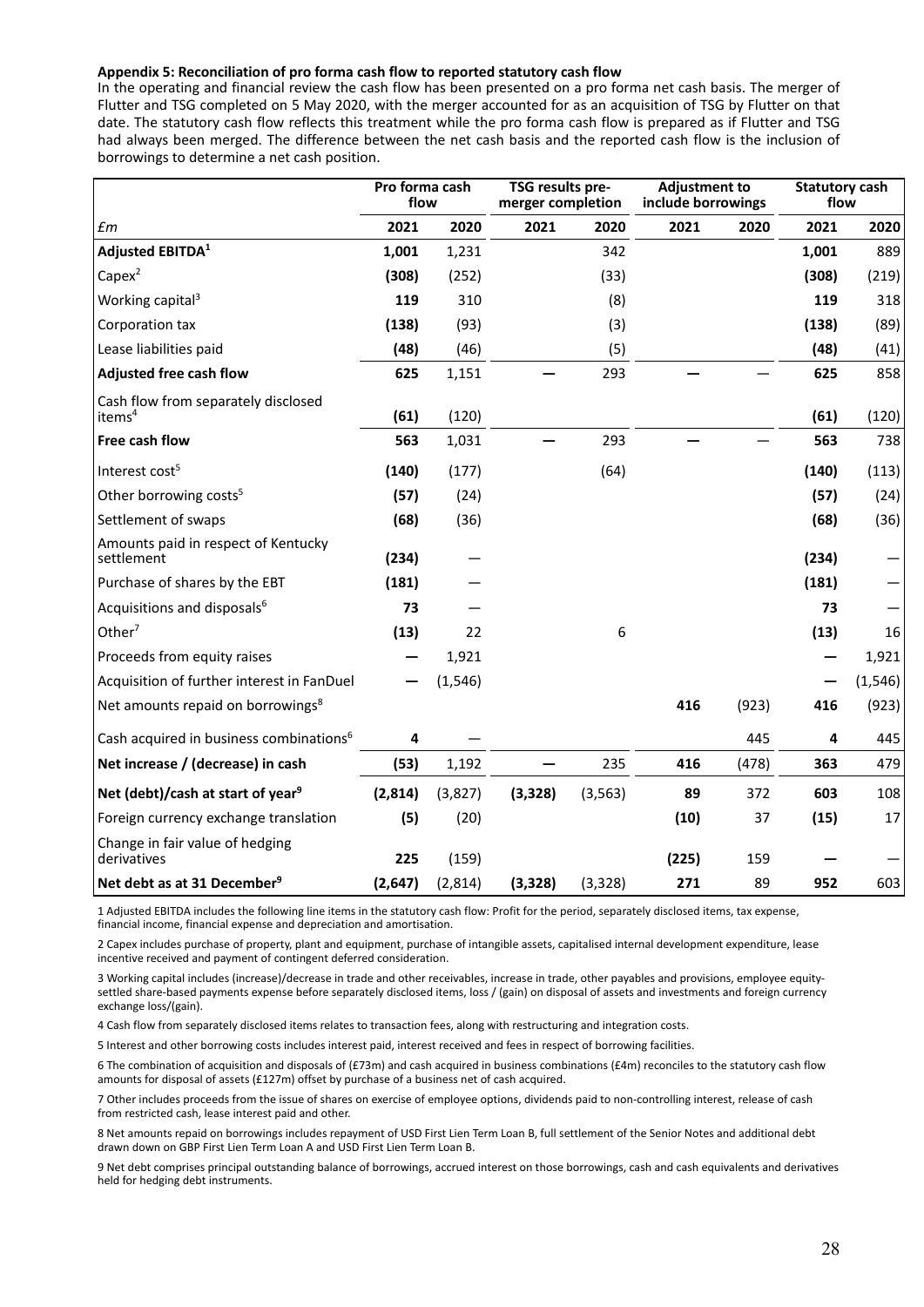#### **Designated Foreign Issuer Status**

In connection with its acquisition of The Stars Group Inc. on 5 May, 2020, the Company became a "reporting issuer" under applicable securities laws in each of the provinces and territories of Canada. The Company also qualifies as a "designated foreign issuer", as such term is defined in National Instrument 71‐102 – Continuous Disclosure and Other Exemptions Relating to Foreign Issuers of the Canadian Securities Administrators. As such, the Company is not subject to the same ongoing reporting requirements as most other reporting issuers in Canada. Generally, the Company will be in compliance with Canadian ongoing reporting and disclosure requirements if it complies with the requirements of the UK Financial Conduct Authority in its capacity as the competent authority for the purposes of Part VI of the Financial Services and Markets Act 2000 (United Kingdom), as amended from time to time, and the applicable laws of England and Wales (the "UK Rules") and files any documents required to be filed or furnished pursuant to the UK Rules on its profile on the System for Electronic Document Analysis and Retrieval (SEDAR) at www.sedar.com maintained by the Canadian Securities Administrators.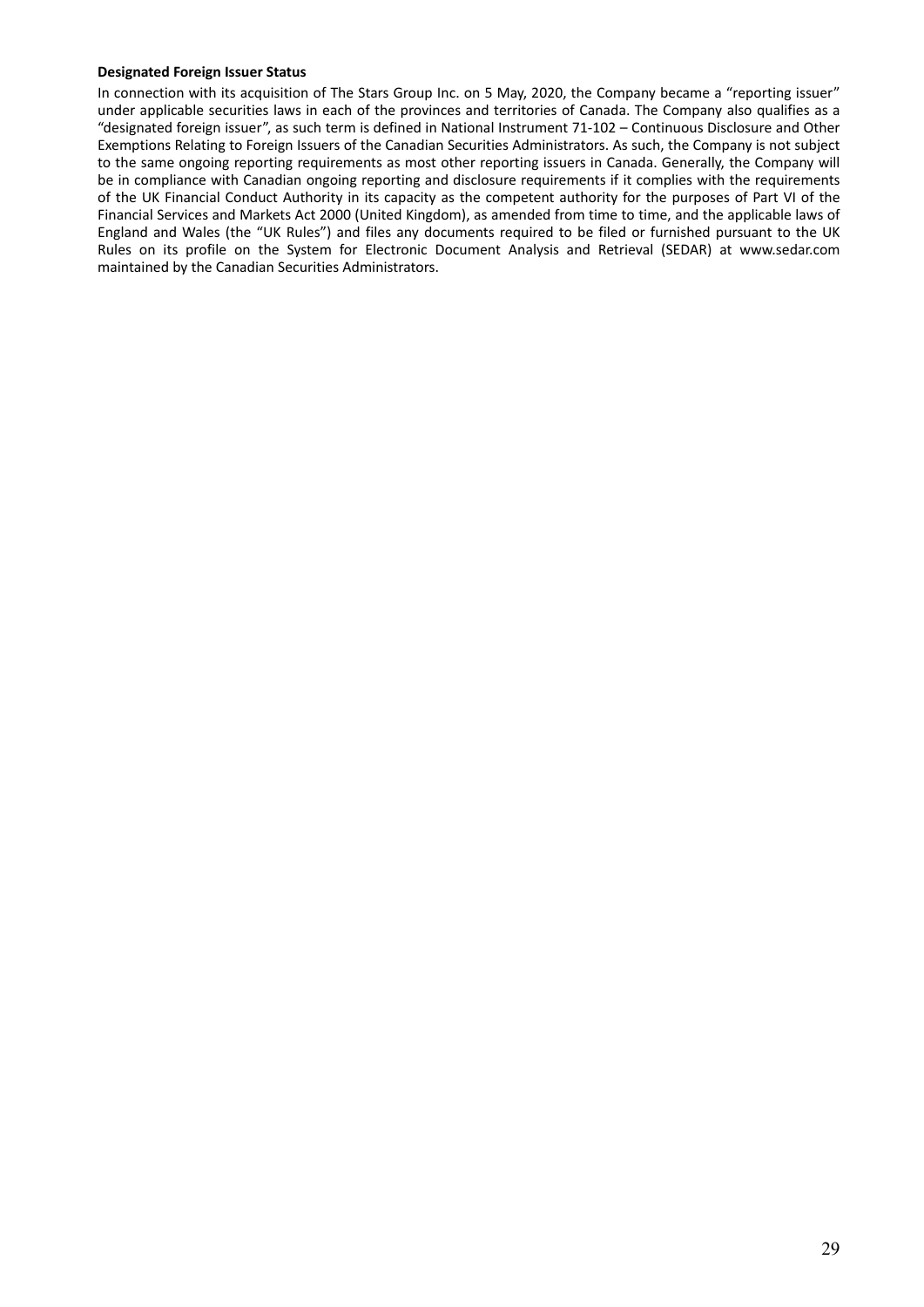# Condensed Consolidated Income Statement

For the year ended 31 December 2021

|                                                       |                | 2021      | 2020       |
|-------------------------------------------------------|----------------|-----------|------------|
|                                                       | Note           | £m        | £m         |
| <b>Continuing operations</b>                          |                |           |            |
| Revenue                                               | 5              | 6,036.2   | 4,413.9    |
| Cost of sales                                         |                | (2,309.5) | (1, 541.7) |
| <b>Gross profit</b>                                   |                | 3,726.7   | 2,872.2    |
| Operating costs excluding depreciation, amortisation, |                | (3,003.4) | (2,100.6)  |
| impairment and gain on disposal                       |                |           |            |
| EBITDA <sup>1</sup>                                   |                | 723.3     | 771.6      |
| Amortisation of acquisition-related intangible assets |                | (543.3)   | (432.3)    |
| Depreciation and amortisation of other assets         |                | (254.4)   | (213.2)    |
| Impairment                                            |                |           | (22.6)     |
| Gain on disposal                                      |                | 11.9      |            |
| <b>Operating (loss) / profit</b>                      |                | (62.5)    | 103.5      |
| Financial income                                      | $\overline{7}$ | 3.2       | 79.9       |
| Financial expense                                     | $\overline{7}$ | (229.1)   | (182.3)    |
| (Loss) / profit before tax                            |                | (288.4)   | 1.1        |
| Tax expense                                           | 8              | (123.5)   | (35.8)     |
| (Loss) /profit for the year                           |                | (411.9)   | (34.7)     |
| <b>Attributable to:</b>                               |                |           |            |
| Equity holders of the Company                         |                | (415.8)   | 37.9       |
| Non-controlling interest                              |                | 3.9       | (72.6)     |
|                                                       |                | (411.9)   | (34.7)     |
| <b>Earnings per share</b>                             |                |           |            |
| <b>Basic</b>                                          | 9              | (E2.365)  | £0.293     |
| Diluted                                               | 9              | (E2.365)  | £0.285     |

1 EBITDA is defined as profit for the period before depreciation, amortisation, impairment, gain on disposal, financial income, financial expense and tax expense / credit. It is considered by the Directors to be a key measure of the Group's financial performance.

Notes 1 to 22 form an integral part of these condensed consolidated financial statements.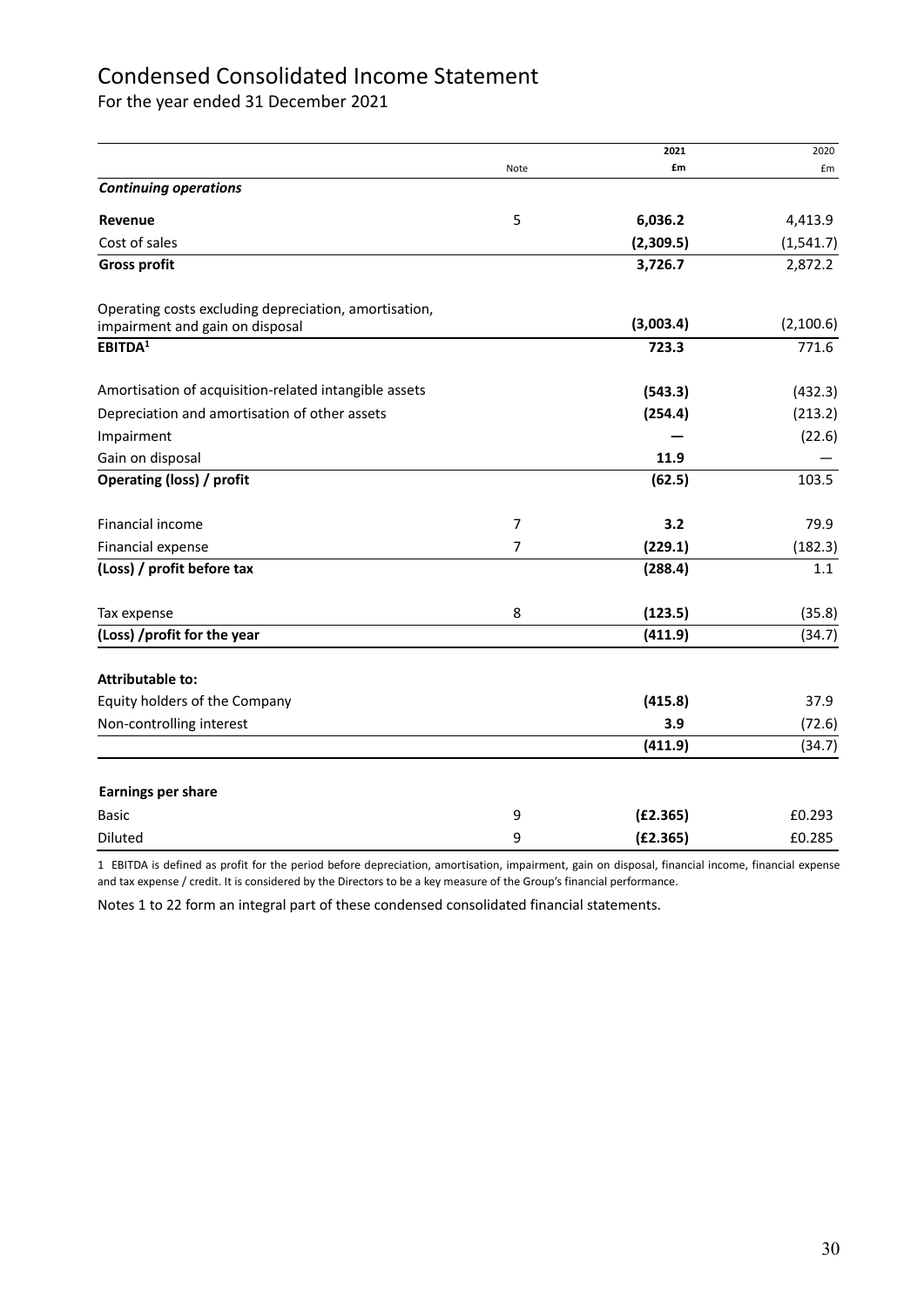# Condensed Consolidated Statement of Other Comprehensive Income

For the year ended 31 December 2021

|                                                                                                             | 2021    | 2020    |
|-------------------------------------------------------------------------------------------------------------|---------|---------|
|                                                                                                             | £m      | £m      |
| Loss for the year                                                                                           | (411.9) | (34.7)  |
| Other comprehensive (loss) / income:                                                                        |         |         |
| Items that are or may be reclassified subsequently to profit or loss:                                       |         |         |
| Effective portion of changes in fair value of cash flow hedges                                              | 61.4    | (280.4) |
| Fair value of cash flow hedges transferred to the income statement                                          | (28.4)  | 267.8   |
| Foreign exchange gain on net investment hedges, net of tax <sup>1</sup>                                     | 68.2    | 19.6    |
| Foreign exchange (loss) / gain on translation of the net assets of foreign<br>currency denominated entities | (309.6) | 41.9    |
| Debt instruments at FVOCI                                                                                   | (1.3)   | (0.4)   |
| Other comprehensive (loss) / income                                                                         | (209.7) | 48.5    |
| Total comprehensive (loss) / income for the year                                                            | (621.6) | 13.8    |
| <b>Attributable to:</b>                                                                                     |         |         |
| Equity holders of the Company                                                                               | (627.9) | 93.8    |
| Non-controlling interest                                                                                    | 6.3     | (80.0)  |
| Total comprehensive (loss) / income for the year                                                            | (621.6) | 13.8    |

1 Foreign exchange gain on net investment hedges is presented including an income tax charge of £17.2m (2020: £5.1m) which relates to the tax effect on foreign exchange activities with respect to the Group's hedging activities. A corresponding tax credit of £16.7m (2020: £5.1m) in relation to the same is recognised in the Condensed Consolidated Income Statement such that there is a £0.5m net impact on the Consolidated Statement of Financial Position, reflecting excess FX gain in OCI not offset by current year or prior year losses.

Notes 1 to 22 form an integral part of these condensed consolidated financial statements.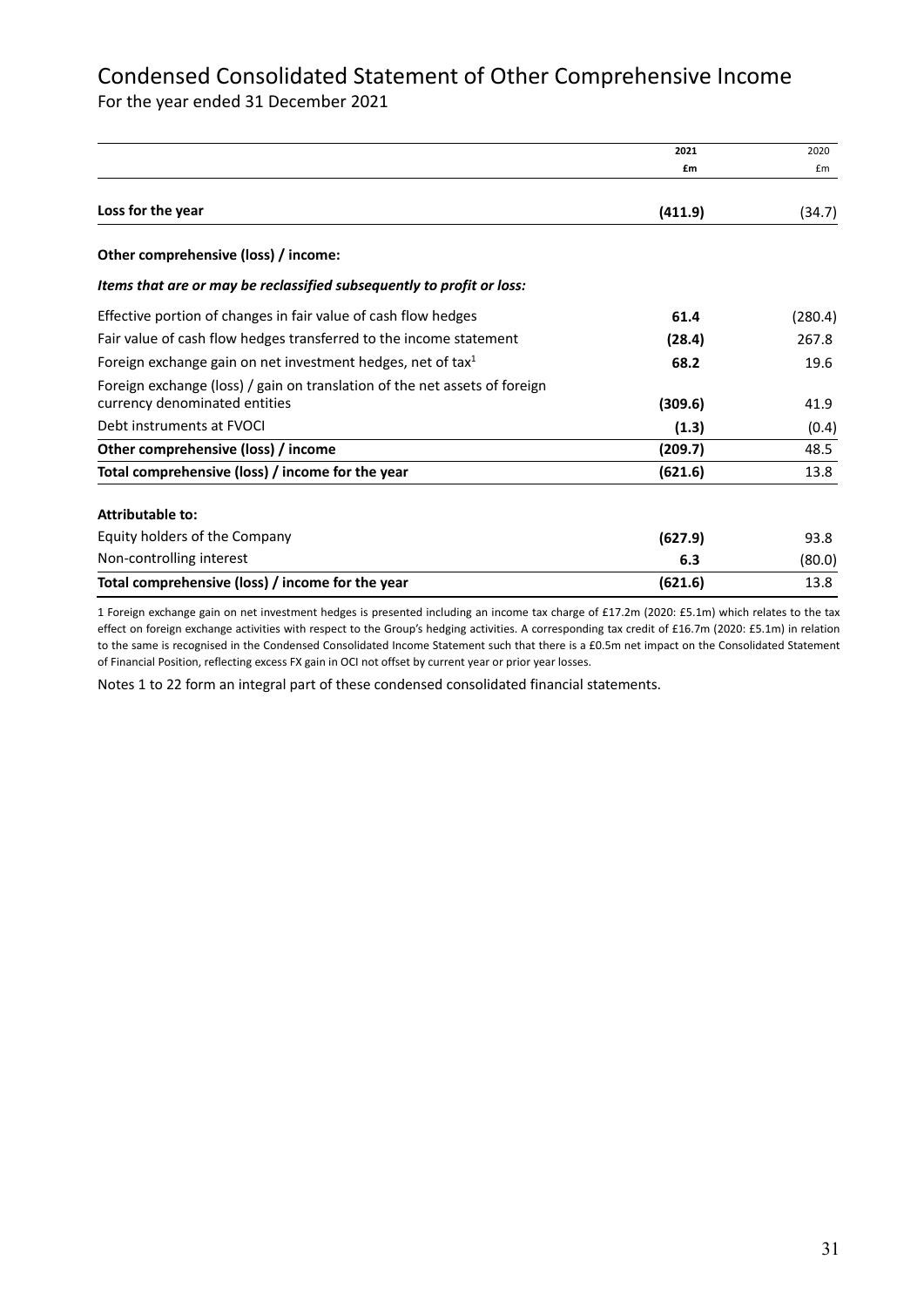# Condensed Consolidated Statement of Financial Position

As at 31 December 2021

|                                                           |      | 31 December 2021 | 31 December 2020 |
|-----------------------------------------------------------|------|------------------|------------------|
|                                                           | Note | £m               | £m               |
| <b>Assets</b>                                             |      |                  |                  |
| Property, plant and equipment                             |      | 451.4            | 361.9            |
| Intangible assets                                         |      | 4,875.6          | 5,527.8          |
| Goodwill                                                  | 10   | 9,346.8          | 9,516.7          |
| Deferred tax assets                                       |      | 8.2              | 7.4              |
| Non-current tax receivable                                |      | 21.5             | 15.3             |
| Investments                                               | 12   | 5.5              | 3.0              |
| Derivative financial assets                               | 17   | 68.0             | 16.9             |
| Financial assets - restricted cash                        | 13   | 7.4              | 6.9              |
| Other receivables                                         | 12   | 29.3             | 75.2             |
| <b>Total non-current assets</b>                           |      | 14,813.7         | 15,531.1         |
| Trade and other receivables                               | 12   | 203.9            | 139.5            |
| Financial assets - restricted cash                        | 13   | 677.6            | 587.9            |
| Cash and cash equivalents                                 | 13   | 951.7            | 603.4            |
| Current investments at FVOCI - customer deposits          | 13   | 83.0             | 82.8             |
| Current tax receivable                                    |      | 45.6             | 47.5             |
| <b>Total current assets</b>                               |      | 1,961.8          | 1,461.1          |
| <b>Total assets</b>                                       |      | 16,775.5         | 16,992.2         |
|                                                           |      |                  |                  |
| <b>Equity</b>                                             |      |                  |                  |
| Issued share capital and share premium                    |      | 477.6            | 2,481.7          |
| Merger reserve                                            | 18   |                  | 7,982.9          |
| Treasury shares                                           | 18   |                  | (40.7)           |
| Shares held by Employee Benefit Trust                     | 18   | (4.0)            | (5.8)            |
| Cash flow hedge reserve                                   | 18   | 22.7             | (10.3)           |
| Other reserves                                            |      | (61.7)           | 152.3            |
| Retained earnings                                         |      | 9,816.3          | 405.0            |
|                                                           |      |                  | 10,965.1         |
| Total equity attributable to equity holders of the Parent |      | 10,250.9<br>37.5 | 30.8             |
| Non-controlling interest                                  |      |                  |                  |
| <b>Total equity</b><br><b>Liabilities</b>                 |      | 10,288.4         | 10,995.9         |
|                                                           |      |                  |                  |
| Trade and other payables<br><b>Customer balances</b>      | 14   | 1,096.4          | 1,033.0          |
| Derivative financial liabilities                          |      | 721.0            | 643.4            |
|                                                           | 17   | 74.0             | 150.9            |
| Provisions                                                | 15   | 71.3             | 14.3             |
| Current tax payable                                       |      | 42.3             | 41.0             |
| Lease liability                                           |      | 47.0             | 48.3             |
| <b>Borrowings</b>                                         | 16   | 22.1             | 50.8             |
| <b>Total current liabilities</b>                          |      | 2,074.1          | 1,981.7          |
| Trade and other payables                                  | 14   | 19.8             | 14.6             |
| Derivative financial liabilities                          | 17   | 55.1             | 102.3            |
| Provisions                                                | 15   | 47.8             | 145.0            |
| Deferred tax liabilities                                  |      | 498.0            | 500.9            |
| Non-current tax payable                                   |      | 25.2             | 18.0             |
| Lease liability                                           |      | 217.4            | 145.7            |
| <b>Borrowings</b>                                         | 16   | 3,549.7          | 3,088.1          |
| <b>Total non-current liabilities</b>                      |      | 4,413.0          | 4,014.6          |
| <b>Total liabilities</b>                                  |      | 6,487.1          | 5,996.3          |
| <b>Total equity and liabilities</b>                       |      | 16,775.5         | 16,992.2         |

Notes 1 to 22 form an integral part of these condensed consolidated financial statements.

On behalf of the Board

**Peter Jackson** Chief Executive Officer **Jonathan Hill** Chief Financial Officer

28 February 2022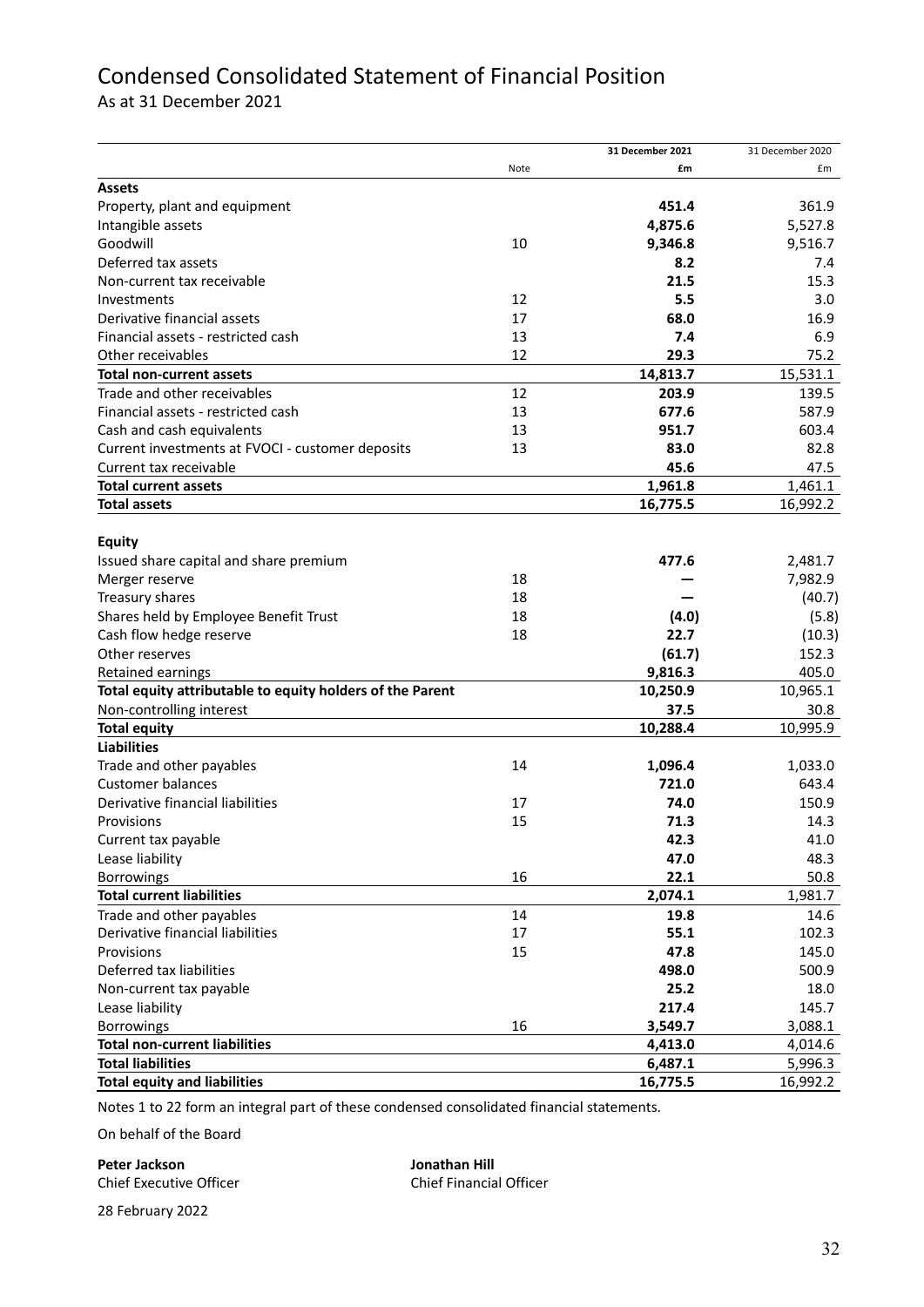# Condensed Consolidated Statement of Cash Flows

For the year ended 31 December 2021

|                                                                         |      | 2021            | 2020      |
|-------------------------------------------------------------------------|------|-----------------|-----------|
|                                                                         | Note | £m              | £m        |
| Cash flows from operating activities                                    |      |                 |           |
| Loss for the year                                                       |      | (411.9)         | (34.7)    |
| Tax expense                                                             |      | 123.5           | 35.8      |
| Financial income                                                        |      | (3.2)           | (79.9)    |
| Financial expense                                                       |      | 229.1           | 182.3     |
| Amortisation of acquisition related intangible assets                   |      | 543.3           | 432.3     |
| Depreciation and amortisation of other assets                           |      | 254.4           | 213.2     |
| Impairment                                                              |      |                 | 22.6      |
| Gain on disposal                                                        |      | (11.9)          | (0.2)     |
| Separately disclosed items included within EBITDA                       |      | 277.7           | 117.6     |
| Employee equity-settled share-based payments expense                    |      | 79.1            | 52.1      |
| Foreign currency exchange loss / (gain)                                 |      | 15.7            | (31.6)    |
| Cash from operations before changes in working capital                  |      | 1,095.8         | 909.5     |
| (Increase) / decrease in trade and other receivables                    |      | (40.5)          | 18.1      |
| Increase in trade, other payables and provisions                        |      | 64.0            | 280.1     |
| Cash generated from operating activities                                |      | 1,119.3         | 1,207.7   |
| Taxes paid                                                              |      | (138.5)         | (89.4)    |
| Cash generated from operations, net of taxes paid                       |      | 980.8           | 1,118.3   |
| Transaction fees, restructuring and integration costs paid              | 6    | (61.2)          | (119.9)   |
| Amounts paid in respect of Kentucky litigation                          | 15   | (234.1)         |           |
| Net cash from operating activities                                      |      | 685.5           | 998.4     |
| Cash flows from investing activities:                                   |      |                 |           |
| Purchase of property, plant and equipment                               |      | (89.3)          | (59.3)    |
| Purchase of intangible assets                                           |      | (62.4)          | (53.2)    |
| Capitalised internal development expenditure                            |      | (142.3)         | (99.6)    |
| Purchase of businesses net of cash acquired                             | 11   | (50.7)          | 445.2     |
| Payment of contingent deferred consideration                            | 11   | (21.6)          | (7.2)     |
| Proceeds from disposal of assets                                        |      |                 | 12.5      |
| Net proceeds from disposal of subsidiary                                | 11   | 127.1           |           |
| Interest received                                                       |      | 1.5             | 1.3       |
| Change in restricted cash                                               |      | (0.4)           | (4.8)     |
| Other                                                                   |      | (0.8)           |           |
| Net cash (used in) / from investing activities                          |      | (238.9)         | 234.9     |
| Cash flows from financing activities:                                   |      |                 |           |
| Proceeds from the issuance of new shares in respect of equity placement | 18   |                 | 1,920.8   |
| Proceeds from the issue of shares on exercise of employee options       | 18   | 13.2            | 34.3      |
| Acquisition of further interest in subsidiary                           |      |                 | (1,546.0) |
| Dividend paid to non-controlling interest                               | 18   | (16.7)          | (15.2)    |
| Payment of lease liabilities                                            |      | (47.9)          | (45.7)    |
| Payment of lease interest                                               |      | (8.4)           | (5.7)     |
| Lease incentive received                                                |      | 7.3             |           |
| Proceeds from borrowings                                                | 16   | 1,167.7         | 950.0     |
| Net amounts drawn down previous GBP Revolving Credit Facility           |      |                 | (117.2)   |
| Repayment of borrowings                                                 | 16   | (751.2)         | (1,756.0) |
| Interest paid                                                           |      | (141.9)         | (114.1)   |
| Settlement of derivatives                                               |      | (67.9)          | (35.6)    |
| Financing fees paid in respect of borrowing facilities                  |      | (56.7)          | (24.4)    |
| Ordinary shares of the Company acquired by the Employee Benefit Trust   | 18   | (180.7)         |           |
| Net cash used in financing activities                                   |      | (83.2)          | (754.8)   |
| Net increase in cash and cash equivalents                               |      | 363.4           | 478.5     |
| Cash and cash equivalents at start of year                              |      | 603.4           | 108.1     |
|                                                                         |      |                 | 16.8      |
| Foreign currency exchange (loss) / gain on cash and cash equivalents    | 13   | (15.1)<br>951.7 | 603.4     |
| Cash and cash equivalents at end of year                                |      |                 |           |

Notes 1 to 22 form an integral part of these condensed consolidated financial statements.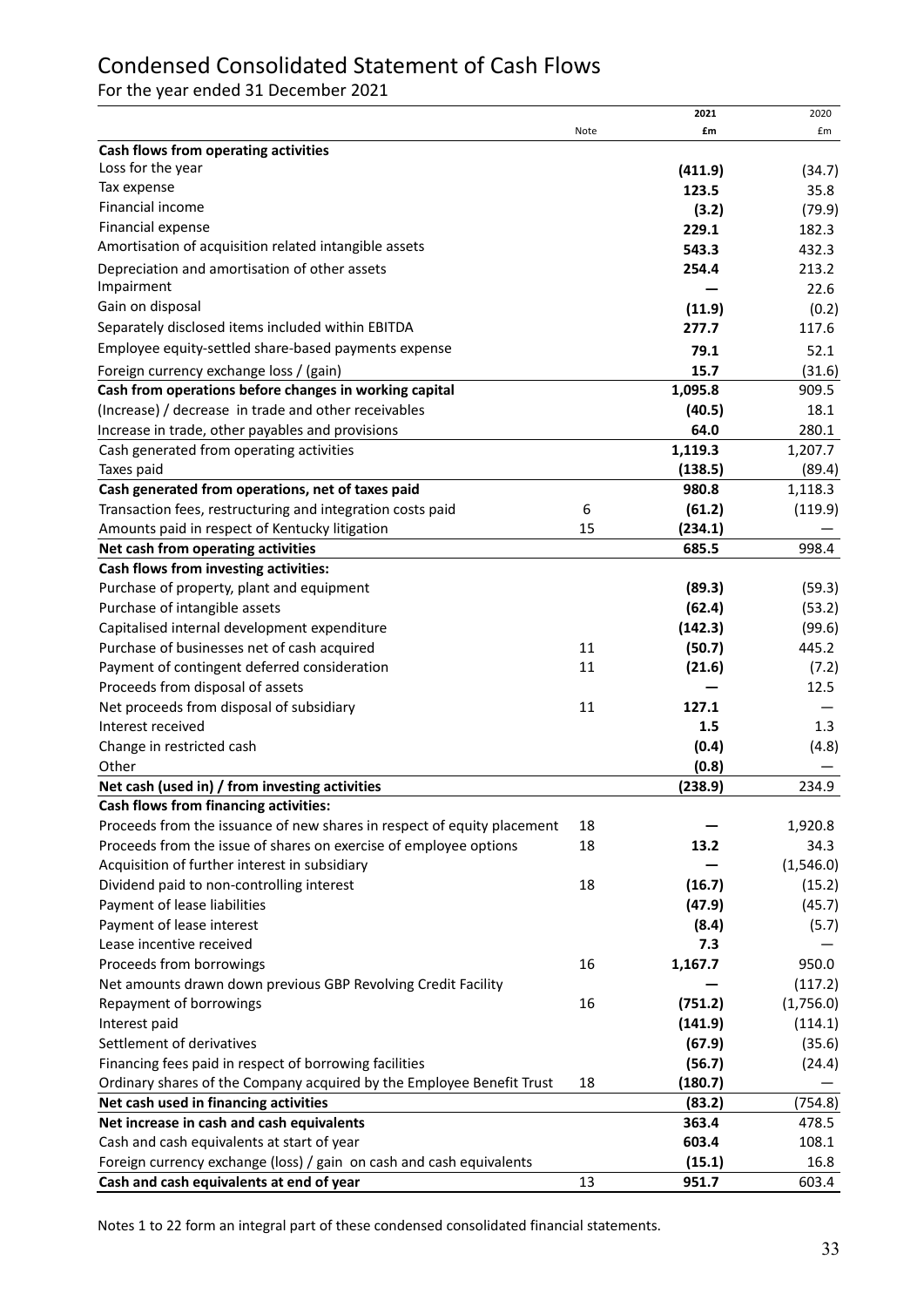# Condensed Consolidated Statement of Changes in Equity

# For the year ended 31 December 2021

| shares in issue                                                                       | Number of<br>ordinary            | <b>Issued share</b><br>capital and<br>share<br>premium | Merger<br>reserve        | Treasury<br>shares              | Shares held by<br><b>Employee</b><br>Benefit Trust hedge reserve | <b>Cash flow</b> | Fair value<br>reserve <sup>1</sup> | Foreign<br>exchange<br>translation<br>reserve <sup>1</sup> | Other<br>reserves <sup>1</sup> | Share-<br>based<br>payment<br>reserve <sup>1</sup> | Retained<br>earnings | <b>Total equity</b><br>attributable to<br>shareholders of<br>the Company | Non-<br>controlling<br>interest | <b>Total equity</b> |
|---------------------------------------------------------------------------------------|----------------------------------|--------------------------------------------------------|--------------------------|---------------------------------|------------------------------------------------------------------|------------------|------------------------------------|------------------------------------------------------------|--------------------------------|----------------------------------------------------|----------------------|--------------------------------------------------------------------------|---------------------------------|---------------------|
|                                                                                       | $\mathsf{m}$                     | £m                                                     | £m                       | £m                              | £m                                                               | £m               | £m                                 | £m                                                         | £m                             | £m                                                 | £m                   | £m                                                                       | £m                              | £m                  |
| Balance at 1 January 2021                                                             | 177.0                            | 2,481.7                                                | 7,982.9                  | (40.7)                          | (5.8)                                                            | (10.3)           | (0.4)                              | 49.6                                                       | 2.3                            | 100.8                                              | 405.0                | 10,965.1                                                                 | 30.8                            | 10,995.9            |
| Total comprehensive income / (loss) for the year                                      |                                  |                                                        |                          |                                 |                                                                  |                  |                                    |                                                            |                                |                                                    |                      |                                                                          |                                 |                     |
| Loss for the year                                                                     |                                  |                                                        |                          |                                 |                                                                  |                  |                                    |                                                            |                                |                                                    | (415.8)              | (415.8)                                                                  | 3.9                             | (411.9)             |
| Foreign exchange translation including<br>net investment hedges                       |                                  |                                                        |                          |                                 |                                                                  |                  |                                    | (226.6)                                                    |                                |                                                    | -                    | (226.6)                                                                  | 2.4                             | (224.2)             |
| Effective portion of changes in fair value<br>of cash flow hedges                     |                                  |                                                        |                          |                                 |                                                                  | 61.4             |                                    |                                                            |                                |                                                    | —                    | 61.4                                                                     |                                 | 61.4                |
| Fair value of cash flow hedges<br>transferred to the income statement                 |                                  |                                                        |                          |                                 |                                                                  | (28.4)           |                                    |                                                            |                                |                                                    | —                    | (28.4)                                                                   |                                 | (28.4)              |
| Financial assets at FVOCI                                                             |                                  |                                                        |                          |                                 |                                                                  |                  | (1.3)                              |                                                            |                                |                                                    |                      | (1.3)                                                                    |                                 | (1.3)               |
| Tax on foreign exchange hedging                                                       |                                  |                                                        |                          |                                 |                                                                  |                  |                                    | (17.2)                                                     |                                |                                                    |                      | (17.2)                                                                   |                                 | (17.2)              |
| Total comprehensive income / (loss) for<br>the year                                   |                                  |                                                        |                          |                                 |                                                                  | 33.0             | (1.3)                              | (243.8)                                                    |                                |                                                    | (415.8)              | (627.9)                                                                  | 6.3                             | (621.6)             |
| Transactions with owners of the Company, recognised directly in equity                |                                  |                                                        |                          |                                 |                                                                  |                  |                                    |                                                            |                                |                                                    |                      |                                                                          |                                 |                     |
| Shares issued on exercise of employee<br>share options (Note 18)                      | 0.6                              | 13.2                                                   |                          |                                 |                                                                  |                  |                                    |                                                            |                                |                                                    | -                    | 13.2                                                                     |                                 | 13.2                |
| Cancellation of Treasury shares                                                       | (2.0)                            | (0.2)                                                  |                          | 40.7                            |                                                                  |                  |                                    |                                                            | 0.2                            |                                                    | (40.7)               |                                                                          |                                 |                     |
| Merger reserve capitalisation (Note 18)                                               | $\overbrace{\phantom{12322111}}$ | 7,982.9                                                | (7,982.9)                |                                 |                                                                  |                  |                                    |                                                            |                                |                                                    | -                    |                                                                          |                                 |                     |
| Reduction of capital (Note 18)                                                        |                                  | (10,000.0)                                             |                          |                                 |                                                                  |                  |                                    |                                                            |                                |                                                    | 10,000.0             |                                                                          |                                 |                     |
| Business combinations (Note 11)                                                       |                                  |                                                        |                          |                                 |                                                                  |                  |                                    |                                                            |                                |                                                    |                      |                                                                          | 17.1                            | 17.1                |
| Ordinary shares of the Company<br>acquired by the Employee Benefit Trust<br>(Note 18) |                                  |                                                        |                          |                                 | (180.7)                                                          |                  |                                    |                                                            |                                |                                                    |                      | (180.7)                                                                  |                                 | (180.7)             |
| Equity-settled transactions - expense<br>recorded in the income statement             |                                  |                                                        |                          |                                 |                                                                  |                  |                                    |                                                            |                                | 80.5                                               | -                    | 80.5                                                                     |                                 | 80.5                |
| Equity-settled transactions - vesting                                                 |                                  |                                                        |                          |                                 | 182.5                                                            |                  |                                    |                                                            |                                |                                                    | (182.5)              |                                                                          |                                 |                     |
| Tax on share-based payments                                                           |                                  |                                                        |                          |                                 |                                                                  |                  |                                    |                                                            |                                |                                                    | 0.7                  | 0.7                                                                      |                                 | 0.7                 |
| Exercise of share options                                                             |                                  |                                                        |                          |                                 |                                                                  |                  |                                    |                                                            |                                | (49.6)                                             | 49.6                 |                                                                          |                                 |                     |
| Dividend paid to non-controlling<br>interest (Note 18)                                |                                  |                                                        |                          |                                 |                                                                  |                  |                                    |                                                            |                                |                                                    | —                    |                                                                          | (16.7)                          | (16.7)              |
| Total contributions by and distributions<br>to owners of the Company                  | (1.4)                            | (2,004.1)                                              | (7,982.9)                | 40.7                            | 1.8                                                              |                  |                                    |                                                            | 0.2                            | 30.9                                               | 9,827.1              | (86.3)                                                                   | 0.4                             | (85.9)              |
| <b>Balance at 31 December 2021</b>                                                    | 175.6                            | 477.6                                                  | $\overline{\phantom{0}}$ | $\overbrace{\phantom{1232211}}$ | (4.0)                                                            | 22.7             | (1.7)                              | (194.2)                                                    | 2.5                            | 131.7                                              | 9,816.3              | 10,250.9                                                                 | 37.5                            | 10,288.4            |

 $1$  Included in other reserves in the Statement of Financial Position.

Notes 1 to 22 form an integral part of these condensed consolidated financial statements.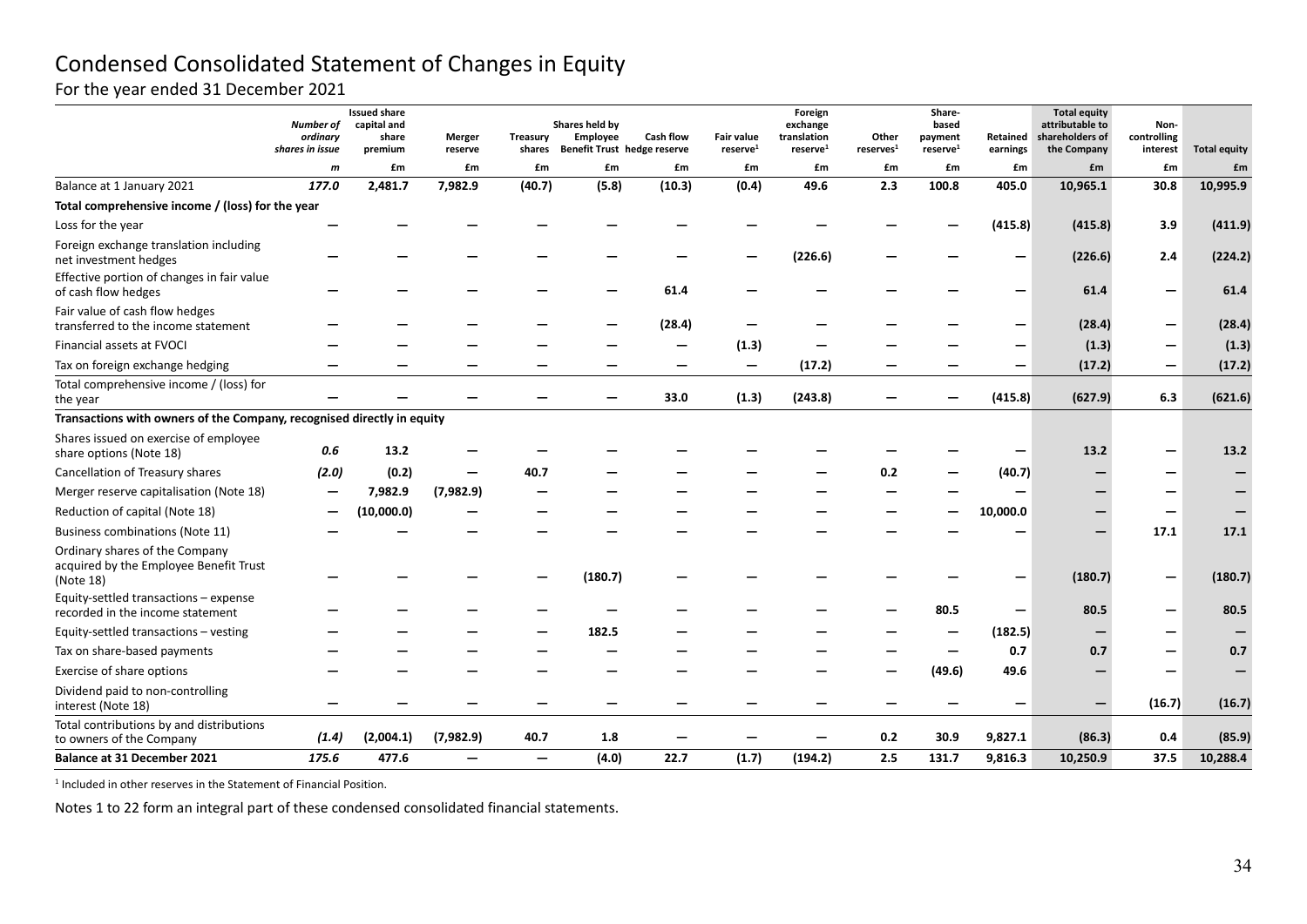# Condensed Consolidated Statement of Changes in Equity

For the year ended 31 December 2020

|                                                                                     | Number of<br>ordinary<br>shares in issue | <b>Issued share</b><br>capital and<br>share<br>premium | Merger<br>reserve        | Treasury<br>shares | Shares held by<br>Employee<br>Benefit Trust hedge reserve | Cash flow                | Fair value<br>reserve    | Foreign<br>exchange<br>translation<br>reserve | Other<br>reserves        | Share-based<br>payment<br>reserve | earnings                 | <b>Total equity</b><br>attributable to<br>Retained shareholders of<br>the Company | Non-<br>controlling<br>interest | Total equity |
|-------------------------------------------------------------------------------------|------------------------------------------|--------------------------------------------------------|--------------------------|--------------------|-----------------------------------------------------------|--------------------------|--------------------------|-----------------------------------------------|--------------------------|-----------------------------------|--------------------------|-----------------------------------------------------------------------------------|---------------------------------|--------------|
|                                                                                     | $\boldsymbol{m}$                         | £m                                                     | £m                       | £m                 | £m                                                        | £m                       | £m                       | £m                                            | £m                       | £m                                | £m                       | £m                                                                                | £m                              | £m           |
| Balance at 1 January 2020                                                           | 80.3                                     | 428.3                                                  | $\overline{\phantom{m}}$ | (40.7)             | (6.1)                                                     | 2.3                      | $\overline{\phantom{0}}$ | (21.5)                                        | 2.3                      | 80.6                              | 3,539.5                  | 3,984.7                                                                           | 204.9                           | 4,189.6      |
| Total comprehensive income / (loss) for the year                                    |                                          |                                                        |                          |                    |                                                           |                          |                          |                                               |                          |                                   |                          |                                                                                   |                                 |              |
| Loss for the year                                                                   |                                          |                                                        |                          |                    |                                                           |                          |                          |                                               |                          |                                   | 37.9                     | 37.9                                                                              | (72.6)                          | (34.7)       |
| Foreign exchange translation including                                              |                                          |                                                        |                          |                    |                                                           |                          |                          | 74.0                                          |                          |                                   | -                        | 74.0                                                                              | (7.4)                           | 66.6         |
| Tax on foreign exchange hedging                                                     |                                          |                                                        |                          |                    |                                                           |                          |                          | (5.1)                                         |                          |                                   | -                        | (5.1)                                                                             |                                 | (5.1)        |
| Effective portion of changes in fair value<br>of cash flow hedges                   |                                          |                                                        |                          |                    |                                                           | (280.4)                  |                          |                                               |                          |                                   | —                        | (280.4)                                                                           | $\qquad \qquad -$               | (280.4)      |
| Fair value of cash flow hedges transferred<br>to the income statement               |                                          |                                                        |                          |                    |                                                           | 267.8                    |                          |                                               |                          |                                   | $\qquad \qquad -$        | 267.8                                                                             |                                 | 267.8        |
| Financial assets at FVOCI                                                           | -                                        |                                                        |                          |                    |                                                           | $\overline{\phantom{0}}$ | (0.4)                    | $\overline{\phantom{0}}$                      |                          |                                   | $\overline{\phantom{m}}$ | (0.4)                                                                             | $\qquad \qquad -$               | (0.4)        |
| Total comprehensive income / (loss) for<br>the year                                 |                                          |                                                        | $\overline{\phantom{0}}$ |                    | $\qquad \qquad -$                                         | (12.6)                   | (0.4)                    | 68.9                                          | $\overline{\phantom{0}}$ | $\overline{\phantom{m}}$          | 37.9                     | 93.8                                                                              | (80.0)                          | 13.8         |
| Transactions with owners of the Company, recognised directly in equity              |                                          |                                                        |                          |                    |                                                           |                          |                          |                                               |                          |                                   |                          |                                                                                   |                                 |              |
| Shares issued on equity placement (net of<br>issuance costs) (Note 18)              | 16.1                                     | 1,933.2                                                |                          |                    |                                                           |                          |                          |                                               |                          |                                   | (12.4)                   | 1,920.8                                                                           |                                 | 1,920.8      |
| Shares issued on exercise of employee<br>share options (Note 18)                    | 1.5                                      | 34.3                                                   |                          |                    |                                                           |                          |                          |                                               |                          |                                   | -                        | 34.3                                                                              |                                 | 34.3         |
| Shares issued as consideration for the<br>acquisition of TSG (Note 11)              | 65.3                                     | 5.1                                                    | 6,189.5                  |                    |                                                           |                          |                          |                                               |                          |                                   | $\overline{\phantom{0}}$ | 6,194.6                                                                           |                                 | 6,194.6      |
| Issue of replacement options (Note 11)                                              |                                          |                                                        |                          |                    |                                                           |                          |                          |                                               |                          | 58.0                              | $\overline{\phantom{0}}$ | 58.0                                                                              |                                 | 58.0         |
| Shares issued as consideration for<br>acquisition of TSG Australia (Note 11)        | 0.8                                      | 79.7                                                   |                          |                    |                                                           |                          |                          |                                               |                          |                                   |                          | 79.7                                                                              |                                 | 79.7         |
| Present value of FanDuel put liability with<br>Fastball up to termination of option |                                          |                                                        |                          |                    |                                                           |                          |                          |                                               | (846.0)                  |                                   | $\qquad \qquad -$        | (846.0)                                                                           |                                 | (846.0)      |
| Unwind of put option on termination of<br>option                                    |                                          |                                                        |                          |                    |                                                           |                          |                          |                                               | 846.0                    |                                   | $\qquad \qquad -$        | 846.0                                                                             | $\overline{\phantom{0}}$        | 846.0        |
| Acquisition of non-controlling interest in<br>FanDuel Group (Note 11)               | 11.7                                     | 1.0                                                    | 1,793.4                  |                    |                                                           |                          |                          | 2.2                                           |                          |                                   | (3, 263.7)               | (1,467.1)                                                                         | (78.9)                          | (1,546.0)    |
| Deal fees on acquisition of FanDuel                                                 |                                          |                                                        |                          |                    |                                                           |                          |                          |                                               |                          |                                   | (9.3)                    | (9.3)                                                                             | $\overline{\phantom{0}}$        | (9.3)        |
| Equity-settled transactions - expense<br>recorded in income statement               |                                          |                                                        |                          |                    |                                                           |                          |                          |                                               |                          | 70.2                              | $\overline{\phantom{m}}$ | 70.2                                                                              |                                 | 70.2         |
| Equity-settled transactions - vesting                                               |                                          |                                                        |                          |                    | 0.3                                                       |                          |                          |                                               |                          | (0.3)                             | $\overline{\phantom{m}}$ | $\overline{\phantom{0}}$                                                          |                                 |              |
| Tax on share-based payments                                                         |                                          |                                                        |                          |                    |                                                           |                          |                          |                                               |                          | $\qquad \qquad -$                 | 5.4                      | 5.4                                                                               |                                 | 5.4          |
| Exercise of share awards                                                            |                                          |                                                        |                          |                    |                                                           |                          |                          |                                               |                          | (107.7)                           | 107.7                    |                                                                                   |                                 |              |
| Dividend paid to non-controlling interest                                           |                                          |                                                        |                          |                    |                                                           |                          |                          |                                               |                          | $\qquad \qquad -$                 | $\overline{\phantom{0}}$ |                                                                                   | (15.2)                          | (15.2)       |
| Dividends to shareholders                                                           | 1.3                                      | 0.1                                                    |                          |                    |                                                           |                          |                          | —                                             |                          | $\overline{\phantom{m}}$          | (0.1)                    |                                                                                   | $\overline{\phantom{m}}$        |              |
| Total contributions by and distributions to<br>owners of the Company                | 96.7                                     | 2,053.4                                                | 7,982.9                  | -                  | 0.3                                                       | $\overline{\phantom{0}}$ | $\overline{\phantom{m}}$ | 2.2                                           | $\overline{\phantom{m}}$ | 20.2                              | (3, 172.4)               | 6,886.6                                                                           | (94.1)                          | 6,792.5      |
| Balance at 31 December 2020                                                         | 177.0                                    | 2,481.7                                                | 7,982.9                  | (40.7)             | (5.8)                                                     | (10.3)                   | (0.4)                    | 49.6                                          | 2.3                      | 100.8                             | 405.0                    | 10,965.1                                                                          | 30.8                            | 10,995.9     |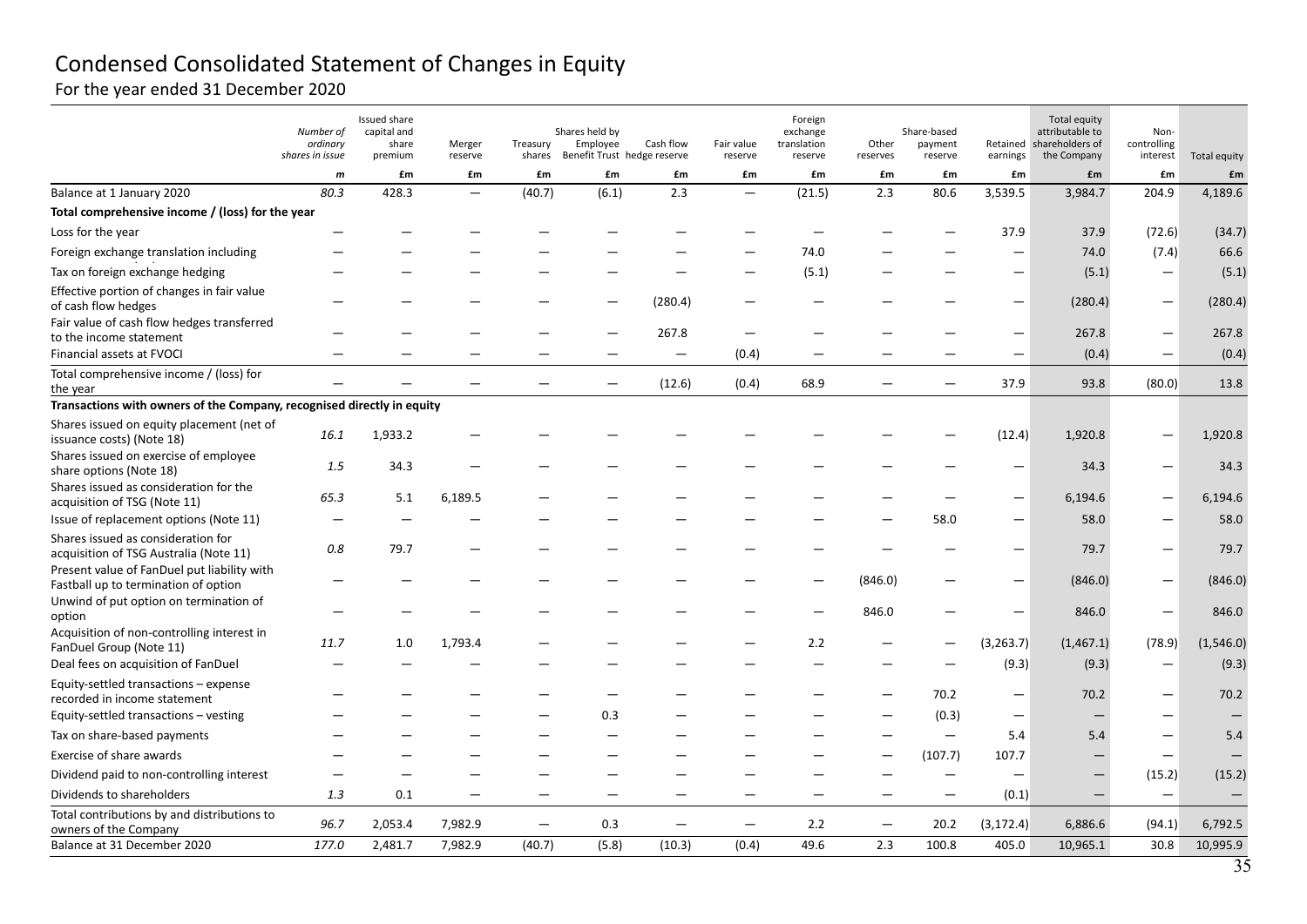# Notes to the Consolidated Financial Statements

#### **1. General information**

Flutter Entertainment plc (the "Company") and its subsidiaries (together referred to as the "Group") is a global sports betting and gaming group, whose headquarters are in Dublin, Ireland. As a result of internal restructuring and integration initiatives in 2021, the Group transitioned from the five segment operating model reported in 2020 into a four segment operating model. In 2021, the Group's four reportable segments are (i) UK and Ireland ("UK&I"), which includes Sky Betting & Gaming and Paddy Power (both online and retail) and Betfair's operations in the UK and Ireland (ii) Australia, comprising Sportsbet, the market leader in the fast-growing Australian online betting market; (iii) International which includes online poker, gaming, betting, rummy and daily fantasy sport product offerings under the PokerStars, Betfair International, Adjarabet and Junglee games brands; and (iv) US, which includes sports betting, daily fantasy sports, poker and gaming services under the FanDuel, TVG, FOX Bet, Stardust and PokerStars brands.

On 5 May 2020, the Company completed an all‐share Combination with TSG (the "Combination") through an acquisition of all of the issued and outstanding share capital of TSG by the Company. The results of TSG prior to completion of the Combination are not included in these consolidated financial statements. See Note 11 for further information on the Combination.

The Company is a public limited company incorporated and domiciled in the Republic of Ireland and has its primary listing on the London Stock Exchange under the symbol FLTR and a secondary listing on the Irish Stock Exchange under the symbol FLTR.IR.

The financial information presented herein does not comprise full statutory financial statements and therefore does not include all of the information required for full annual financial statements. Full statutory financial statements for the year ended 31 December 2021, prepared in accordance with International Financial Reporting Standards ("IFRSs") as adopted by the European Union ("EU") together with an unqualified audit report thereon under section 391 of the Companies Act 2014, will be annexed to the annual return and filed with the Registrar of Companies.

The consolidated financial statements of the Group for the year ended 31 December 2021 comprise the financial statements of the Company and its subsidiary undertakings and were approved for issue by the Board of Directors on 28 February 2022.

#### **2. Recent accounting pronouncements**

#### *Adoption of new accounting standards*

The IASB issued the following standards, policies, interpretations and amendments which were effective for the Group for the first time in the year ended 31 December 2021;

- Amendments to IFRS 9, IAS 39, IFRS 7 and IFRS 16: Interest Rate Benchmark Reform Phase 2; and
- Amendment to IFRS 16: Covid‐19 Related Rent Concessions.

The adoption of the new standards and interpretations did not have a significant impact on the Group's consolidated financial statements.

#### *Adopted IFRS not yet applied*

The following IFRSs have been issued but have not been applied in these financial statements. Their adoption is not expected to have a material effect on the Group's consolidated financial statements, other than IBOR reform which is disclosed in more detail below:

- Amendments to IAS 37: Onerous contracts Cost of Fulfilling a Contract (Effective date 1 January 2022);
- Amendments to IAS 16: Property, Plant and Equipment: Proceeds before Intended Use (effective 1 January 2022);
- Amendments to IFRS 1, IFRS 9 and IAS 41: Annual Improvements to IFRS Standards 2018–2020 (effective 1 January 2022);
- Amendments to IFRS 3: Reference to the Conceptual Framework (effective 1 January 2022);
- Amendments to IAS 1: Classification of Liabilities as Current or Non -current (effective 1 January 2023);
- IFRS 17 Insurance Contracts and amendments to Insurance Contracts (effective date 1 January 2023);
- IAS 1 and IFRS Practice Statement 2; Disclosure of Accounting Policies; (effective date 1 January 2023);
- Amendments to IAS 8; Definition of Accounting Estimates (effective date 1 January 2023);
- Amendments to IAS 12: Deferred Tax related to Assets and Liabilities arising from a Single Transaction (effective date 1 January 2023); and
- Amendments to IFRS 10 and IAS 28: Sale or Contribution of Assets between an Investor and its Associate or Joint Venture (effective date to be confirmed).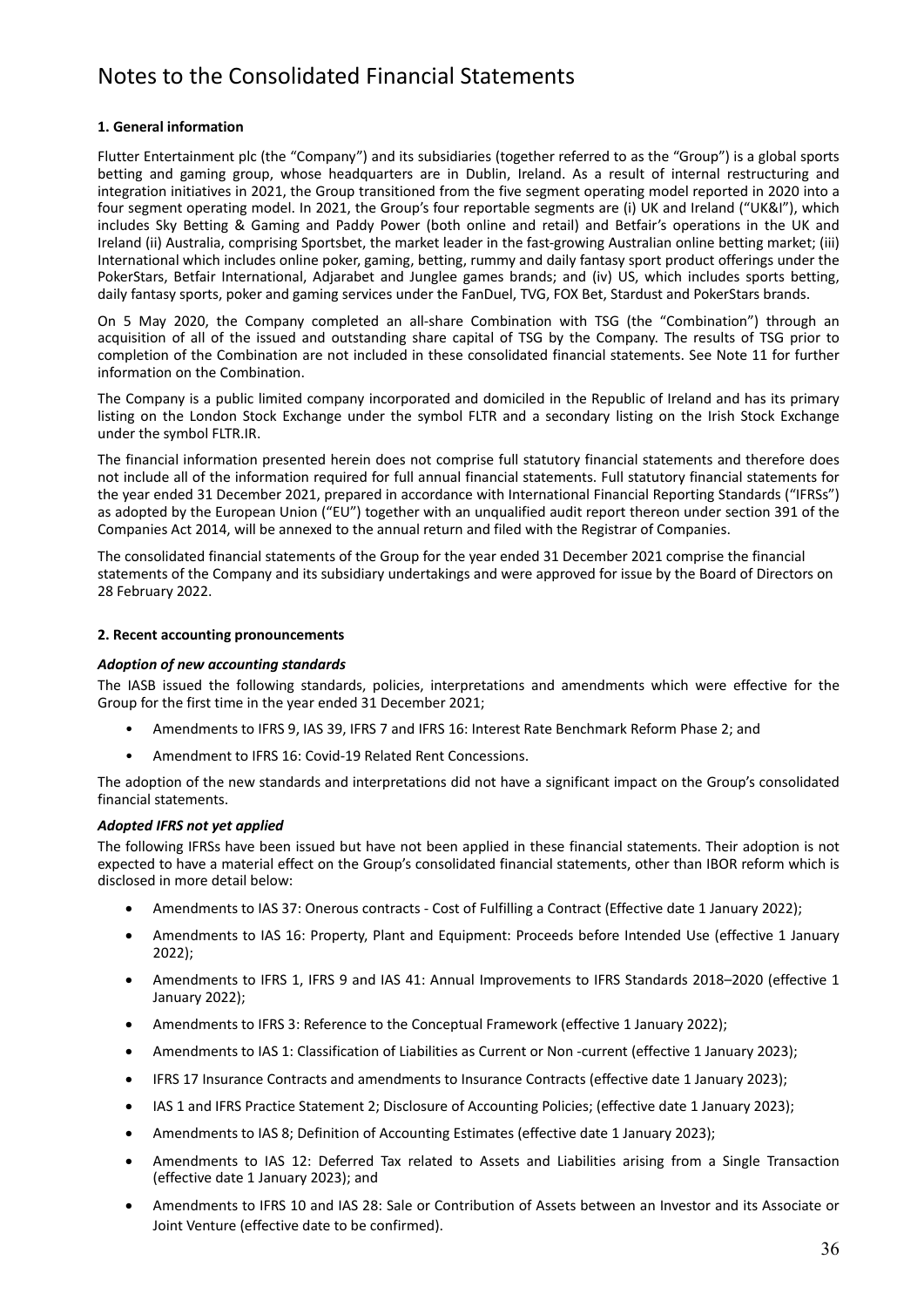#### **2. Recent accounting pronouncements** *(continued)*

#### *IBOR reform*

The Company has considered the impact of interest rate benchmark reform ("IBOR reform") on its loan accounting and hedge accounting. The Company has adopted the Interest Rate Benchmark Reform – Phase 2 Amendments to IFRS 9, IAS 39 and IFRS 7 issued in August 2020 ("Phase 2 relief"). Adopting these amendments provides temporary relief from applying specific loan accounting and hedge accounting requirements for hedging relationships directly affected by IBOR reform.

For loan accounting, the reliefs have the effect that the Company can update its effective interest rate for the change to the new risk-free rate without recognising an immediate gain or loss. For hedge accounting, the reliefs have the effect that IBOR reform should not generally cause hedge accounting to cease and updates to hedge documentation relating to IBOR reform will not result in a de‐designation event for existing hedge relationships. However, any hedge ineffectiveness should continue to be recorded in the income statement. Qualifying for the reliefs is contingent on the Company's transition, i.e. the new risk-free rate plus credit adjustment spread, being economically equivalent to the previous LIBOR basis.

On 5 March 2021, the UK's Financial Conduct Authority ("FCA") formally announced the cessation of all GBP London Interbank Offered Rate ("LIBOR") benchmark settings currently published by ICE Benchmark Administration ("IBA") immediately after 31 December 2021. In response, the Company has entered into agreements with its lenders to amend the benchmark rate referenced in the Term Loan A agreement from GBP LIBOR to GBP SONIA for any interest periods commencing on or after 1 January 2022.

The Group's USD First Lien Term Loan B, and certain of its cross-currency interest rate swaps are indexed to USD-LIBOR, and its EUR First Lien Term Loan B is indexed to EURIBOR. See Notes 16 and 17 for details of the borrowings and hedging derivatives notional amounts. The Group is monitoring and evaluating the related risks, which include interest payments on its borrowings, and amounts received on certain of its cross-currency interest rate swaps. These risks arise in connection with transitioning contracts to an alternative rate, including any resulting value transfer that may occur. Additional risk exists as the method of transitioning to an alternative reference rate may be challenging and requires agreement with the respective counterparty about how to make the transition.

The table below indicates the nominal amount and carrying amount of financial instruments that will be affected by IBOR reform which are yet to transition to alternative benchmark rates. The Company has adopted the Interest Rate Benchmark Reform – Amendments to IFRS 9, IAS 39 and IFRS 7 issued in September 2019 ("Phase 1 relief") in relation to its derivatives in hedge relationships. Adopting these amendments provides temporary relief from applying specific hedge accounting requirements to hedging relationships directly affected by IBOR reform.

|                               |                                 | <b>Non-Derivative Financial Derivative Instruments Nominal</b> |
|-------------------------------|---------------------------------|----------------------------------------------------------------|
| <b>Current Benchmark Rate</b> | <b>Liability Nominal Amount</b> | Amount                                                         |
| USD Libor                     | \$2.931m                        | \$2.931m                                                       |
| <b>EURIBOR</b>                | €507m                           |                                                                |

The reliefs have the effect that IBOR reform should not generally cause hedge accounting to terminate. However, any hedge ineffectiveness continue should be recorded in the income statement. Furthermore, the amendments set out triggers for when the reliefs will end, which include the uncertainty arising from interest rate benchmark reform no longer being present.

As illustrated above, the Company has a significant exposure to changes in the USD IBOR benchmark. At 31 December 2021 the Company has term loan of USD \$2,931m and cross‐currency interest rate swaps with a notional amount of USD \$2,931m, which are indexed to USD LIBOR. The cross‐currency interest rate swaps are designated in a cash flow hedge relationship hedging the USD LIBOR term loan. In assessing whether the hedges are expected to be highly effective on a forward‐looking basis, the Company has assumed that the USD LIBOR interest rate on which the cash flows of its interest rate swaps and its hedged floating rate loans are based are not altered by IBOR reform.

The Company anticipates that USD LIBOR will transition to SOFR and has considered an IBOR transition plan. The transition project will include changes to systems, processes, risk and valuation models, as well as managing related tax and accounting implications. The Company currently anticipates that the areas of greatest change will be amendments to the contractual terms of its LIBOR referenced floating-rate swaps and updating its hedge designation. None of the group's cross currency interest rate swaps have interest rate reset dates which occur after 30th June 2023, the date on which USD LIBOR is expected to be discontinued. The Group expects the EURIBOR will continue to exist as a benchmark rate for the foreseeable future.

The Group will continue to apply the amendments to IFRS 9/IAS 39 until the uncertainty arising from the interest rate benchmark reforms with respect to the timing and the amount of the underlying cash flows that the Group is exposed to ends. The Group has assumed that this uncertainty will not end until the Group's contracts that reference IBORs are amended to specify the date on which the interest rate benchmark will be replaced, the cash flows of the alternative benchmark rate and the relevant spread adjustment.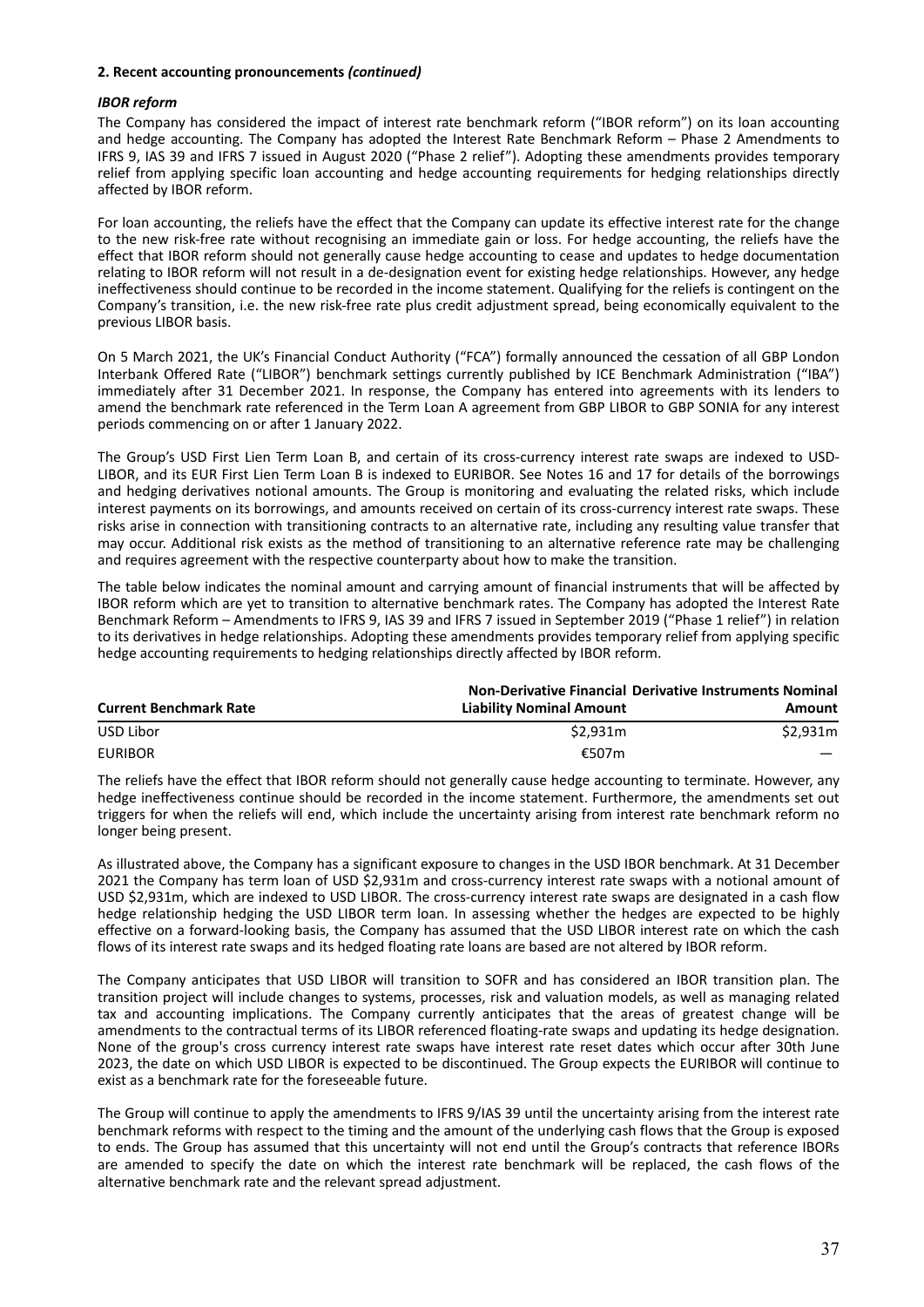#### **3. Basis of preparation and summary of significant accounting policies**

The condensed consolidated financial statements are prepared on the historical cost basis except for derivative financial instruments (which include betting transactions), equity securities, certain financial assets which have been designated as FVTPL, FVOCI, contingent deferred consideration and share‐based payments, all of which are stated at fair value (grant date fair value in the case of share-based payments). The consolidated financial statements are presented in pounds sterling and are rounded to the nearest 0.1 million.

Further to IAS Regulation (EC1606/2002, 'Accounting standards adopted for use in the EU'), EU law requires that the annual consolidated financial statements of the Group be prepared in accordance with International Financial Reporting Standards ("IFRS") adopted by the European Union ("EU"). These consolidated financial statements have been prepared on the basis of IFRS adopted by the EU and effective for accounting periods ending on or after 1 January 2021.

The accounting policies applied in the preparation of these consolidated financial statements have been applied consistently during the year and prior year, except as noted above and in Note 2 'Recent accounting pronouncements'.

#### *Going concern*

The Group reported EBITDA of £723.3m and a loss after tax of £411.9m for the year ended 31 December 2021. This includes £797.7m of non-cash depreciation and amortisation charged against profit in the year. The net cash generated from operating activities during the year ended 31 December 2021 was £685.5m. The balance sheet at 31 December 2021 reported a net current liability position of £112.3m. During 2021, the Group's various lenders consented to waive any Default or Event of Default that may have arisen by virtue of the Kentucky judgement, including any enforcement steps or actions taken by the Commonwealth of Kentucky prior to settlement. During the 12 months ended 31 December 2021, the Group is in compliance with all covenants related to its lending arrangements.

The Directors have considered the available financial resources which include, at 31 December 2021, £951.7m of cash and cash equivalents and a £482.0m Revolving Credit Facility with undrawn capacity of £467.0m. Whilst there are certain loan repayments due within the next 12 months of £22.1m, the Group's lending facilities primarily fall due in 2026 as set out in more detail in Note 16. As a consequence, the Directors believe that the Group is well placed to manage its business risks successfully.

The Group's forecasts to the year ending 31 December 2022 and beyond indicate that it will continue to have significant financial resources, continue to settle its debts as they fall due and operate well within its banking covenants as outlined in Note 16 for at least a period of 12 months from the date of these consolidated financial statements. 12 months from the date of these consolidated financial statements was selected as the going concern period as it represents the period in which the Group has prepared detailed forecasts for the majority of the period and it also reduces the degree of judgement and estimation uncertainty involved in both the forecasts and the downside scenarios.

When preparing the forecasts, the Group has included the cash outflows associated with the post balance sheet acquisition as detailed in Note 22. Various downside scenarios over and above those already included in the base case model on the potential impact of further reductions to cash flows due to changes in the legal, regulatory and licencing landscape and the Group's cyber and IT resilience have been considered in respect of these forecasts. The impact of these items involves significant judgement and estimation uncertainty.

In the event that it were necessary to draw down additional debt funding, the Directors have a reasonable expectation that this could be achieved within the confines of its existing debt facilities and financial covenant requirements.

Having given regard to the above, the Directors have a reasonable expectation that the Group has adequate resources to continue in operational existence for a period of at least 12 months from the date of approval of these consolidated financial statements, and therefore they continue to adopt the going concern basis in its consolidated financial statements.

#### *Basis of consolidation*

The Group's financial statements consolidate the financial statements of the Company and its subsidiary undertakings based on accounts made up to the end of the financial year. A subsidiary is an entity controlled by the Company. The Group controls an entity when it is exposed to, or has rights to, variable returns from its involvement with the entity and has the ability to affect those returns through its power over the entity. Intra-group balances and any unrealised gains and losses or income and expenses arising from intra‐group transactions are eliminated on consolidation except to the extent that unrealised losses provide evidence of impairment.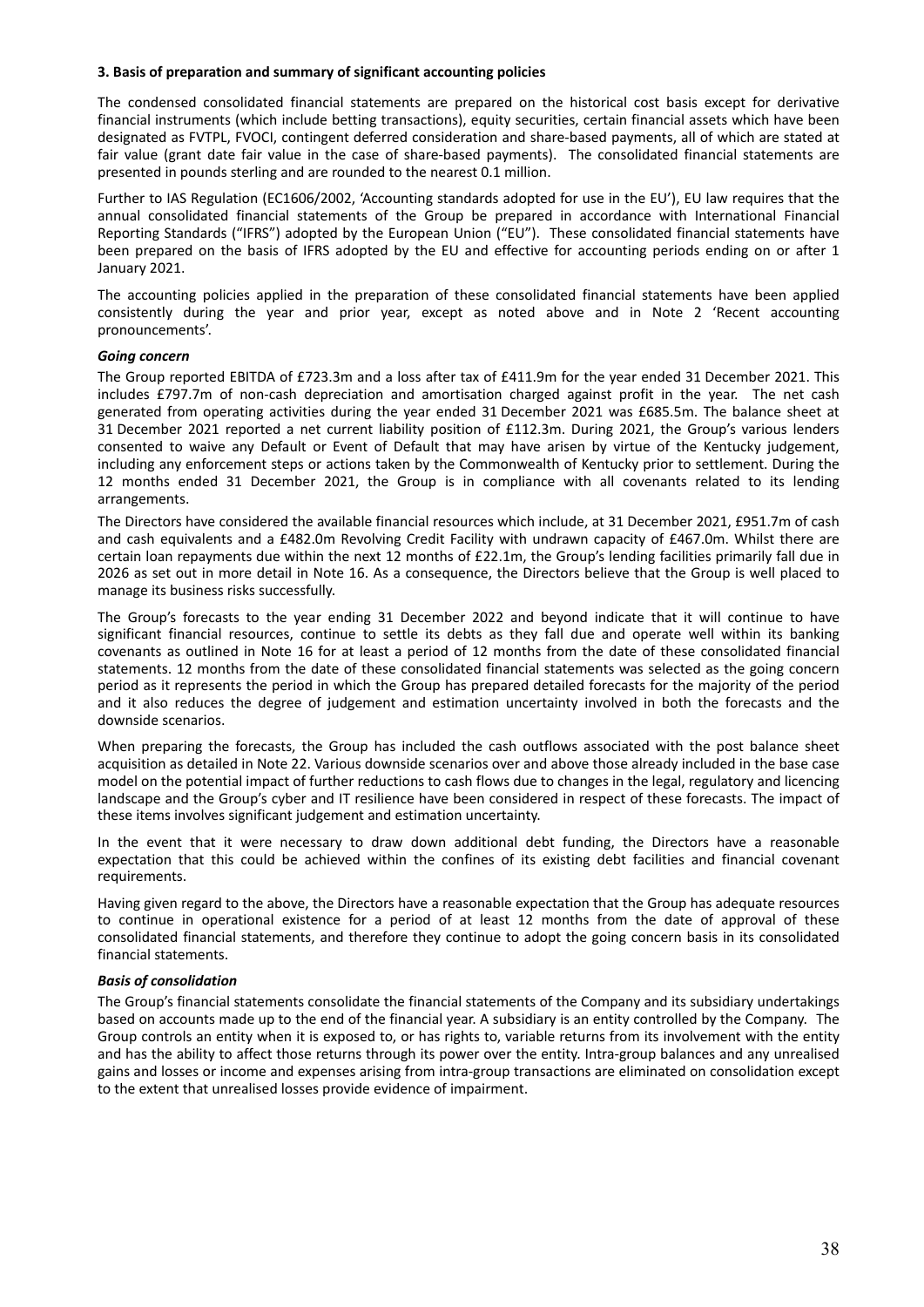#### **4. Judgements and estimates**

The preparation of Consolidated Financial Statements in conformity with IFRS requires management to make judgements, estimates and assumptions that affect the application of accounting policies and the reported amounts of assets, liabilities, income and expenses. Actual results may differ from these estimates.

Estimates and underlying assumptions are reviewed on an on‐going basis. Revisions to accounting estimates are recognised in the year in which the estimates are revised and in any future years affected.

#### *Judgements*

In preparing these Consolidated Financial Statements, the significant judgements in applying the Group's accounting policies and the key sources of estimation uncertainty were consistent with those that applied to the Consolidated Financial Statements as at and for the year ended 31 December 2020 and are detailed below:

#### *Kentucky proceedings*

In 2010, prior to the combination with The Stars Group ("TSG"), the Commonwealth of Kentucky filed legal proceedings against various operators including certain companies that later became subsidiaries of TSG. The suit sought recovery of alleged losses incurred by Kentucky residents playing real-money poker on the PokerStars platform during a period between 2006 and 2011. The gross gaming revenues that TSG generated in Kentucky on the PokerStars platform during the relevant period were approximately US\$18m. In 2015, a Kentucky trial court judge entered judgement against two TSG Isle of Man subsidiaries, Stars Interactive Holdings (IOM) Ltd ("SIHL") and Rational Entertainment Enterprises Ltd ("REEL") and awarded damages to the Commonwealth of Kentucky of approximately US\$870m plus post‐judgement interest.

In February 2016, in order to stay enforcement of the judgement while the matter was appealed, SIHL and REEL posted supersedeas bonds to the value of US\$100m, on which the stay was conditioned. In 2018, the ruling against SIHL and REEL was vacated in its entirety by the Kentucky Court of Appeals.

Following an appeal by the Commonwealth of Kentucky, on 17 December 2020, the Kentucky Supreme Court reinstated the full 2015 award of damages, including post-judgement interest, which combined amounted to approximately \$1.3bn, against SIHL and REEL. The interest on the judgement continued to accrue at approximately \$250,000 per day due to the application of compound interest.

The two judgement debtors, SIHL and REEL, were Isle of Man incorporated companies, with no assets in the US. The Group took the view, based on the views of legal counsel and advisers that the judgement was unenforceable in the Isle of Man under both statute and public policy, being for multiple damages and penal in nature. The Group undertook a detailed review of what other steps Kentucky might seek to take to enforce the judgement, including against the assets of other Group companies in the US and formed the opinion that Kentucky had limited ability to enforce the full judgement. Based on the opinion of legal counsel and advisers as to the likely pay‐out outcomes, the Group recognised a provision of \$100m (£73.3m) as part of TSG combination fair value acquisition accounting in respect of this litigation, which reflects the value of the supersedes bond which was in place since February 2016. No liability was previously recognised by either TSG or Flutter prior to this judgement.

A rehearing petition was filed before the Kentucky Supreme Court on 6 January 2021 and was subsequently denied on 25 March 2021. In May 2021, following an April 2021 order by the Kentucky trial court, the \$100m (£71.1m) bonds were paid to the Commonwealth of Kentucky, in line with the provision outstanding at 31 December 2020. The Group also considered the potential operational and reputational consequence of resisting enforcement of the judgement, e.g. any impact on the Group's ability to secure permits and licences in US states where its betting and gaming activities require State permissions.

On 21 September 2021, following mediation between the parties, the Group agreed to pay an additional \$200m (£145.2m) to Kentucky. In return, Kentucky released SIHL, REEL and, inter alia, all Flutter entities from any claims relating to the matters in issue in the Kentucky proceedings, and the proceedings were consequently dismissed with prejudice. The Group strongly believes that this agreement and the certainty of outcome provided is in the best interests of the Group's shareholders.

#### *Valuation of tax assets and liabilities*

Whilst we maintain good communication with key tax authorities, given the global nature of our business and the complex international tax landscape, there remain areas of tax uncertainty and therefore there is a level of uncertainty with regards to the measurement of our tax assets and liabilities. Uncertainties have been measured using the best estimate of the likely outcome. This assessment relies on estimates and assumptions and may involve a series of judgements about future events.

Where uncertain tax treatments exist, the Group assesses whether it is probable that a tax authority will accept the uncertain tax treatment applied or proposed to be applied in its tax filings. The Group assesses each uncertain tax treatment as to whether it should be considered independently or whether some tax treatments should be considered collectively based on what the Group believes provides a better estimate of the resolution of the uncertainty. The Group considers whether it is probable that the relevant authority will accept each uncertain tax treatment, or group of uncertain tax treatments, assuming that the taxation authority will have full knowledge of all relevant information when doing so. The key judgements are in relation to intercompany transactions including the internally generated intangible asset transfer referred to in Note 6 .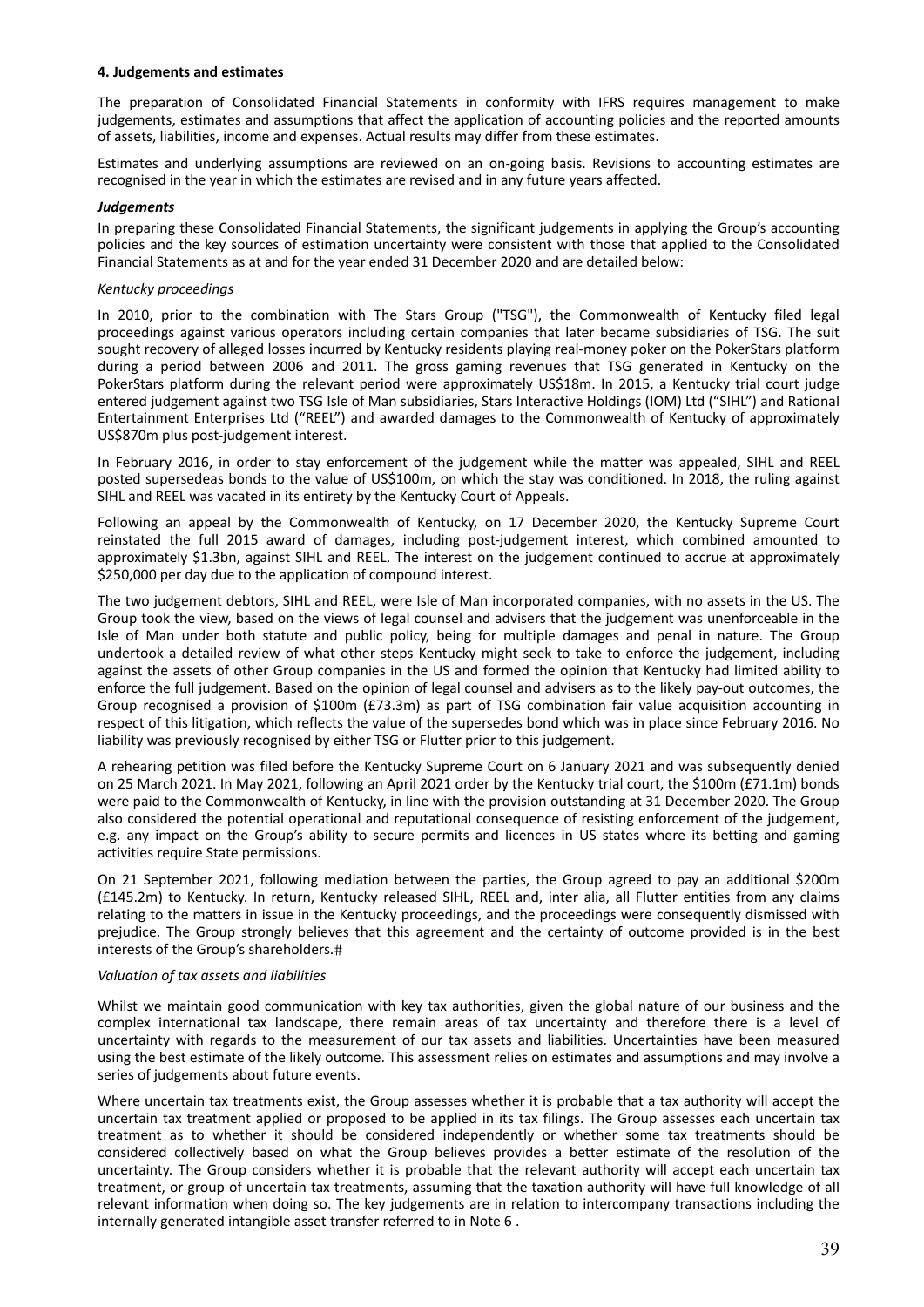#### **4. Judgements and estimates** *(continued)*

New information may become available that causes the Group to change its judgement regarding the adequacy of existing tax assets and liabilities; such changes to tax assets and liabilities will impact the income tax in the period in which such a determination is made. Management uses in-house tax experts, professional firms and previous experience when assessing tax risks and the Group believes that the position for all tax assets and liabilities at 31 December 2021 is adequate based on its assessment of the range of factors outlined above but given the inherent uncertainty, it is possible that resolution of tax uncertainties may differ from the amounts provided for.

#### *FOX Corporation*

As announced on 2 October 2019, in order to achieve economic alignment of Flutter's and TSG's strategic third party relationships across their respective US businesses, concurrent with the Combination with TSG, the Group entered into an arrangement with FOX, pursuant to which FSG Services, a wholly‐owned subsidiary of FOX, had an option to acquire an 18.6% equity interest in FanDuel Group at its market value in July 2021. Under the terms of the agreement an arbitration mechanism was put in place in the event of a disagreement between the two parties relating to the option.

In April 2021, FOX filed an arbitration claim against the Group with respect to its option to acquire an 18.6% equity interest in FanDuel for the same price that the Group paid for the acquisition of 37.2% of FanDuel from Fastball Holdings LLC in December 2020, representing an \$11.2 billion valuation for FanDuel. In the Group's opinion this valuation would be materially favourable for FOX compared to the fair market valuation as of July 2021. An arbitrator has been appointed and the Group intends to vigorously defend its position. A ruling in the arbitration is not expected before Quarter 2, 2022.

The fair value of the call option as at 31 December 2021 is required to reflect the value that a market participant would have paid for such an option, with that strike price, reflecting the conditions that would have existed at 31 December 2021. Given the market assessment of comparable US assets, it is management's view that there has been no increase in the market value of FanDuel since July 2021, which represents the valuation date of the option, and therefore it is determined that the value of the option is out of the money for FOX and the derivative has close to nominal value at 31 December 2021.

#### *Estimates*

Determining the fair value of some assets and liabilities requires estimation of the effects of uncertain future events on those assets and liabilities at the end of the reporting year. The following discussion sets forth key sources of estimation uncertainty at the end of the reporting year that management believes have a significant risk of resulting in a material adjustment to the carrying amounts of assets and liabilities within the next financial year.

#### Measurement of the recoverable amounts of cash generating units containing goodwill, indefinite life licences and intangible assets

The Group reviews the carrying value of goodwill for impairment annually (or more frequently if there are indications that the value of goodwill may be impaired) by comparing the carrying values of these cash generating units with their recoverable amounts (being the higher of value in use and fair value less costs to sell). The impairment review is performed on a "value‐in‐use" basis, which requires estimation of future net operating cash flows, the time period over which they will occur, an appropriate discount rate and an appropriate growth rate. Certain of these estimates and assumptions are subjective in nature.

The impact of Covid‐19 on the performance of the Group and its individual business units for the year ended 31 December 2021 is set out in the Operating and Financial Review.

The retail cash generating units ("CGUs") in the year were impacted by the temporary suspension of the activities of its shops, depending on local restrictions and social distancing rules during 2021. Based on the significant headroom that existed in the 31 December 2021 impairment test and customer activity levels since the shops have reopened as well as opportunities to make further market share gains as competitors reduce the size of their respective estates, the Group is satisfied that no impairment has arisen during the year ended 31 December 2021.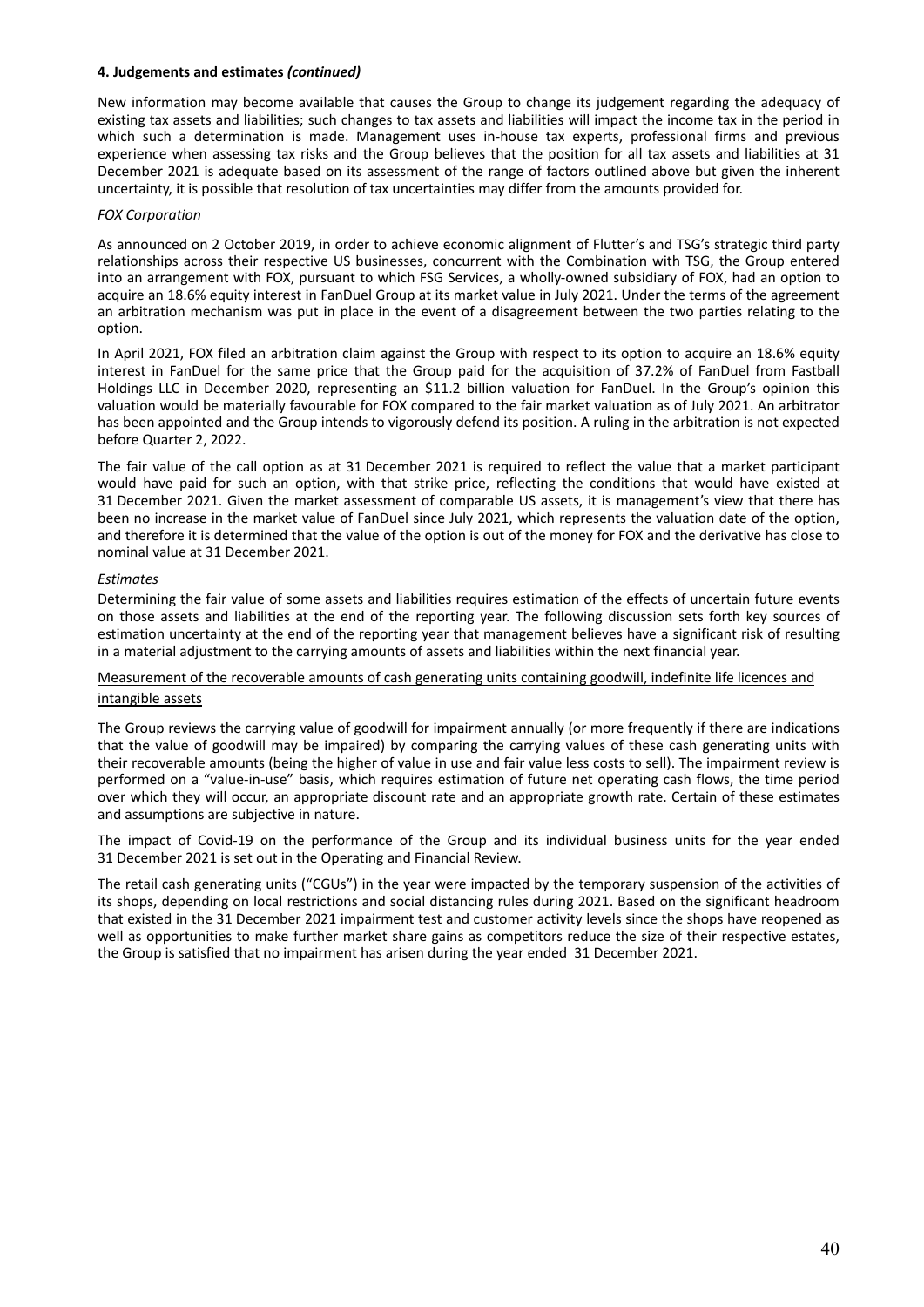#### **5. Operating segments**

#### *Reportable business segment information*

As a result of internal restructuring and integration initiatives, in 2021 the Group transitioned from the five segment operating model reported in 2020 to a four segment operating model. In 2021, the Group's four reportable segments are:

- UK & Ireland;
- Australia;
- International; and
- US

During the year, the Group determined that it is the Chief Executive Officer and Chief Financial Officer jointly rather than the Board of Directors who are performing the function of Chief Operating Decision Maker. The reportable segments reflect the Group's current operating model, following internal restructuring and integration initiatives undertaken by the Group following the Combination with TSG, and the way financial information is reviewed by the Group's Chief Operating Decision Maker (the Chief Executive Officer and Chief Financial Officer jointly, ("CODM")). The Group has restated the operating segment information for the year ended 31 December 2020 to conform with the current year presentation.

# *UK & Ireland*

The UK & Ireland ("UK&I") segment is comprised of the operations of Sky Betting & Gaming, and Paddy Power and Betfair in the UK and Ireland. Revenues are earned from sports betting (sportsbook and the exchange sports betting product) and gaming services (games, casino, bingo and poker), as well as from Oddschecker (odds comparison website) until the disposal of Oddschecker in August 2021 (see Note 6 and Note 11). Services are provided primarily via the internet but also through licensed bookmaking shop estates.

#### *Australia*

The Australia segment is comprised of the operations of the Sportsbet brand and in 2020 included the former BetEasy brand which was integrated into Sportsbet in the second half of 2020, and earns its revenues from sports betting services provided to Australian customers using primarily the internet.

#### *International*

The International segment is comprised of PokerStars, Betfair International, Adjarabet and Junglee Games. The International segment earns most of its revenues from poker, casino, rummy and sports betting through various brands and mainly via the internet.

#### *US*

The US segment is comprised of the FanDuel, TVG, FOX Bet, Stardust and PokerStars brands' operations in the U.S and earns its revenues from sports betting, daily fantasy sports and gaming services (casino and poker) provided to US customers, using primarily the internet, with a proportion of US sports betting services also provided through a small number of retail outlets.

#### *Corporate*

Corporate administrative costs (Board, Finance, Legal, Internal Audit, HR, Property and other central functions) cannot be readily allocated to individual operating segments and are not used by the CODM for making operating and resource allocation decisions. These are shown in the reconciliation of reportable segments to Group totals.

The Group does not allocate income tax expense or financing income and expenses to reportable segments. Treasury management is centralised for the UK&I, Australia, International and US segments.

Assets and liabilities information is reported internally in total and not by reportable segment and, accordingly, no information is provided in this note on assets and liabilities split by reportable segment.

#### *Seasonality*

The Group's sportsbook revenue is driven by a combination of the timing of sporting and other events and the Group's results derived from those events. The Covid‐19 pandemic which caused some postponement and cancellation of sporting events across the world has skewed results for the year and the comparative year. Gaming and other revenue is not as dependent on the sporting calendar.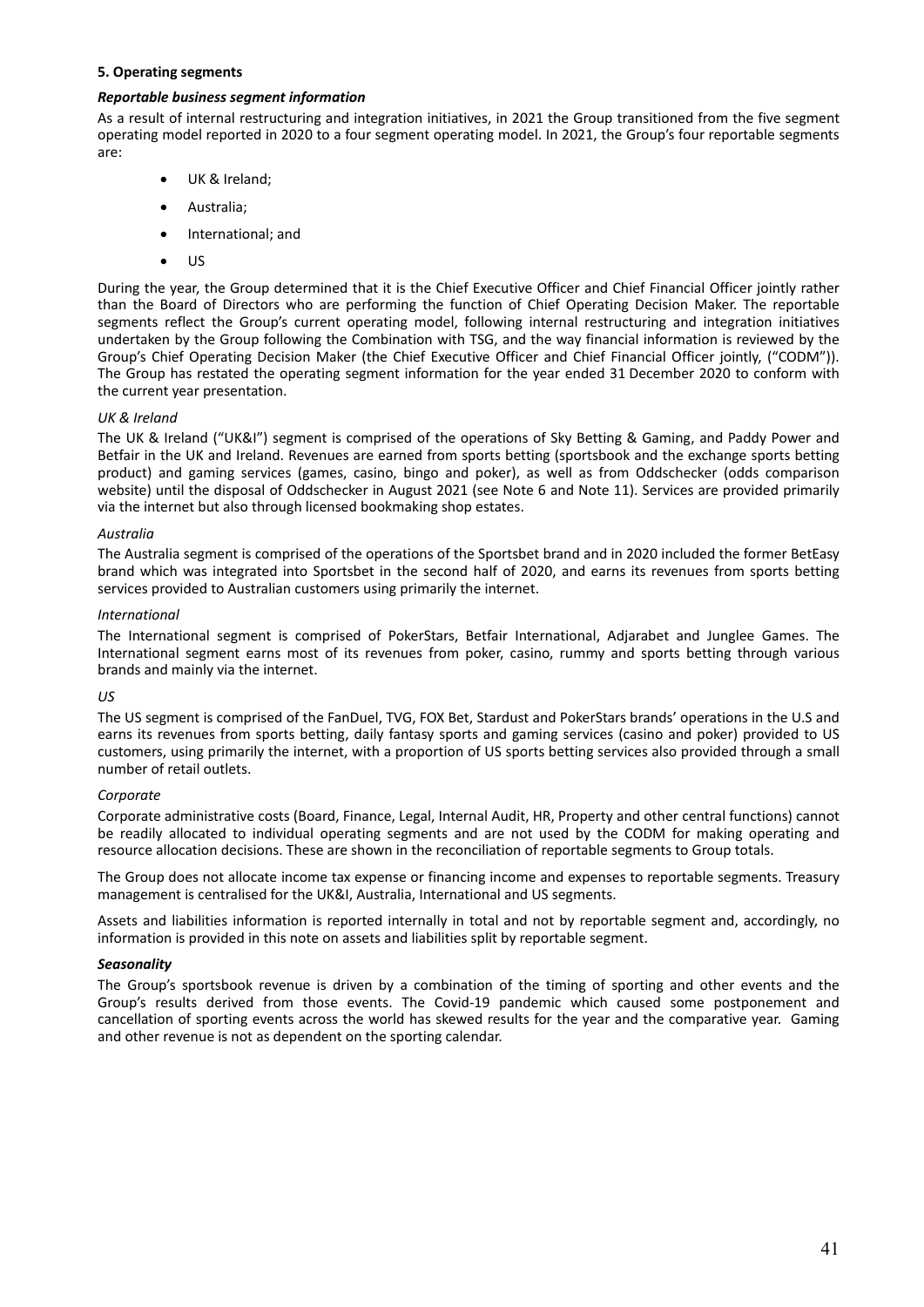Reportable business segment information for the year ended 31 December 2021:

|                                                                                                 | UK&I    | <b>Australia</b> | <b>International</b> | <b>US</b>             | Corporate | <b>Total</b> |
|-------------------------------------------------------------------------------------------------|---------|------------------|----------------------|-----------------------|-----------|--------------|
|                                                                                                 | £m      | £m               | £m                   | £m                    | £m        | £m           |
| Revenue from external customers                                                                 | 2,062.9 | 1,293.5          | 1,288.4              | 1,391.4               |           | 6,036.2      |
| Cost of sales before separately<br>disclosed items                                              | (621.2) | (635.8)          | (391.6)              | (613.6)               |           | (2, 262.2)   |
| <b>Gross profit before separately</b><br>disclosed items                                        | 1,441.7 | 657.7            | 896.8                | 777.8                 |           | 3,774.0      |
| Operating costs excluding<br>depreciation and amortisation before<br>separately disclosed items | (825.8) | (221.2)          |                      | $(604.6)$ $(1,020.7)$ | (100.7)   | (2,773.0)    |
| Adjusted EBITDA <sup>1</sup> before separately<br>disclosed items                               | 615.9   | 436.5            | 292.2                | (242.9)               | (100.7)   | 1,001.0      |
| Depreciation and amortisation before<br>separately disclosed items                              | (125.7) | (25.6)           | (51.8)               | (46.5)                | (4.8)     | (254.4)      |
| Loss on disposal before separately<br>disclosed items                                           |         |                  |                      |                       | (0.3)     | (0.3)        |
| Reportable segment profit / (loss)<br>before separately disclosed items                         | 490.2   | 410.9            | 240.4                | (289.4)               | (105.8)   | 746.3        |
| Germany and Greece tax expense                                                                  |         |                  | (47.3)               |                       |           | (47.3)       |
| Kentucky settlement and associated<br>legal costs                                               |         |                  | (163.1)              |                       |           | (163.1)      |
| Gain on disposal                                                                                | 12.2    |                  |                      |                       |           | 12.2         |
| Amortisation of acquisition-related<br>intangible assets                                        | (225.9) | (20.9)           | (276.4)              | (20.1)                |           | (543.3)      |
| Reportable segment profit / (loss)<br>after amortisation of acquisition-<br>related intangibles | 276.5   | 390.0            | (246.4)              | (309.5)               | (105.8)   | 4.8          |
| Transaction fees and associated costs <sup>2</sup>                                              |         |                  |                      |                       |           | (22.1)       |
| Restructuring and integration costs <sup>2</sup>                                                |         |                  |                      |                       |           | (45.2)       |
| <b>Operating loss</b>                                                                           |         |                  |                      |                       |           | (62.5)       |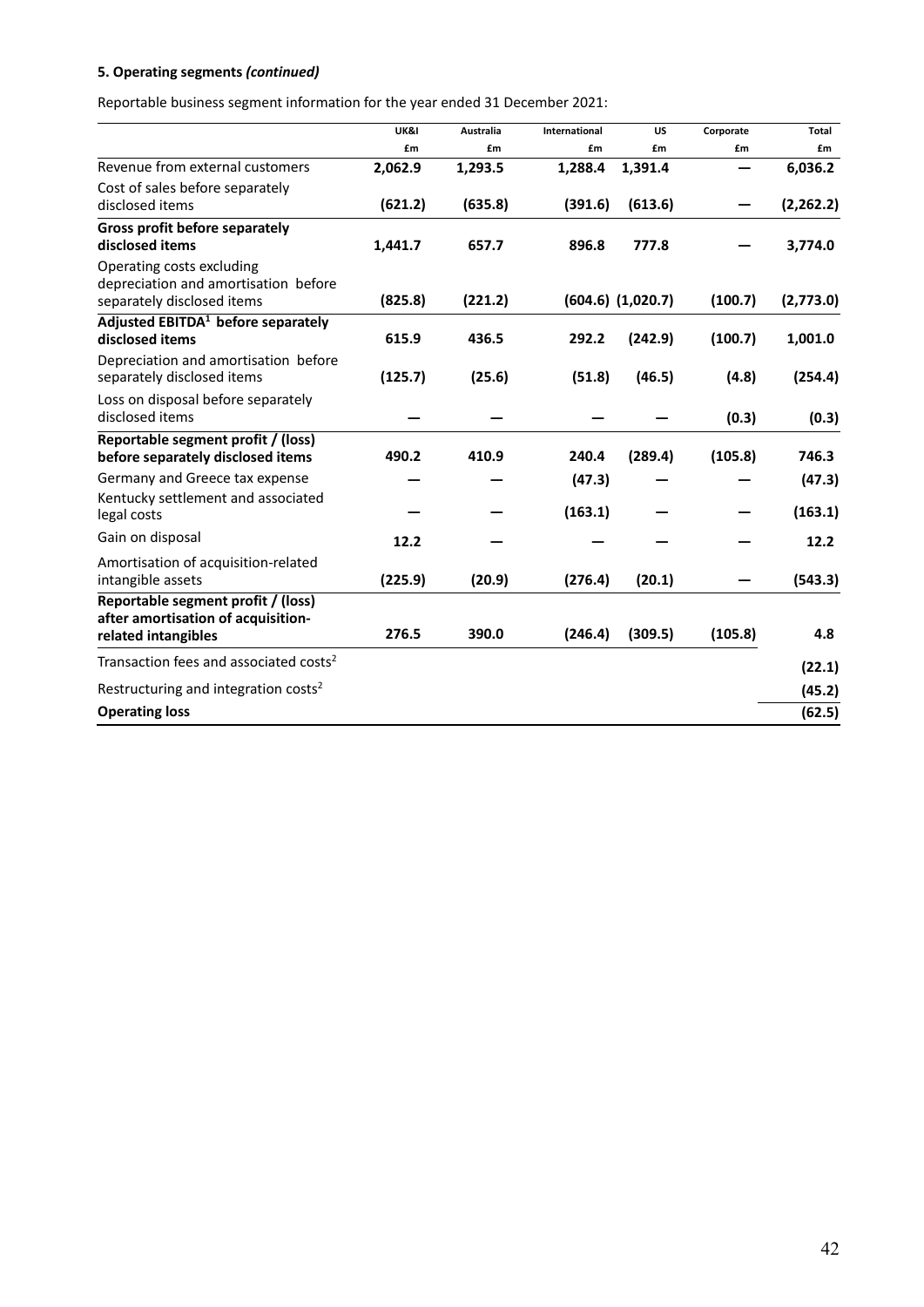Reportable business segment information for the year ended 31 December 2020<sup>3</sup>:

|                                                                                                 | UK&I    | Australia | International | <b>US</b>           | Corporate | Total     |
|-------------------------------------------------------------------------------------------------|---------|-----------|---------------|---------------------|-----------|-----------|
| Restated <sup>3</sup>                                                                           | £m      | £m        | £m            | £m                  | £m        | £m        |
| Revenue from external customers<br>before VAT refund                                            | 1,738.9 | 988.8     | 997.4         | 672.9               |           | 4,398.0   |
| Cost of sales before separately<br>disclosed items                                              | (499.1) | (468.7)   |               | $(269.0)$ $(302.2)$ |           | (1,539.0) |
| Gross profit before separately<br>disclosed items                                               | 1,239.8 | 520.1     | 728.4         | 370.7               |           | 2,859.0   |
| Operating costs excluding<br>depreciation and amortisation before<br>separately disclosed items | (727.3) | (213.2)   | (418.7)       | (519.0)             | (91.6)    | (1,969.8) |
| <b>Adjusted EBITDA1</b>                                                                         | 512.5   | 306.9     | 309.7         | (148.3)             | (91.6)    | 889.2     |
| Depreciation and amortisation<br>before separately disclosed items                              | (111.1) | (28.2)    | (34.5)        | (34.8)              | (4.6)     | (213.2)   |
| Reportable segment profit / (loss)<br>before separately disclosed items                         | 401.4   | 278.7     | 275.2         | (183.1)             | (96.2)    | 676.0     |
| Amortisation of acquisition-related<br>intangible assets (Note 6)                               | (168.7) | (18.7)    | (216.2)       | (28.7)              |           | (432.3)   |
| Impairment                                                                                      | (12.1)  | (2.0)     | (4.4)         |                     | (4.1)     | (22.6)    |
| VAT refund (Note 6)                                                                             | 11.2    |           |               |                     |           | 11.2      |
| Reportable segment profit / (loss)<br>after amortisation of acquisition-                        |         |           |               |                     |           |           |
| related intangibles and VAT refund                                                              | 231.8   | 258.0     | 54.6          | (211.8)             | (100.3)   | 232.3     |
| Transaction fees and associated<br>costs <sup>2</sup>                                           |         |           |               |                     |           | (32.7)    |
| Restructuring and integration costs <sup>2</sup>                                                |         |           |               |                     |           | (96.1)    |
| <b>Operating profit</b>                                                                         |         |           |               |                     |           | 103.5     |

1 Adjusted EBITDA which is a non‐GAAP measure in the above segment note is defined as profit for the year before separately disclosed items, depreciation, amortisation, impairment, gain on disposal, financial income, financial expense and tax expense / credit. It is considered by the Directors to be a key measure of the Group's financial performance.

2 The Group does not allocate transaction fees and restructuring and integration costs to reportable segments.

3 Reportable segment split was restated to conform with current year presentation.

*Reconciliation of reportable segment information to Group totals:*

|                                                                                             |                                                   | 2021                             |           |                                            | 2020                             |           |
|---------------------------------------------------------------------------------------------|---------------------------------------------------|----------------------------------|-----------|--------------------------------------------|----------------------------------|-----------|
|                                                                                             | <b>Before</b><br>separately<br>disclosed<br>items | Separately<br>disclosed<br>items | Total     | Before<br>separately<br>disclosed<br>items | Separately<br>disclosed<br>items | Total     |
|                                                                                             | £m                                                | £m                               | £m        | £m                                         | £m                               | £m        |
| <b>Gross profit</b>                                                                         | 3,774.0                                           | (47.3)                           | 3,726.7   | 2,859.0                                    | 13.2                             | 2,872.2   |
| Operating costs excluding<br>depreciation, amortisation,<br>impairment and gain on disposal | (2,773.0)                                         | (230.4)                          | (3,003.4) | (1,969.8)                                  | (130.8)                          | (2,100.6) |
| EBITDA <sup>1</sup>                                                                         | 1,001.0                                           | (277.7)                          | 723.3     | 889.2                                      | (117.6)                          | 771.6     |
| Depreciation and amortisation                                                               | (254.4)                                           | (543.3)                          | (797.7)   | (213.2)                                    | (432.3)                          | (645.5)   |
| (Loss) / gain on disposal and<br>impairment                                                 | (0.3)                                             | 12.2                             | 11.9      |                                            | (22.6)                           | (22.6)    |
| Operating (loss) / profit                                                                   | 746.3                                             | (808.8)                          | (62.5)    | 676.0                                      | (572.5)                          | 103.5     |
| Net finance costs                                                                           | (126.0)                                           | (99.9)                           | (225.9)   | (109.8)                                    | 7.4                              | (102.4)   |
| (Loss) / profit before tax                                                                  | 620.3                                             | (908.7)                          | (288.4)   | 566.2                                      | (565.1)                          | 1.1       |
| Tax expense                                                                                 | (166.3)                                           | 42.8                             | (123.5)   | (94.2)                                     | 58.4                             | (35.8)    |
| (Loss) /profit for the year                                                                 | 454.0                                             | (865.9)                          | (411.9)   | 472.0                                      | (506.7)                          | (34.7)    |

1 EBITDA is defined as profit for the year before depreciation, amortisation, impairment, gain on disposal, financial income, financial expense and tax expense / credit. It is considered by the Directors to be a key measure of the Group's financial performance.

See Note 6 for further detail on separately disclosed items.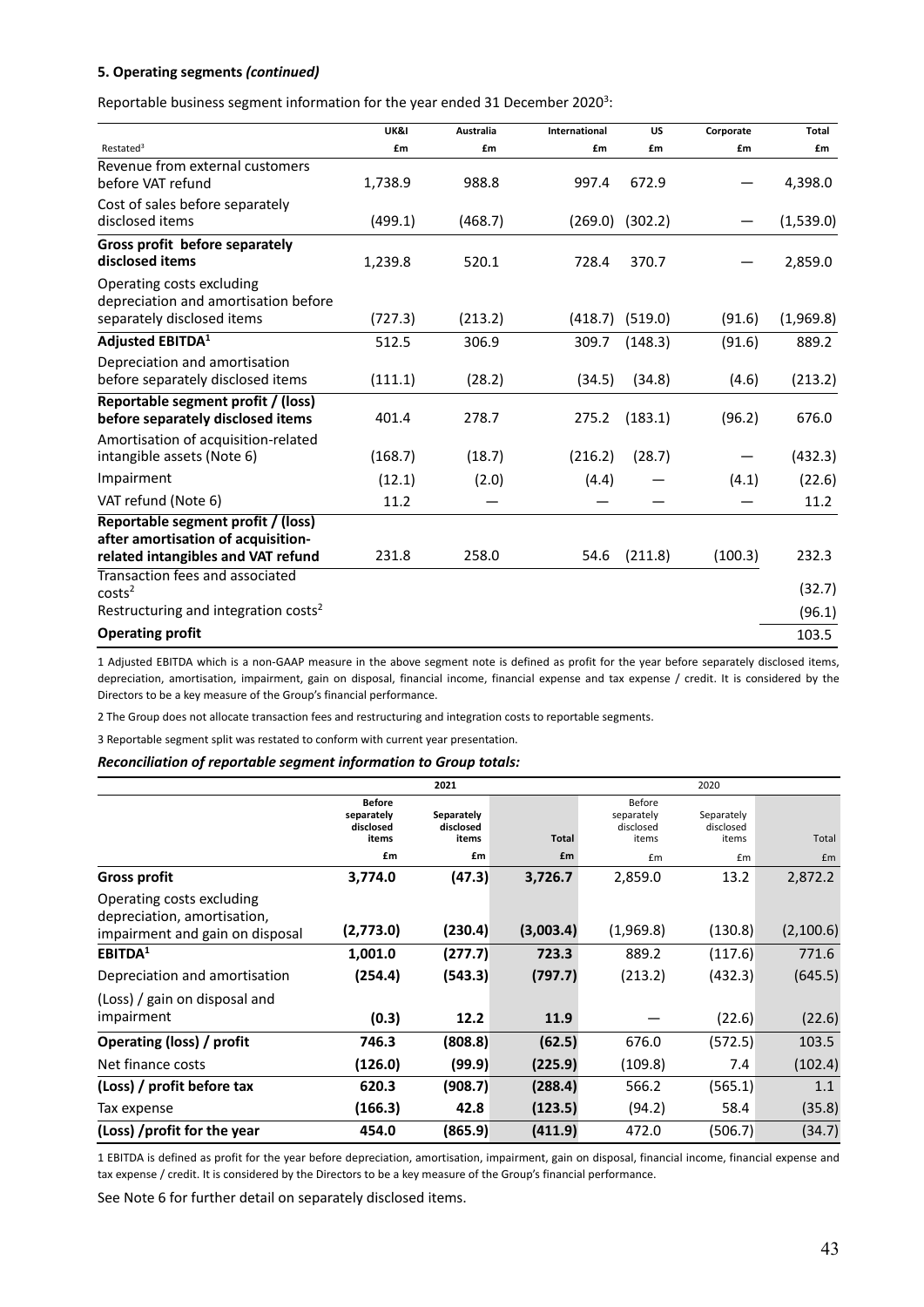#### *Disaggregation of revenue under IFRS 15:*

Group revenue disaggregated by product line for the year ended 31 December 2021:

|                             | UK&I    | Australia                | International | US      | Total   |
|-----------------------------|---------|--------------------------|---------------|---------|---------|
|                             | £m      | £m                       | £m            | £m      | £m      |
| Sports revenue <sup>1</sup> | 1,281.8 | 1,293.5                  | 220.2         | 978.3   | 3,773.8 |
| Gaming revenue <sup>2</sup> | 781.1   | $\overline{\phantom{0}}$ | 1,068.2       | 413.1   | 2,262.4 |
| Total Group revenue         | 2,062.9 | 1,293.5                  | 1,288.4       | 1,391.4 | 6,036.2 |

Group revenue disaggregated by product line for the year ended 31 December 2020 $3$ :

|                             | UK&I    | Australia | International | US    | Total   |
|-----------------------------|---------|-----------|---------------|-------|---------|
|                             | £m      | £m        | £m            | £m    | £m      |
| Sports revenue <sup>1</sup> | 1,117.6 | 988.8     | 162.1         | 457.0 | 2,725.5 |
| Gaming revenue <sup>2</sup> | 637.2   |           | 835.3         | 215.9 | 1,688.4 |
| Total Group revenue         | 1,754.8 | 988.8     | 997.4         | 672.9 | 4,413.9 |

1 Sports revenue comprises sportsbook, exchange sports betting, daily fantasy sports and pari‐mutuel betting.

2 Gaming revenue includes Games, Poker, Casino, Rummy and Bingo and in 2020 in UK&I includes the VAT refund (see Note 6).

3 Reportable segment split was restated to conform with current year presentation.

#### *Geographical information*

Group revenue disaggregated by geographical market for the year ended 31 December 2021:

|                            | UK&I    | Australia | International | US      | Total   |
|----------------------------|---------|-----------|---------------|---------|---------|
|                            | £m      | £m        | £m            | £m      | £m      |
| UK                         | 1,860.1 |           | 73.7          |         | 1,933.8 |
| Ireland                    | 194.1   |           | 6.4           |         | 200.5   |
| EU (excl. Ireland) $1$     |         |           | 656.4         |         | 656.4   |
| Australia                  |         | 1,293.5   |               |         | 1,293.5 |
| <b>US</b>                  |         |           |               | 1,391.4 | 1,391.4 |
| Rest of World <sup>2</sup> | 8.7     |           | 551.9         |         | 560.6   |
| <b>Total Group revenue</b> | 2,062.9 | 1,293.5   | 1,288.4       | 1,391.4 | 6,036.2 |

1 The EU (excl. Ireland) category includes multiple countries, that individually represent less than 4% of total Group revenue.

2 The Rest of World category includes multiple countries, that individually represent less than 2% of total Group revenue

Group revenue disaggregated by geographical market for the year ended 31 December 2020:

|                            | UK&I    | Australia | International | <b>US</b> | Total   |
|----------------------------|---------|-----------|---------------|-----------|---------|
| Restated <sup>2</sup>      | £m      | £m        | £m            | £m        | £m      |
| UK                         | 1,544.9 |           | 66.7          |           | 1,611.6 |
| Ireland                    | 209.9   |           | 7.4           |           | 217.3   |
| EU (excl. Ireland) $1$     |         |           | 578.6         |           | 578.6   |
| Australia                  |         | 988.8     |               |           | 988.8   |
| <b>US</b>                  |         |           |               | 672.9     | 672.9   |
| Rest of World <sup>2</sup> |         |           | 344.7         |           | 344.7   |
| <b>Total Group revenue</b> | 1,754.8 | 988.8     | 997.4         | 672.9     | 4,413.9 |

1 The EU (excl. Ireland) category includes multiple countries that individually represent less than 4% of total Group revenue.

2 The Rest of World category includes multiple countries that individually represent less than 2% of total Group revenue.

3 Reportable segment split was restated to conform with current year presentation.

Revenues are attributable to geographical location on the basis of the customers location.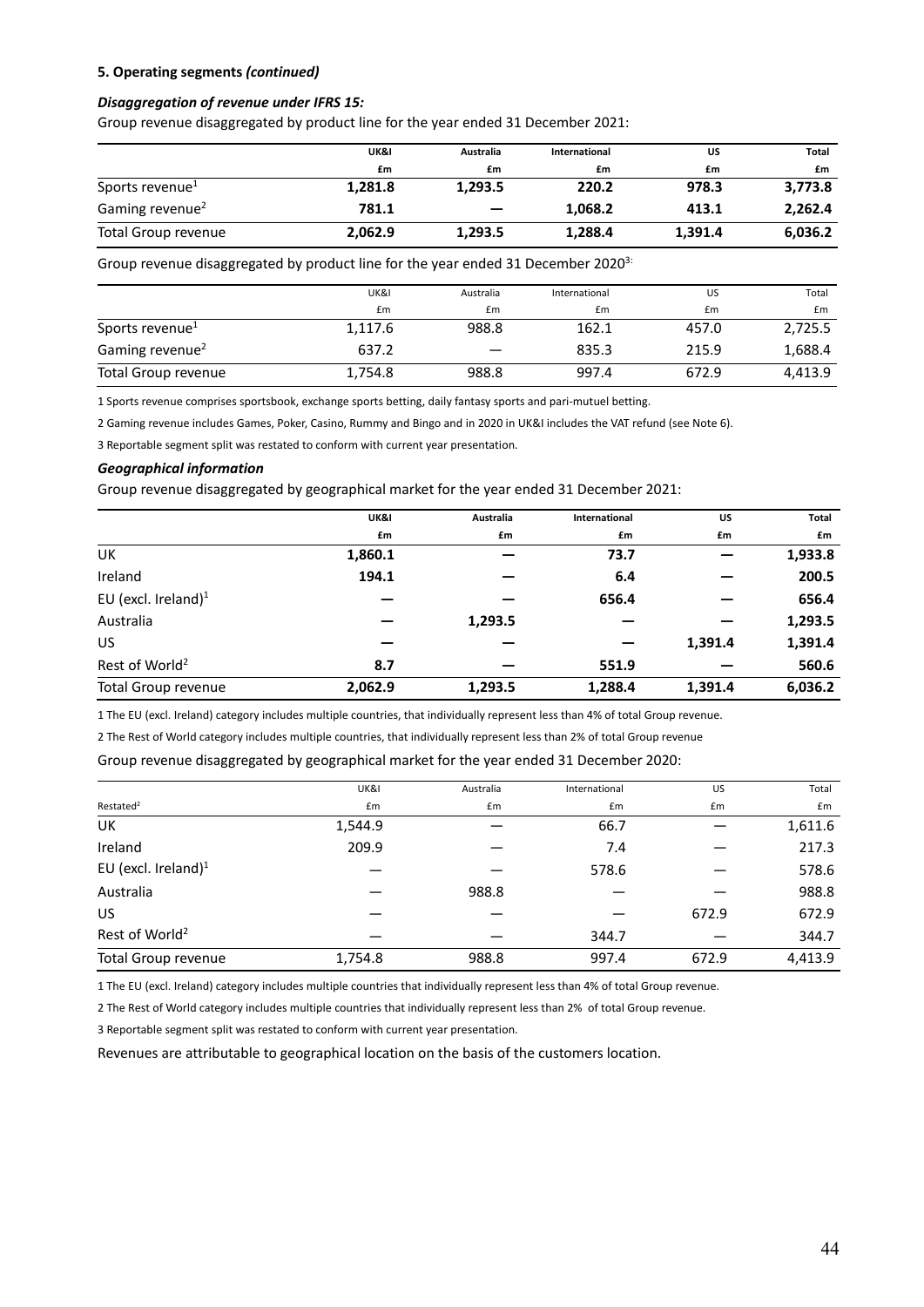#### *Non‐current assets*

Non‐current assets (property, plant and equipment, intangible assets and goodwill) by geographical area are as follows:

|                            | 31 December 2021 | 31 December 2020 |
|----------------------------|------------------|------------------|
|                            | £m               | £m               |
| UK                         | 8,492.3          | 8,882.6          |
| Ireland                    | 159.9            | 154.9            |
| Australia                  | 645.6            | 696.4            |
| US                         | 868.5            | 856.1            |
| Rest of World <sup>1</sup> | 4,507.5          | 4,816.4          |
| Total                      | 14,673.8         | 15,406.4         |

1 Relates mainly to goodwill and fair value adjustments on acquisition intangibles such as brand and customer relationships pertaining to PokerStars worldwide operations (reported within the International segment) not otherwise allocated to any specific country or region.

#### **6. Separately disclosed items**

The separately disclosed items noted in Note 5 above are comprised as follows:

|                                                        | 2021    | 2020    |
|--------------------------------------------------------|---------|---------|
|                                                        | £m      | £m      |
| Germany and Greece tax expense                         | (47.3)  |         |
| Transaction fees and associated costs                  | (22.1)  | (32.7)  |
| Restructuring and integration costs                    | (45.2)  | (96.1)  |
| Kentucky settlement and associated legal costs         | (163.1) |         |
| VAT refund                                             |         | 11.2    |
| <b>EBITDA</b>                                          | (277.7) | (117.6) |
| Amortisation of acquisition-related intangible assets  | (543.3) | (432.3) |
| Disposal of Oddschecker Global Media                   | 12.2    |         |
| Impairment                                             |         | (22.6)  |
| Operating profit impact of separately disclosed items  | (808.8) | (572.5) |
| Financial income                                       |         | 78.5    |
| Financial expense                                      | (99.9)  | (71.1)  |
| Profit before tax impact of separately disclosed items | (908.7) | (565.1) |
| Tax credit on separately disclosed items               | 42.8    | 58.4    |
| Total separately disclosed items                       | (865.9) | (506.7) |
|                                                        |         |         |

#### **Attributable to:**

| Equity holders of the Company | (860.0) | (483.8) |
|-------------------------------|---------|---------|
| Non-controlling interest      | (5.9)   | (22.9)  |
|                               | (865.9) | (506.7) |

#### *Amortisation of acquisition‐related intangible assets*

Non‐cash amortisation of £543.3m has been incurred in the period (year ended 31 December 2020: £432.3m) as a result of intangible assets separately identified under IFRS 3 as a result of the merger with Betfair in 2016, the acquisitions of FanDuel Limited in 2018 and Adjarabet in 2019, the Combination with TSG in 2020 and the acquisitions of Junglee and Singular in 2021.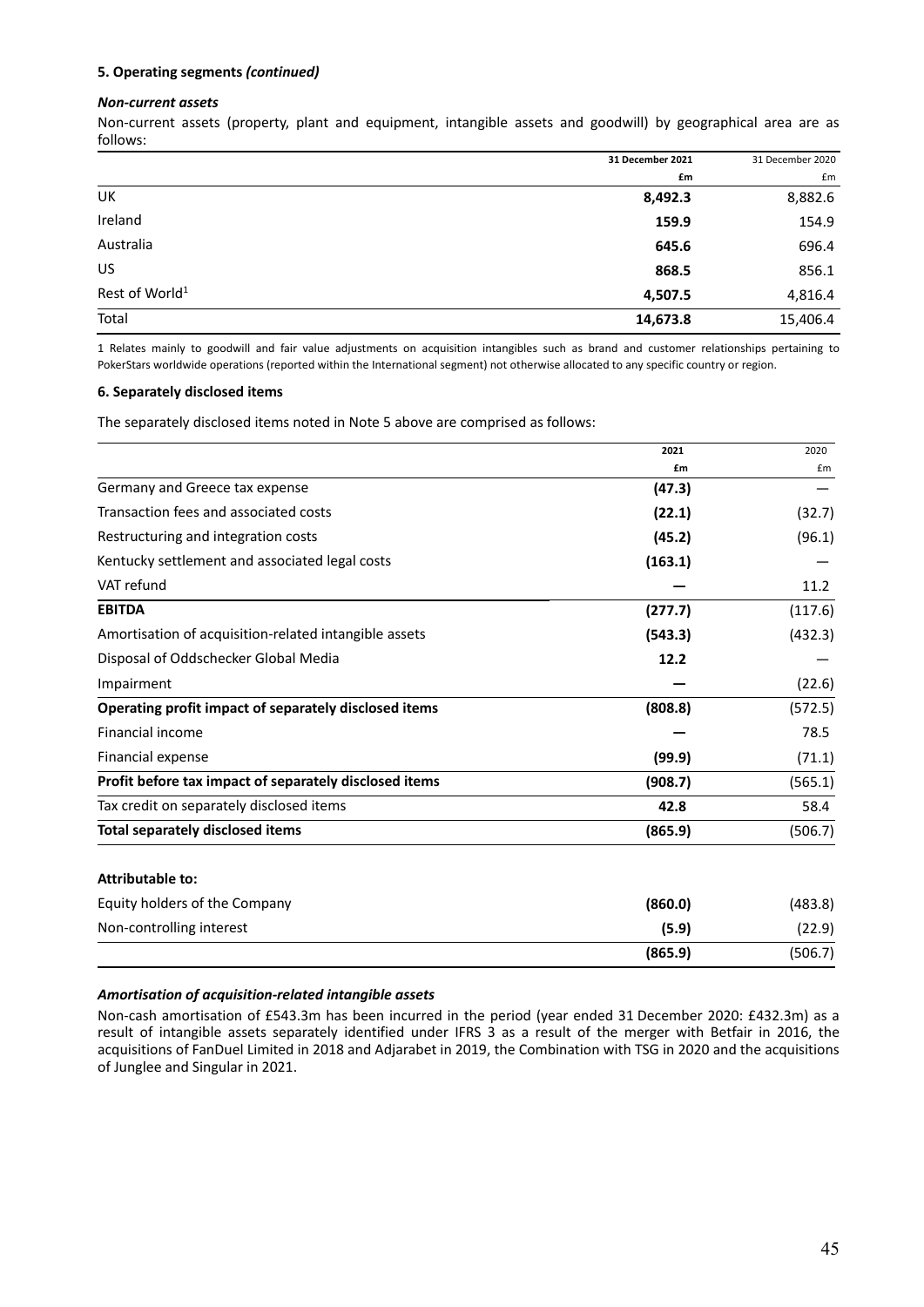#### **6. Separately disclosed items** *(continued)*

#### *Kentucky settlement and associated legal costs*

On 22 September 2021, the Group announced that the legal dispute between Flutter and the Commonwealth of Kentucky had been settled in full. The Group agreed to pay a further \$200m (£145.2m) to Kentucky in addition to the \$100m (£71.1m) previously forfeited to the Commonwealth as part of the supersedeas bond in the case in line with the provision outstanding at 31 December 2020. In return, Kentucky released Stars Interactive Holdings (IOM) Ltd, Rational Entertainment Enterprises Ltd and, inter alia, all Flutter entities from any claims relating to the matters in issue in the Kentucky proceedings, and the proceedings were consequently dismissed with prejudice. As a result of this settlement, costs of £163.1m (including associated legal costs of £17.9m) were incurred during the year ended 31 December 2021. See Note 4 for further details.

#### *Transaction fees and associated costs*

During the year ended 31 December 2021, £22.1m of costs were incurred relating to various acquisitions, the FOX option (see Note 4) and also as announced in May 2021, the potential US listing of a small stake of FanDuel. During the year ended 31 December 2020, £32.7m of costs were incurred primarily relating to the Combination with TSG. The costs were included as separately disclosed items as they have not been incurred in the ordinary course of business.

#### *Restructuring and integration costs*

During the year ended 31 December 2021 costs of £45.2m (year ended 31 December 2020: £96.1m) relating to incremental, one-off costs, were incurred by the Group as a result of significant restructuring and integration initiatives following the Combination with TSG.

#### *Germany and Greece tax expense*

#### *Germany*

In 2012 Betfair was issued with a German tax assessment relating to the Betfair Exchange, which operated in Germany until November 2012. The assessment deemed that a tax liability of approximately €30.6m was payable. This represented a multiple of the revenues generated by the Exchange during the assessment period.

The Group paid the €30.6m German tax assessment in 2019, with the late payment interest of approximately €10m to be paid when assessed.

In September 2021 the German Federal Tax Court dismissed the Group's appeal of the tax assessment. Whilst the Group has lodged a formal complaint to the Federal Constitutional Court, it has decided to recognise the amount of the German tax assessment including the late payment interest. This has resulted in an expense of €40.6m (£34.5m) being recorded in the year in relation to the principal amount of tax and late payment interest.

#### *Greece*

In 2019, the Group was issued with a Greek tax assessment for financial years 2012, 2013 and 2014, relating to paddypower.com's Greek interim licence. This assessment concluded that the Group is liable to pay €15.0m in taxes including penalties and interest. This is substantially higher (by multiples) than the total cumulative revenues ever generated by paddypower.com in Greece. Pending the outcome of its appeal, in 2019 the Group paid the total Greek tax assessment (including the penalties and interest) of €15.0m.

In June 2021, the Athens Administrative Court of Appeal dismissed the Group's judicial recourses. While the Group has further appealed to the Greek Supreme Administrative Court, based on the nature of the decision received and the points of law which can be appealed, and in line with legal and tax advice it has received, it has decided to recognise the amount of the Greek assessment, of €15.0m (£12.8m) as an expense in profit or loss during the year ended 31 December 2021.

The Group considers these cost as one-off costs and not as part of ongoing operations in the current year.

#### *Disposal of Oddschecker Global Media*

On 31 August 2021 the Group sold all of the shares of Oddschecker Global Media ("OGM"), a fully owned subsidiary of the Group, to Bruin Capital, in exchange for £127.1m in cash (proceeds of £141.3m net of £14.2m cash already on the balance sheet) and recorded a gain on the disposal of £12.2m (see also Note 11). There is potential for the Group to receive further consideration of up to £20m pending future events. However, it is currently not probable that further amounts will be received and therefore no contingent asset has been recorded. Prior to the disposal, the noncurrent assets were measured at the lower of their carrying amount and fair value less costs sell. No impairments were recognised. The assets and liabilities of OGM were included within the UK&I segment up to the date of sale.

#### *Impairment*

During the year ended 31 December 2020, the Group recognised impairments of £22.6m. £12.1m of this relates to the impairment of Northern Ireland retail indefinite life licences. The remaining £10.5m is mainly as a result of various restructuring and integration decisions resulting from the TSG Combination with £4.4m relating to capitalised development expenditure and £6.1m relating to various property assets. No such impairments were recognised in the year ended 31 December 2021.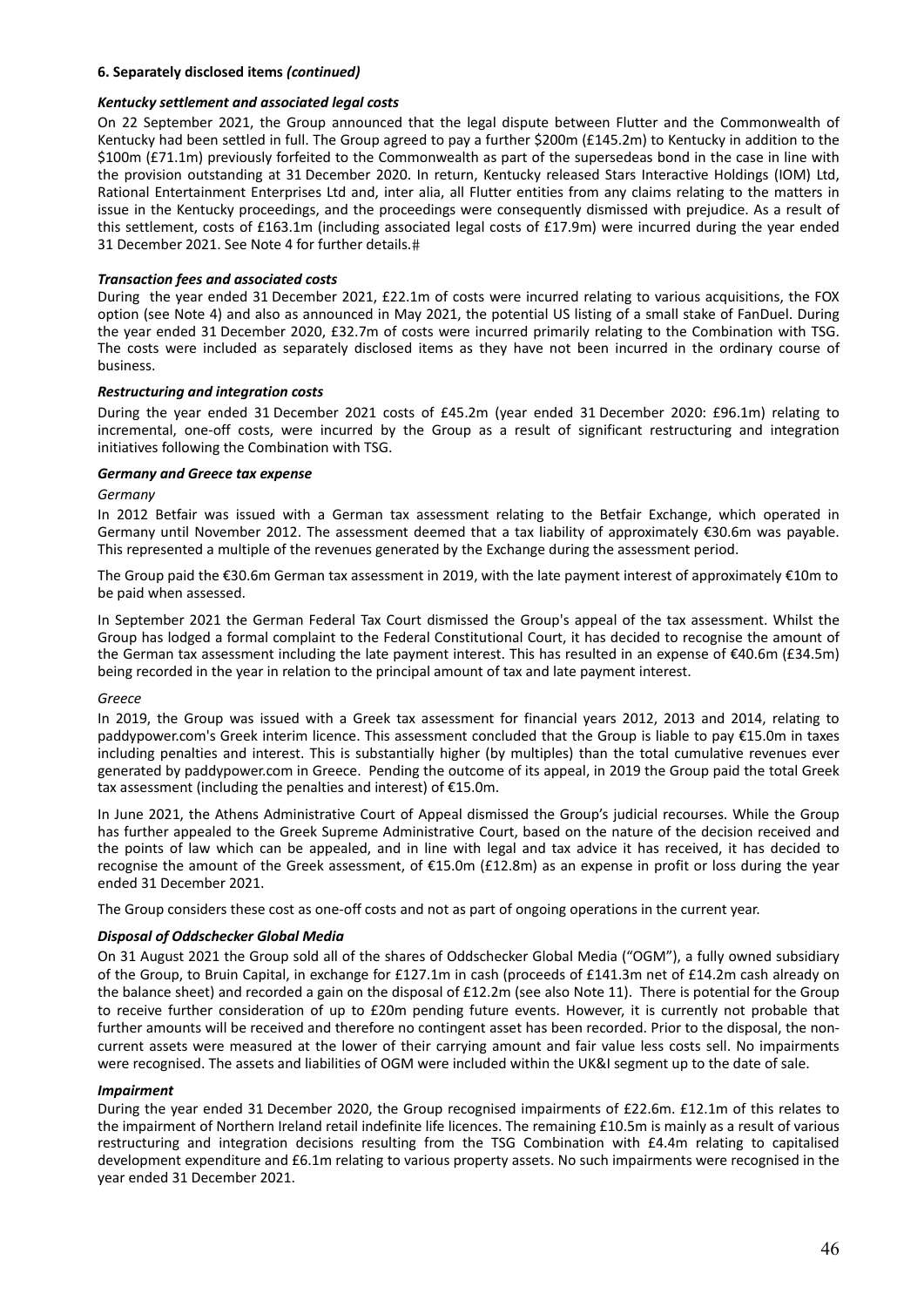### **6. Separately disclosed items** *(continued)*

#### *VAT refund*

In May 2020, HMRC confirmed it would not appeal the ruling of the Upper Tier Tribunal in the cases of Rank Group Plc and Done Brothers (Cash Betting) Ltd (trading as Betfred) that VAT was incorrectly applied to revenues earned from certain gaming machines prior to 2013. The Group submitted protective claims for the period and requested repayment from HMRC. In December 2020, the Group received the refund from the HMRC and recognised income net of the associated third‐party costs expected to be incurred as a result of the refund. The refund of VAT due from HMRC of £15.9m has been booked as revenue with associated third‐party costs of £2.7m and £2.0m recorded in the year ended 31 December 2020 in cost of sales and operating expenses respectively.

#### *Financial income*

During the year ended 31 December 2020, a gain on remeasurement of embedded derivatives of £78.5m was recorded. These gains were included as separately disclosed items due to their volatile nature and/or non-recurring nature.

### *Financial expense*

During the year ended 31 December 2021, on repayment of the Senior Notes in 2021, the Group recorded a charge of £78.8m relating to the Senior Notes settlement. In conjunction with the repayment and refinancing, the Group incurred an additional £16.8m of fees that were not subject to capitalisation and £4.3m of fees relating to debt covenant amendments as a result of the Kentucky litigation. These charges were included as separately disclosed items due to their non‐recurring nature. See also Note 7.

In the year ended 31 December 2020, a loss on remeasurement of the HRTV contingent consideration of £22.2m, an FX loss on financial instrument of £12.9m, a loss of £31.0m relating to accelerated debt repayments and £5.0m relating to the expensing of one‐off financing related fees not eligible for capitalisation were incurred. These losses were included as separately disclosed items due to their volatility and/or non-recurring nature. See also Note 7.

#### *Presentation within the Consolidated income Statement*

The Germany and Greece tax expense is included in the Consolidated Income Statement within cost of sales. Transaction fees and associated costs, the Kentucky settlement and associated legal costs and restructuring and integration costs are included in the Consolidated Income Statement within operating costs excluding depreciation, amortisation, impairment and gain on disposal.

#### *Tax credit on separately disclosed items*

The tax credit of £42.8m has arisen primarily in respect of a deferred tax credit of £67.7m in relation to deferred tax asset recognition on consolidation following an internal transfer of intangible assets, £59.2m in respect of the amortisation of acquisition-related intangibles and £20.0m in respect of the tax effect of other separately identifiable items.

The above is offset by an increase of £104.1m in the deferred tax liability on separately identifiable acquisition‐related intangible assets as result of the increase in the UK's main corporation tax rate from 19% to 25% from 1 April 2023 as outlined in more detail in Note 8.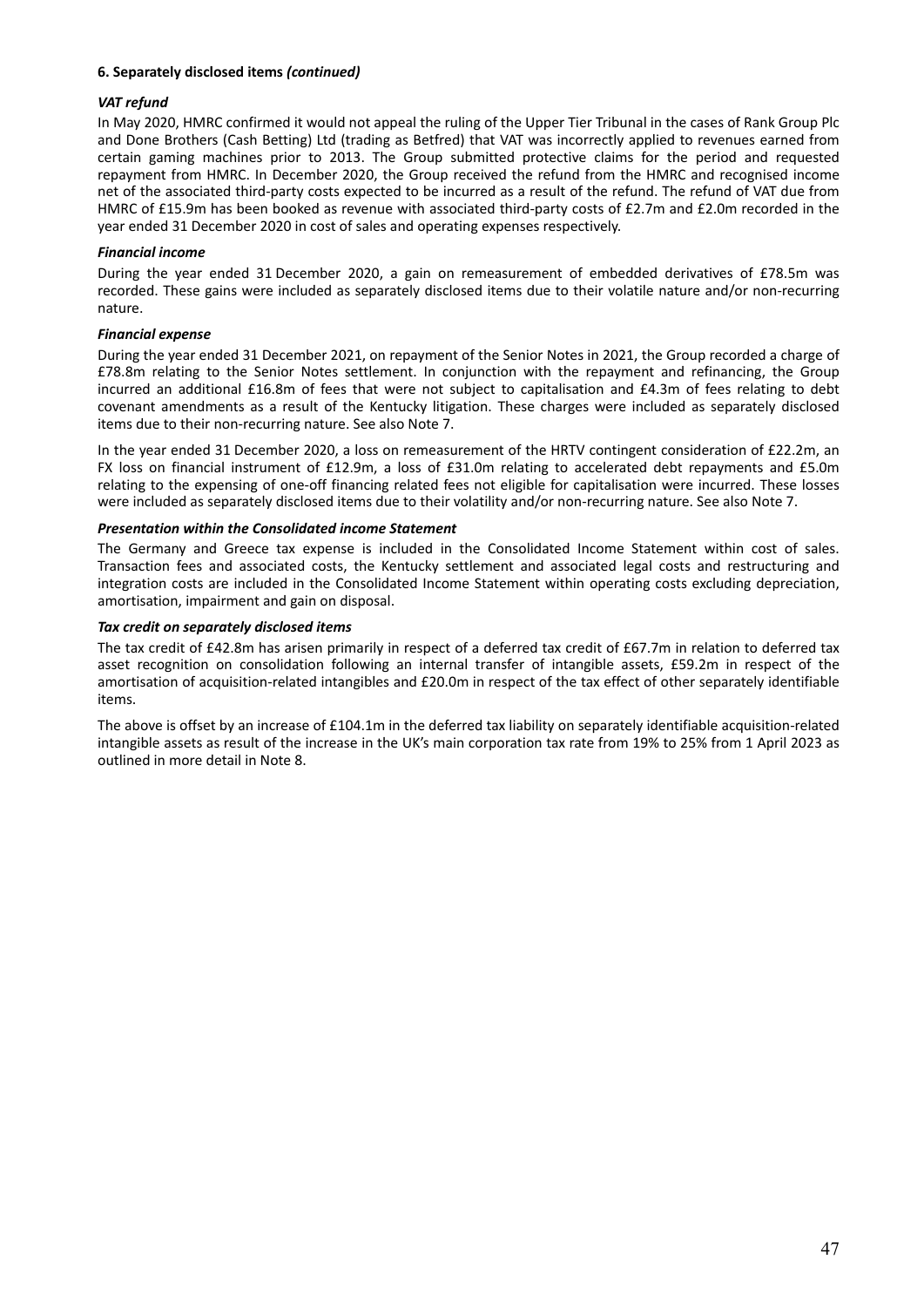# **7. Financial income and expense**

# *Recognised in profit or loss*

|                                                                                                             | 2021    | 2020    |
|-------------------------------------------------------------------------------------------------------------|---------|---------|
|                                                                                                             | £m      | £m      |
| Financial income:                                                                                           |         |         |
| Gain on remeasurement of embedded derivative (see Note 6 and Note                                           |         | 78.5    |
| 16)                                                                                                         | 1.7     |         |
| Movement in fair value of investment                                                                        |         |         |
| On financial assets at amortised cost:                                                                      |         |         |
| Interest income                                                                                             | 1.5     | 1.4     |
| Total                                                                                                       | 3.2     | 79.9    |
|                                                                                                             |         |         |
| Financial expense:                                                                                          |         |         |
| Settlement of Senior Notes (see Note 6)                                                                     | 78.8    |         |
| Change in fair value of contingent consideration (see Note 6)                                               | 3.3     | 22.2    |
| Foreign exchange loss on financing instruments associated with                                              |         |         |
| financing activities (Note 6)                                                                               | 1.2     | 12.9    |
| Financing related fees not eligible for capitalisation (see Note 6 and Note<br>16)                          | 21.1    | 5.0     |
| Accelerated accretion on debt repayments (see Note 6)                                                       |         | 31.0    |
| Movement in the fair value of investments                                                                   |         | 1.5     |
| On financial liabilities at amortised cost:                                                                 |         |         |
| Interest on borrowings, bank guarantees and bank facilities                                                 | 106.0   | 95.6    |
| Interest on lease liabilities                                                                               | 8.5     | 5.7     |
| Other interest                                                                                              | 10.2    | 8.4     |
| Total                                                                                                       | 229.1   | 182.3   |
| Recognised in other comprehensive income / (loss):                                                          |         |         |
|                                                                                                             | 2021    | 2020    |
|                                                                                                             | £m      | £m      |
| Recognised in other comprehensive income / (loss):                                                          |         |         |
| Effective portion of changes in fair value of cash flow hedges                                              | 61.4    | (280.4) |
| Fair value of cash flow hedges transferred to income statement                                              | (28.4)  | 267.8   |
| Net change in fair value of cash flow hedge reserve                                                         | 33.0    | (12.6)  |
| Debt instruments at FVOCI                                                                                   | (1.3)   | (0.4)   |
| Foreign exchange gain on net investment hedges                                                              | 85.4    | 24.7    |
| Foreign exchange (loss) / gain on translation of the net assets of foreign<br>currency denominated entities | (309.6) | 41.9    |
| Total                                                                                                       | (192.5) | 53.6    |
|                                                                                                             |         |         |

A charge of £2.5m was recorded in the income statement in respect of ineffective cash flow hedges in the year ended 31 December 2021 (2020: gain of £0.2m).

# **8. Tax expense**

|                                        | 2021  | 2020   |
|----------------------------------------|-------|--------|
|                                        | £m    | £m     |
| Recognised in profit or loss:          |       |        |
| Current tax charge                     | 127.3 | 82.6   |
| Prior year under / (over) provision    | 1.0   | (1.8)  |
| Total current tax                      | 128.3 | 80.8   |
| Deferred tax credit                    | (6.2) | (45.8) |
| Prior year under provision             | 1.4   | 0.8    |
| Decrease in net deferred tax liability | (4.8) | (45.0) |
| Total tax expense in income statement  | 123.5 | 35.8   |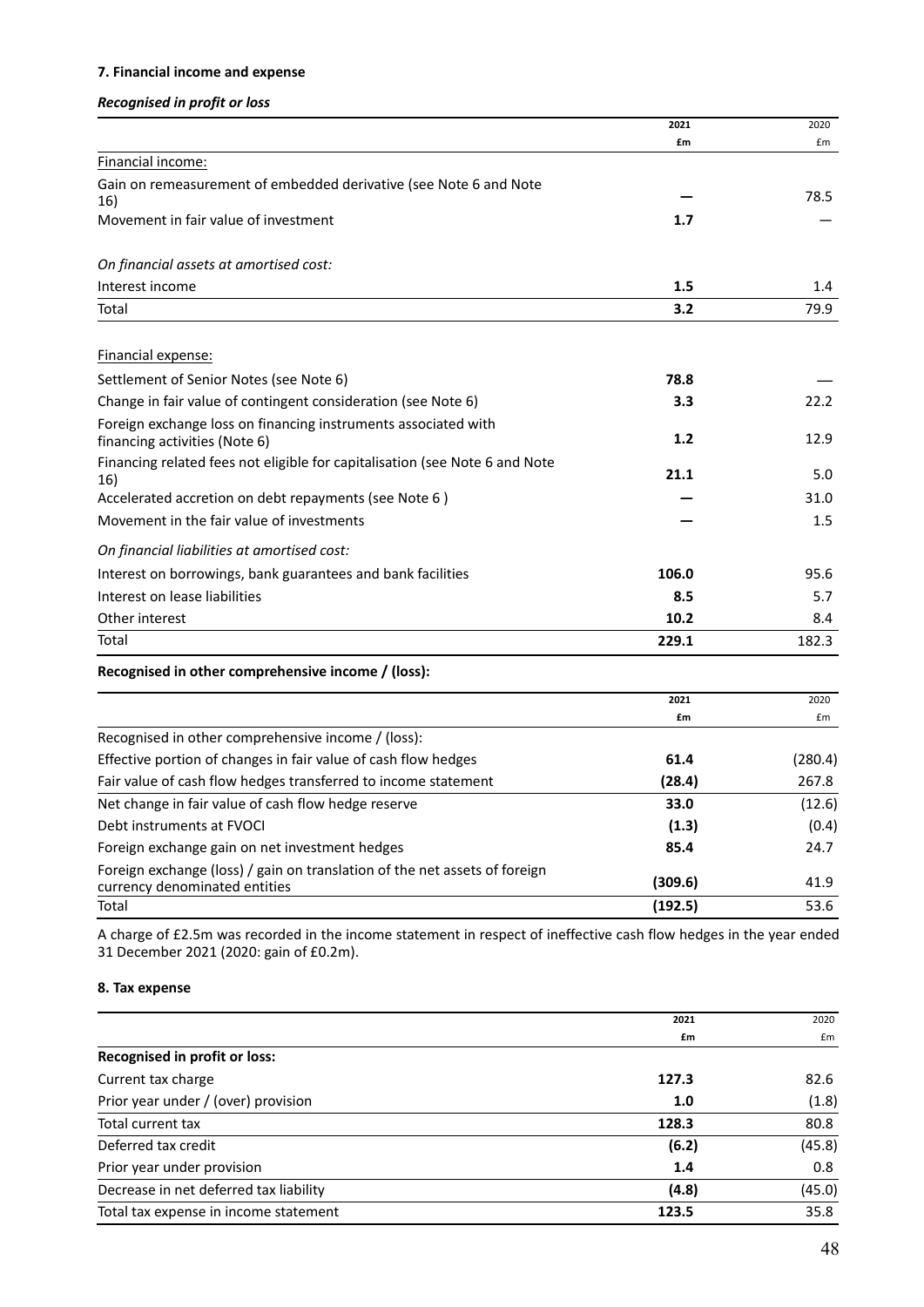### **8. Tax expense** *(continued)*

The difference between the total tax expense shown above and the amount calculated by applying the standard rate of corporation tax to the profit before tax is as follows:

|                                                                                       | 2021    | 2020  |
|---------------------------------------------------------------------------------------|---------|-------|
|                                                                                       | £m      | £m    |
| (Loss) / profit before tax                                                            | (288.4) | 1.1   |
| Tax on Group profit before tax at the standard Irish corporation tax rate<br>of 12.5% | (36.1)  | 0.1   |
| Depreciation on non-qualifying property, plant and equipment                          | (5.4)   | (4.7) |
| Effect of different statutory tax rates in overseas jurisdictions                     | 5.5     | 2.1   |
| Non-deductible expenses                                                               | 26.8    | 5.9   |
| Non-taxable income                                                                    | (4.0)   | (7.3) |
| Effect of changes in statutory tax rates                                              | 104.4   | 1.2   |
| Movement on deferred tax balances not recognised                                      | 29.9    | 39.5  |
| Under / (over) provision in prior year                                                | 2.4     | (1.0) |
| <b>Total Tax Expense</b>                                                              | 123.5   | 35.8  |

The Group's adjusted effective tax rate before separately disclosed items for the period was 26.8% (year ended 31 December 2020: 16.6%), which compares to the standard Irish tax rate of 12.5%. A total tax credit on separately disclosed items of £42.8m was recorded during the year ended 31 December 2021 (year ended 31 December 2020: £58.4m) (see Note 6).

The Group's consolidated effective tax rate on profits including separately disclosed items for 2021 is (42.8)% (2020: 3,254.5%). The separately disclosed items impacting the consolidated tax rate include the unwind of deferred tax liabilities recognised in respect of acquisition-related intangibles. The UK rate change has led to a £104.4m charge primarily in respect to the deferred tax liability on separately identifiable acquisition-related intangible assets.

The Group's adjusted effective tax rate is also materially impacted by the movement on deferred tax balances which remain unrecognised due to the doubt over the future recoverability of those assets, as well as the effect of expenses which are not deductible for tax purposes.

The UK Budget 2021 announced on 3 March 2021 an increase in the UK's main corporation tax rate from 19% to 25% from 1 April 2023. This was enacted as part of the Finance Bill 2021 on 10 June 2021. As these changes were substantively enacted before the balance sheet date, they have been reflected in the deferred tax balances within these financial statements.

The future effective tax rate of the Group will be principally affected by the ongoing geographic mix of profits in accordance with the OECD guidelines in relation to Base Erosion and Profit Shifting. On 8 October 2021, 136 out of the 140 countries of the OECD Inclusive Framework on Base Erosion and Profit Shifting ("IF") have politically committed to potentially fundamental changes to the international corporate tax system. This includes a proposed introduction of a global minimum corporate tax rate set at 15% from 1 January 2023. Whilst consultation is ongoing, a template of these rules has been published by the OECD on 20 December 2021. We will continue to monitor developments closely and we expect this to lead to an increase in tax from 2023 onwards.

#### **9. Earnings per share**

The Group presents basic and diluted earnings per share ("EPS") data for its ordinary shares.

Basic EPS is calculated by dividing the profit or loss attributable to ordinary shareholders of the Company by the weighted average number of ordinary shares outstanding during the period. The weighted average number of shares has been adjusted for amounts held as treasury shares and amounts held by the Paddy Power Betfair plc Employee Benefit Trust ("EBT").

Diluted EPS is determined by adjusting the weighted average number of ordinary shares outstanding for the effects of all dilutive potential ordinary shares.

Adjusted EPS is determined by adjusting the profit attributable to ordinary shareholders for the impact of separately disclosed items.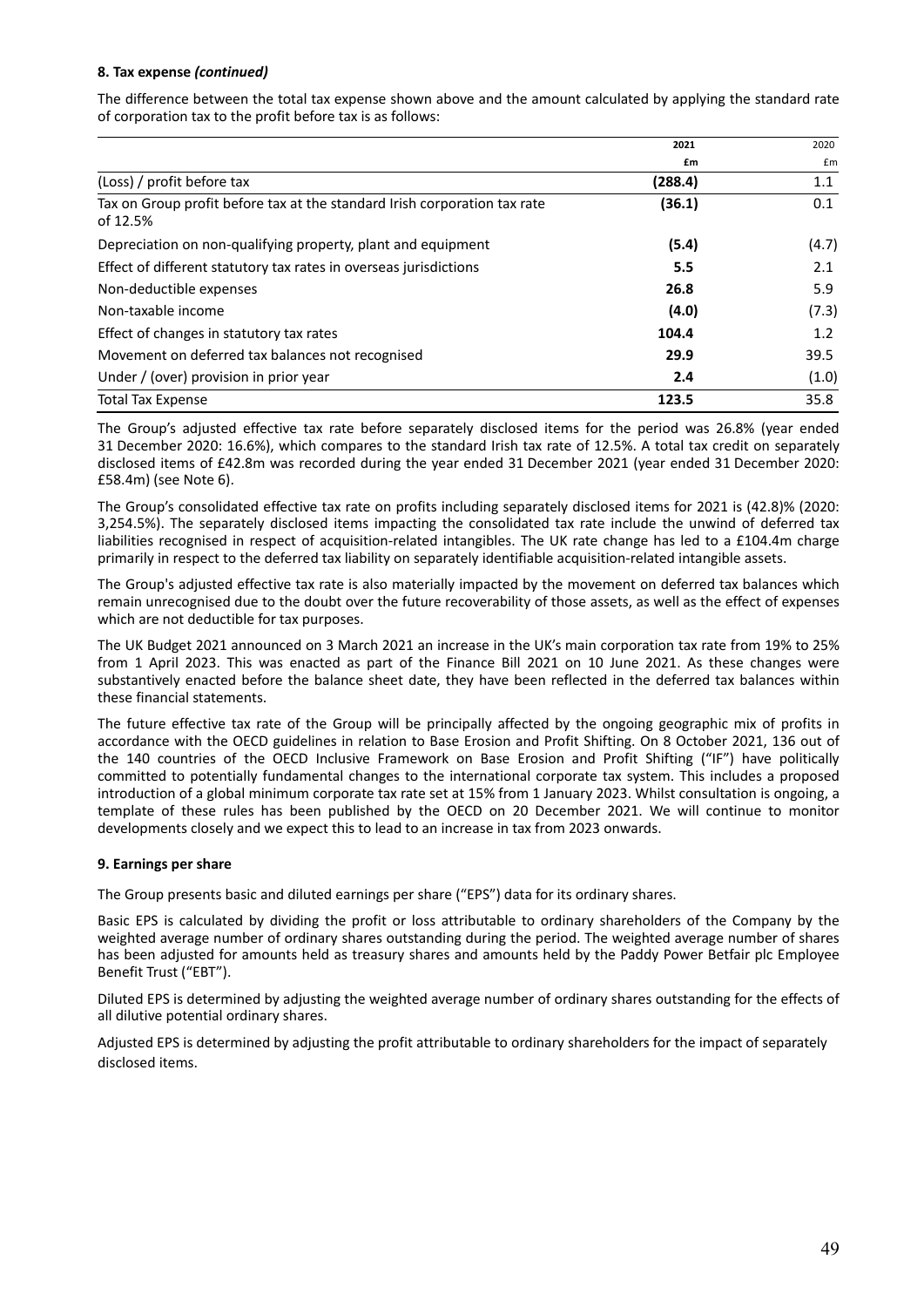# **9. Earnings per share** *(continued)*

The calculation of basic, diluted and adjusted EPS is as follows:

|                                                                                                  | 2021     | 2020    |
|--------------------------------------------------------------------------------------------------|----------|---------|
| Numerator in respect of basic and diluted earnings per share (£m):                               |          |         |
| (Loss) / profit attributable to equity holders of the Company                                    | (415.8)  | 37.9    |
| Numerator in respect of adjusted earnings per share (£m):                                        |          |         |
| (Loss) / profit attributable to equity holders of the Company                                    | (415.8)  | 37.9    |
| Separately disclosed items (Note 6)                                                              | 860.0    | 483.8   |
| Profit for adjusted earnings per share calculation                                               | 444.2    | 521.7   |
| Weighted average number of ordinary shares in issue during the period<br>(in '000s) <sup>1</sup> | 175,780  | 129,558 |
| <b>Basic earnings per share</b>                                                                  | (E2.365) | £0.293  |
| Adjusted basic earnings per share                                                                | £2.527   | £4.027  |
| Adjustments to derive denominator in respect of diluted earnings per<br>share (in '000s):        |          |         |
| Weighted average number of ordinary shares in issue during the period                            | 175,780  | 129,558 |
| Dilutive effect of share options and awards on issue                                             |          | 3,291   |
| Adjusted weighted average number of ordinary shares in issue during the                          |          |         |
| period <sup>1</sup>                                                                              | 175,780  | 132,849 |
| Diluted earnings per share                                                                       | (E2.365) | £0.285  |

1 Where any potential ordinary shares would have the effect of decreasing a loss per share, they have not been treated as dilutive. The number of options excluded from the diluted weighted average number of ordinary shares calculation due to their effect being anti‐dilutive is 2,289,170 (2020: 345,673).

The average market value of the Company's shares of £137.61 (31 December 2020: £108.80) was used to calculate the dilutive effect of share options based on the market value for the period that the options were outstanding.

#### **10. Goodwill**

Following the Combination with the Stars Group in 2020, the Group reorganised its business into four divisions, reporting against these divisions from 2021. As part of this process the Group reviewed the historical assessment of cash generating units ("CGUs") and the allocation of goodwill. The legacy Sky Betting & Gaming CGU has been renamed 'UK&I Online', and has been allocated goodwill relating to the UK&I business under the relative value approach from the legacy PPB Online CGU. The legacy PokerStars CGU has been renamed to "International", and has been allocated goodwill relating to the International business based on the relative values of the PPB Online CGU to the extent that the goodwill was not already separately identifiable. All other CGUs were unchanged.

The opening goodwill balance has been restated for comparable purposes. The following CGUs, being the lowest level of asset for which there are separately identifiable cash flows, have the following carrying amounts of goodwill:

|                                                        | UK&I Online | <b>UK Retail</b> | <b>Irish Retail</b> | International | Australia | US    | Total   |
|--------------------------------------------------------|-------------|------------------|---------------------|---------------|-----------|-------|---------|
|                                                        | £m          | £m               | £m                  | £m            | £m        | £m    | £m      |
| Balance at 1 January 2021                              | 5.845.5     | 18.9             | 20.7                | 2.560.9       | 507.7     | 563.0 | 9,516.7 |
| Arising on acquisitions during the<br>period (Note 11) |             |                  |                     | 58.5          |           |       | 58.5    |
| Disposals (Note 11)                                    | (78.0)      |                  |                     |               |           |       | (78.0)  |
| Foreign currency translation<br>adjustment             | (0.6)       |                  |                     | (129.1)       | (25.3)    | 4.6   | (150.4) |
| Balance at 31 December 2021                            | 5,766.9     | 18.9             | 20.7                | 2,490.3       | 482.4     | 567.6 | 9.346.8 |

The Group reviews the carrying value of goodwill for impairment annually (or more frequently if there are indications that the value of goodwill may be impaired) by comparing the carrying values of these CGUs with their recoverable amounts (being the higher of value in use and fair value less costs to sell).

As a consequence of Covid‐19, the retail CGUs were impacted by the temporary suspension of the activities of shops in 2021 for a period. Based on the significant headroom that existed in the 31 December 2021 impairment test, the performance of the shops and customer activity levels since the shops have reopened and further easing of social distancing requirements, as well as opportunities to make further market share gains as competitors reduce the size of their respective estates, the Group is satisfied that no impairment has arisen during the year ended 31 December 2021.

The UK&I Online segment goodwill amount arose from the acquisition of the Sky Betting and Gaming business as part of the TSG acquisition in 2020 (see Note 11), the acquisition of CT Networks Limited ("Cayetano"), a games developer based in the Isle of Man and Bulgaria, in 2011 and the acquisition of the Betfair online business (excluding operations outside of Ireland and the UK) as part of the all‐share merger with Betfair Group plc in 2016.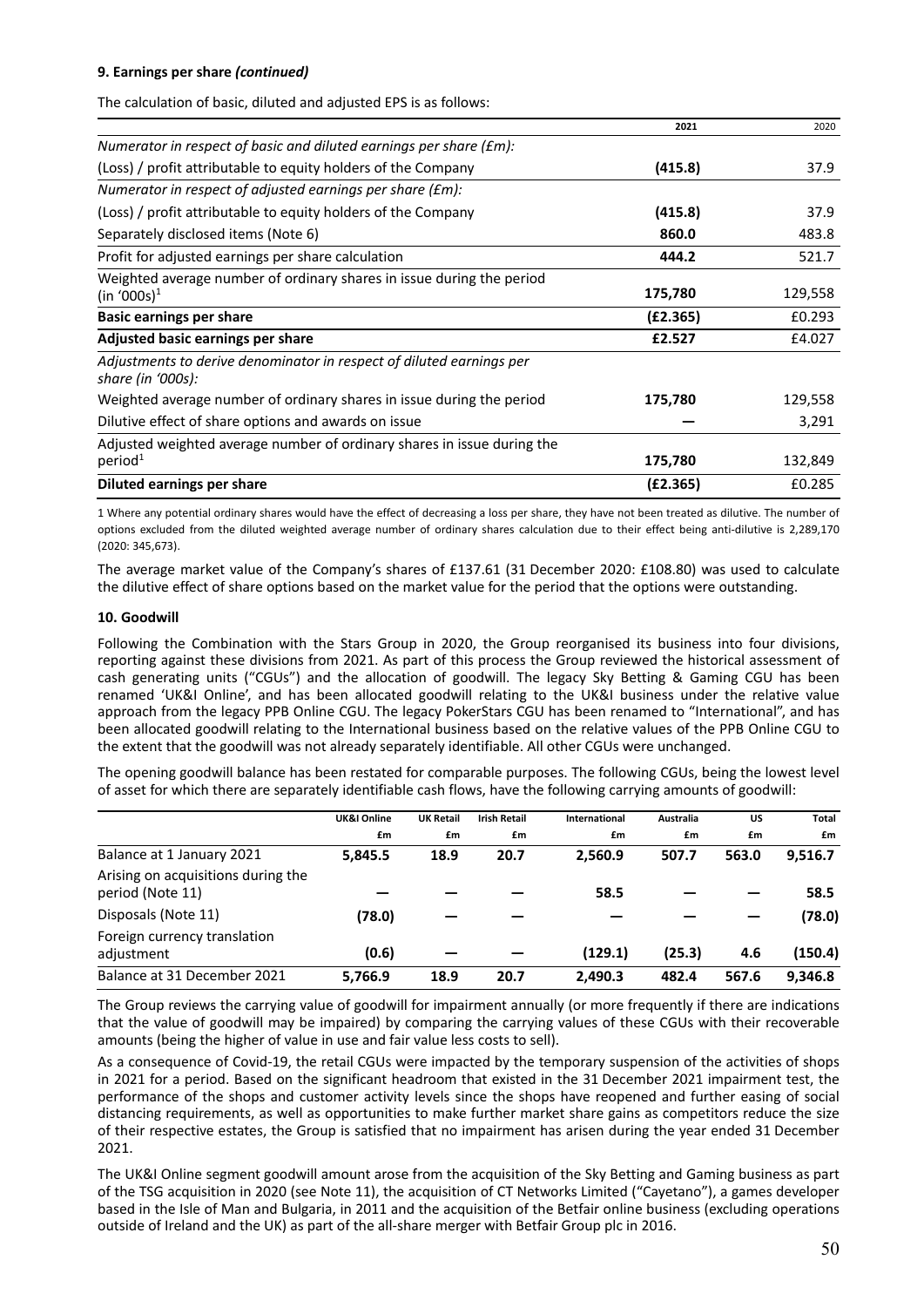#### **10. Goodwill** *(continued)*

Goodwill in UK Retail arose from the acquisition of two London bookmaking businesses in 2004, the acquisition of a retail bookmaking company in Northern Ireland in 2008 and the acquisition of a number of retail bookmaking shop properties since 2010.

Goodwill in Irish Retail arose from the amalgamation of three bookmaking businesses to form Paddy Power plc in 1988 and the acquisition of a number of retail bookmaking shop properties since 2007.

The International goodwill amount arose from the acquisition of the PokerStars business as part of the TSG acquisition in 2020, the acquisition of the Betfair online business (excluding the operations of Ireland, the UK, and the US) acquired as part of the all-share merger with Betfair Group plc in 2016, the acquisition of an initial 51% controlling stake in Adjarabet, the market leader in online betting and gaming in the regulated Georgian market, in February 2019 and the acquisitions in 2021 of a 57.3% controlling stake in Junglee Games, an Indian online rummy operator and Singular, a B2B operator which offers a flexible, modular sports betting and gaming technology platform (see Note 11).

The Australia segment goodwill amount arose from the acquisition of an initial 51% interest in Sportsbet Pty Limited ("Sportsbet"), the subsequent acquisition of International All Sports Limited ("IAS") by Sportsbet, both in 2009, and goodwill arising from BetEasy through the 2020 combination with TSG (see Note 11).

The US segment goodwill amount arose from the acquisition of the US business acquired as part of the all‐share merger with Betfair Group plc in 2016, the acquisition of FanDuel Limited a market leading operator in the daily fantasy sports market in the United States, in 2018 and goodwill arising on Fox Bet through the combination with TSG in 2020 (see Note 11).

#### *Impairment tests for cash generating units containing goodwill and indefinite life intangible assets*

In accordance with accounting requirements, the Group performs an annual impairment test of its CGUs. The most recent test was performed at 31 December 2021.

For the purpose of impairment testing, the Group's CGUs include amounts in respect of goodwill and indefinite life intangible assets, comprising licences acquired as part of the purchase of the D McGranaghan Limited business in 2008 and a shop acquisition in 2011 and brands acquired as part of the purchase of Sportsbet and IAS in 2009.

Based on the reviews as described above, with the exception of a £12.1m impairment in 2020 of the Northern Ireland retail indefinite life licences, USD35.3m (£26.5m) in 2018 of the US DFS business acquired in 2017 and the IAS brand impairment of AUD6.9m initially provided for in 2011, no impairment has arisen.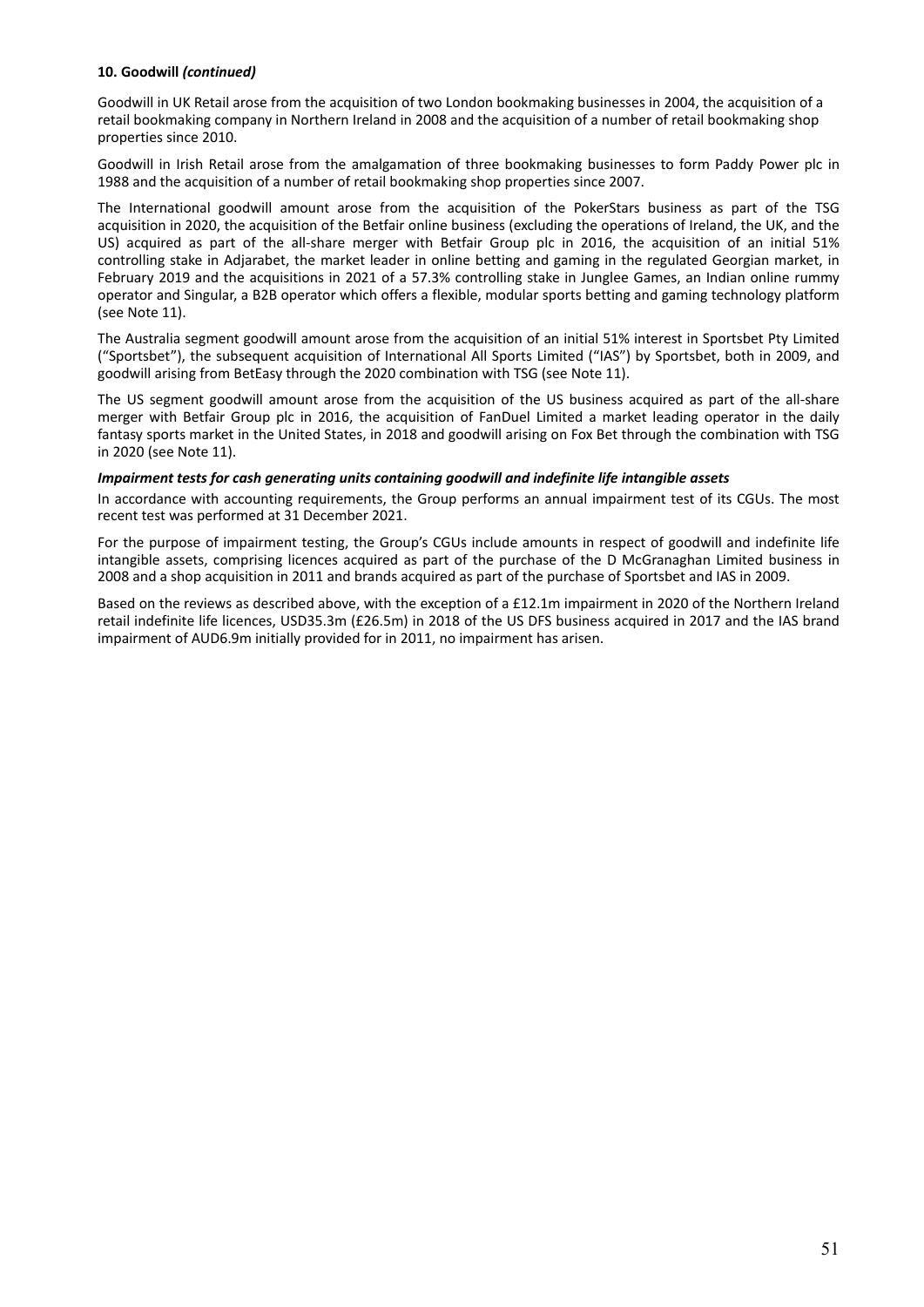#### **11. Business combinations and disposals**

#### *Year ended* **31 December 2021**

#### *Acquisition of Singular*

On 10 September 2021, the Group completed the acquisition of a 100% stake in Singular, an European sports betting and gaming technology platform which is already fully integrated with our Adjarabet business and will provide us with greater optionality as we enter new markets. The purchase comprised of an initial cash payment of €16.5m (£14.1m) with a further €20.1m (£17.2m) payable subject to the business meeting strategic milestones in the future, recorded as contingent consideration and €1.0m (£0.8m) included within deferred consideration.

Details of the fair value of identifiable assets and liabilities acquired, purchase consideration and goodwill are as follows:

|                                      | Provisional fair values as at |
|--------------------------------------|-------------------------------|
|                                      | 10 September 2021             |
|                                      | £m                            |
| <b>Assets</b>                        |                               |
| Property, plant and equipment        | 0.2                           |
| Intangible assets                    | 4.3                           |
| <b>Total non-current assets</b>      | 4.5                           |
| Trade and other receivables          | 0.9                           |
| Cash and cash equivalents            | 0.5                           |
| <b>Total current assets</b>          | 1.4                           |
| <b>Total assets</b>                  | 5.9                           |
| <b>Liabilities</b>                   |                               |
| Trade and other payables             | 0.9                           |
| <b>Total current liabilities</b>     | 0.9                           |
| Deferred tax liabilities             | 0.2                           |
| <b>Total non-current liabilities</b> | 0.2                           |
| <b>Total liabilities</b>             | 1.1                           |
| Net assets acquired                  | 4.8                           |
| Goodwill                             | 27.3                          |
| Consideration                        | 32.1                          |
| The consideration is analysed as:    |                               |
| Consideration satisfied by cash      | 14.1                          |
| Contingent consideration             | 17.2                          |
| Deferred consideration               | 0.8                           |
| Consideration                        | 32.1                          |

Included within the intangible assets were £4.3m of separately identifiable intangibles comprising technology and customer relations acquired as part of the acquisition, with the additional effect of a deferred tax liability of £0.2m thereon. These intangible assets are being amortised over their useful economic lives of up to five years. The book value equated to the fair value on the remaining assets as all amounts are expected to be received.

The main factors leading to the recognition of goodwill (none of which is deductible for tax purposes) is growth by combining the Group's significant operating experience in other markets with the local market knowledge and skills of the management team in Singular. The goodwill has been allocated to the existing International CGU and it has been deemed that a separate CGU is not appropriate.

If the acquisition had occurred on 1 January 2021, Singular's contribution to revenue and net profit after tax for the year ended 31 December 2021 would have been insignificant in terms of third party revenue and £0.1m respectively. Since the date of acquisition to 31 December 2021, Singular has contributed insignificant third party revenue and a £0.2m profit after tax to the results of the Group.

#### *Acquisition of Junglee Games*

On 28 January 2021, the Group completed the acquisition of an initial 50.1% stake in Junglee Games ("Junglee"), an Indian online rummy operator, for US\$67.3m (£49.3m), with US\$63.5m (£46.5m) paid in cash and the remainder recorded as deferred consideration and paid subsequently in 2021. On the same date the Group entered into call and put options which would enable the Group to acquire an additional 7.2% stake in Junglee in exchange for cash consideration. In June 2021, these options were exercised and the Group acquired the additional 7.2% stake in Junglee in exchange for cash consideration of US\$7.5m (£5.5m) with US\$7.0m (£5.1m) paid in cash and the remainder recorded as deferred consideration and paid subsequently in 2021. This has been accounted under the anticipated acquisition method, with the combined 57.3% recognised as acquired from 28 January 2021.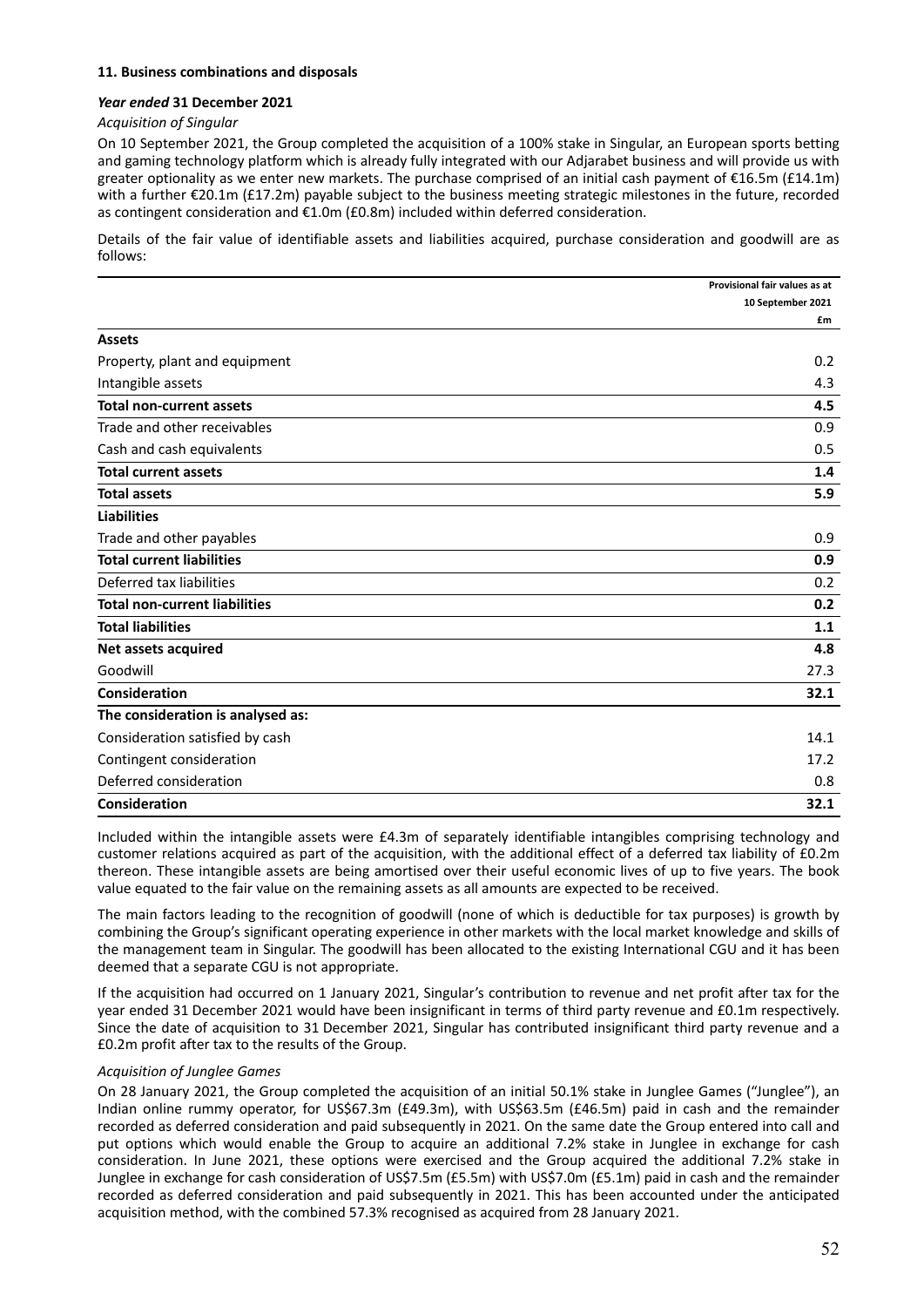Junglee is a top three player in the legal Indian online rummy market. Based on its December 2020 run‐rate, Junglee would generate annualised gross revenue of c£50m in a full year. The Group sees good potential to further develop Junglee's product offering, including its recently launched daily fantasy sports product, leveraging the Group's capabilities in this area. The Group has put in place arrangements, consisting of call and put options that could see its ownership in the business increase to 100% in 2025. The call and put options consideration can be settled, at the Group's election, in cash or shares. As a consequence of both the call and put options being only exercisable at fair value being the future EBITDA and revenue multiple, which are considered to be two key inputs into valuing the option, it was determined that the fair value of the call and put options was not material and was close to nominal value.

Included within the intangible assets were £42.9m of separately identifiable intangibles comprising brand, technology and customer relations acquired as part of the acquisition, with the additional effect of a deferred tax liability of £10.8m thereon. These intangible assets are being amortised over their useful economic lives of up to 10 years. The book value equated to the fair value on the remaining assets and liabilities as all amounts are expected to be received.

The main factors leading to the recognition of goodwill (none of which is deductible for tax purposes) is growth by combining the Group's significant operating experience in other markets with the local market knowledge and skills of the management team in Junglee, driving revenue synergies over time. The goodwill has been allocated to the existing International CGU and it has been deemed that a separate CGU is not appropriate.

Since the date of acquisition to 31 December 2021, Junglee has contributed £50m of revenue and £7.4m of a net loss after tax to the results of the consolidated Group.

If the acquisition had occurred on 1 January 2021, Junglee's contribution to revenue and net loss after tax for the year ended 31 December 2021 would have been £53m and £6.6m respectively.

Details of the fair value of identifiable assets and liabilities acquired, purchase consideration and goodwill are as follows:

|                                                                        | Fair values as at      |
|------------------------------------------------------------------------|------------------------|
|                                                                        | <b>28 January 2021</b> |
|                                                                        | £m                     |
| <b>Assets</b>                                                          |                        |
| Property, plant and equipment                                          | 0.2                    |
| Intangible assets                                                      | 42.9                   |
| <b>Total non-current assets</b>                                        | 43.1                   |
| Trade and other receivables                                            | 3.8                    |
| Cash and cash equivalents                                              | 17.7                   |
| <b>Total current assets</b>                                            | 21.5                   |
| <b>Total assets</b>                                                    | 64.6                   |
| <b>Liabilities</b>                                                     |                        |
| Trade and other payables                                               | 13.1                   |
| <b>Total current liabilities</b>                                       | 13.1                   |
| Deferred tax liabilities                                               | 10.8                   |
| <b>Total non-current liabilities</b>                                   | 10.8                   |
| <b>Total liabilities</b>                                               | 23.9                   |
| Net assets acquired                                                    | 40.7                   |
| Goodwill                                                               | 31.2                   |
| Non-controlling interest measured at the proportionate interest method | (17.1)                 |
| Consideration                                                          | 54.8                   |
| The consideration is analysed as:                                      |                        |
| Consideration satisfied by cash                                        | 46.5                   |
| Put option satisfied by cash                                           | 5.1                    |
| Deferred consideration                                                 | 2.8                    |
| Put option deferred consideration                                      | 0.4                    |
| Consideration                                                          | 54.8                   |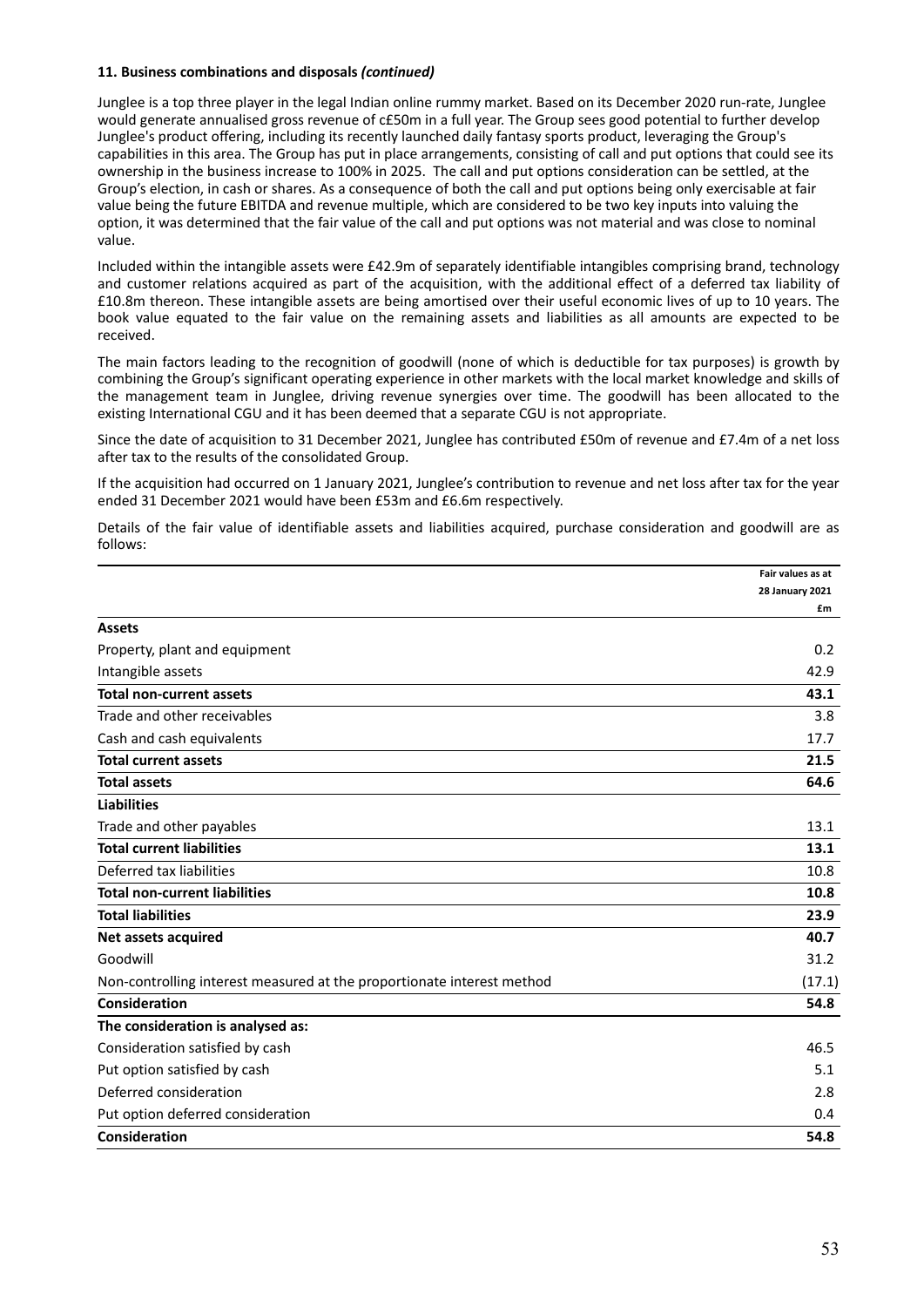#### *Year ended 31 December 2020*

#### *Acquisition of The Stars Group Inc.*

On 5 May 2020, Flutter completed an all‐share Combination with The Stars Group Inc. (the "Combination") resulting in existing Flutter shareholders owning 54.64% and The Stars Group Inc. shareholders owning 45.36% of Flutter (the "Company", together with its subsidiaries, the "Group"), on a fully diluted basis (excluding any out of the money options). Post-Combination, the Company is the ultimate parent of The Stars Group Inc. ("TSG").

Under the terms of the Combination, holders of TSG shares received 0.2253 ordinary shares with nominal value of €0.09 each in the Company ("ordinary shares") in exchange for each outstanding TSG share (the "Exchange Ratio"). Accordingly, the Company issued a total of 65,316,588 ordinary shares in exchange for 289,909,400 shares in TSG. The fair value of the ordinary shares issued was £94.84 per share at this date.

In addition: (i) each TSG Option outstanding at 5 May 2020, under the TSG Share Plans was exchanged for an option to purchase such number of New Flutter Shares calculated in accordance with the Exchange Ratio; and (ii) each TSG restricted share unit ("RSU"), TSG performance share unit ("PSU") and TSG deferred share unit ("DSU") outstanding at the Effective Time under the TSG Equity Plan was amended so as to substitute for the TSG Shares, subject to such equity awards, a number of Flutter Shares calculated in accordance with the Exchange Ratio but subject to any adjustment required to that award by the TSG Equity Plan or grant documentation as a result of the Plan of Arrangement.

TSG is a global leader in the online and mobile gaming and interactive entertainment industries, entertaining millions of customers across its online real‐ and play‐money poker, gaming and betting product offerings. TSG offers these products directly or indirectly under several ultimately owned or licensed gaming and related consumer businesses and brands. TSG is one of the world's most licensed online gaming operators with its subsidiaries collectively holding licences or approvals in 22 jurisdictions throughout the world, including in Europe, Australia and the Americas.

The main drivers for the Combination were to accelerate delivery against each of the components of Flutter's fourpillar strategy; create a highly diversified business from a geographic, product and brand perspective with an enhanced global platform; deliver significant value for shareholders through the realisation of material cost synergies such as procurement synergies, removal of duplicate corporate and administrative costs and utilisation of scale to create efficiencies; reinforce a robust financial profile which will facilitate strategic flexibility as well as generate sustainable long‐term shareholder returns; and maintain a leading role in the promotion of responsible gambling through an enlarged global footprint.

Included within the intangible assets were £5,316.4m of separately identifiable intangibles comprising brands, customer relations and technology acquired as part of the Combination, with the additional effect of a deferred tax liability of £527m thereon. These intangible assets are being amortised over their useful economic lives of up to 20 years. Receivables acquired amounted to £114.6m. The book value equated to the fair value as all amounts are expected to be received. The main factors leading to the recognition of goodwill (none of which is deductible for tax purposes) is growth by combining business activities, a strong workforce, leveraging existing products and synergy savings of the merged operations. The goodwill associated with the PokerStars and Sky Betting & Gaming businesses has been included in the International and UK&I CGUs, respectively. The goodwill associated with the Australia and US businesses has been allocated to the respective existing Australia and US CGUs and it has been deemed that separate CGUs are not appropriate.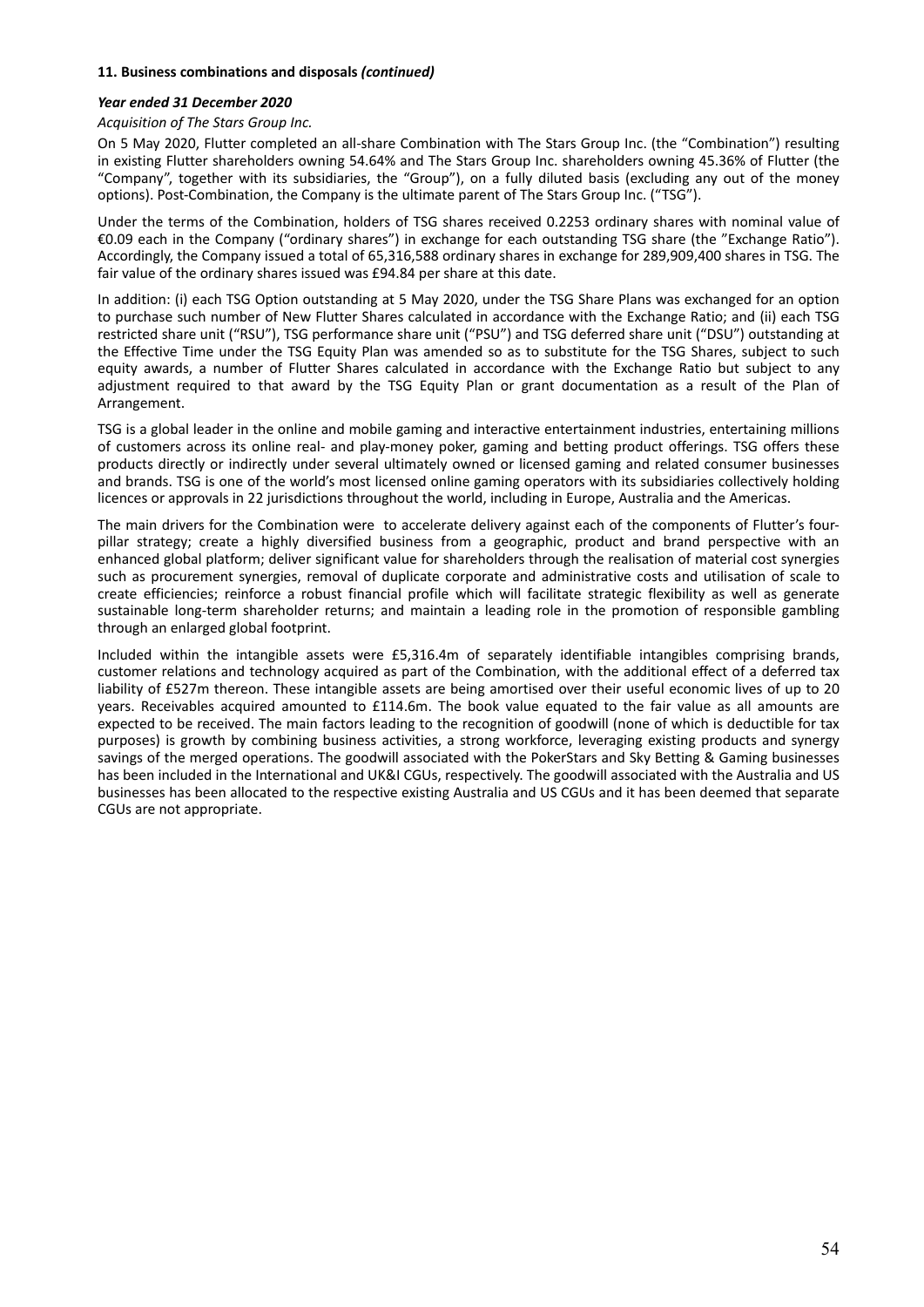Details of the fair value of identifiable assets and liabilities acquired, purchase consideration and goodwill were finalised during the period and no change to the figures reported as at 31 December 2020 were identified. They are outlined as follows:

|                                                               | Fair values as at |
|---------------------------------------------------------------|-------------------|
|                                                               | 5 May 2020        |
| <b>Assets</b>                                                 | £m                |
| Property, plant and equipment                                 | 105.5             |
| Intangible assets                                             | 5,316.4           |
| Deferred tax asset                                            | 8.3               |
| Non-current tax receivable                                    | 19.1              |
| Derivative financial assets                                   | 79.2              |
|                                                               | 4.0               |
| Investments<br>Other receivables                              | 26.2              |
| Financial assets - restricted cash                            | 8.9               |
|                                                               |                   |
| Total non-current assets                                      | 5,567.6           |
| Trade and other receivables                                   | 88.4              |
| Current tax receivable                                        | 28.7              |
| Financial assets - restricted cash                            | 292.4             |
| Current investments – customer deposits                       | 89.7              |
| Cash and cash equivalents                                     | 445.2             |
| Total current assets                                          | 944.4             |
| <b>Total assets</b>                                           | 6,512.0           |
| <b>Liabilities</b>                                            |                   |
| Trade and other payables                                      | 498.8             |
| <b>Customer balances</b>                                      | 376.7             |
| Derivative financial liabilities                              | 10.0              |
| Provisions                                                    | 1.4               |
| Current tax payable                                           | 15.1              |
| Lease liabilities                                             | 16.4              |
| Borrowings                                                    | 59.7              |
| <b>Total current liabilities</b>                              | 978.1             |
|                                                               |                   |
| Trade and other payables                                      | 3.1               |
| Derivative financial liabilities                              | 56.9              |
| Provisions                                                    | 149.1             |
| Non-current tax payable                                       | 22.3              |
| Deferred tax liabilities                                      | 487.5             |
| Lease liabilities                                             | 26.1              |
| <b>Borrowings</b>                                             | 3,873.9           |
| <b>Total non-current liabilities</b>                          | 4,618.9           |
| <b>Total liabilities</b>                                      | 5,597.0           |
| Net assets acquired                                           | 915.0             |
| Goodwill                                                      | 5,337.6           |
| Consideration                                                 | 6,252.6           |
| <b>Consideration satisfied by:</b>                            |                   |
| Issue of 65,316,588 Flutter Entertainment plc ordinary shares | 6,194.6           |
| Issue of replacement share options and awards                 | 58.0              |
| Consideration                                                 | 6,252.6           |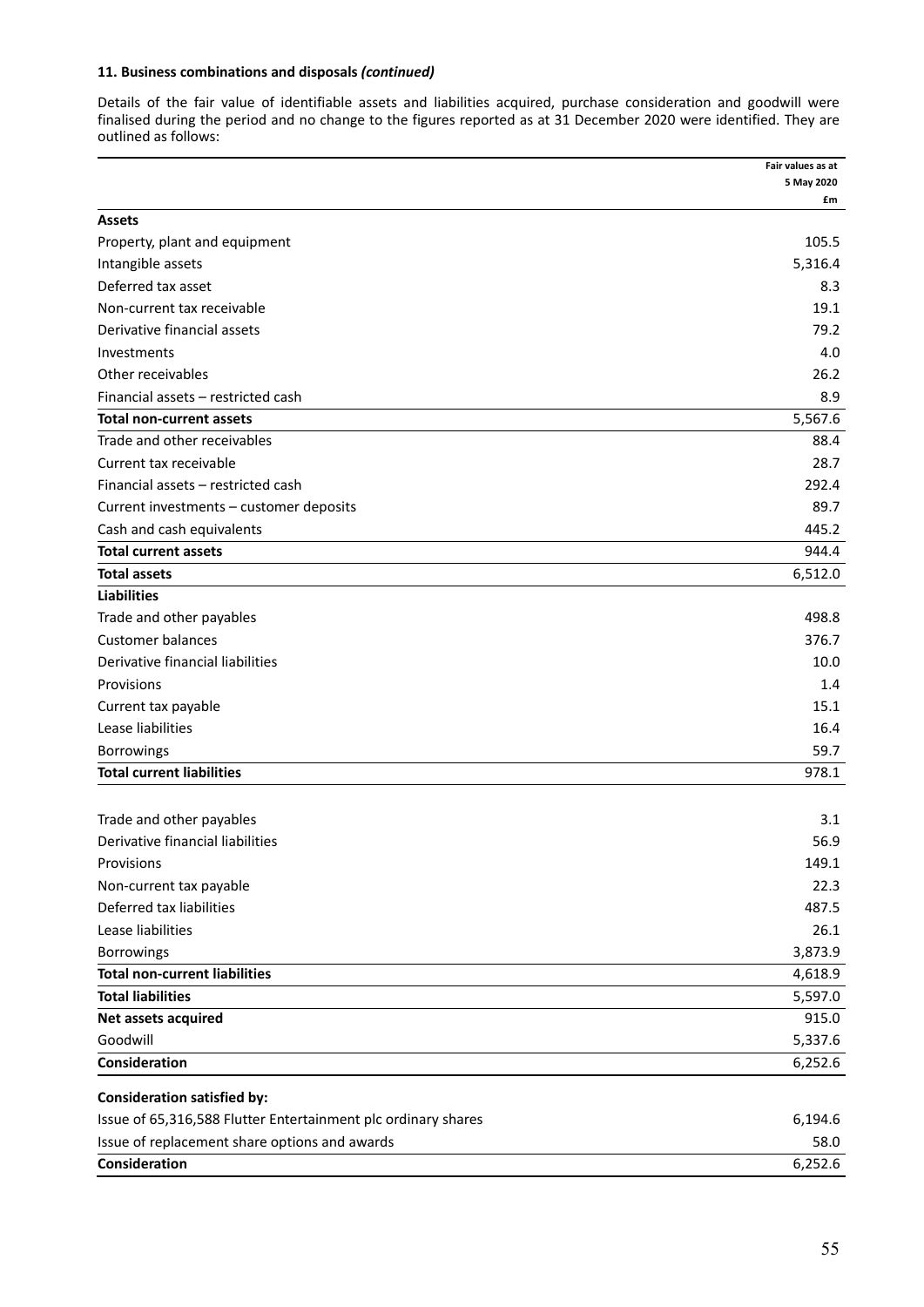#### *Acquisition of additional shares of TSG Australia Pty Ltd*

On 13 May 2020, the Group exercised its option to acquire the remaining 20% of the outstanding share capital of TSG Australia Pty Ltd ("TSG Australia"), bringing the Group's holding in TSG Australia to 100%, up from the previous 80%. The acquisition was satisfied by the issuance of 819,230 new ordinary shares of the Company, settling a liability of A\$151.4m (£79.7m).

#### *Acquisition of additional shares of FanDuel*

On 30 December 2020, the Group acquired an additional 37.2% of the outstanding shares of FanDuel in exchange for £3.340bn, satisfied by a cash payment of US\$2.088bn (£1.546bn) and the issuance of 11,747,205 new ordinary shares of the Company (£1,794.4m). The acquisition brings the Group's holding in FanDuel to 95%, up from the previous controlling interest of 57.8%. As FanDuel's results and financial position had been previously consolidated into the Group, the excess of the purchase price over the carrying value of the non-controlling interest acquired was recognised directly within equity in retained earnings. The initial goodwill and non‐controlling interest were recorded initially using the proportionate interest method and a transfer from non‐controlling interest to retained earnings and foreign currency translation reserve has been made.

As outlined previously, as a result of the acquisition of FanDuel Limited in 2018, call and put options were put in place for the Group to acquire a further 37.2% of FanDuel at prevailing market valuations three and five years after the July 2018 acquisition. The Group had the discretion as to whether these options are settled by the issuance of Flutter Entertainment plc shares or via cash. These options terminated on the acquisition of 37.2% additional FanDuel shares on 30 December 2020.

The put and call agreement stated that the number of shares to be issued as consideration for the settlement of the put/call could not exceed 10% of the Flutter Entertainment plc shares in issue with any excess paid in cash. Due to the growth in value of FanDuel to 30 December 2020, this resulted in the Group recognising a liability of £846m which was derecognised on 30 December 2020 as part of the above acquisition.

#### *Disposal of Oddschecker Global Media*

On 31 August 2021 the Group sold all of the shares of Oddschecker Global Media ("OGM"), a fully owned subsidiary of the Group, to Bruin Capital, in exchange for £127.1m in cash (proceeds of £141.3m net of £14.2m cash already on the balance sheet) and recorded a gain on the disposal of £12.2m (see also Note 6). There is potential for the Group to receive further consideration of up to £20m pending future events. However, it is currently not probable that further amounts will be received and therefore no contingent asset has been recorded. Prior to the sale, the noncurrent assets were measured at the lower of their carrying amount and fair value less costs sell. No impairments were recognised. The assets and liabilities of OGM were included within the UK&I segment up to the date of sale.

The net assets disposed and the gain on disposal recognised by the Group were as follows:

|                                        | 31 August 2021 |
|----------------------------------------|----------------|
|                                        | £m             |
| Property, plant and equipment          | 0.8            |
| Intangible assets                      | 48.1           |
| Goodwill                               | 78.0           |
| Trade and other receivables            | 2.1            |
| Cash and cash equivalents              | 14.2           |
| Total assets                           | 143.2          |
| Accounts payable and other liabilities | (7.3)          |
| Deferred taxes                         | (11.6)         |
| <b>Total liabilities</b>               | (18.9)         |
| Net assets disposed                    | 124.3          |
| Disposal costs                         | (4.8)          |
| Proceeds                               | 141.3          |
| Gain on disposal                       | 12.2           |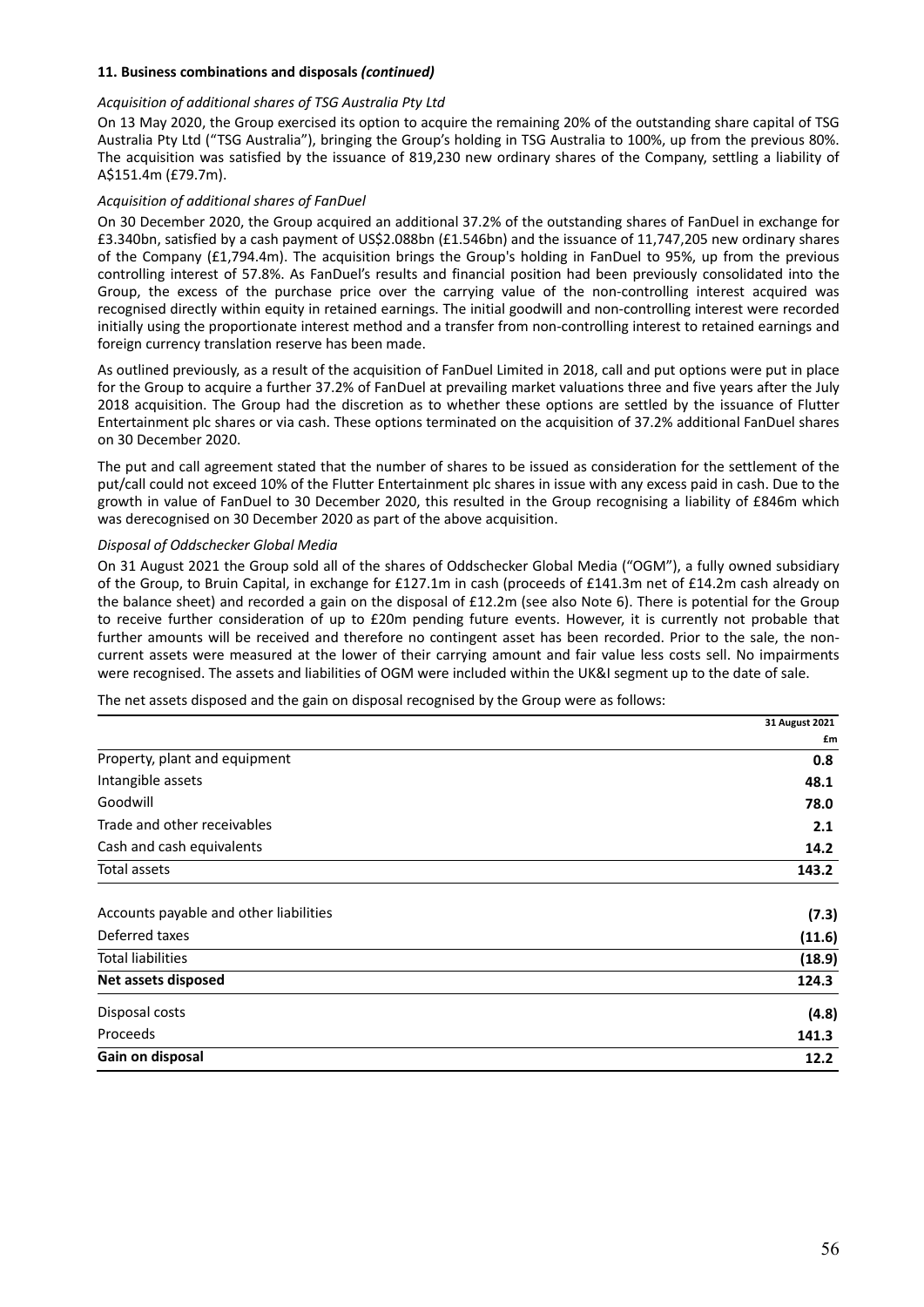*Cash (outflows) / inflows from business combinations:*

|                                                                | Year ended       | Year ended       |
|----------------------------------------------------------------|------------------|------------------|
|                                                                | 31 December 2021 | 31 December 2020 |
|                                                                | £m               | £m               |
| Cash consideration paid for acquisitions in the period         | (63.4)           |                  |
| Cash consideration paid for put option exercised in the period | (5.5)            |                  |
| Cash acquired from acquisitions in the period                  | 18.2             | 445.2            |
| Cash consideration - acquisitions in previous periods          | (21.6)           | (7.2)            |
| As presented in the statement of cash flows:                   |                  |                  |
| Purchase of businesses net of cash acquired                    | (50.7)           | 445.2            |
| Payment of contingent deferred consideration                   | (21.6)           | (7.2)            |

During the year the Group settled in cash, deferred consideration liabilities of £21.6m in relation to Betfair's historical acquisition of HRTV, a horseracing television network based in the US.

# **12. Investments and trade and other receivables**

*Non‐current assets*

|                     | 31 December 2021 | 31 December 2020 |
|---------------------|------------------|------------------|
|                     | £m               | £m               |
| Investments - FVTPL | J.J              | J.U              |

Investments relate to a small number of individually immaterial equity investments in various companies.

|                                                                     | 31 December 2021 | 31 December 2020 |
|---------------------------------------------------------------------|------------------|------------------|
|                                                                     | £m               | £m               |
| <b>Other receivables</b>                                            |                  |                  |
| Other receivables                                                   | 11.8             | 13.0             |
| Prepayments                                                         | 13.8             | 16.7             |
| Deferred financing costs on Revolving Credit Facility (see Note 16) | 3.7              | 4.6              |
| Amounts paid in respect of legacy German and Greek tax assessments  |                  | 40.9             |
| Total                                                               | 29.3             | 75.2             |

#### *Other receivables*

Other receivables are comprised primarily of deposits for licences and property.

#### *Deferred financing costs on Revolving Credit Facility*

In May 2020, the Group entered into a new Revolving Credit Facility agreement as part of its financing agreements. The Group incurred £5.3m of transaction costs and fees relating to the Revolving Credit Facility, which have been capitalised and included within non-current receivables, net of accretion of £3.7m (2020: £4.6m), on the Consolidated Statement of Financial Position and are recorded as financial expense over the term of the Revolving Credit Facility agreement using the effective interest rate method. As at 31 December 2021, no loan amount was drawn under the Revolving Credit Facility (31 December 2020: nil).

#### *Amounts paid in respect of legacy German and Greek tax assessments*

#### *Germany*

In 2012 Betfair was issued with a German tax assessment relating to the Betfair Exchange, which operated in Germany until November 2012. The assessment deemed that a tax liability of approximately €30.6m is payable. This represents a multiple of the revenues generated by the Exchange during the assessment period.

The Group paid the €30.6m German tax assessment in 2019, with the late payment interest of approximately €10m to be paid when assessed.

In September 2021 the German Federal Tax Court dismissed the Group's appeal of the tax assessment. Whilst the Group has lodged a formal complaint to the Federal Constitutional Court, it has decided to recognise the amount of the German tax assessment. This has resulted in an expense of €40.6m (£34.5m) being recorded in the year in relation to the principal amount of tax and late payment interest.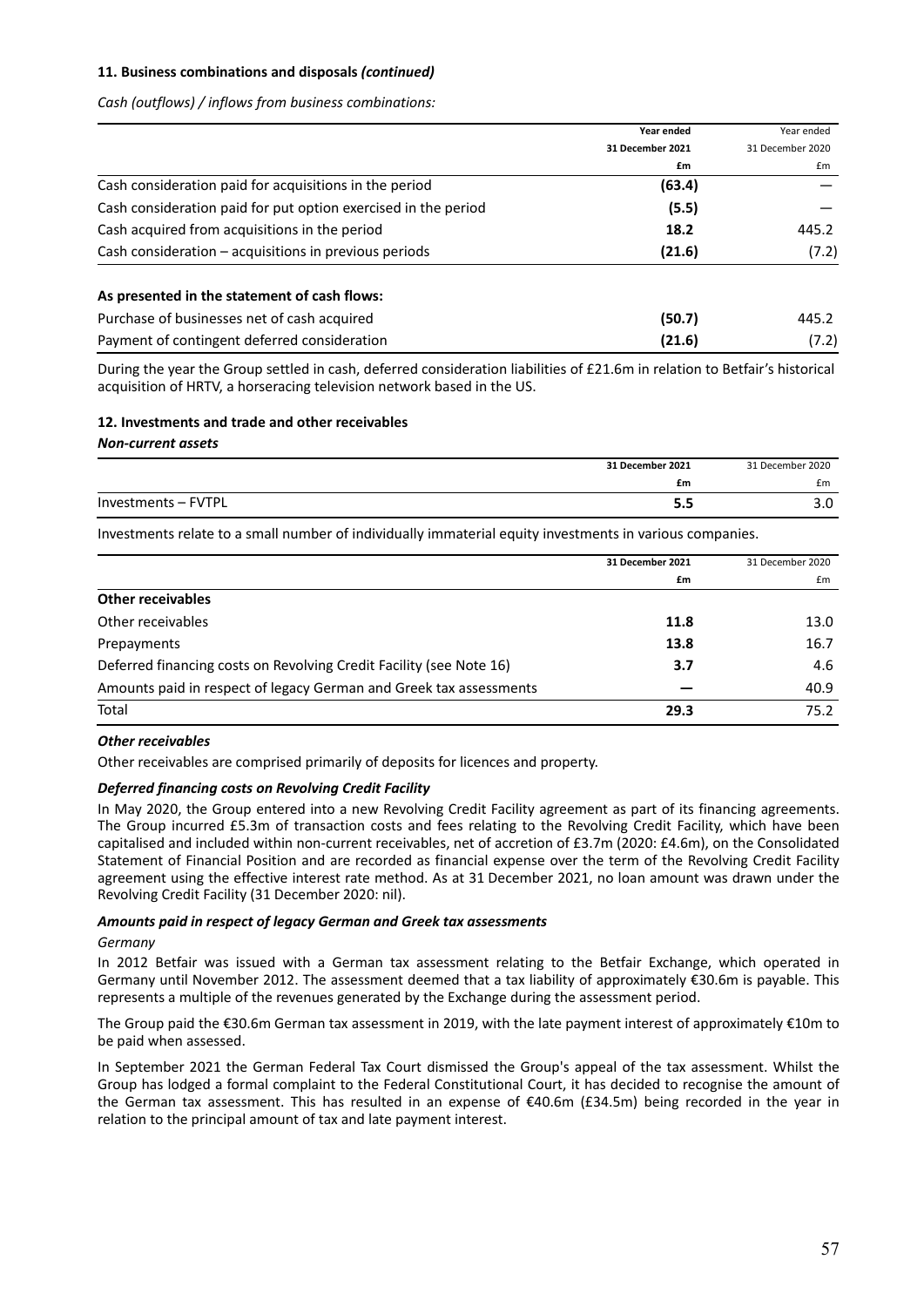#### **12. Investments and trade and other receivables** *(continued)*

#### *Greece*

In 2019, the Group was issued with a Greek tax assessment for financial years 2012, 2013 and 2014, relating to paddypower.com's Greek interim licence. This assessment concluded that the Group is liable to pay €15.0m in taxes including penalties and interest. This is substantially higher (by multiples) than the total cumulative revenues ever generated by paddypower.com in Greece. Pending the outcome of its appeal, in 2019 the Group paid the total Greek tax assessment (including the penalties and interest) of €15.0m.

In June 2021, the Athens Administrative Court of Appeal dismissed the Group's judicial recourses. While the Group has further appealed to the Greek Supreme Administrative Court, based on the nature of the decision received and the points of law which can be appealed, and in line with legal and tax advice it has received, it has decided to recognise the amount of the Greek assessment, of €15.0m (£12.8m) as an expense in the income statement during the year ended 31 December 2021. No notifications have as yet been received for later years and so no provision has been made for potential further assessments.

#### *Current assets*

|                                            | 31 December 2021 | 31 December 2020 |
|--------------------------------------------|------------------|------------------|
|                                            | £m               | £m               |
| Trade and other receivables                |                  |                  |
| Trade receivables                          | 39.5             | 11.9             |
| Other receivables                          | 34.4             | 28.5             |
| Value-added tax and goods and services tax | 5.1              | 2.2              |
| Prepayments                                | 124.9            | 96.9             |
| Total                                      | 203.9            | 139.5            |

#### **13. Current investments, financial assets ‐ restricted cash and cash equivalents**

|                                          | 31 December 2021 | 31 December 2020 |
|------------------------------------------|------------------|------------------|
|                                          | £m               | £m               |
| Non-current:                             |                  |                  |
| Financial assets – restricted cash       | 7.4              | 6.9              |
| Current:                                 |                  |                  |
| Investments at FVOCI - customer deposits | 83.0             | 82.8             |
| Financial assets - restricted cash       | 677.6            | 587.9            |
| Cash and cash equivalents                | 951.7            | 603.4            |
| Total                                    | 1,719.7          | 1,281.0          |

#### *Financial assets*

Non‐current financial assets – restricted cash include:

• amounts required to be held as to guarantee third party letter of credit facilities.

Current financial assets – restricted cash include:

- customer funds balances securing player funds held by the Group. These customer funds are matched by liabilities of equal value; and
- amounts required to be held as to guarantee third party letter of credit facilities.

The effective interest rate on bank deposits at 31 December 2021 was 0.3% (31 December 2020: 0.1%); these deposits have an average original maturity date of one day (2020: one day). The bank deposits also have an average maturity date of one day from 31 December 2021 (2020: one day). The Directors believe that all short‐term bank deposits can be withdrawn without significant penalty.

#### *Investments – customer deposits*

Investments relate to customer deposits, and are held in accounts segregated from investments held for operational purposes. Investments held in relation to customer deposits are liquid investments in short duration corporate and government bonds and are classified as current assets consistent with the current classification of customer deposits to which the investments relate. Management's investment strategy for the portfolio results in the majority of the bonds being held to maturity. Bonds are classified as FVOCI.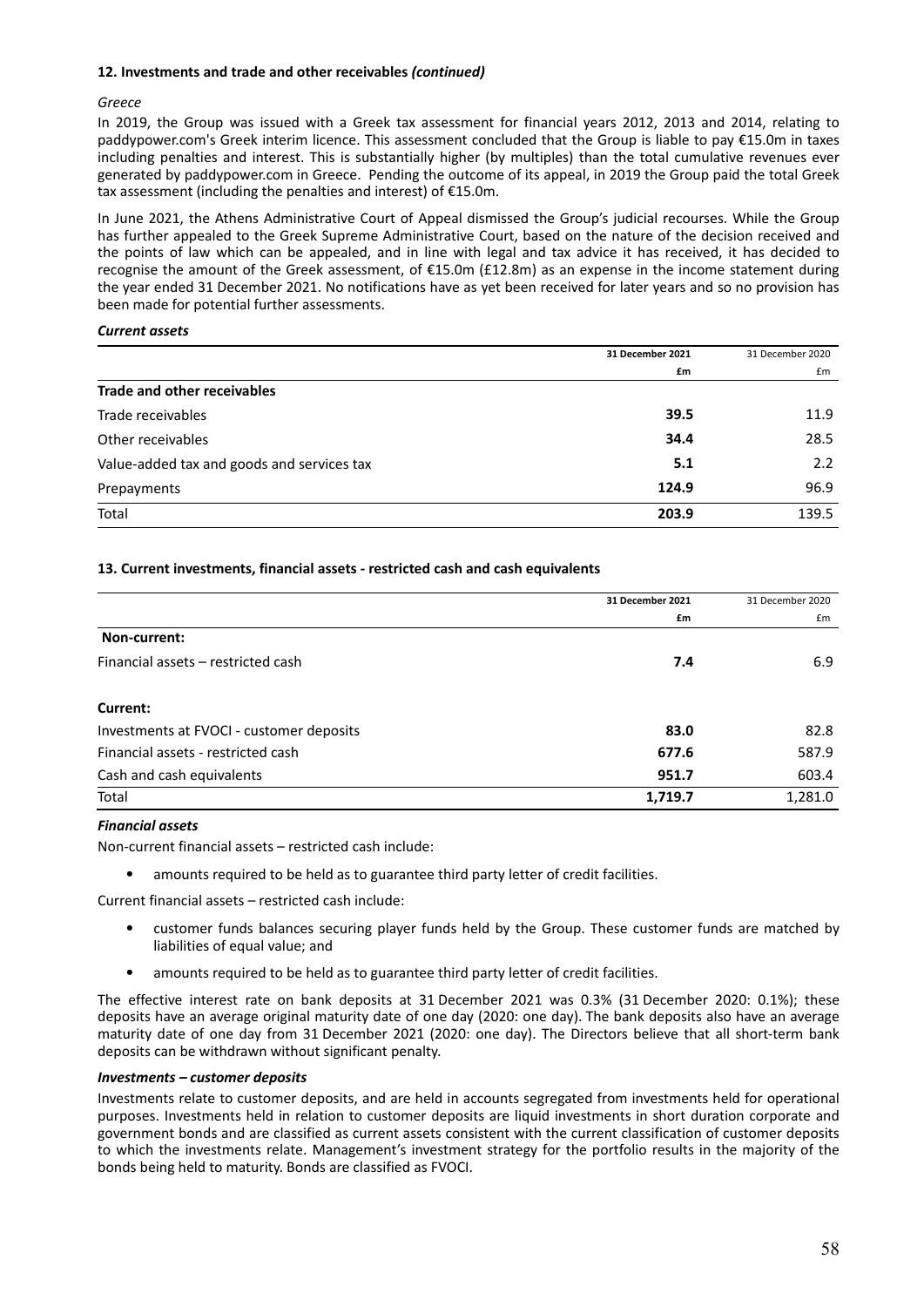#### **13. Current investments, financial assets ‐ restricted cash and cash equivalents**

#### *Amounts held in trust*

As at 31 December 2021, £355.6m (31 December 2020: £379.3m) was held in trust in The Sporting Exchange (Clients) Limited on behalf of the Group's customers and is equal to the amounts deposited into customer accounts. Neither cash and cash equivalents nor restricted cash include these balances on the basis that they are held on trust for customers and do not belong to and are not at the disposal of the Group.

#### *Currency details*

Investments - customer deposits, financial assets - restricted cash and cash and cash equivalents are analysed by currency as follows:

|            | 31 December 2021 | 31 December 2020 |
|------------|------------------|------------------|
|            | £m               | £m               |
| GBP        | 708.7            | 289.9            |
| <b>EUR</b> | 165.0            | 283.8            |
| <b>AUD</b> | 238.2            | 158.0            |
| <b>USD</b> | 570.8            | 506.5            |
| Other      | 37.0             | 42.8             |
| Total      | 1,719.7          | 1,281.0          |

#### **14. Trade and other payables**

*Current liabilities*

|                                                           | 31 December 2021 | 31 December 2020 |
|-----------------------------------------------------------|------------------|------------------|
|                                                           | £m               | £m               |
| Trade and other payables                                  |                  |                  |
| Trade payables                                            | 74.2             | 79.7             |
| PAYE and social security                                  | 19.7             | 14.8             |
| Value-added tax and goods and services tax                | 30.7             | 10.7             |
| Betting duty, data rights, and product and racefield fees | 190.0            | 208.0            |
| Employee benefits                                         | 156.1            | 136.4            |
| Contingent deferred consideration - business combinations | 21.0             | 25.3             |
| Accruals and other liabilities                            | 604.7            | 558.1            |
| Total                                                     | 1,096.4          | 1,033.0          |

#### *Non‐current liabilities*

|                                                           | 31 December 2021 | 31 December 2020 |
|-----------------------------------------------------------|------------------|------------------|
|                                                           | £m               | £m               |
| Trade and other payables                                  |                  |                  |
| Employee benefits                                         | 2.1              | 1.1              |
| Contingent deferred consideration - business combinations | 16.9             | 12.8             |
| Accruals and other payables                               | 0.8              | 0.7              |
| Total                                                     | 19.8             | 14.6             |

#### *Contingent deferred consideration – business combinations*

The Group's deferred consideration liabilities amounted to £37.9m at 31 December 2021 (31 December 2020 -£38.1m) and relate to the following:

- £15.4m contingent and deferred consideration relating to Betfair's historical acquisition of HRTV, a horse racing television network based in the United States;
- £4.7m deferred consideration in respect of Diamond Game Enterprises, assumed as part of the Combination with TSG; and
- £17.8m relating to the acquisition of Singular in 2021 (see also Note 11).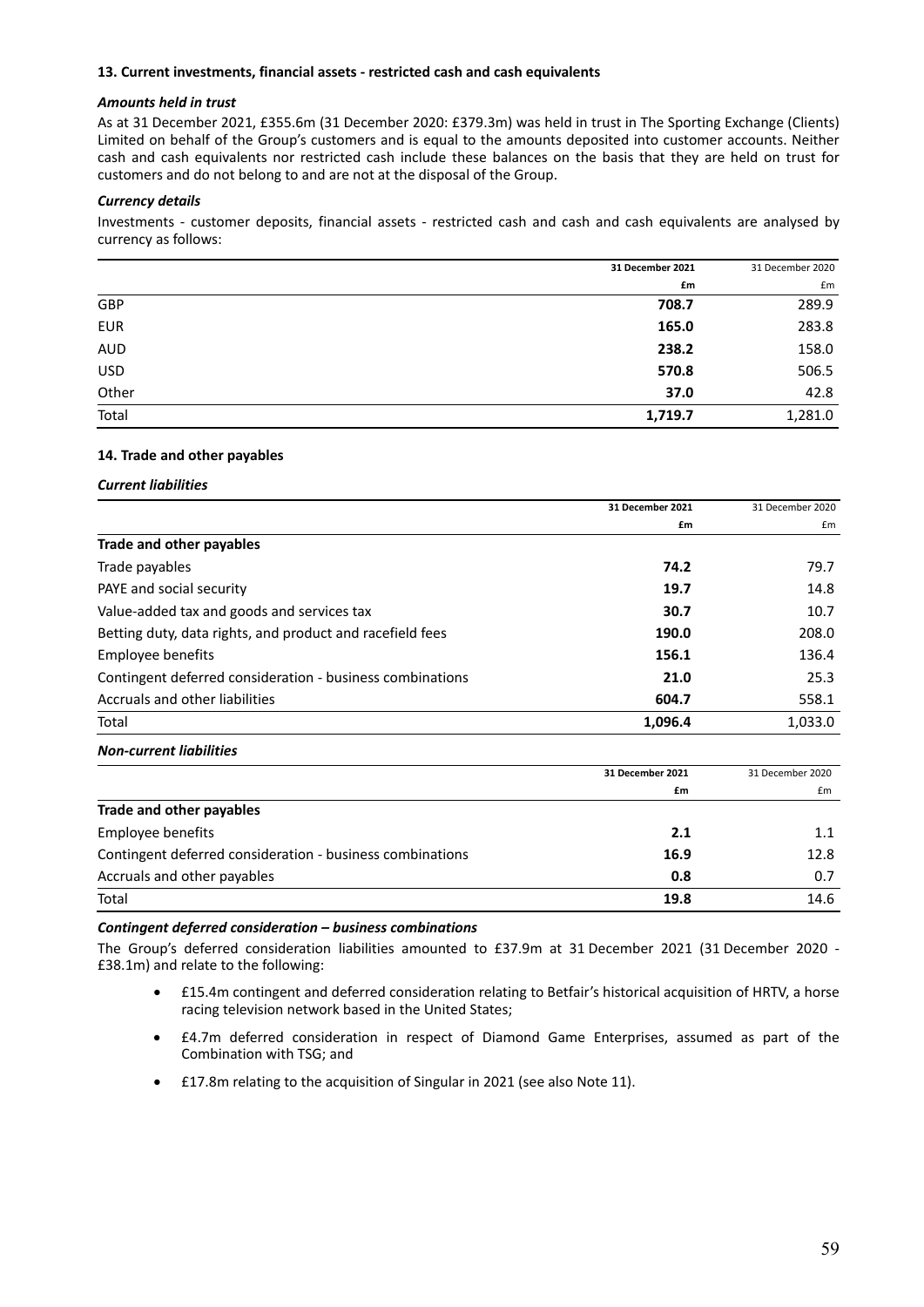#### **15. Provisions**

Provisions balances at 31 December 2021 and 31 December 2020 and movements during the year ended 31 December 2021 are outlined below:

|                                     | <b>Employee</b><br>benefits (long<br>service leave) | <b>Onerous</b><br>contracts | <b>Gaming tax</b> | Kentucky | <b>Other legal</b> | Other | Total  |
|-------------------------------------|-----------------------------------------------------|-----------------------------|-------------------|----------|--------------------|-------|--------|
|                                     | £m                                                  | £m                          | £m                | £m       | £m                 | £m    | £m     |
| <b>Balance at 31 December 2020</b>  | 3.0                                                 | 16.0                        | 10.5              | 73.3     | 56.0               | 0.5   | 159.3  |
| Additional provisions recognised    | 0.8                                                 | 4.8                         | 12.3              |          | 17.3               | 7.0   | 42.2   |
| Amounts used during the year        | (0.1)                                               | (6.6)                       | (0.4)             | (71.1)   | (0.6)              |       | (78.8) |
| Foreign currency translation        | (0.2)                                               | (0.5)                       |                   | (2.2)    | (0.7)              |       | (3.6)  |
| <b>Balance at 31 December 2021</b>  | 3.5                                                 | 13.7                        | 22.4              |          | 72.0               | 7.5   | 119.1  |
| <b>Presented in:</b>                |                                                     |                             |                   |          |                    |       |        |
| Balance at 31 December 2020:        |                                                     |                             |                   |          |                    |       |        |
| Current                             | 1.6                                                 | 9.9                         | 2.7               |          |                    | 0.1   | 14.3   |
| Non-current                         | 1.4                                                 | 6.1                         | 7.8               | 73.3     | 56.0               | 0.4   | 145.0  |
| Total                               | 3.0                                                 | 16.0                        | 10.5              | 73.3     | 56.0               | 0.5   | 159.3  |
| <b>Balance at 31 December 2021:</b> |                                                     |                             |                   |          |                    |       |        |
| <b>Current</b>                      | 2.2                                                 | 6.6                         | 22.4              |          | 34.5               | 5.6   | 71.3   |
| <b>Non-current</b>                  | 1.3                                                 | 7.1                         |                   |          | 37.5               | 1.9   | 47.8   |
| Total                               | 3.5                                                 | 13.7                        | 22.4              |          | 72.0               | 7.5   | 119.1  |

#### *Employee benefits (long service leave)*

The timing and amount of long service leave cash outflows are primarily dependent on when staff employed at the reporting date avail of their entitlement to leave and their expected salaries at that time. As of 31 December 2021 and 31 December 2020, it was expected that cash outflows would occur primarily within the following five years.

#### *Onerous contracts*

The onerous contracts provision at 31 December 2021 relates to various marketing and minimum guarantee contracts where the cost of fulfilling these contracts exceeds the expected economic benefits to be received from them.

#### *Gaming tax*

These are gaming tax provisions relating to amounts provided for taxes in certain jurisdictions where the interpretation of tax legislation is uncertain. When the Group disagrees with the application of unclear tax legislation, for example when it is applied retrospectively and / or results in a one-off disproportionate tax equivalent to many times the profit derived by the Group from its historic activities in that jurisdiction, the Group continues to challenge these interpretations.

Whilst the maximum potential obligation for all ongoing cases could be greater than the recognised provision, and the outcomes may not be known for some time, a liability has been recorded for the Directors' best estimate of the cash outflows that will ultimately be required in respect of each claim. Management has not provided a sensitivity for this provision as the range is not considered to be material. Management notes this is a key estimate; however, it is not a key judgement that will have a material impact in the coming year.

#### *Kentucky proceedings*

On 22 September 2021, the Group announced that the legal dispute between Flutter and the Commonwealth of Kentucky had been settled in full. The Group agreed to pay an additional \$200m (£145.2m) to Kentucky in addition to the \$100m (£71.1m) previously forfeited to the Commonwealth as part of the supersedeas bond in the case in line with the provision outstanding at 31 December 2020. In return, Kentucky released Stars Interactive Holdings (IOM) Ltd, Rational Entertainment Enterprises Ltd and, inter alia, all Flutter entities from any claims relating to the matters in issue in the Kentucky proceedings, and the proceedings were consequently dismissed with prejudice. See Note 4 and Note 6 for further details.

#### *Other legal*

Other legal provisions generally consist of payments for various future legal settlements where, based on all available information, management believes it is probable that there will be a future outflow.

These provisions comprise a number of different legal cases, the majority of which are immaterial. The most significant relates to the foreign payments contingent liabilities outlined in more detail in Note 20. Further disclosure in respect of these provisions has not been provided as such information would be expected to be prejudicial to the Group's position in such matters.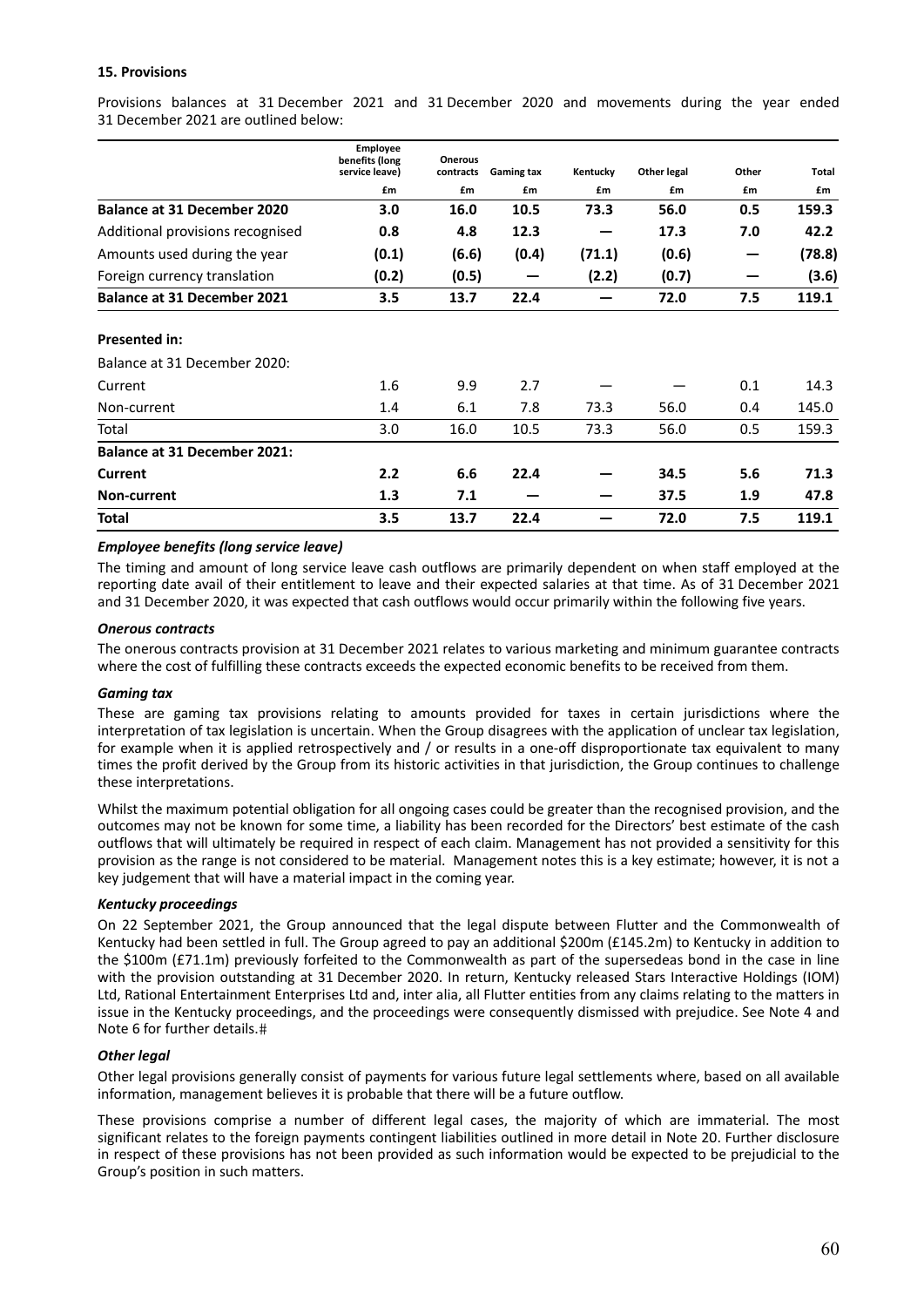#### **15. Provisions** *(continued)*

Whilst the maximum potential obligation for all ongoing cases could be greater than the recognised provision, and the outcomes may not be known for some time, a liability has been recorded for the Directors' best estimate of the cash outflows that will ultimately be required in respect of each claim. Management has not provided a sensitivity for this provision as the range is not considered to be material. Management notes this is a key estimate; however, it is not a key judgement that will have a material impact in the coming year.

#### **Other**

Other provisions primarily comprise a number of different regulatory provisions.

#### **16. Borrowings**

The following is a summary of borrowings, including accrued interest, outstanding as at 31 December 2021 and 31 December 2020:

|                                   |                                     | 31 December 2021                                                | 31 December 2020                              |                                                                                 |                                                    |
|-----------------------------------|-------------------------------------|-----------------------------------------------------------------|-----------------------------------------------|---------------------------------------------------------------------------------|----------------------------------------------------|
|                                   | <b>Contractual interest</b><br>rate | Principal<br>outstanding balance<br>in currency of<br>borrowing | (including accrued<br>$interest$ <sup>1</sup> | Principal<br>Carrying amount outstanding balance<br>in currency of<br>borrowing | Carrying amount<br>(including accrued<br>interest) |
|                                   | %                                   | Local currency (m)                                              | £m                                            | Local currency (m)                                                              | £m                                                 |
| <b>GBP First Lien Term Loan A</b> | 1.92                                | £1,017.9                                                        | 1,009.6                                       | £950.0                                                                          | 940.4                                              |
| USD First Lien Term Loan B        | 2.38                                | \$2,931.0                                                       | 2,142.6                                       | \$1,456.3                                                                       | 1,042.9                                            |
| EUR First Lien Term Loan B        | 2.50                                | €507.2                                                          | 419.6                                         | €507.2                                                                          | 449.1                                              |
| Senior Notes <sup>2</sup>         | 7.00                                |                                                                 |                                               | \$1,000.0                                                                       | 706.5                                              |
| <b>Total borrowings</b>           |                                     |                                                                 | 3,571.8                                       |                                                                                 | 3,138.9                                            |
| Presented in:                     |                                     |                                                                 |                                               |                                                                                 |                                                    |
| Current portion                   |                                     |                                                                 | 22.1                                          |                                                                                 | 50.8                                               |
| Non-current portion               |                                     |                                                                 | 3,549.7                                       |                                                                                 | 3,088.1                                            |
| <b>Total borrowings</b>           |                                     |                                                                 | 3,571.8                                       |                                                                                 | 3,138.9                                            |

1 The carrying amounts at 31 December 2021 includes accrued interest of £0.4m (31 December 2020: £24.6m) presented within the current portion of borrowings above.

2 The carrying amounts at 31 December 2020 include an asset of £98.0m relating to the embedded derivatives on the Senior Notes which were subsequently settled on repayment in July 2021. See below in this note for further detail.

During the year ended 31 December 2021, the Group incurred the following interest on its then outstanding borrowings:

|                                   | Effective interest rate <sup>1</sup> | Interest <sup>2</sup> | Interest accretion <sup>3</sup> | <b>Total interest</b> |
|-----------------------------------|--------------------------------------|-----------------------|---------------------------------|-----------------------|
|                                   | %                                    | £m                    | £m                              | £m                    |
| <b>GBP First Lien Term Loan A</b> | 2.21                                 | 17.4                  | 2.3                             | 19.7                  |
| USD First Lien Term Loan B        | 2.88                                 | 45.8                  | 5.3                             | 51.1                  |
| EUR First Lien Term Loan B        | 2.93                                 | 14.2                  | 1.3                             | 15.5                  |
| <b>Senior Notes</b>               | 5.70                                 | 28.1                  | (46.8)                          | (18.7)                |
| <b>Total</b>                      |                                      | 105.5                 | (37.9)                          | 67.6                  |

1 The effective interest rate calculation excludes the impact of the Swap Agreements (as defined below).

2 In addition to the amount included above, the Group incurred £2.2m of interest expense relating to commitment, utilisation, and fronting fees associated with its Revolving Credit Facility and made payments of £4.4m to the lenders as a result of covenant amendments charged to the profit and loss.

3 Included within interest accretion is a gain of £42.9m following the settlement of the Senior Notes during the year.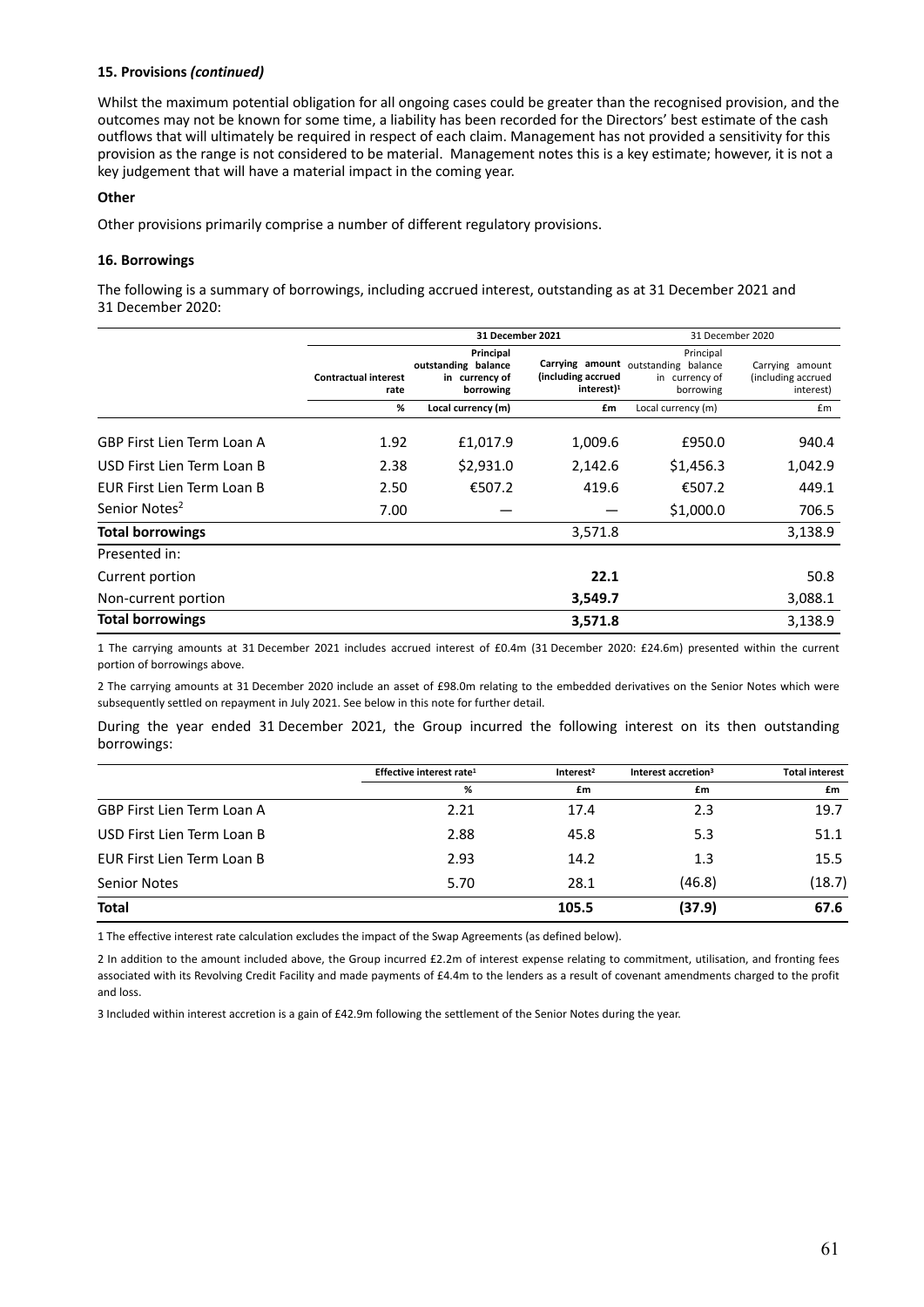# **16. Borrowings** *(continued)*

The Group's change in borrowings during the year ended 31 December 2021 was as follows:

|                            | <b>Balance at 1</b><br>Jan 2021 | New debt        | Principal<br>payments | <b>Adjustments</b><br>to amortised<br>costs <sup>1</sup> | Interest<br>accretion <sup>2</sup> | <b>Embedded</b><br>derivative | settlement FX translation | <b>Balance at 31</b><br>Dec 2021 |
|----------------------------|---------------------------------|-----------------|-----------------------|----------------------------------------------------------|------------------------------------|-------------------------------|---------------------------|----------------------------------|
|                            | £m                              | £m              | £m                    | £m                                                       | £m                                 | £m                            | £m                        | £m                               |
| GBP First Lien Term Loan A | 939.5                           | 67.9            |                       | (0.5)                                                    | 2.3                                |                               | —                         | 1,009.2                          |
| USD First Lien Term Loan B | 1,042.9                         | 1,099.8         | (18.0)                | (5.4)                                                    | 5.3                                |                               | 18.0                      | 2,142.6                          |
| EUR First Lien Term Loan B | 449.1                           |                 |                       | (2.2)                                                    | 1.3                                |                               | (28.6)                    | 419.6                            |
| <b>Senior Notes</b>        | 682.8                           | $\qquad \qquad$ | (733.2)               |                                                          | (46.8)                             | 96.1                          | 1.1                       |                                  |
| Total                      | 3,114.3                         | 1,167.7         | (751.2)               | (8.1)                                                    | (37.9)                             | 96.1                          | (9.5)                     | 3,571.4                          |
| <b>Accrued interest</b>    | 24.6                            |                 |                       |                                                          |                                    |                               |                           | 0.4                              |
| <b>Total borrowings</b>    | 3,138.9                         |                 |                       |                                                          |                                    |                               |                           | 3,571.8                          |

<sup>1</sup> Adjustments to amortised costs include transaction costs and fees incurred in respect of the refinancing and additional debt drawdown noted below.

<sup>2</sup> Interest accretion represents interest expense calculated at the effective interest rate less interest expense calculated at the contractual interest rate and is recorded in financial expenses in the consolidated income statement.

As at 31 December 2021, the contractual principal repayments of the Group's outstanding borrowings, excluding accrued interest, amount to the following:

|                                   | < 1 year | 1-2 years | 2-3 years | 3-4 years | 4-5 years |
|-----------------------------------|----------|-----------|-----------|-----------|-----------|
|                                   | £m       | £m        | £m        | £m        | £m        |
| <b>GBP First Lien Term Loan A</b> |          |           |           | 1,017.9   |           |
| USD First Lien Term Loan B        | 21.7     | 21.7      | 21.7      | 21.7      | 2,080.7   |
| EUR First Lien Term Loan B        |          |           |           |           | 425.9     |
|                                   | 21.7     | 21.7      | 21.7      | 1,039.6   | 2,506.6   |

#### *Revolving Credit Facility, First Lien Term Loans and Senior Notes*

Each of the Group's facilities are discussed below.

#### *TLA Agreement ‐ GBP First Lien Term Loan A*

In May 2020, the Group, along with its subsidiaries PPB Financing Unlimited Company and PPB Treasury Unlimited Company as borrowers, entered into a Term Loan A and Revolving Credit Facility Agreement (the "TLA Agreement") comprising a term loan and revolving credit facility totalling £1.4bn. In November 2021, an additional lender was added to the facility increasing the overall TLA Agreement by £100m bringing the total to £1.5bn. Subsequently in November 2021, the Group completed an additional drawdown of £68m under the TLA agreement and its existing terms. The TLA Agreement described above provides a term loan facility in an aggregate amount of £1,017.9m (2020: £950m) priced at GBP‐LIBOR plus 1.75% (the "GBP First Lien Term Loan A"), with a maturity date of 5 May 2025 and a GBP-LIBOR floor of 0%. On 5 March 2021, the UK's Financial Conduct Authority ("FCA") formally announced the cessation of all GBP London Interbank Offered Rate ("LIBOR") benchmark settings currently published by ICE Benchmark Administration ("IBA") immediately after 31 December 2021. In response, the Company has entered into agreements with its lenders to amend the benchmark rate referenced in the Term Loan A agreement from GBP LIBOR to GBP SONIA for interest periods commencing on or after January 2022. There is no amortisation on the GBP First Lien Term Loan A and the principal is due at maturity. The Group incurred £11.9m of transaction costs and fees on the initial and subsequent drawdowns which have been capitalised against the principal of the debt and are recorded as financial expense over the term of the debt using the effective interest rate method.

#### *TLA Agreement – Revolving Credit Facility*

The TLA Agreement described above provides a multi-currency revolving loan facility in an aggregate amount of £482.0m (2020: £450.0m) (the "Revolving Credit Facility"). Maturing on 5 May 2025, the Revolving Credit Facility includes a margin of 1.75% over GBP-LIBOR for borrowings with a 0% interest rate floor as well as a utilisation fee ranging from 0.1% to 0.4% based on the proportion of drawings to the total commitment. The commitment fee on the Revolving Credit Facility is 35% of the margin and is payable in respect of available but undrawn borrowings. The Revolving Credit Facility is available for general corporate purposes including the refinancing of existing borrowings. The Group incurred £5.3m of transaction costs and fees in 2020 which have been capitalised and are recorded as financial expense over the life of the facility using the straight-line method. These capitalised costs have been included within non‐current receivables on the consolidated statement of financial position. As at 31 December 2021 no loan amounts were drawn under the Revolving Credit Facility. The Group has an undrawn capacity of £467m (2020: £377m) on the Revolving Credit Facility with £15m (2020: £73m) of capacity reserved for the issuance of Group guarantees as of 31 December 2021.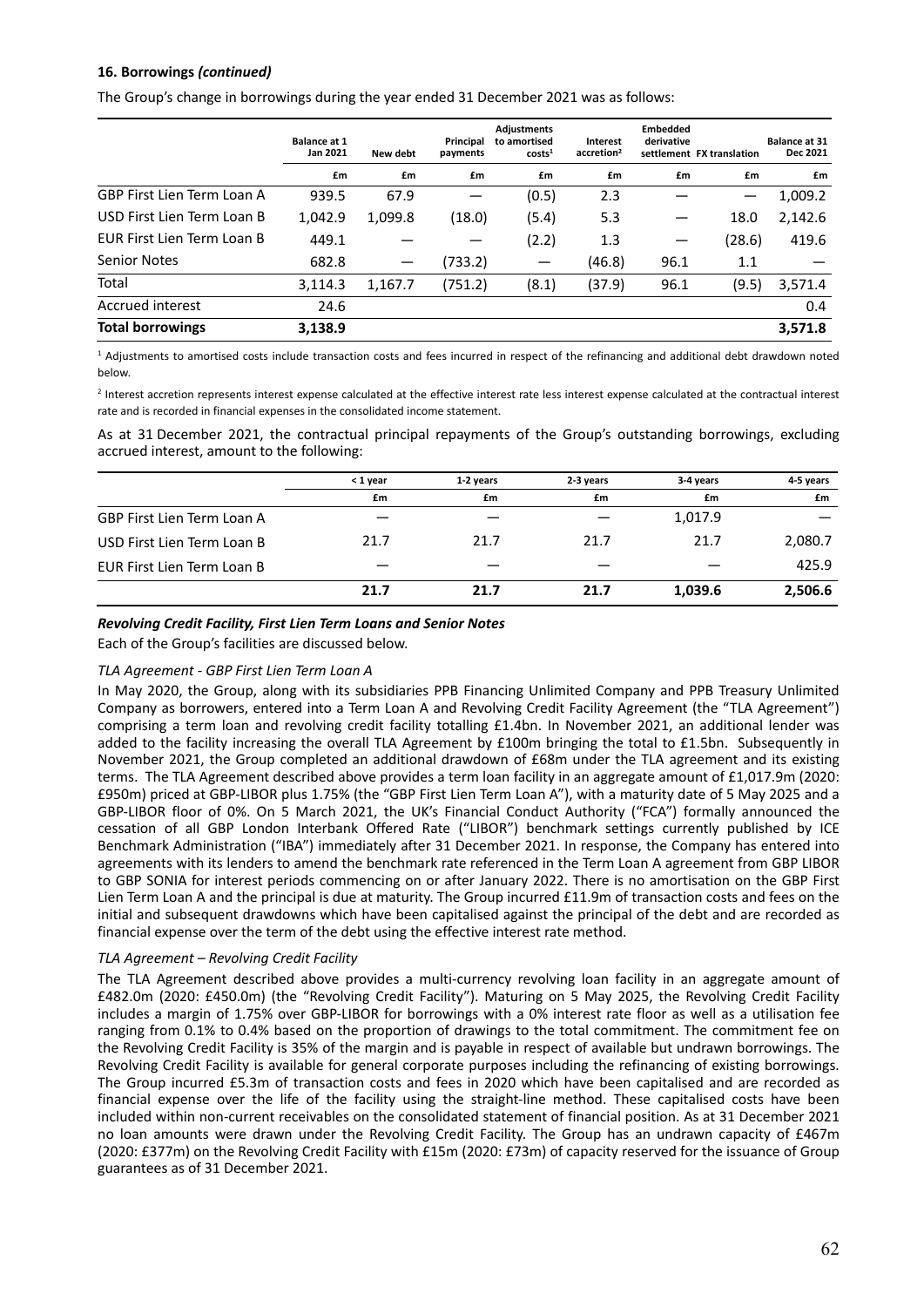#### **16. Borrowings** *(continued)*

The terms of the TLA Agreement limit the Group's ability to, among other things: (i) incur additional debt (ii) grant additional liens on their assets and equity (iii) distribute equity interests and/or distribute any assets to third parties (iv) make certain loans or investments (including acquisitions) (v) consolidate, merge, sell or otherwise dispose of all or substantially all assets (vi) pay dividends on or make distributions in respect of capital stock or make restricted payments, and (vii) modify the terms of certain debt or organisational documents, in each case subject to certain permitted exceptions.

Borrowings under the TLA Agreement are subject to the satisfaction of customary conditions, including the absence of a default and compliance with certain representations and warranties. The TLA Agreement requires, subject to a testing threshold, that the Company comply on a bi‐annual basis with a maximum net total leverage ratio of 5.1 to 1.0. On 29 June 2021, Lenders under the TLA consented to waive any Default or Event of Default that may have arisen by virtue of the Kentucky judgement, including any enforcement steps or actions taken by the Commonwealth of Kentucky prior to settlement. During the 12 months ended 31 December 2021, the Group is in compliance with all covenants related to its TLA Agreement.

#### *First Lien Term Loan B's*

The Group holds a USD term loan with an outstanding principal balance of \$2,931.0m (2020: \$1,456.3m) priced at USD‐LIBOR plus 2.25% (2020: 3.50%) (the "USD First Lien Term Loan B") and an EUR first lien term loan with an outstanding principal balance of €507.2m (2020: €507.2m) priced at EURIBOR plus 2.5% (2020: 3.75%) (the "EUR First Lien Term Loan B" and, together with the USD First Lien Term Loan, the "First Lien Term Loan B"), each with a maturity date of 21 July 2026 and a LIBOR and EURIBOR floor, as applicable, of 0%. The USD First Lien Term Loan requires scheduled quarterly principal payments in amounts equal to 0.25% of the initial aggregate principal amount of the USD First Lien Term Loan B of \$2,938m (2020: \$3,575m), with the balance due at maturity. There is no amortisation on the EUR First Lien Term Loan B and the principal is due at maturity.

In July 2021 the Group completed a debt re-financing transaction that reduced the effective cost of debt and provided it with additional liquidity, enhancing the financial flexibility of the Group. The key components of the transaction that occurred were as follows:

- A repricing and upsizing of the Group's existing First Lien Term Loan B facility by \$1.5bn (£1.1bn);
- An extension to the maturity date of the First Lien Term Loan B facility by one year to July 2026;
- The USD First Lien Term Loan B component of the facility is repriced at LIBOR plus 2.25% and a 0% floor; and
- The EUR First Lien Term Loan B component of the facility is repriced at EURIBOR plus 2.50% and a 0% floor.

The resultant pricing equates to 1.25% below existing margins across both USD First Lien Term Loan B and EUR First Lien Term Loan B. The re-finance was accounted for as a re-estimation of cash flows. The Term Loan B arrangement facilitated a repricing of the fixed component of the interest rate spread along with existing terms that provide the opportunity of prepayment without significant penalty, and the Group applied the policy of revising the original effective interest rate of the financial contract based on the new terms, to reflect changes in cash flow for calculation of the gain or loss of nil. £7.5m of transaction costs and fees relating to the repricing incurred form part of the market interest rate and were capitalised as part of the transaction and are recorded as financial expense over the term of the debt using the effective interest rate method with a further £16.8m transaction costs charged to the profit and loss included within financial expense for fees not subject to capitalisation.

The First Lien Term Loan B are governed by the "Syndicated Facility Agreement". The Syndicated Facility Agreement limits Stars Group Holdings B.V. and Flutter Financing B.V, as borrowers, and its subsidiaries' ability to, among other things, (i) incur additional debt (ii) grant additional liens on their assets and equity (iii) distribute equity interests and/or distribute any assets to third parties (iv) make certain loans or investments (including acquisitions), (v) consolidate, merge, sell or otherwise dispose of all or substantially all assets (vi) pay dividends on or make distributions in respect of capital stock or make restricted payments (vii) enter into certain transactions with affiliates (viii) change lines of business and (ix) modify the terms of certain debt or organisational documents, in each case subject to certain permitted exceptions. The agreement also provides for customary mandatory prepayments, including a customary excess cash flow sweep if certain conditions are met.

On 20 April 2021, the Lenders of the First Lien Term Loan B consented to waive any Default or Event of Default that may have arisen by virtue of the Kentucky judgement, including any enforcement steps or actions taken by the Commonwealth of Kentucky. During the year ended 31 December 2021, the Group is in compliance with all covenants related to its First Lien Term Loan B.

#### *Senior Notes*

As part of the drawdown of additional TLB USD above and the wider refinance the Group undertook the redemption of all of the 7% Senior Notes due in 2026 on 21 July 2021 as governed by the Indenture which were issued by Stars Group Holdings B.V. and Stars Group (US) Co‐Borrower, LLC (the "Issuers"), on 10 July 2018 at par in an aggregate principal amount of US\$1bn. The Group previously recognised an embedded derivative that required bifurcation from the carrying value of the Senior Notes with a fair value of £96.1m which was subsequently settled on the date of repayment and included within separately disclosed items. As part of the Indenture settlement, the Group made a premium payment of \$35m (£25.7m) which has been included within settlement of Senior Notes (see Note 6).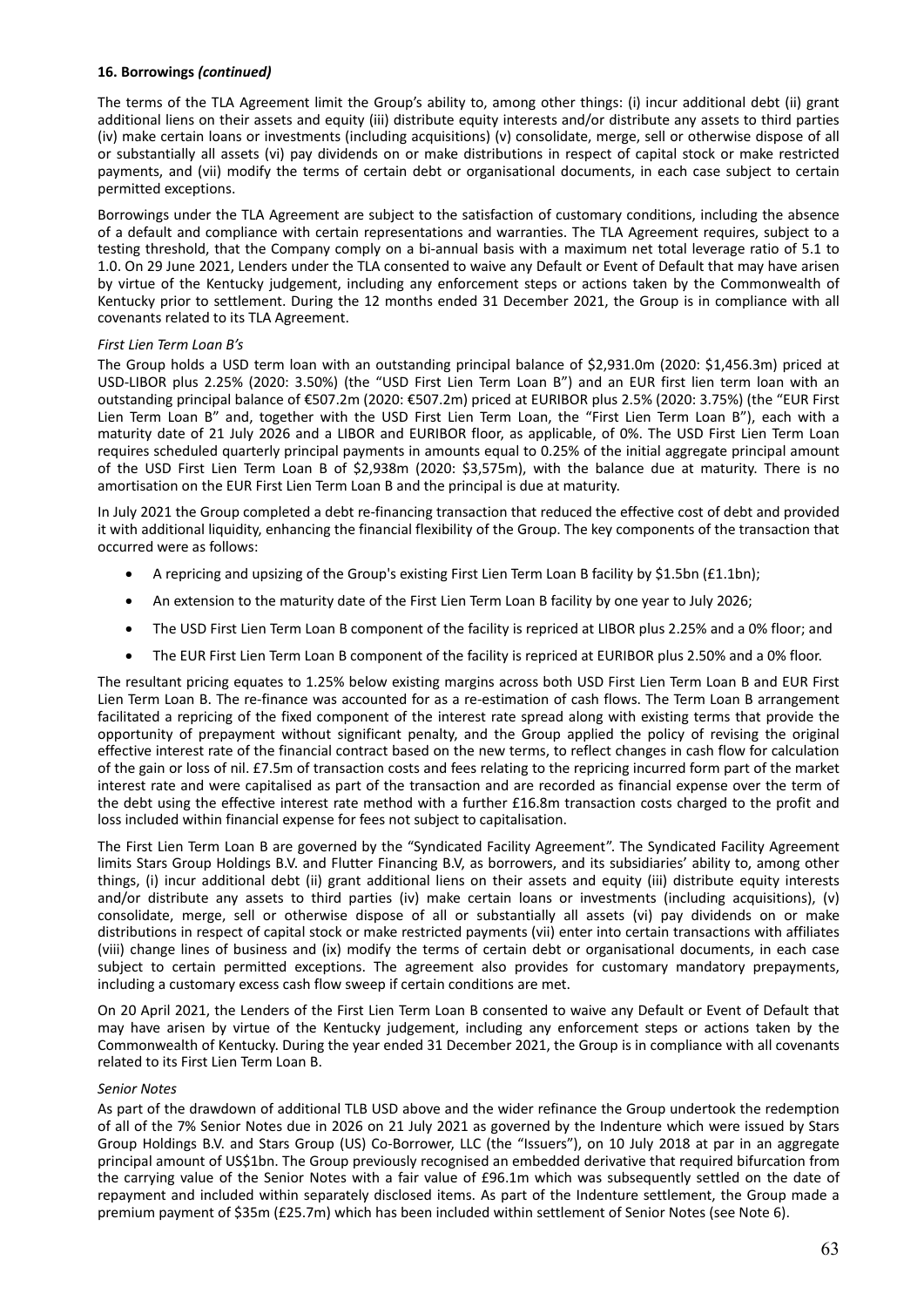#### **16. Borrowings** *(continued)*

Prior to the repayment, on 16 April 2021, the holders of the Senior Notes consented to waive certain events of potential default under the Indenture governing the Senior Notes that may have arisen as a result of the Kentucky litigation or the Kentucky litigation related events. Through the date of repayment the Group was in compliance with all covenants related to its Senior Notes.

#### *Reconciliation to Statement of Cash Flows:*

Reconciliation of movements in borrowings to the Statement of Cash Flows:

|                              | 2021    | 2020      |
|------------------------------|---------|-----------|
|                              | £m      | £m        |
| <b>Financing activities:</b> |         |           |
| Proceeds from borrowings     | 1,167.7 | 1,080.0   |
| Repayment of borrowings      | (751.2) | (2,003.2) |
| Interest paid                | (141.9) | (114.1)   |

#### **17. Derivatives**

#### *Derivatives and hedge accounting*

The Group uses derivative financial instruments for risk management and risk mitigation purposes. As such, any change in cash flows associated with derivative instruments are expected to be offset by changes in cash flows related to the hedged item. The Group's derivatives are discussed below.

#### *Swap agreements*

The Group has executed cross-currency interest rate swaps which swap the profile of the USD First Lien Term Loan B in its entirety into EUR and GBP. In 2021 as part of the refinance, the Group amended the terms of the existing trades to reflect the repriced TLB USD and executed new cross-currency interest rate swaps on the additional drawn-down debt in line with the hedging policy to cover exposure to foreign currencies. From an accounting and risk management perspective, these hedging instruments consist of: (i) USD-EUR amortising cross-currency interest rate swap agreements (the "EUR Cross-Currency Interest Rate Swaps") with a remaining notional amount of €1.49bn (31 December 2020: €397m), which fix the USD to EUR exchange rate at 1.173 and fix the euro interest payments at an average interest rate of 1.7% (31 December 2020: 3.6%) and (ii) USD‐GBP amortising cross‐currency interest rate swap agreements (the "GBP Cross-Currency Interest Rate Swaps") with a remaining notional amount of £750m (31 December 2020: £756m), which fix the EUR to GBP exchange rate at 0.889 and fix the GBP interest payments at an average interest rate of 2.5% (31 December 2020: 5.4%). The EUR Cross-Currency Interest Rate Swaps and GBP Cross‐Currency Interest Rate Swaps are in hedging relationships with and have a profile that amortises in line with the USD First Lien Term Loan B. The EUR Cross‐Currency Interest Rate Swaps and GBP Cross‐Currency Interest Rate Swaps have a maturity date of July 2023.

The Group previously held USD-EUR cross-currency interest rate swap agreements (the "Cross-Currency Swaps -Notes" and, collectively with the EUR Cross‐Currency Interest Rate Swaps, the GBP Cross‐Currency Interest Rate Swaps, and the Interest Rate Swap, the "Swap Agreements") with a total notional amount of €927.1m at 31 December 2020, which fixed the USD to EUR exchange rate at 1.079 and fixed the euro interest payments at an average interest rate of 6.16%. The cross-currency interest rate swaps were in a hedging relationship with and had an interest payment profile aligned with the Senior Notes. These swaps matured in July 2021 concurrent with the repayment of the Senior Notes as part of the debt refinancing. The Group paid £67.9m for the settlement and maturity of these cross‐currency interest rate swaps.

#### *Embedded derivatives*

As a result of the repayment of the Senior Notes on 21 July 2021, the embedded derivative arising from the redemption option on the Senior Notes was settled (31 December 2020: asset of £98.0m).

#### *Sports betting open positions*

Amounts received from customers on sportsbook events that have not occurred by the balance sheet date are derivative financial instruments and have been designated by the Group on initial recognition as financial liabilities at fair value through profit or loss.

The fair value of open sports bets at 31 December 2021 and 31 December 2020 has been calculated using the latest available prices on relevant sporting events. The carrying amount of the liabilities is not significantly different from the amount that the Group is expected to pay out at maturity of the financial instruments. Sports bets are non‐ interest bearing. There is no interest rate or credit risk associated with open sports bets.

It is primarily based on expectations as to the results of sporting and other events on which bets are placed. Changes in those expectations and ultimately the actual results when the events occur will result in changes in fair value. There are no reasonably probable changes to assumptions and inputs that would lead to material changes in the fair value methodology, although final value will be determined by future sporting results.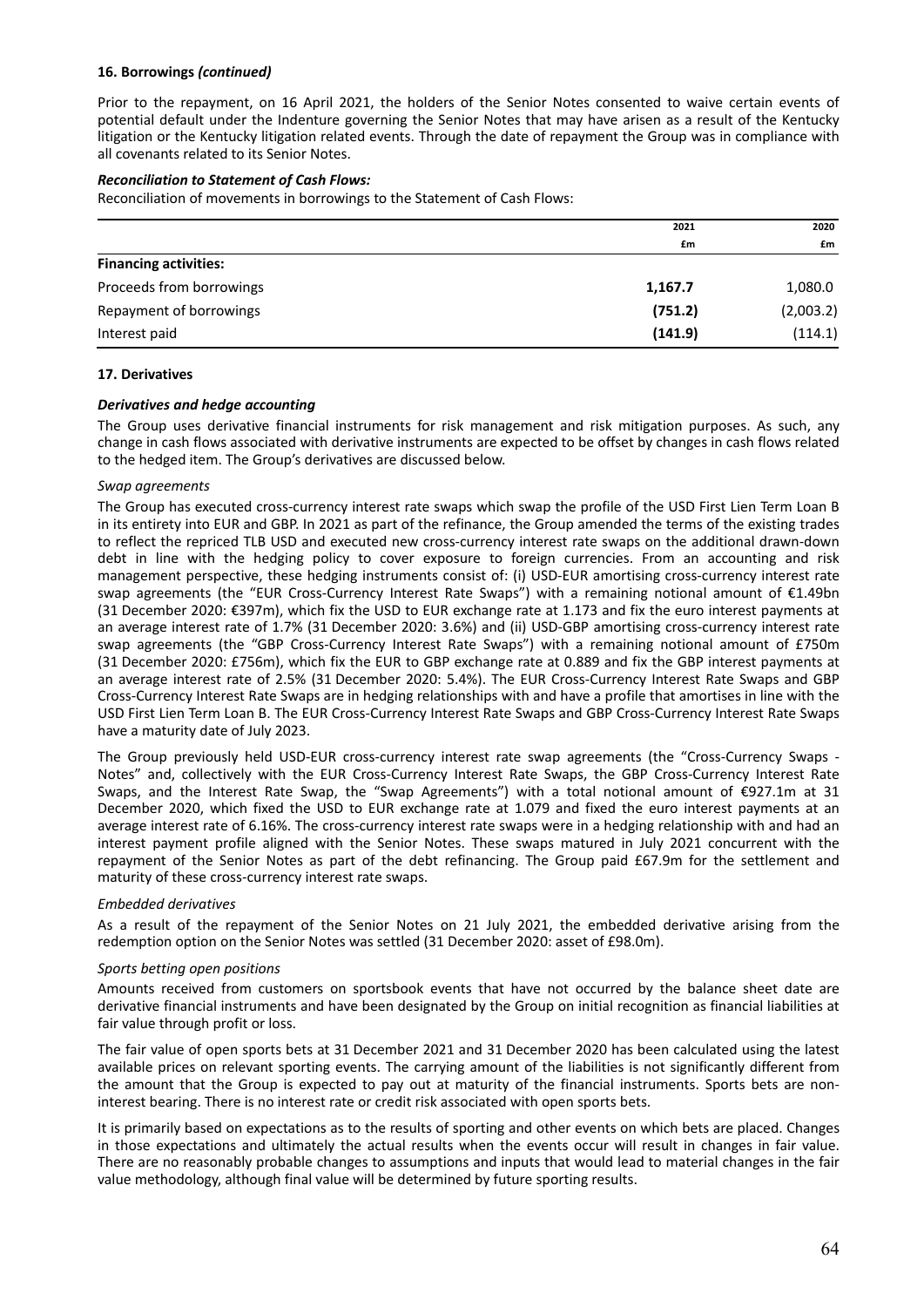# **17. Derivatives** *(continued)*

The following table summarises the fair value of derivatives as at 31 December 2021 and 31 December 2020:

|                                                                                     | 31 December 2021 |                    | 31 December 2020 |             |
|-------------------------------------------------------------------------------------|------------------|--------------------|------------------|-------------|
|                                                                                     | <b>Assets</b>    | <b>Liabilities</b> | Assets           | Liabilities |
|                                                                                     | £m               | £m                 | £m               | £m          |
| Derivatives held for hedging                                                        |                  |                    |                  |             |
| Derivatives designated as cash flow hedges:                                         |                  |                    |                  |             |
| Cross-currency interest rate swaps - current                                        |                  |                    |                  | (86.6)      |
| Cross-currency interest rate swaps - non-current                                    | 31.7             | (54.6)             |                  | (101.8)     |
| Total derivatives designated as cash flow hedges                                    | 31.7             | (54.6)             |                  | (188.4)     |
| Derivatives designated as net investment hedges:                                    |                  |                    |                  |             |
| Cross-currency interest rate swaps - current                                        |                  |                    |                  | (14.8)      |
| Cross-currency interest rate swaps - non-current                                    | 36.3             |                    | 16.9             |             |
| Total derivatives designated as net investment hedges                               | 36.3             |                    | 16.9             | (14.8)      |
| <b>Total derivatives held for hedging</b>                                           | 68.0             | (54.6)             | 16.9             | (203.2)     |
| Derivatives held for risk management and other<br>purposes not designated as hedges |                  |                    |                  |             |
| Sports betting open positions - current                                             |                  | (74.0)             |                  | (49.5)      |
| Sports betting open positions - non-current                                         |                  | (0.5)              |                  | (0.5)       |
| Total derivatives held for risk management and other                                |                  |                    |                  |             |
| purposes not designated as hedges                                                   |                  | (74.5)             |                  | (50.0)      |
| Derivatives included within borrowings                                              |                  |                    |                  |             |
| <b>Embedded derivatives</b>                                                         |                  |                    | 98.0             |             |

#### *Hedge accounting*

#### *Cash flow hedge accounting*

In accordance with the Group's risk management strategy and Group Treasury Policy, the Group executed the Swap Agreements to mitigate the risk of fluctuation of coupon and principal cash flows due to changes in foreign currency and interest rates related to the USD First Lien Term Loan B and foreign currency cash flow risk related to the Senior Notes.

The Group assesses hedge effectiveness by comparing the changes in fair value of a hypothetical derivative reflecting the terms of the debt instrument issued due to movements in the applicable foreign currency exchange rate and benchmark interest rate with the changes in fair value of the cross‐currency interest rate swaps and cross‐currency swaps used to hedge the exposure, as applicable. The Group uses the hypothetical derivative method to determine the changes in fair value of the hedged item. The Group has identified, and to the extent possible, mitigated, the following possible sources of ineffectiveness in its cash flow hedge relationships:

- 1. the use of derivatives as a protection against currency and interest rate risk creates an exposure to the derivative counterparty's credit risk which is not offset by the hedged item. This risk is minimised by entering into derivatives with counterparties with strong investment grade credit ratings;
- 2. differences in the timing of settlement of the hedging instrument and hedged item; and
- 3. the designation of off‐market hedging instruments.

Certain of the EUR Cross‐Currency Interest Rate Swaps in combination with the GBP Cross‐Currency Interest Rate Swaps are designated in cash flow hedge relationships to hedge the foreign exchange risk and interest rate risk on the USD First Lien Term Loan B bearing a minimum floating interest rate of 2.25% (USD three-month LIBOR plus a 2.25% margin, with a LIBOR floor of 0%). The remaining EUR Cross‐Currency Interest Rate Swaps have been bifurcated for hedge accounting purposes with the GBP portion of the exposure designated in a cash flow hedge relationship and the EUR exposure designated in a net investment hedge relationship.

As at 31 December 2021, £12.1m (2020: £5.7m) of accumulated other comprehensive income is included in the cash flow hedging reserve (see Note 18) related to de-designated cash flow hedges and is reclassified to the consolidated income statement as the hedged cash flows impact income/(loss).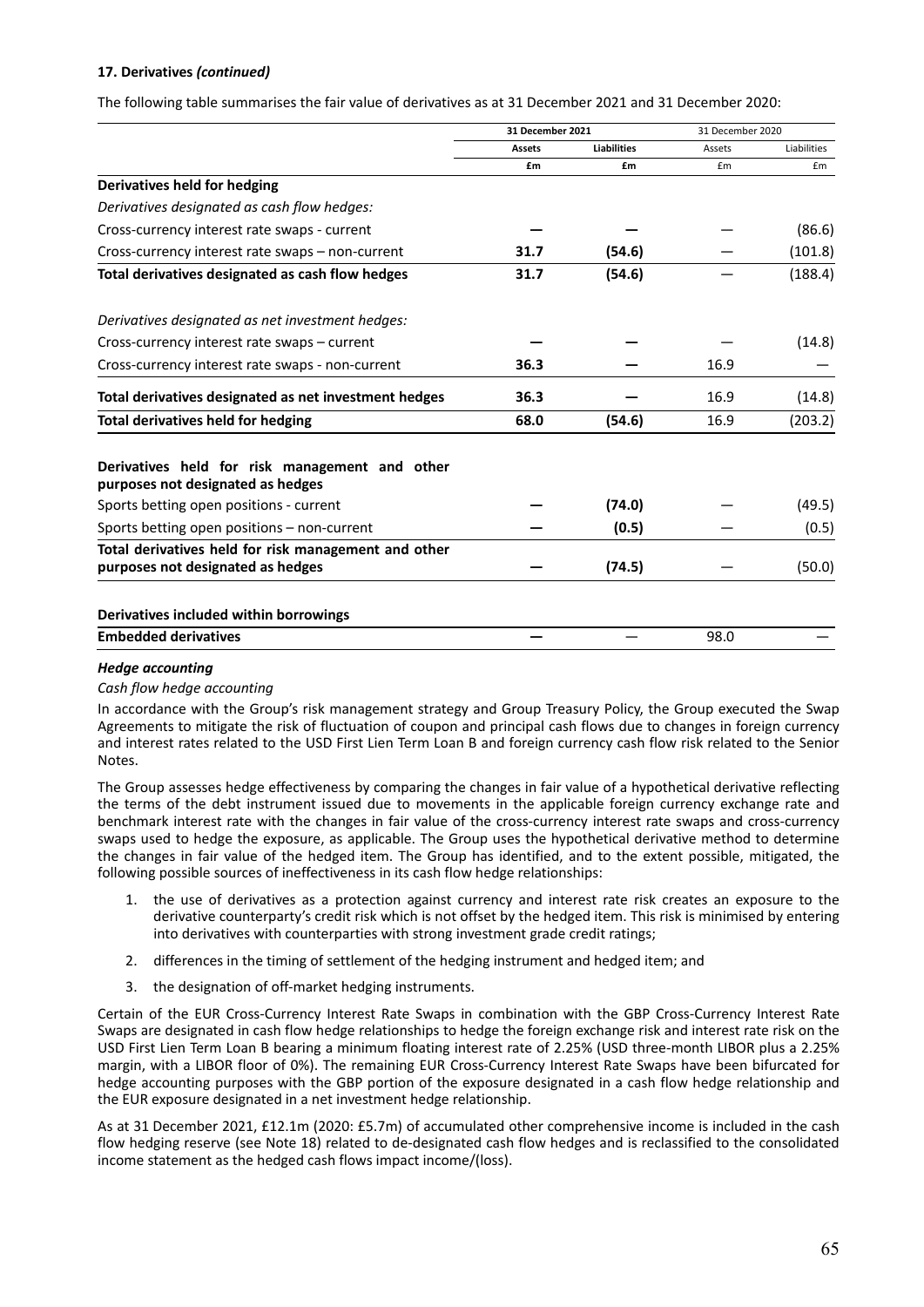# **17. Derivatives** *(continued)*

#### *Net investment hedge accounting*

In accordance with the Group's risk management strategy, as noted above the Group designates certain EUR crosscurrency interest rate swap contracts in net investment hedging relationships to mitigate the risk of changes in foreign currency rates with respect to the translation of assets and liabilities of subsidiaries with foreign functional currencies.

The Group assesses hedge effectiveness by comparing the changes in fair value of the net assets designated, due to movements in the foreign currency rate with the changes in fair value of the hedging instruments used to hedge the exposure. The Group uses the hypothetical derivative method to determine the changes in fair value of the hedged item. The only source of ineffectiveness is the effect of the counterparty and the Group's own credit risk on the fair value of the derivative, which is not reflected in the fair value of the hypothetical derivative.

The Group has also designated the carrying amount of the EUR First Lien Term Loan as a hedge of the spot foreign exchange risk of its net investment in its EUR functional subsidiaries. The Group assesses hedge effectiveness using the forward rate method by comparing the currency and the carrying amount of the EUR First Lien Term Loan B with the currency and the net assets of its EUR functional subsidiaries.

As at 31 December 2021, £61.4m (2020: £11.5m loss) of accumulated other comprehensive income is included in the foreign exchange translation reserve (see Note 18) related to de‐designated net investment hedges and is reclassified to the consolidated income statement upon disposal of the net investment in the applicable foreign subsidiaries.

#### **18. Share capital and reserves**

#### *Share capital*

The total authorised share capital of the Company comprises 300,000,000 ordinary shares of €0.09 each (2020: 300,000,000 ordinary shares of €0.09 each). All issued share capital is fully paid. The holders of ordinary shares are entitled to vote at general meetings of the Company on a one vote per share held basis. Ordinary shareholders are also entitled to receive dividends as may be declared by the Company from time to time.

Transactions during the year ended 31 December 2021:

- A total of 558,275 ordinary shares were issued as a result of the exercise of employee share options, giving rise to share capital and share premium of £13.2m;
- On 25 August 2021, the Company announced it had cancelled 1,965,600 ordinary shares of €0.09 each previously held by it as treasury shares.
- In accordance with the authority conferred by shareholders pursuant to resolution 10 at Flutter's Annual General Meeting ("AGM") held on Thursday, 29 April 2021, the Board on 10 September 2021 confirmed that it had completed the capitalisation of £7,982.9m, being the entirety of the amounts standing to the credit of Flutter's merger reserve account at 31 December 2020. In accordance with the provisions of sections 84 and 85 of the Companies Act 2014 and the authority conferred by resolution 11 as approved by shareholders at the AGM, the Board applied to the Irish High Court to reduce the Company's capital by the amount of £10,000m standing to the credit of Flutter's share premium account following completion of the capitalisation. On 3 November 2021, the Irish High Court approved the reorganisation of the Company's capital by the reduction of £10,000m standing to the credit of Flutter's share premium account, and the transfer of such sum to the Company's distributable reserves account. This resulted in the transfer of £10,000m from share premium to retained earnings.

Transactions during the year ended 31 December 2020:

- In May 2020, 1,312,260 new ordinary shares were issued as consideration for the 2019 final dividend;
- **•** On 5 May 2020, the Company issued a total of 65,316,588 ordinary shares in exchange for 289,909,400 shares of TSG in respect of the all‐share Combination with TSG resulting in Flutter Entertainment plc shareholders owning 54.64% and the TSG shareholders owning 45.36% of Flutter, on a fully diluted basis (excluding any out of the money options). Under the terms of the Combination, holders of TSG shares received 0.2253 ordinary shares with nominal value of €0.09 each in the Company ("ordinary shares") in exchange for each outstanding TSG share (the "Exchange Ratio"). Post Combination, the Company is the ultimate parent of The Stars Group Inc. This gave rise to a merger reserve under section 72 of the Companies Act 2014 of £6,189.5m (see also Note 11);
- On 13 May 2020, 819,230 new Flutter ordinary shares were issued as consideration for the acquisition of the remaining 20% interest of TSG Australia Pty Ltd by Flutter. The value of shares issued amounted to AUD\$151.4m (£79.7m) (see also Note 11);
- On 29 May 2020, the Company issued 8,045,995 new ordinary shares at a price of 10,100 pence per share in respect of an equity placement announced on 28 May 2020, raising gross proceeds of £812.6m giving rise to share capital of £0.7m and a share premium of £811.9m. The proceeds raised net of issuance costs amounted to £806.3m with the issuance costs of £6.3m recognised in retained earnings. The Placing Shares represent approximately 5.5% of the Company's issued share capital immediately prior to the Placing (excluding treasury shares). The Placing Price represents a discount of approximately 4.7% to the closing price on 28 May 2020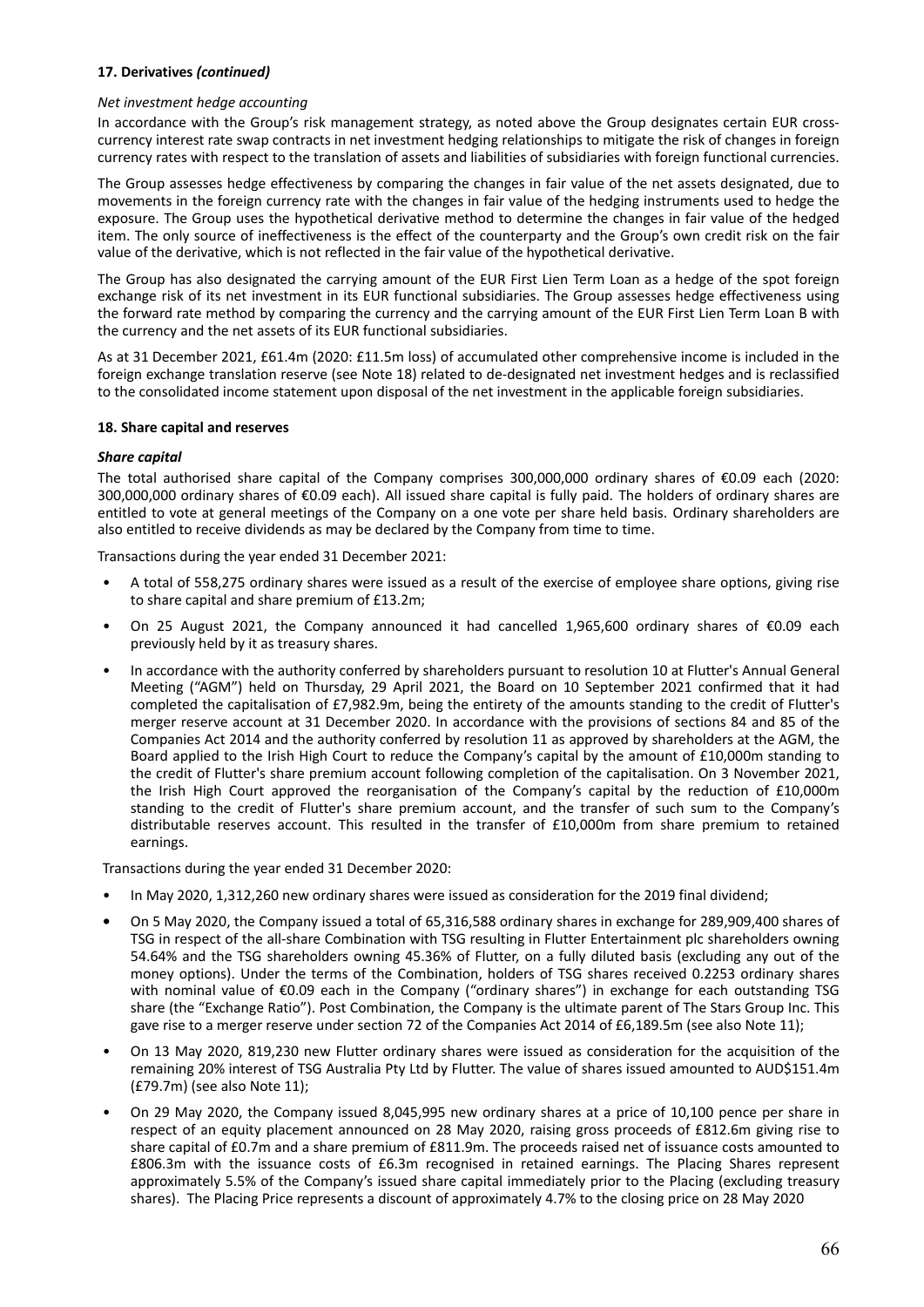#### **18. Share capital and reserves** *(continued)*

- On 4 December 2020, the Company issued a total of 8,004,503 ordinary shares at a price of 14,000 pence per share in respect of an equity placement announced on 3 December 2020, raising proceeds of £1,120.6m giving rise to share capital of £0.7m and a share premium of £1,119.9m. The proceeds raised net of issuance costs amounted to £1,114.6m with the issuance costs of £6.1m recognised in retained earnings. The Placing Shares represent approximately 5.2% of the Company's issued share capital immediately prior to the Placing (excluding treasury shares). The Placing Price represents a discount of approximately 2.1% to the closing price on 3 December 2020;
- On 30 December 2020, 11,747,205 new Flutter ordinary shares were issued as partial consideration for the acquisition of an additional 37.2% of the outstanding share of FanDuel, bringing the Group's holding in FanDuel to 95%, up from the previous controlling interest of 57.8%. The value of shares issued amounted to £1.0m in share capital and gives rise to £1,793.4m of a merger reserve under Section 72 of the Companies Act 2014 (see also Note 11); and
- A total of 1,492,430 ordinary shares were issued as a result of the exercise of employee share options, giving rise to share capital and share premium of £34.3m.

#### *Equity reserves*

Equity reserves at 31 December 2021 and 31 December 2020 include the following classes of reserves:

#### *Merger reserve*

*At* 31 December 2020, the Company held a merger reserve under section 72 of the Companies Act 2014 of £7,982.9m which represented the premium over the par value of shares issued as consideration for the Combination with TSG and as partial consideration for the acquisition of a further 37.2% of FanDuel Group. In accordance with the authority conferred by shareholders pursuant to resolution 10 at Flutter's Annual General Meeting held on Thursday, 29 April 2021, the Board on 10 September 2021 confirmed that it had completed the capitalisation of £7,982.9m, being the entirety of the amounts standing to the credit of Flutter's merger reserve account at 31 December 2020. This resulted in the transfer of £7,982.9m from merger reserve to share premium.

#### *Treasury shares*

At 31 December 2020, a total of 1,965,600 ordinary shares were held in treasury. All rights (including voting rights and the right to receive dividends) in the shares held in treasury were suspended until such time as the shares were reissued. The Group's distributable reserves were restricted by the value of the treasury shares, which amounted to £40.7m at 31 December 2020. The cost of treasury shares held by the Company at 31 December 2020 was £4.2m, with a further £36.5m of shares being held by the Company's subsidiaries.

On 25 August 2021, the Company announced it cancelled all its 1,965,600 ordinary shares of €0.09 each previously held by it as treasury shares which resulted in the transfer of £40.7m from treasury shares to retained earnings, other reserves and share capital.

#### *Shares held by Employee Benefit Trust*

At 31 December 2021, the Paddy Power Betfair plc Employee Benefit Trust ("EBT") held 33,158 (31 December 2020: 67,320) of the Company's own shares, which were acquired at a total cumulative cost of £4.0m (31 December 2020: £5.8m), in respect of potential future awards relating to the Group's employee share plans. The purchase of 1,337,894 shares at a cost of £180.7m during the year ended 31 December 2021 related to the settlement of share awards to FanDuel employees in 2021. The Company's distributable reserves at 31 December 2021 are restricted by this cost amount. During the year ended 31 December 2021, 1,372,056 shares with an original cost of £182.5m were transferred from the EBT to the beneficiaries of the EBT (year ended 31 December 2021: 3,077 shares with an original cost of £0.3m).

#### *Cash flow hedge reserve*

The cash flow hedge reserve represents the effective portion of the cumulative net change in the fair value of cash flow hedging instruments related to hedged transactions that had not yet occurred at that date.

#### *Foreign exchange translation reserve*

The foreign exchange translation reserve at 31 December 2021 amounted to a debit balance of £194.2m (31 December 2020: credit balance of £49.6m) and arose from the retranslation of the Group's net investment in primarily EUR, AUD and USD functional currency companies. The movement in the foreign exchange translation reserve for the year ended 31 December 2021, reflects mainly the weakening of EUR and AUD against GBP in the period.

#### *Other reserves*

Other reserves comprise undenominated capital. Undenominated capital at 31 December 2021 of £2.5m (31 December 2020 of £2.3m) relates to the nominal value of shares in the Company acquired by the Company of £2.3m (31 December 2020: £2.1m) and subsequently cancelled, and an amount of £0.2m (31 December 2020: £0.2m) which arose on the redenomination of the ordinary share capital of the Company at the time of conversion from Irish pounds to euro.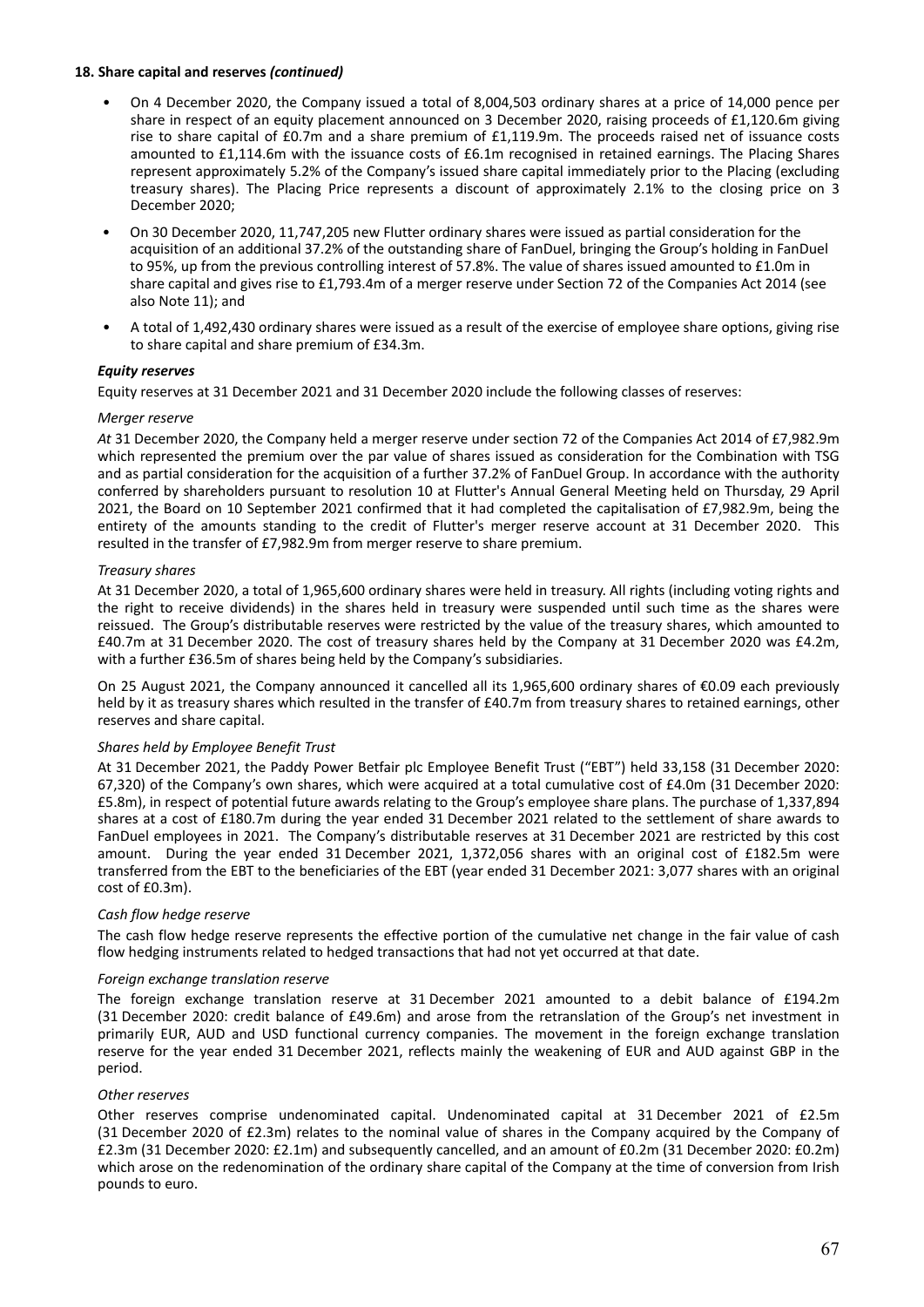#### **18. Share capital and reserves** *(continued)*

#### *Share‐based payment reserve*

During the year ended 31 December 2021, an amount of £80.5m was expensed in the Consolidated Income Statement with respect to share based payments (year ended 31 December 2020: £70.2m), an amount of £49.6m (year ended 31 December 2020: £107.7m) in respect of share options exercised during the year was transferred from the share‐based payment reserve to retained earnings.

An amount of £0.2m of deferred tax relating primarily to the Group's share‐based payments was debited to retained earnings in the year ended 31 December 2021 (year ended 31 December 2020: charge of £1.0m). An amount of £0.9m of current tax relating to the Group's share‐based payments was credited to retained earnings in the year ended 31 December 2021 (year ended 31 December 2020: credit of £6.4m).

#### *Non‐controlling interest*

During the year ended 31 December 2021, the Group paid dividends totalling £16.7m to the non-controlling interest in Adjarabet (year ended 31 December 2020: £15.2m). Also as a result of the acquisition of an initial 50.1% stake in Junglee Games during the year, £17.1m was recorded in respect of the non-controlling interest.

#### **19. Dividends paid on ordinary shares**

Due to the impact of Covid‐19, the Board paid the 2019 final dividend in May 2020 through the issuance of ordinary shares rather than by cash. This resulted in the Group issuing 1,312,260 Flutter ordinary shares of €0.09 each.

The Board's capital management policy for the Group remains to target a leverage ratio of 1.0x to 2.0x over the medium term. The Board will continue to monitor the financial performance of the Group, it's anticipated deleveraging and balance sheet position, and will decide when it is an appropriate time to reinstate a dividend.

As a result, the Board did not recommend an interim dividend for 2021 (2020: nil) or a final dividend for the year ended 31 December 2021 (2020: nil).

#### **20. Commitments and contingencies**

#### *Guarantees*

The Company enters into financial guarantee contracts to guarantee the indebtedness of other companies within the Group. The Company considers these to be insurance arrangements and accounts for them as such. The Company treats the guarantee contract as a contingent liability until such time as it becomes probable that the Company will be required to make a payment under the guarantee.

The Group has uncommitted working capital overdraft facilities of £16.2m (2020: £16.6m) with Allied Irish Banks p.l.c. These facilities are secured by a Letter of Guarantee from Flutter Entertainment plc.

The Group has bank guarantees: (i) in favour of certain gaming regulatory authorities to guarantee the payment of player funds, player prizes, and certain taxes and fees due by a number of Group companies; and (ii) in respect of certain third‐party rental and other property commitments, merchant facilities and third party letter of credit facilities. The maximum amount of the guarantees at 31 December 2021 was £44.4m (2020: £74.8m). No claims had been made against the guarantees as of 31 December 2021 (2020: £Nil). The guarantees are secured by counter indemnities from Flutter Entertainment plc and certain of its subsidiary companies. The value of cash deposits over which the guaranteeing banks hold security was £17.5m at 31 December 2021 (2020: £12.9m).

As mentioned in Note 16, borrowings under the TLA Agreement and Syndicated Facility Agreement are guaranteed by the Company and certain of its operating subsidiaries.

#### *Contingent liabilities*

The Group operates in an uncertain marketplace where many governments are either introducing or contemplating new regulatory or fiscal arrangements.

The Board monitors legal and regulatory developments and their potential impact on the business, however, given the lack of a harmonised regulatory environment, the value and timing of any obligations in this regard are subject to a high degree of uncertainty and cannot always be reliably predicted.

As outlined in more detail in Note 12, in June 2021, the Athens Administrative Court of Appeal dismissed the Group's judicial recourses. While the Group has appealed to the Greek Supreme Administrative Court, based on the nature of the decision received and the points of law which can be appealed, and in line with legal and tax advice it has received, it has decided to recognise the amount of the Greek assessment for the years 2012, 2013 and 2014 of €15.0m (£12.8m) as an expense in the income statement during the year ended 31 December 2021. No notifications have as yet been received for later years and so no provision has been made for potential further assessments.